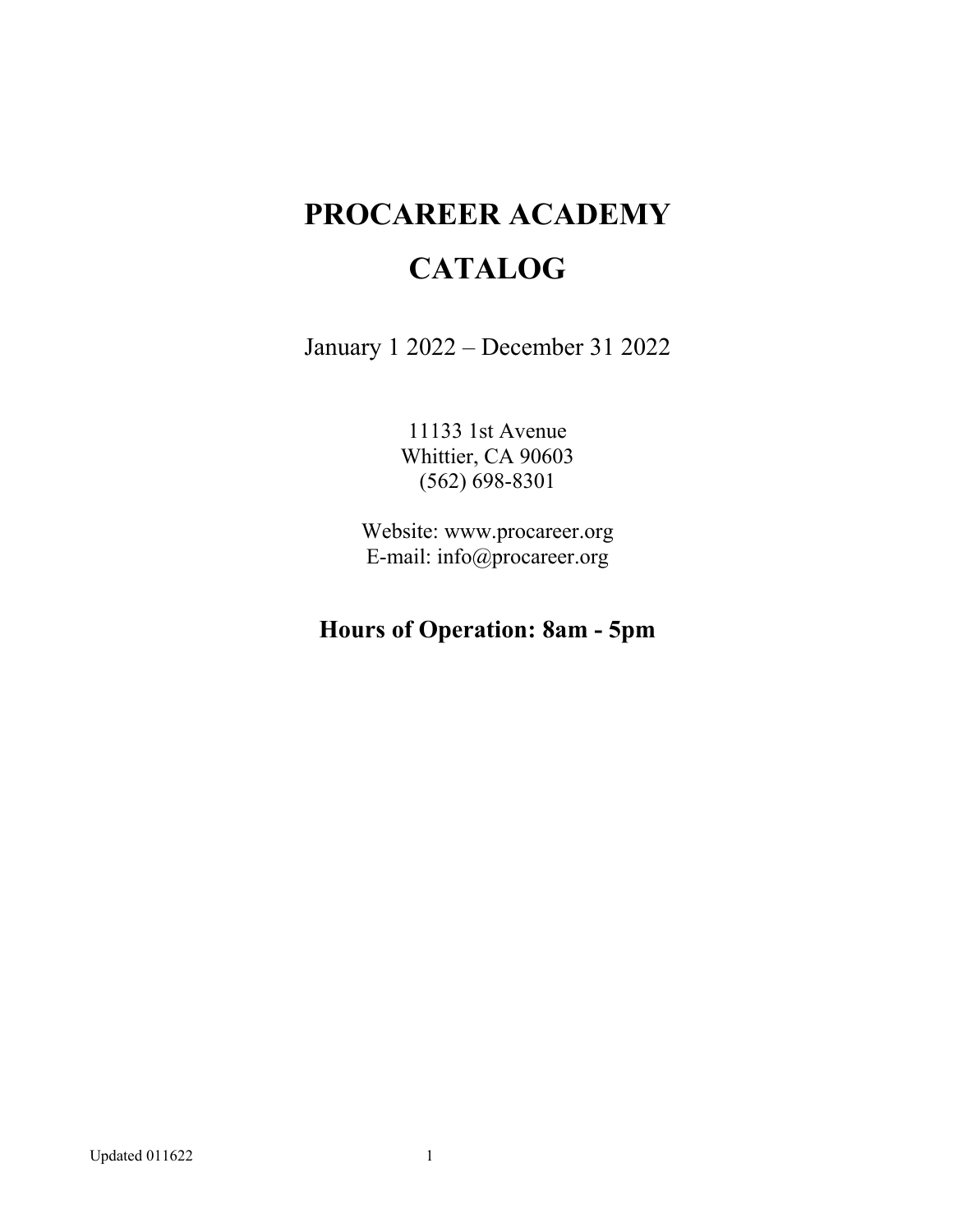# **Table of Contents**

| . 27 |
|------|
|      |
| 27   |
| 28   |
| 28   |
|      |
|      |
| . 29 |
|      |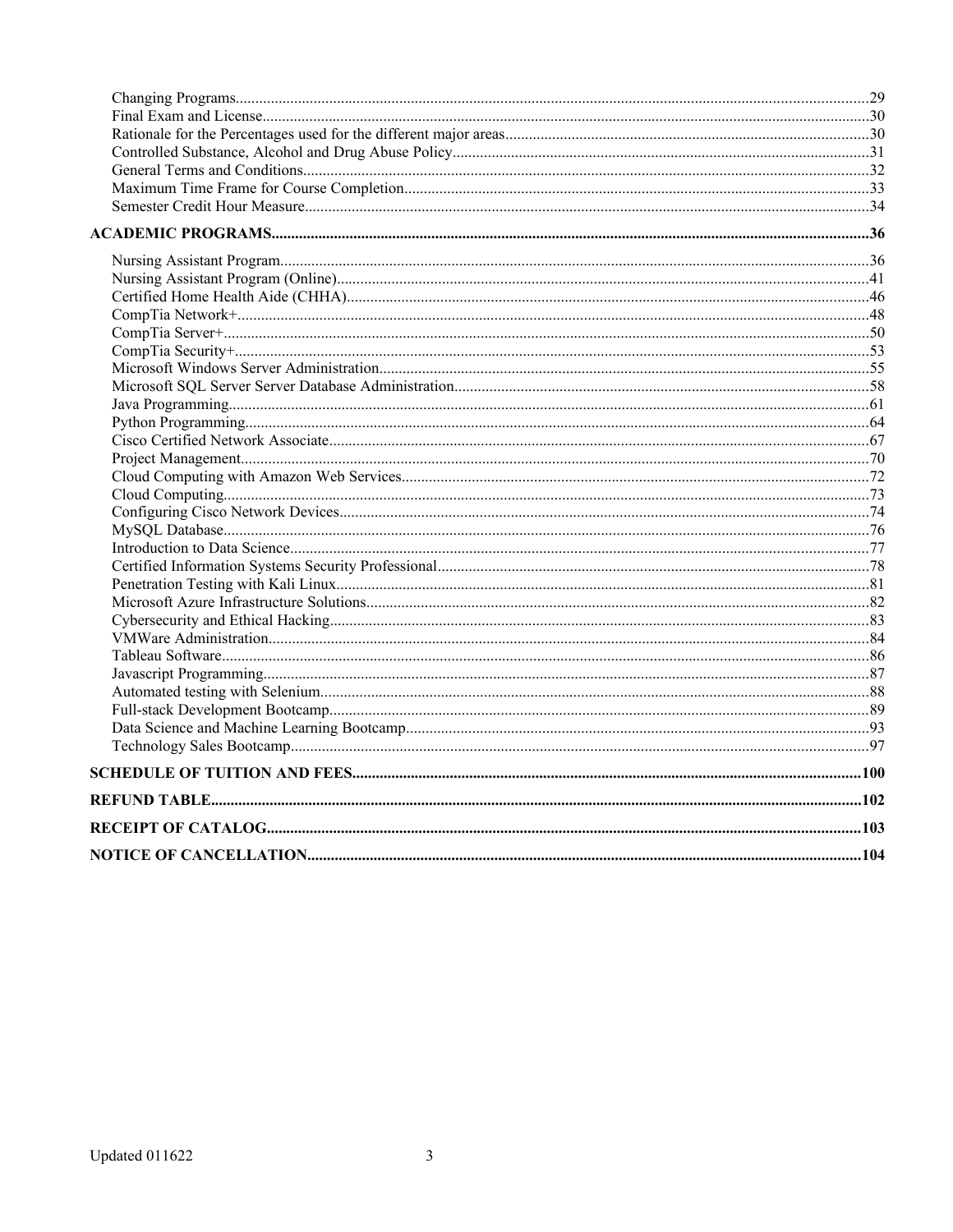# <span id="page-3-3"></span>**General Information**

#### <span id="page-3-2"></span>**Program Approvals**

Procareer Academy is a private institution licensed by the State of California, Bureau for Private Postsecondary Education, pursuant to the California Private Postsecondary Education Act, to offer to the public and to provide postsecondary educational programs. License approval means the institution and its operations comply with the standards established under the law for occupational instruction by private postsecondary educational institutions. License approval must be renewed every five (5) years and is subject to continuing review by the Bureau. The Act is administered by the Bureau for Private Postsecondary Education. The Bureau can be reached at: 1747 North Market Blvd., Suite 225. Sacramento, CA 95834. Phone (888) 370-7589, Fax (916) 263-1897.

The Certified Nurse Assistant and Home Health Aide programs are approved and monitored by:

California Department of Public Health PO Box 997377, MS 0500 Sacramento, CA 95899-7377 (916) 558-1784 Web site: <https://www.cdph.ca.gov/>

#### <span id="page-3-1"></span>**History**

Procareer Academy was founded in Norwalk, California to serve the Allied Health Field in the year 2007. In 2012 the School was relocated within 6.5 miles to the Whittier area to serve a larger community in the allied health industry. The move was made to offer a newer and more spacious and updated facility. In 2016 the School added the Emergency Medical Technician (EMT) program to the offerings as a new and innovative program. In 2018 the School moved to a larger facility in Montebello and added Information Technology programs to cater to the emerging needs of its student body. In 2021, the school moved to Whittier to be closer to its student population.

#### <span id="page-3-0"></span>**Facilities Description**

Procareer Academy, Whittier Campus, occupies approximately 1,000 square feet in a traditional campus facility located at 11133 1st Avenue, Whittier, CA 90603. The School offers (1) classrooms, (1) skills lab, (2) offices, and reception area. The occupancy level of the classroom is 20 students.

The School is equipped with Audio/Visual equipment, computers, supplies and equipment parallel to a patient room in the allied health field for lab hands-on practical skills for the Certified Nurse Assistant students. Classrooms are appropriately furnished with laboratory and instructional furniture, such as, beds, numerous types of mannequins and models, as well as with nursing kits and disposable supplies. Information Technology programs use personal computers with Intel Pentium Processor, 4GB RAM, DVD ROM, 200GB Hard Drive running Microsoft Windows software. External devices include Networking equipment, Printer and Scanner. The facilities are readily accessible for students requiring physical accommodations, and the campuses have convenient access to public transportation and freeway access.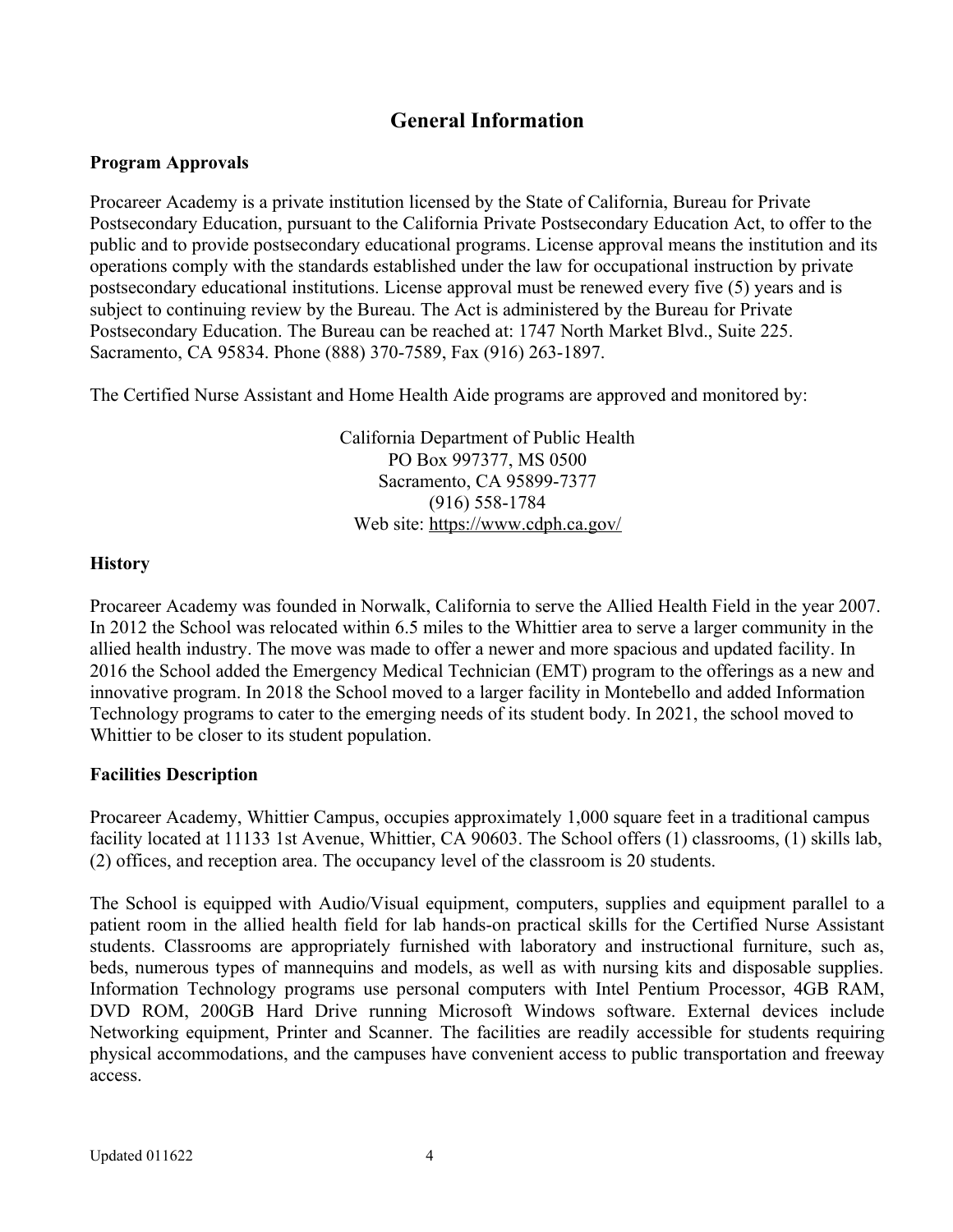Procareer Academy maintains a number of reference books and other pertinent publications in its library for use by the students and faculty. Reference materials are housed at the main school location. In addition, the school is able to provide students and faculty with access and instruction to online reference materials such as the directory of open access journals and online research sites. Students and faculty may access materials from nearby public libraries such as the Whittier City and County libraries (<http://www.publiclibraries.com/california.htm> ). Instructions on how to access online reference materials and using the public library systems is available at the above libraries. Additional access to learning material can be coordinated through the school office.

# **Class Location**

In person classes will be held at: 11133 1st Avenue, Whittier, CA 90603.

#### <span id="page-4-2"></span>**Institution Mission, Purpose and Objectives**

Procareer Academy's mission is to offer individuals the highest quality of education and training in the Allied Health field. We are committed to preparing students with knowledge and skills to obtain employment in the fields of Allied Health and Information Technology. Our interest lies in the personal and professional growth and development of the individual in our multicultural society.

We seek to provide the students with a strong foundation necessary to continue the Allied Health career ladder through the implementation for our curriculum that embodies class participation, team building through group discussion, collaboration and return demonstration. The School's course of study for Nurse Assistant, Home Health Aide and Information Technology are tailored to teach basic knowledge and demonstrative ability necessary for employment.

The target student population is primarily geared towards, but not limited to adult returning students in need of job training. Adult is defined as someone over the age of 18 years old.

<span id="page-4-1"></span>Goals and Objectives:

- To provide educational opportunities to individuals seeking quality instruction and training.
- To create an environment conducive to the promotion of the individual's level through quality education and training.
- To acquire and retrain duly qualified faculty who are effective in the classroom and/or clinical setting.
- To assist students to develop professional attitudes and awareness of contemporary business practices.
- To assist graduates in finding satisfying job opportunities
- To empower students by preparing them for rewarding careers.

#### <span id="page-4-0"></span>**Administration Staff and Faculty**

CEO, COO, CAO Anirudh Kumar Thakore, MS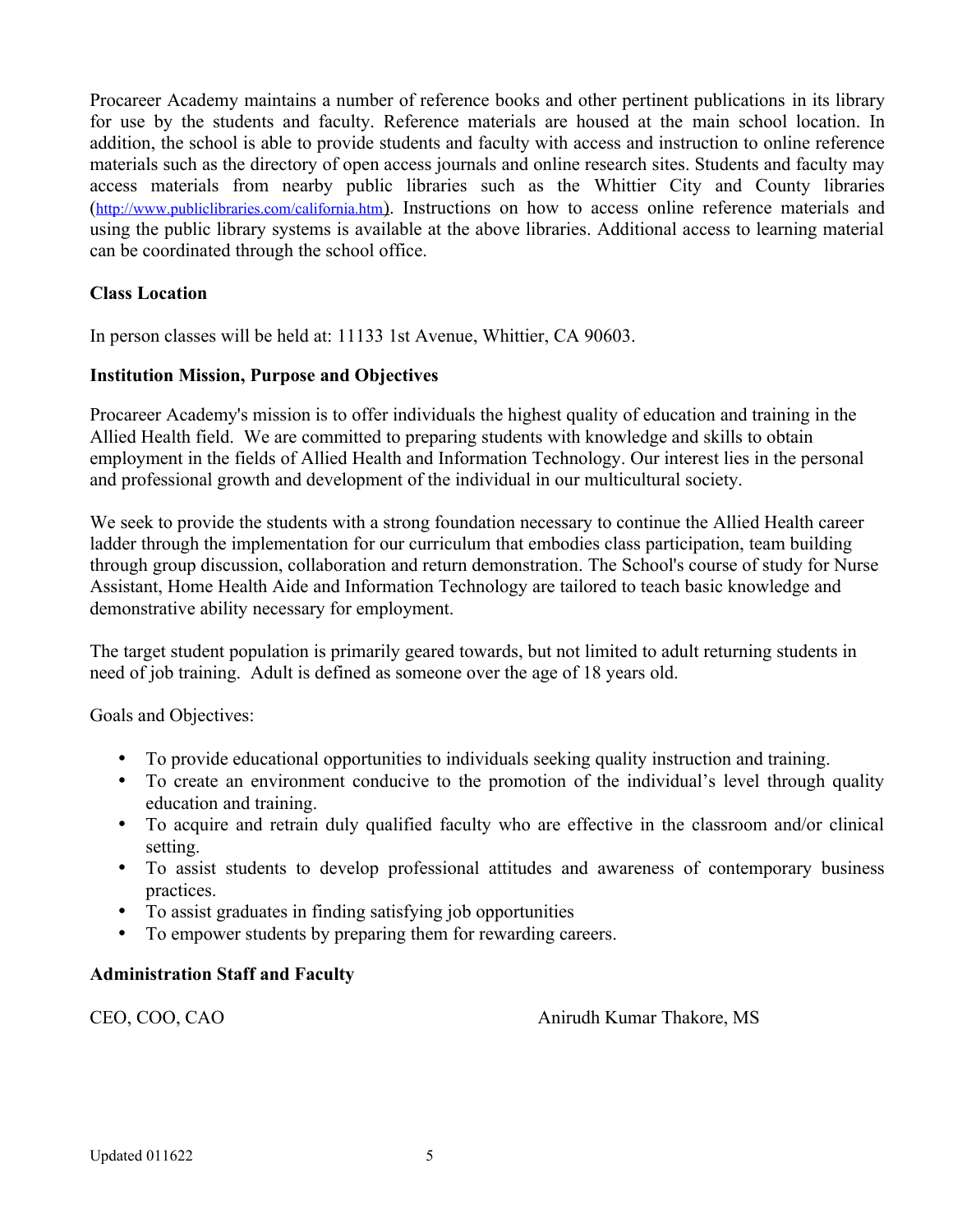<span id="page-5-0"></span>

| Director of Admissions                        | Preeti Thakore, BS                     |
|-----------------------------------------------|----------------------------------------|
| <b>Student Services/Placement Coordinator</b> | Preeti Thakore, BS                     |
| <b>Faculty</b>                                |                                        |
| <b>Certified Nurse Assistant</b>              | Dilip Divecha, RN, Program Director    |
|                                               | Josue Gomez, LVN, Instructor           |
|                                               | Sim Soriano, LVN, Instructor           |
|                                               | Eunie Grace Sulio, LVN, Instructor     |
| Certified Nurse Assistant (Online)            | Dilip Divecha, RN, Program Director    |
|                                               | Lindon Garceron-Nguyen LVN, Instructor |
|                                               | Debra Nwankwo LVN, Instructor          |
| Home Health Aide                              | Dilip Divecha, RN                      |
| Technology                                    | Wilfredo Lanz, BS                      |
|                                               | Teresa Miller, MBA                     |
|                                               | Henry Wang, MS, MBA                    |
|                                               | William Lee, BS                        |
|                                               | Svetlana Averbukh, MBA                 |
|                                               | Donald Tevault, BS                     |
|                                               | Brad Rudisail, MS                      |
|                                               | Wiliam Lee, BS                         |
|                                               | AK Thakore, MS                         |
|                                               | Joseph Guaneri, BS                     |

Anirudh Thakore joined Procareer Academy in 2018. He received a Master of Science in Mechanical Engineering from University of Texas in 1988. He has over 17 years of experience in Information Technology management with Fortune 500 companies like Washington Mutual (Chase Bank) and Warner Brothers. Mr. Thakore holds the positions of Chief Executive Officer (CEO), Chief Operating Officer (COO) and Chief Academic Officer (CAO). As the CEO he is responsible for the overall administration of the institution. As the COO he is responsible for the school's overall business operations, including finances, management, personnel and contracts. His position as the CAO makes him responsible for the school's academic affairs, including supervision of faculty, development of programs of study and curricula, and implementation of the school's mission, purpose and objectives. Mr. Thakore's college degree and employment experience qualify him for these positions.

All Faculty members are selected according to their individual skills and academic background within specific areas of knowledge and experience. They are experienced instructors who are skilled at stimulating and developing a professional attitude with their students. All instructors have a minimum of three years of experience, education and training in the subject area they are teaching and participate in professional growth and development courses in their field. **All faculty members meet the**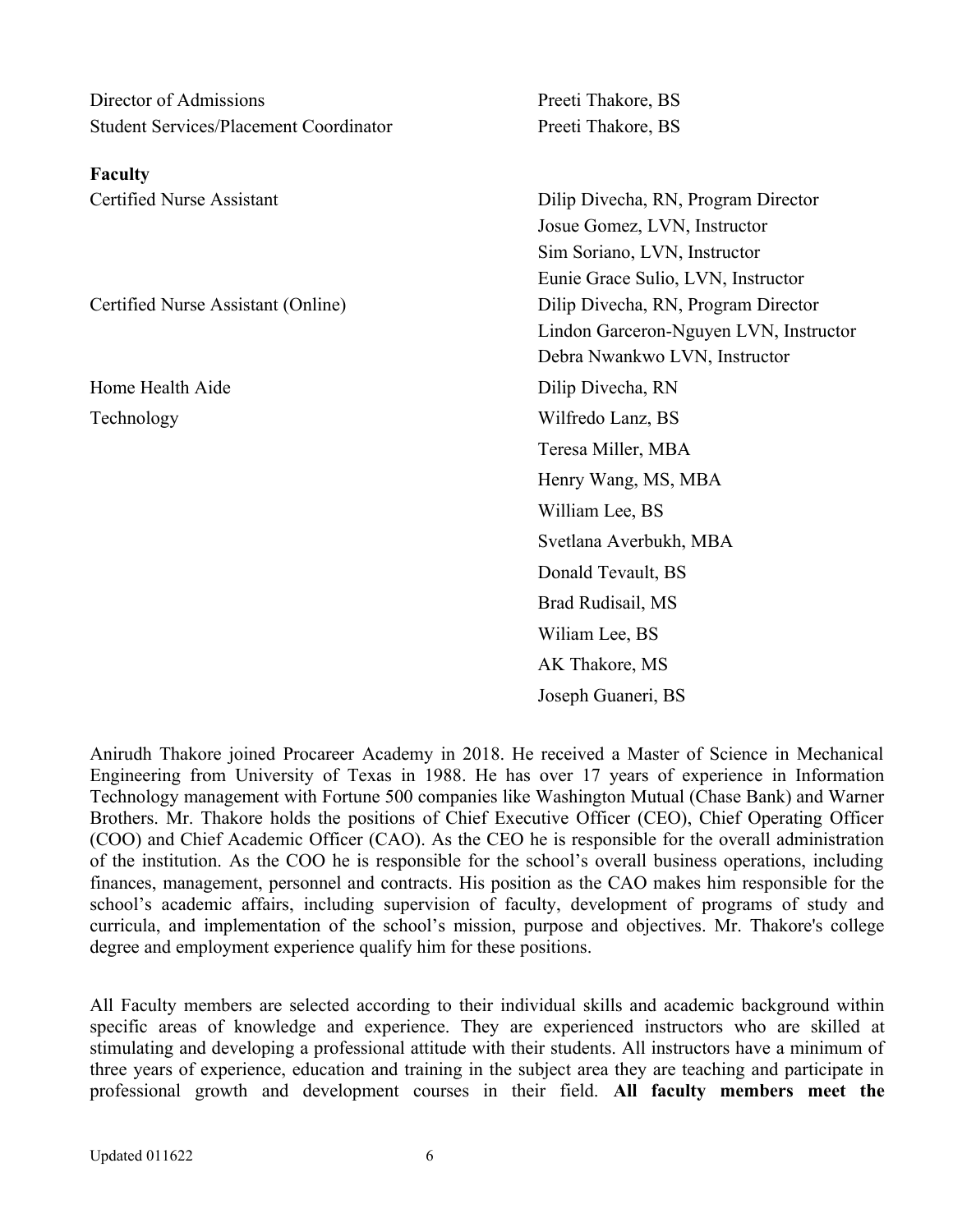## **qualifications determined by 5 CCR 71720.**

### <span id="page-6-0"></span>**Disclosures**

Procareer Academy is non-sectarian and does not discriminate with regard to race, creed, color, national origin, age, sex, disability or marital status in any of its academic program activities, employment practices, or admissions policies. This policy applies to hiring of all positions and admission of all students. Procareer Academy complies with the provisions of Title 1 of the Civil Rights Act of 1964 and 1974, the Rehabilitation Act of 1973, the Americans with Disabilities Act and all amendments therein.

As a prospective student, you are encouraged to review this Catalog and the School Performance Fact Sheet, which must be provided to you prior to signing an enrollment agreement. These documents contain important policies and performance data for this institution. This institution is required to have you sign and date the information included in the School Performance Fact Sheet relating to completion rates, placement rates, license examination passage rates, and salaries or wages, prior to signing an enrollment agreement.

Prospective students are encouraged to visit the physical facilities of the School and to discuss personal educational and occupational plans with School personnel prior to enrolling or signing enrollment agreements.

Prospective students or the public may view the school catalog and the school performance fact sheet by going to our website at [www.procareer.org](http://www.procareer.org/). In the school website, you can also find the link to the BPPE's Internet web site. The school catalog is updated at least once a year or whenever changes to school policies, programs or procedures take place. Annual updates may be made by the use of supplements or inserts accompanying the catalog. If changes in educational programs, educational services, procedures, or policies required to be included in the catalog by statute or regulation are implemented before the issuance of the annually updated catalog, those changes shall be reflected at the time they are made in supplements or inserts accompanying this catalog. It is the policy of the school to always provide a copy of the latest school catalog either in writing or electronically on the school's website to all prospective students.

Any questions a student may have regarding this catalog that have not been satisfactorily answered by the institution may be directed to the Bureau for Private Postsecondary Education at 1747 North Market Blvd., Suite 225. Sacramento, CA 95834, www.bppe.ca.gov, toll-free telephone number (888) 370-7589 or by fax (916) 263-1897. A student or any member of the public may file a complaint about this institution with the Bureau for Private Postsecondary Education by calling (888) 370-7589 toll-free or by completing a complaint form, which can be obtained on the bureau's internet web site [www.bppe.ca.gov](http://www.bppe.ca.gov/).

At this time, Procareer Academy does not have any articulation agreements or transfer agreements with other institutions or colleges. Procareer Academy does not recognize course work completed or accept credits earned at other institutions. Procareer Academy does not accept Challenge Credit. Procareer Academy does not recognize acquired life experience, prior experiential learning or advanced placement as a consideration for enrollment or granting credit towards any programs.

Procareer Academy is not accredited by an accrediting agency recognized by the United States Department of Education, and students are not eligible for Federal or State Student Aid programs. A student enrolled in an unaccredited institution is not eligible for federal financial aid. Procareer Academy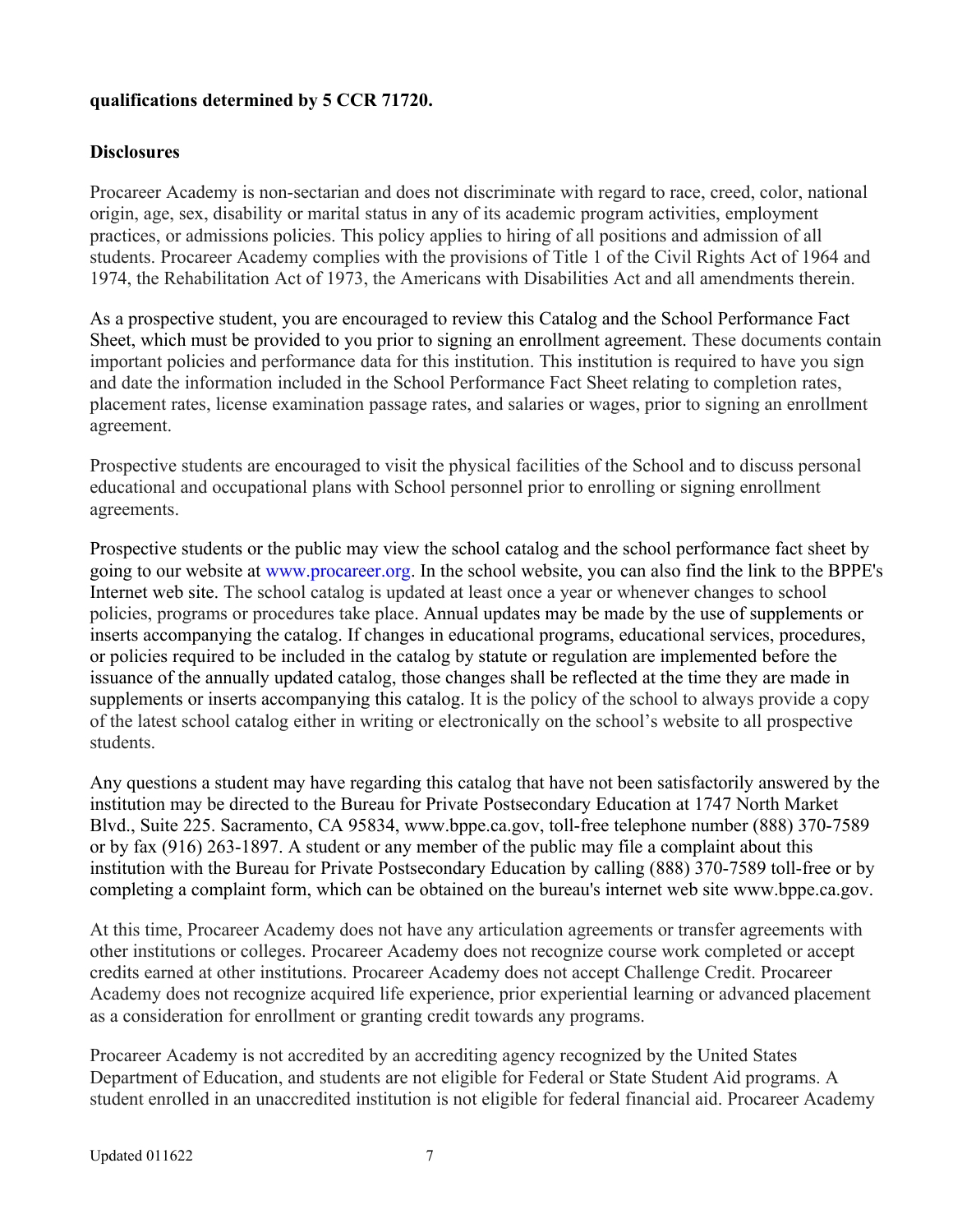is not approved to participate in the Federal or State Student Aid programs. Procareer Academy does not participate in any form of financial aid. Procareer Academy currently does not have assistance programs to provide the student the opportunity to finance their tuition and fees.

If a student obtains a loan to pay for an educational program, the student will have the responsibility of repaying the full amount of the loan plus interest, less the amount of any refund. And, if the student has received federal student financial-aid funds, the student is entitled to a refund of the monies not paid from federal student financial-aid program funds.

Procareer Academy does not have a pending petition in bankruptcy, is not operating as a debtor in possession, has not filed a petition within the preceding five years, and/or has not had a petition in bankruptcy filed against it within the preceding five years that resulted in reorganization under Chapter 11 of the United States Bankruptcy Code (11 U.S.C. Sec. 1101 et seq.).

Procareer Academy does not have any dormitory or housing facilities under its control. Procareer Academy does not provide housing assistance services to the students. The institute has no responsibility to find or assist a student in finding housing. Residential living in the areas served by Procareer Academy may include room or apartment rental or private housing rental with costs ranging \$1000 and up per month.

This institution is not approved by the U.S. Immigration and Customs Enforcement (ICE) to participate in the Student and Exchange Visitor Program (SEVP), and is not authorized to issue an I-20 visa. Therefore, this institution cannot accept applications from students from abroad who are on an F-1 or M-1 visa. This institution does not offer any visa services and will not vouch for a student status.

Certain educational programs that are offered **do lead** to positions in a profession, occupation, trade or career field requiring licensure in California. See individual program description in this catalog under Academic Programs for a list of the requirements for eligibility for licensure.

California statute requires that a student, who successfully completes a course of study, be awarded an appropriate diploma or certificate verifying the fact. Procareer Academy awards its graduates a diploma/completion certificate as an acknowledgment of their accomplishment and graduation from Procareer Academy.

# <span id="page-7-0"></span>**Student Tuition Recovery Fund**

The State of California established the Student Tuition Recovery Fund (STRF) to relieve or mitigate economic loss suffered by a student in an educational program at a qualifying institution, who is or was a California resident while enrolled, or was enrolled in a residency program, if the student enrolled in the institution, prepaid tuition, and suffered an economic loss. Unless relieved of the obligation to do so, you must pay the state-imposed assessment for the STRF, or it must be paid on your behalf, if you are a student in an educational program, who is a California resident, or are enrolled in a residency program, and prepay all or part of your tuition.

You are not eligible for protection from the STRF and you are not required to pay the STRF assessment, if you are not a California resident, or are not enrolled in a residency program.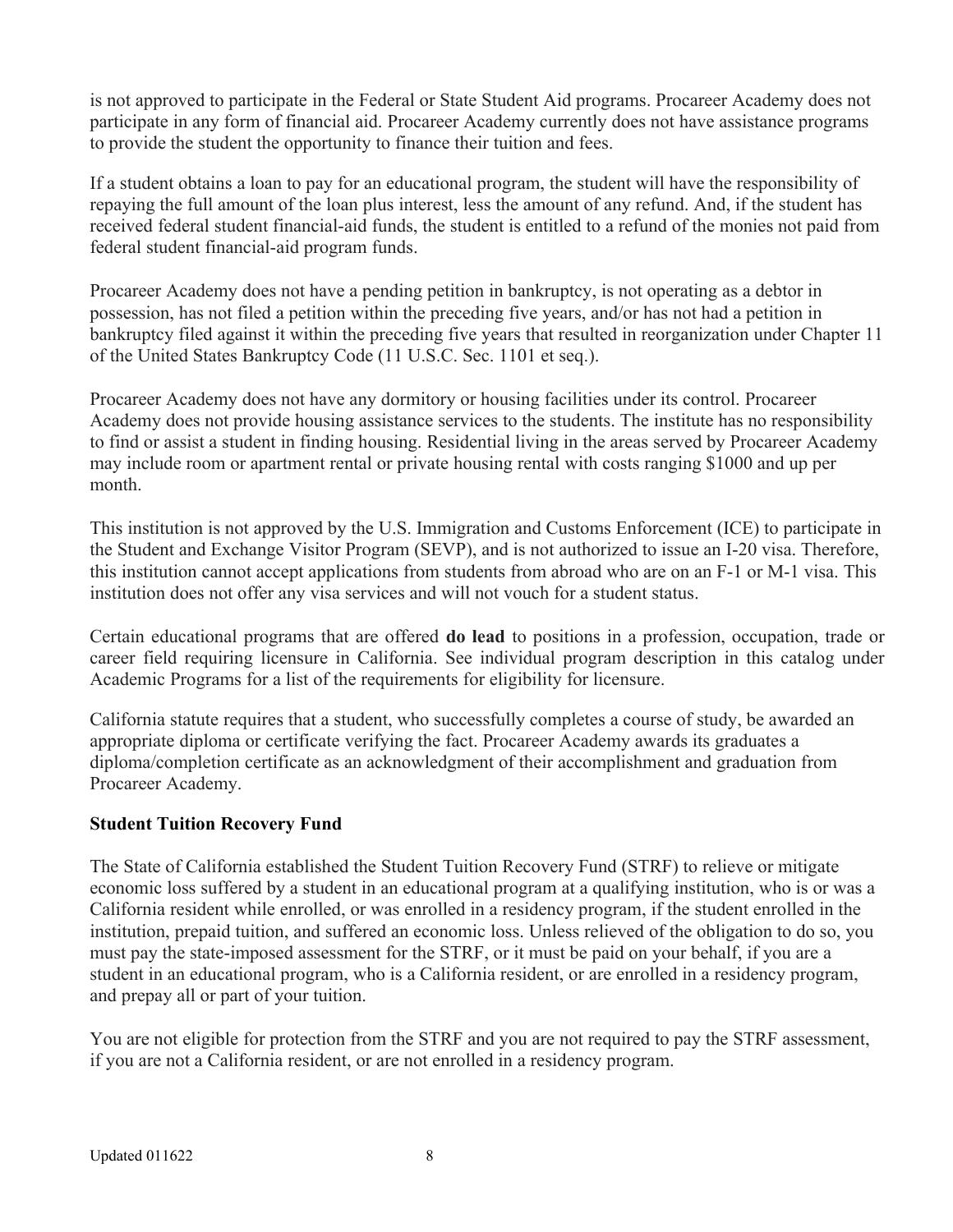It is important that you keep copies of your enrollment agreement, financial aid documents, receipts, or any other information that documents the amount paid to the school. Questions regarding the STRF may be directed to the Bureau for Private Postsecondary Education, 1747 North Market Blvd., Suite 225, Sacramento, CA 95834, (916) 431-6959 or (888) 370-7589.

To be eligible for STRF, you must be a California resident or are enrolled in a residency program, prepaid tuition, paid or deemed to have paid the STRF assessment, and suffered an economic loss as a result of any of the following:

1. The institution, a location of the institution, or an educational program offered by the institution was closed or discontinued, and you did not choose to participate in a teach-out plan approved by the Bureau or did not complete a chosen teach-out plan approved by the Bureau.

2. You were enrolled at an institution or a location of the institution within the 120 day period before the closure of the institution or location of the institution, or were enrolled in an educational program within the 120 day period before the program was discontinued.

3. You were enrolled at an institution or a location of the institution more than 120 days before the closure of the institution or location of the institution, in an educational program offered by the institution as to which the Bureau determined there was a significant decline in the quality or value of the program more than 120 days before closure.

4. The institution has been ordered to pay a refund by the Bureau but has failed to do so.

5. The institution has failed to pay or reimburse loan proceeds under a federal student loan program as required by law, or has failed to pay or reimburse proceeds received by the institution in excess of tuition and other costs.

6. You have been awarded restitution, a refund, or other monetary award by an arbitrator or court, based on a violation of this chapter by an institution or representative of an institution, but have been unable to collect the award from the institution.

7. You sought legal counsel that resulted in the cancellation of one or more of your student loans and have an invoice for services rendered and evidence of the cancellation of the student loan or loans.

To qualify for STRF reimbursement, the application must be received within four (4) years from the date of the action or event that made the student eligible for recovery from STRF.

A student whose loan is revived by a loan holder or debt collector after a period of non-collection may, at any time, file a written application for recovery from STRF for the debt that would have otherwise been eligible for recovery. If it has been more than four (4) years since the action or event that made the student eligible, the student must have filed a written application for recovery within the original four (4) year period, unless the period has been extended by another act of law.

However, no claim can be paid to any student without a social security number or a taxpayer identification number.

# <span id="page-8-0"></span>**Notice concerning transferability of credits and credentials earned at our institution**

The transferability of credits you earn at Procareer Academy is at the complete discretion of an institution to which you may seek to transfer. Acceptance of the (degree, diploma, or certificate) you earn in any of our programs is also at the complete discretion of the institution to which you may seek to transfer. If the (credits or degree, diploma, or certificate) that you earn at this institution are not accepted at the institution to which you seek to transfer, you may be required to repeat some or all of your coursework at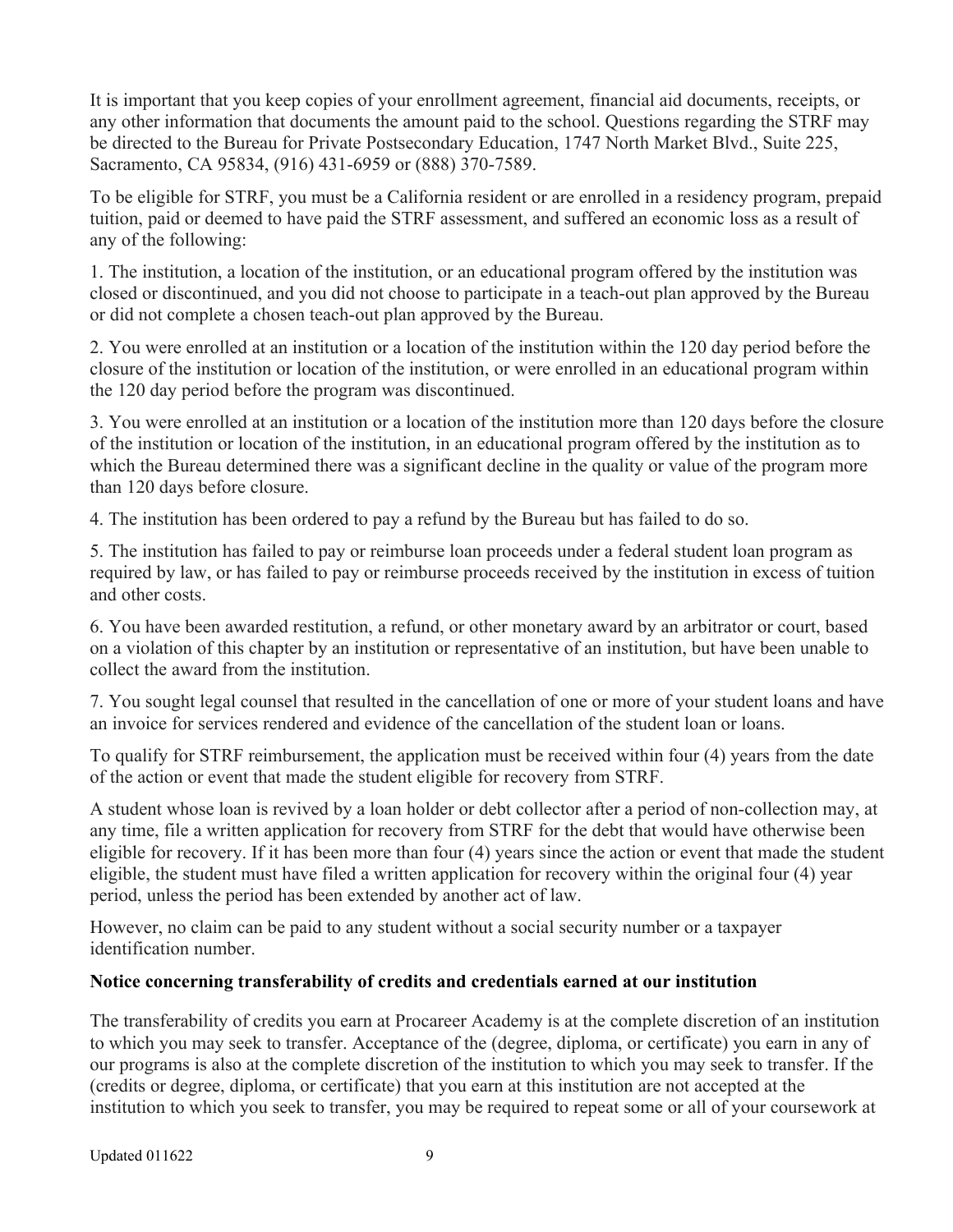that institution. For this reason you should make certain that your attendance at this institution will meet your educational goals. This may include contacting an institution to which you may seek to transfer after attending Procareer Academy to determine if your (credits or degree, diploma or certificate) will transfer.

## **Self-Monitoring Procedures**

Procareer Academy will remain in compliance with the current BPPE laws and regulations through subscribing to BPPE's emails alert. Also the CEO will be attending BPPE Compliance Workshop and meeting with the Bureau for Private Postsecondary Education staff.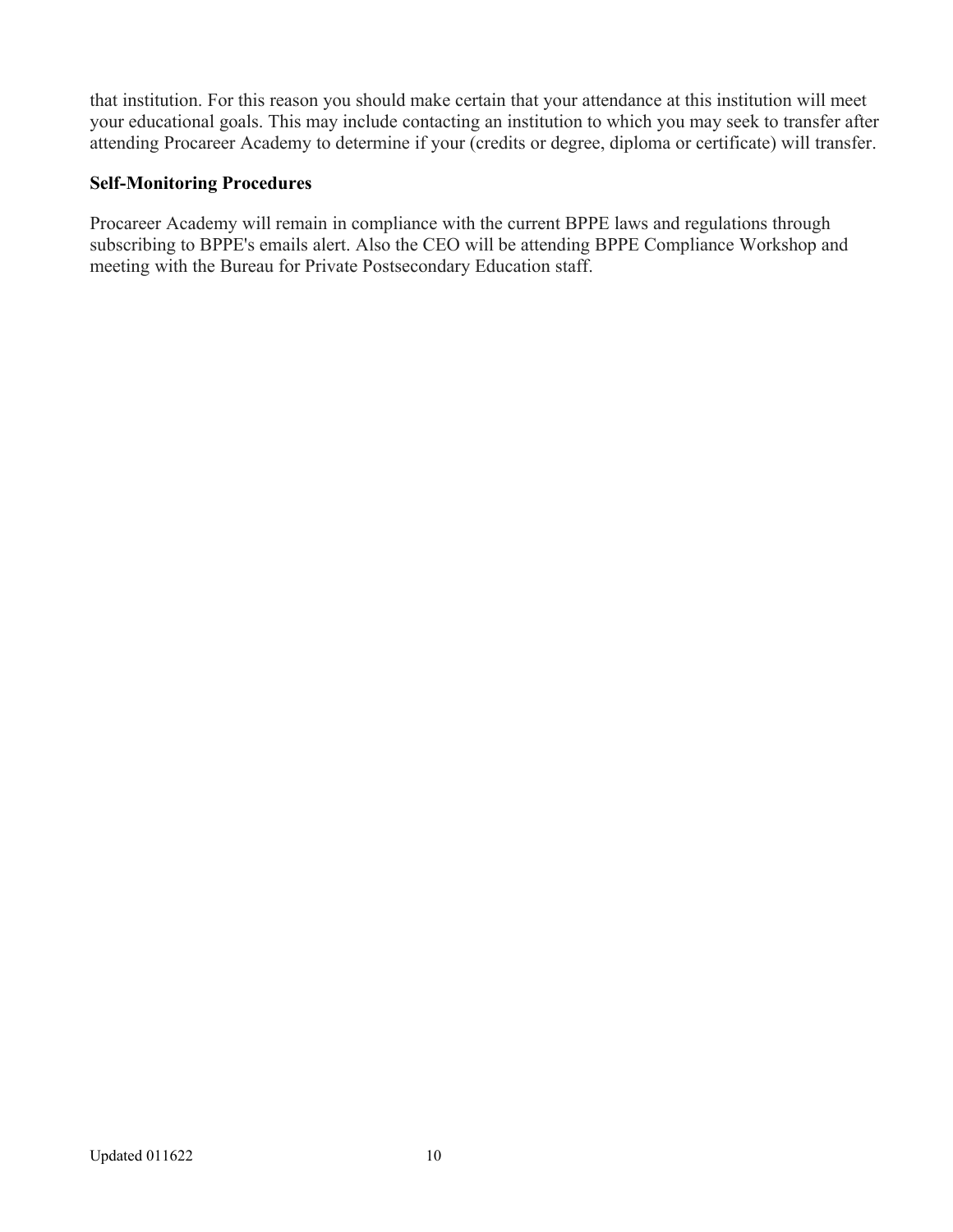#### <span id="page-10-2"></span>**Institutional Policies**

## <span id="page-10-1"></span>**Admission Policy**

Applicants must be 18 years of age and, at a minimum, have a reasonable prospect of completing the program.

## **Admissions Procedure**

Admissions Requirements are based upon the student's ability to meet the requirements of his/her chosen occupational goal. Strong motivations to learn and a desire to pursue a career are important considerations. The enrollment of applicants who have satisfied the admissions requirements, will be on a first come, first serve basis. Should there be more applicants than space available, the remaining applicants will be placed on a waiting list for the first available class

Prospective students should contact Procareer Academy to set up an appointment with an Admissions Representative to receive information about the School, its curriculum, and admission policies. The representative will give a tour of the campus, provide detailed information of the School's programs and policies, discuss the applicant's qualifications, and assist him/her in determining the best way to meet his/her career objectives. The applicant will complete an application that includes personal, educational, and employment history, and the area of occupational interest. The faciltiy tour includes an explanation of what is presented in each classroom and review of course equipment and materials. Following the tour, the admission test is administered. The test is evaluated and graded; and results are discussed in detail with each applicant.

Each applicant is advised to determine his/her aptitude for the desired occupation. A recommendation is then made regarding the general and specific courses needed to achieve the desired goals. If a determination is made that the applicant is eligible for admission, the enrollment and application forms are completed.

As part of the admission procedure, applicants must:

- o Complete and submit an Application Form
- o Provide copies of social security card and valid driver's license
- o Attend a New Student Orientation.
- o Complete, sign, an Enrollment Agreement and Performance Fact Sheet.
- o Sign documents acknowledging receipt of disclosure forms.
- o Pay a Registration Fee of \$100.00.
- o Meet the required health status (Physical Exam, Negative Chest X-Ray, Negative TB Test and other program specific requirements) as validated by a physician before acceptance into the program.
- o The student must be free of communicable diseases to be considered for the Allied Health programs.

#### <span id="page-10-0"></span>**Student Parking**

Student parking is available. Procareer Academy is not responsible for parking violations, property theft, and property damage. The school has access to a parking lot with 60 spaces and 2 handicapped parking spaces at the building.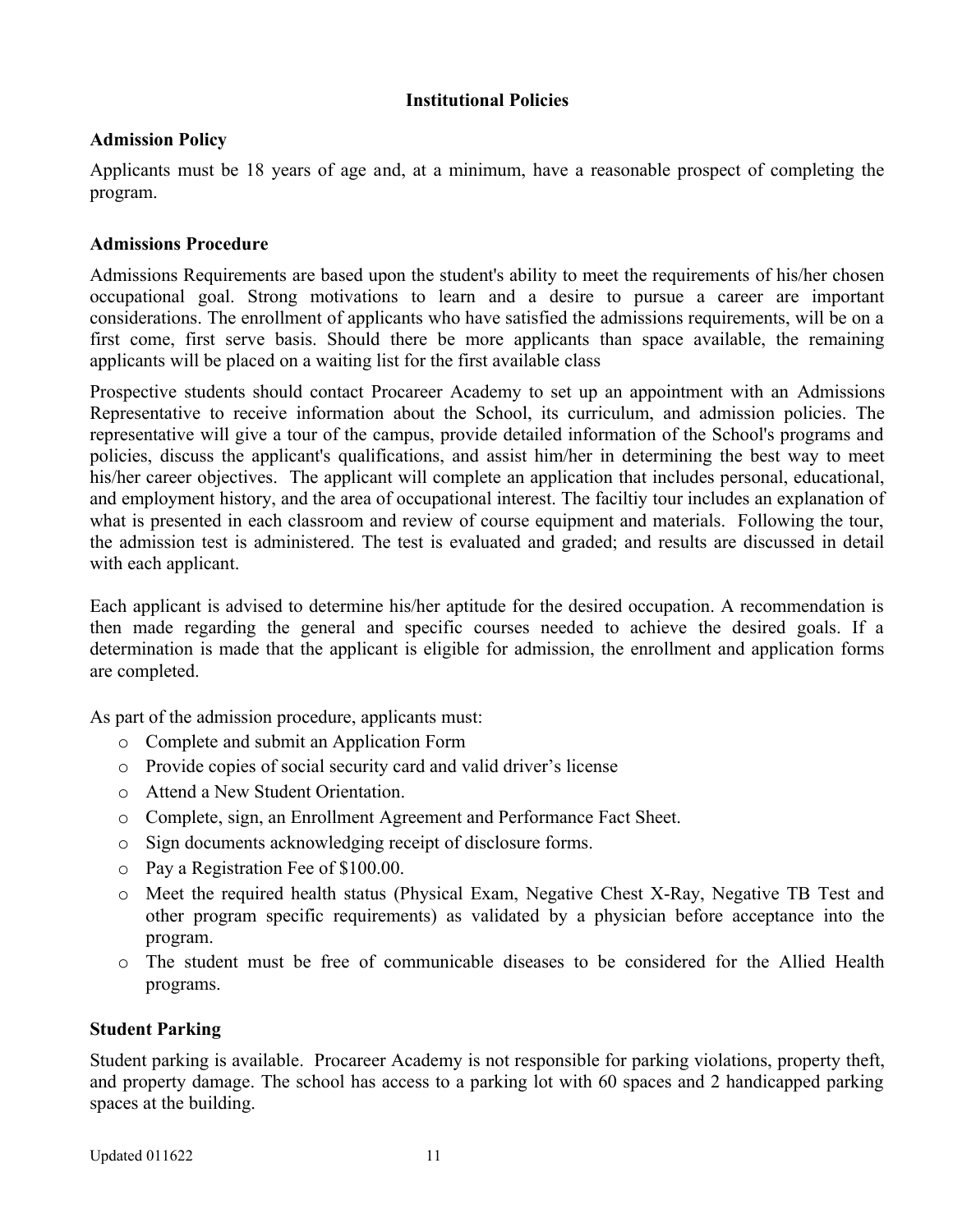#### <span id="page-11-3"></span>**Advising Services**

The staff of Procareer Academy makes every effort to maintain close communication with its students. Students have access to faculty and administrative staff for vocational and academic advising. Students experiencing personal problems, which require professional counseling and is requested by the student, will be referred to the appropriate agencies.

#### <span id="page-11-2"></span>**Placement Services**

**Procareer Academy does not guarantee employment for its graduates.** The student services staff assists students in their job searches after they have successfully completed their studies, by offering information on job opportunities and guidance in resume preparation and interviewing techniques. Careerplanning concepts are also integrated into the curriculum in all programs. Students participate in specific sessions that cover interviewing techniques, networking, resume writing, and professional dress and conduct.

Procareer Academy's Placement Assistance Department provides assistance as students near their completion date and beyond graduation. Delays in course completion may result in delaying employment assistance activity. **Procareer Academy cannot and does not guarantee employment.**

#### <span id="page-11-1"></span>**Language of instruction Policy**

Procareer Academy does not offer an English as a Second Language course. For programs taught in English, English language proficiency is documented during the admission interview and receipt of prioreducation documentation, or the successful completion of the Ability to Benefit test as stated in the admission process. Students taking programs taught in English are required to speak in English at  $12<sup>th</sup>$ grade English proficiency. For programs taught in Spanish, Spanish language proficiency requirement is met by achieving a passing score on the Spanish Proficiency Test at [https://www.transparent.com/learn](https://www.transparent.com/learn-spanish/proficiency-test.html)[spanish/proficiency-test.html](https://www.transparent.com/learn-spanish/proficiency-test.html).

# <span id="page-11-0"></span>**Distance/Online Education Policy**

Orientation & Enrollment Procedure for Distance Students

Once a start date has been set, the school will:

a. Assist the student to download the Catalog, Annual Report and School Performance Fact Sheet from the school website and deliver the enrollment agreement by email.

b. Answer any and all questions on the program, Catalog and School Performance Fact Sheet. Instruct the student to initial, sign and date the Catalog receipt form and the School Performance Fact Sheet and return it by email. Place the received signed forms in the Student file.

c. Answer any and all questions on the enrollment agreement. Instruct the student to sign and return the enrollment agreement by email. School Director will sign the enrollment agreement received from the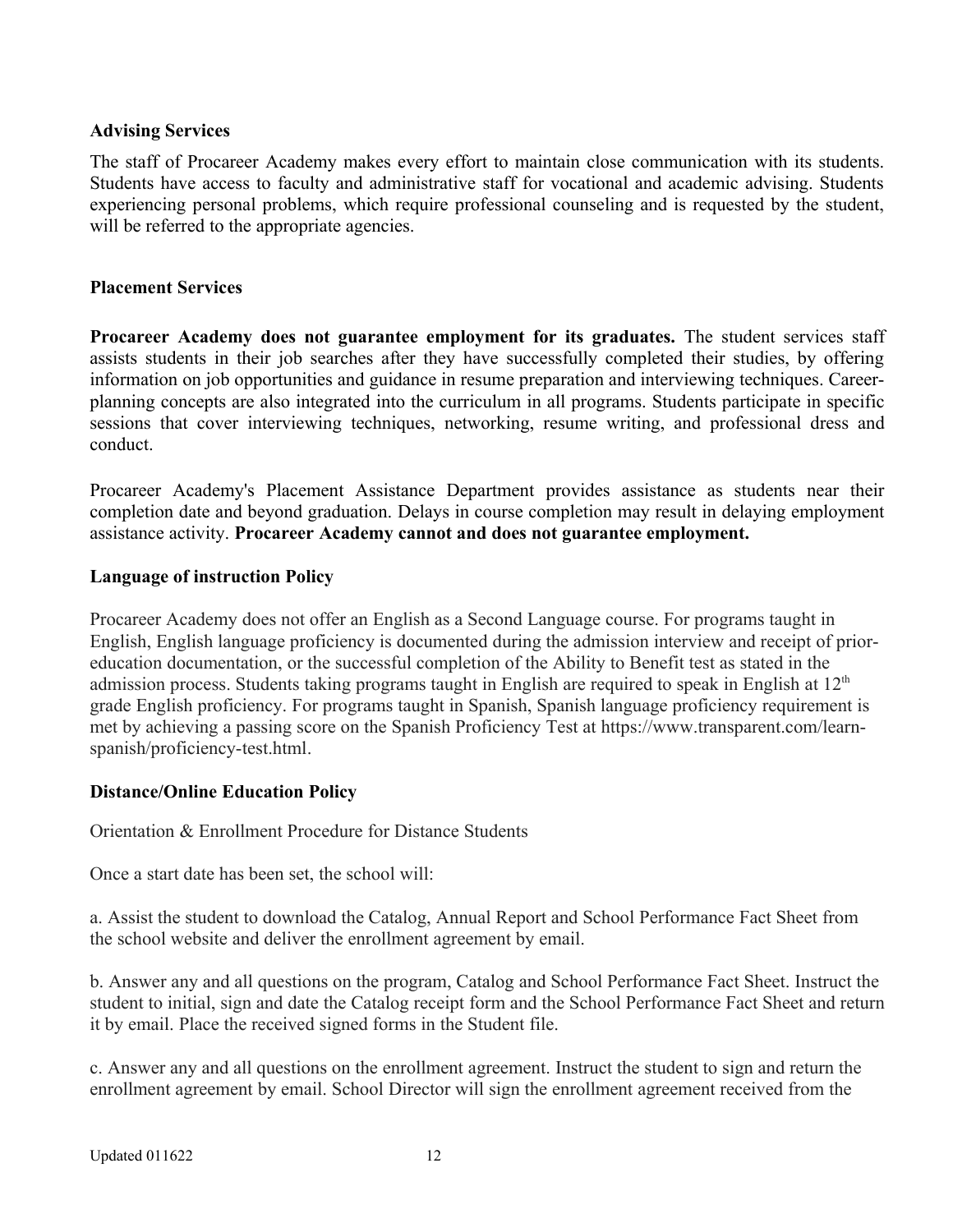student, email a copy of the counter-signed enrollment agreement back to the student and place it in the Student file.

d. Send the student all books/material/courseware and any necessary software licenses. A phone conference will be conducted to answer any questions regarding the course content and the student will also be taught how to use online tools to communicate with their instructor.

# Assignments and Grading

For the Distance programs offered by Procareer Academy, the institution will provide its response or evaluation within five business days of receipt of student assignments, lessons, or projects.

# Computer Hardware and Software Requirements

You need an Internet connection and a computer/laptop with a webcam, microphone and speakers to attend class. While it is possible to attend class using your phone, for best experience, we highly recommend that you use a computer or a tablet. The school uses Google Meet to conduct its synchronous programs, which in turn requires the students to have their own individual Gmail IDs. The Gmail ID is then authorized to the Google Meet virtual classroom for the duration of the class. Students have to abide by the school's password creation policy which mirrors Google's password policy (at least 8 characters, at least one upper case letter, one lower case letter, one number and one special character).

# Instructor Availability Policy

Due to the inherent nature of the synchronous programs, all student questions will be answered live. In case students have inquiries outside of class hours, they can reach the instructors and/or the school by email. For the Online Nursing Assistant program, the response timeframe is the next business day.

# Makeup Policy

For the Online Nursing Assistant program, the makeup classes will be done synchronously, live via Google Meet (and not recorded). The Class coordinator will send login information to the students of the missed classes which will include the link to the Google Meet Classroom. The students' Gmail ID will be authorized to join the Google Meet classroom. The students are supposed to join the live, instructor-led makeup class at the designated time by clicking the link.

# Equipment Failure Policy

The school understands that equipment failure (power, hardware, software failure or loss of Internet connectivity) may occur with the student's or the teacher's equipment. In the event of equipment failure:

a. At the student's end: The student shall notify the teacher and school by phone or email. The student shall make effort to rectify the failure at the earliest possible time. The student shall make up any missed hours.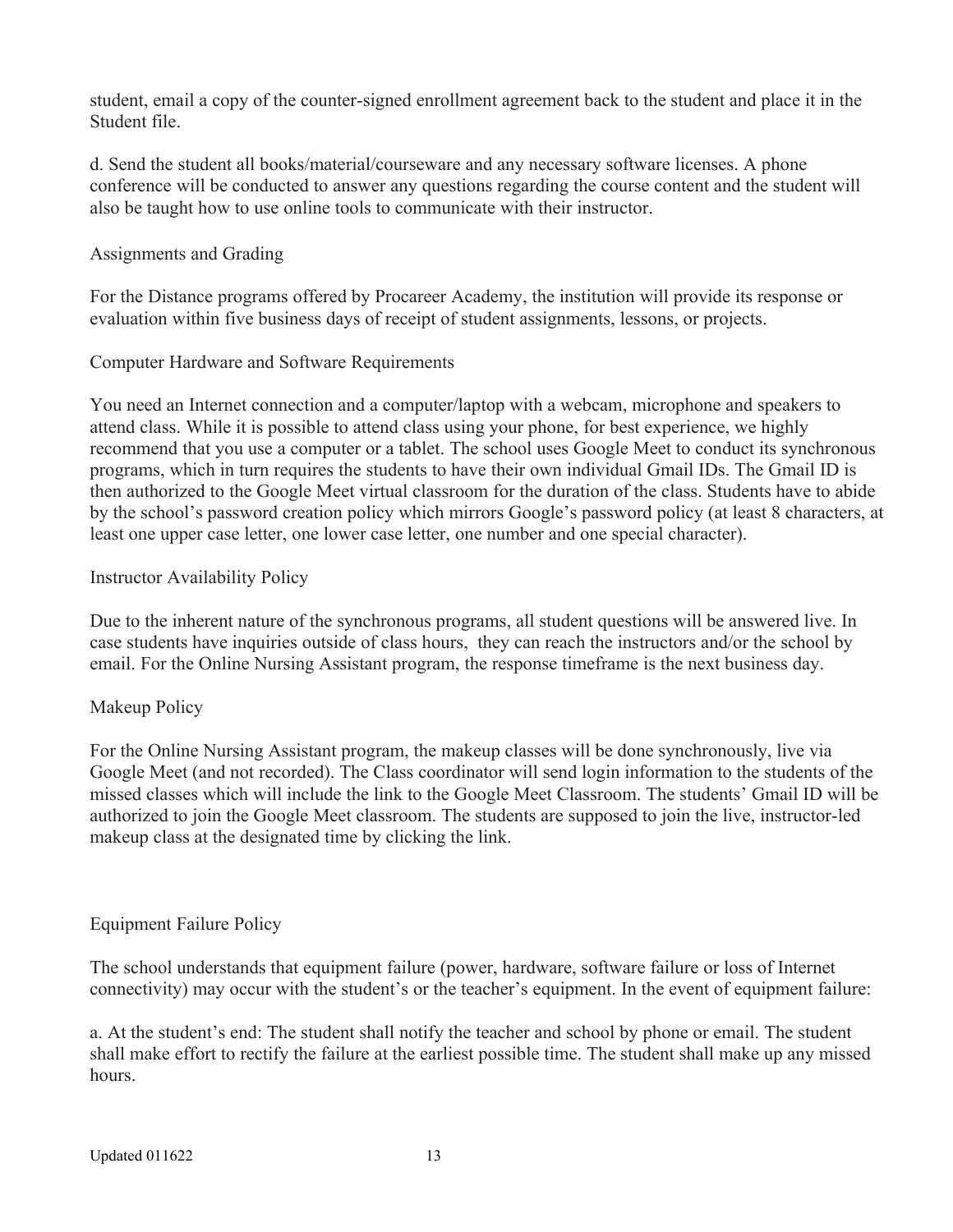b. At the teacher's end: The school will notify by putting up an update in the Class Google Drive Student Resources folder and/or notify by email. Any missed hours will be made up as extra instruction hours.

#### <span id="page-13-3"></span>**Standards for Student Achievement**

Students are required to achieve a level of competence in all coursework, which includes classroom, didactic, laboratory, and in the clinical environment, that is consistent with the level of expertise required to perform the job or pass the licensing exams for their chosen vocation. In order for students to be considered in a good academic standing, they must be making Satisfactory Progress.

Satisfactory Progress measurements consist of both a Qualitative Measurement and a Quantitative Measurement. Both the Qualitative Measurement and Quantitative Measurement are measured at the point when the student has attended the scheduled clock hours for each required module of the program in which they are enrolled.

In addition to completion of time frames, to be making satisfactory academic progress, each student must maintain a cumulative minimum grade point average of B (80%) or better. For determining satisfactory progress, a progress report is given to the student at the end of each module or course. A student achieving a cumulative grade point average below a grade of B or 80% at the time of evaluation will be placed on academic probation. The Academic Probation will be removed upon the successful completion of the deficiencies that lead to it. Any student dismissed for failure to meet the academic requirements of the School, may appeal the dismissal by following the student appeals procedure outlined in this catalog.

#### <span id="page-13-2"></span>**Grading Format**

| $A = Excellent$          | $90\% - 100\%$    |
|--------------------------|-------------------|
| $B = Good$               | $80\% - 89\%$     |
| $C = Satisfactory$       | $70\% - 79\%$     |
| $D = Poor$               | $65\% - 69\%$     |
| $F =$ Failing            | $00\% - 64\%$     |
| $I = Incomplete$         | $00\%$            |
| W=Withdrawal from Module | No Grade Assigned |

#### <span id="page-13-1"></span>**Retention of Education Records**

Students have the right to inspect, review, and challenge information contained in their education records. Education records are defined as files, materials, and documents, which contain information directly, related to the student and are maintained by the School. Written consent is required before education records may be disclosed to third parties with the exception of regulatory education agencies. Students wishing to review their file must make an appointment with the student service department. All appointments must be made during regular business hours. At no time may the student and or parent remove, destroy and or damage any documents contents in the file.

Student records are to be kept for up to five years. Transcripts will be available for students permanently. Students must submit a written request to the institution for an official copy of the transcript.

#### <span id="page-13-0"></span>**Procedure to address student grievances**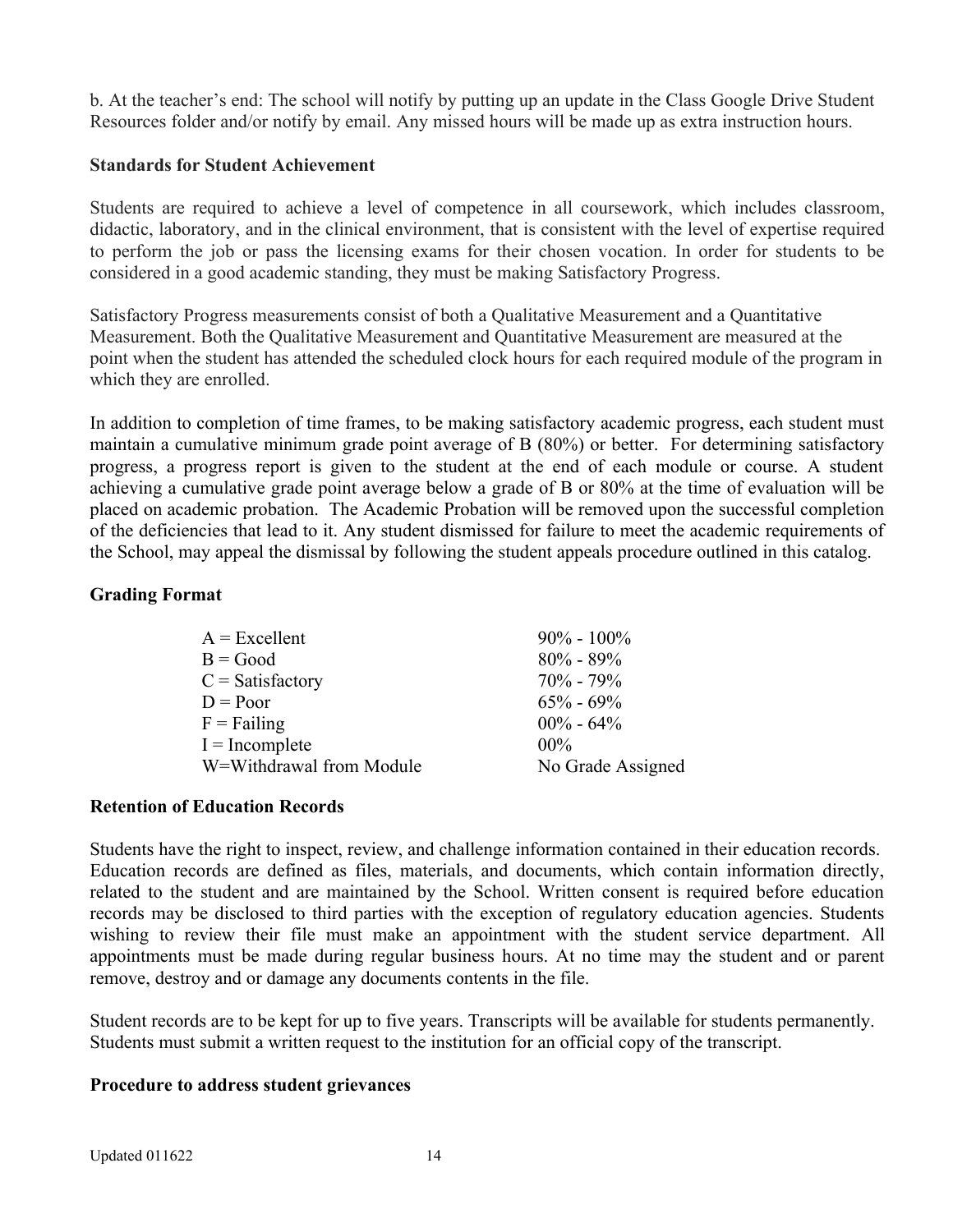A student complaint procedure is available to any student who believes his/her questions/concerns regarding the school have not been resolved. The purpose of this procedure is to provide a prompt and equitable process of resolving student complaints.

Students seeking to resolve problems or complaints should first contact the instructor in charge. Requests for further action may be made to the Director. If a student is concerned with instruction, grades received, services, and/or the conduct of staff, Procareer Academy recommends that the matter be informally discussed between parties involved in order to find a resolution without formally filing a grievance document.

If a student finds that the issue still has not been resolved to his or her satisfaction, he or she should then submit the grievance in writing within five (5) working days of the formal resolution to the School Director. The written grievance must clearly state the student's name, the nature of the complaint, the name(s) of all parties directly involved in the complaint, and any appropriate documentary evidence. Based upon the information presented in the grievance, steps toward resolution shall begin with informal discussions headed by the School Director. The School Director will evaluate the appeal and respond within five  $(5)$  working days.

If the School Director's response is not satisfactory to the student, he or she may appeal the decision in writing within three (3) working days. If a satisfactory solution cannot be reached within a reasonable period, the grievance shall be scheduled for presentation to the Grievance Committee for hearing and appropriate action. Informal discussion between persons directly involved in a grievance is essential in the early stages of dispute reconciliation and shall be encouraged at all stages of the grievance procedure. If informal recourse fails to resolve the grievance within 30 days after filing, the School Director will schedule a Grievance Committee meeting. The Grievance Committee shall consist of two members.

The Committee will review and consider documentary records, which relate to the case, including the grievance and its supporting documentation and any documentary evidence or statement by the person(s) against whom the complaint was filed. The committee and the School Director will arrive at a fair and equitable decision.

If a student exhausts the internal grievance and appeal process, he or she may contact:

Bureau for Private Postsecondary Education (BPPE) 1747 North Market Blvd., Suite 225. Sacramento, CA 95834 Telephone 916 431-6959 Fax 916. 263-1897. Toll Free: (888) 370-7589

# <span id="page-14-1"></span>**Full Time Student Status**

Certain programs offered by Procareer Academy are considered as full time programs. Students attending class 20 hours per week are considered full time students.

#### <span id="page-14-0"></span>**Academic Year Definition**

The academic year for programs less than 24 semester credit hours is 32 weeks. The academic year for programs with at least 24 semester credit hours is 36 weeks (48 if beyond 2 semesters).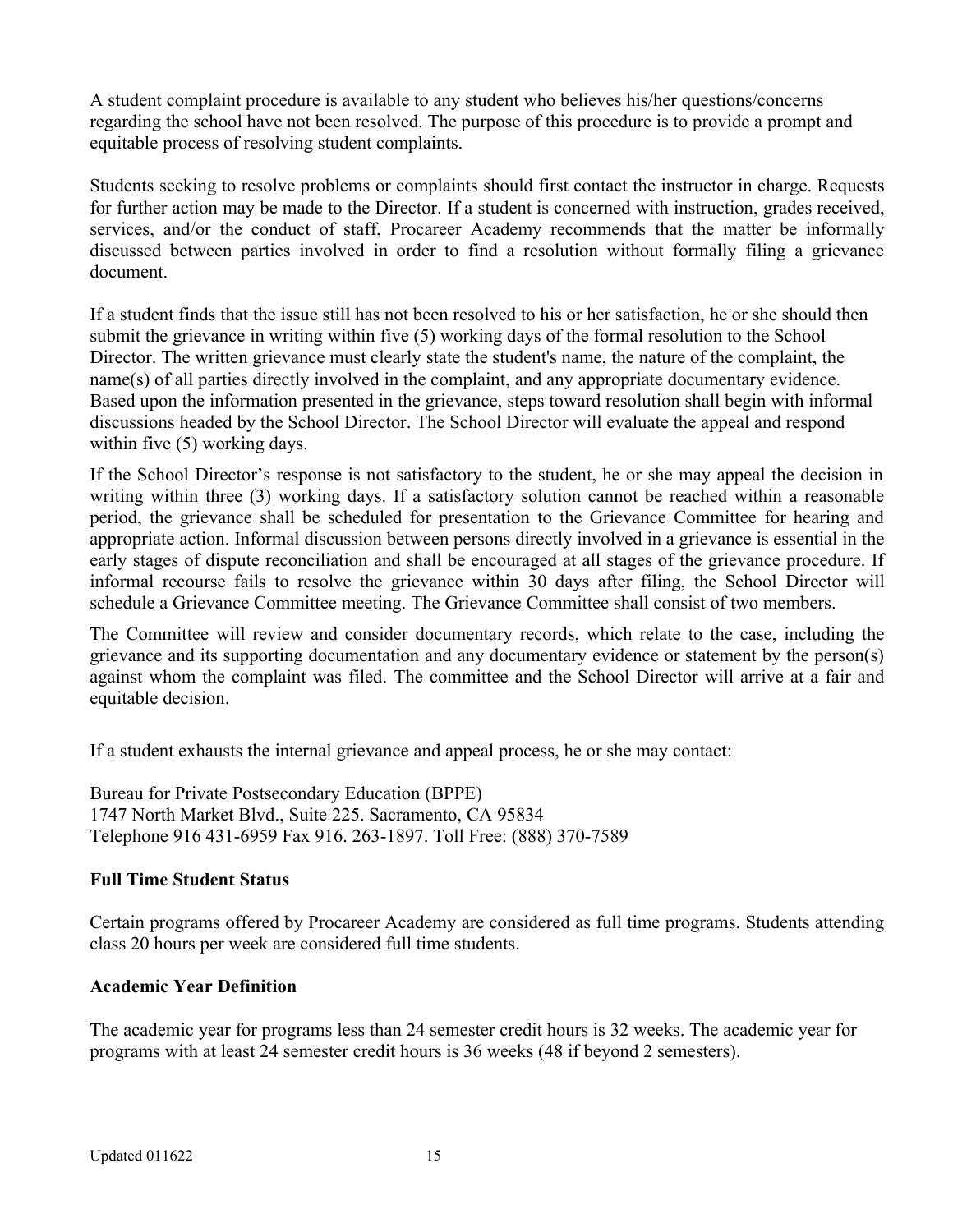#### <span id="page-15-1"></span>**Classes Schedule**

| Monday thru Friday | <b>Morning Class</b> | $8:00 - 5:00$ P.M.  |
|--------------------|----------------------|---------------------|
| Monday thru Friday | Evening class        | $6:00 - 10:00$ P.M. |

#### **Check the available schedule for your program, prior to enrolling.**

#### <span id="page-15-0"></span>**Cancellation, Withdrawal and Refund Policy**

#### Student's right to cancel (Residential Programs)

You have the right to cancel your agreement for a program of instruction, without any penalty or obligations, through attendance at the first class session or the seventh calendar day after enrollment, whichever is later. After the end of the cancellation period, you also have the right to stop school at any time; and you have the right to receive a pro rata refund if you have completed 60 percent or less of the scheduled hours in your program through the last day of attendance. After completion of 60% or more of the program, the school earns 100% of the tuition. Cancellation may occur when the student provides a written notice of cancellation at the following address: 11133 1st Avenue, Whittier, CA 90603. This can be done by mail or by hand delivery.

The written notice of cancellation, if sent by mail, is effective when deposited in the mail properly addressed with proper postage. The written notice of cancellation need not take any particular form and, however expressed, it is effective if it shows that the student no longer wishes to be bound by the Enrollment Agreement.

If the Enrollment Agreement is cancelled the school will refund the student any money he/she paid, less a registration or administration fee not to exceed \$150.00, less any STRF fee and less any deduction for books, equipment and uniforms, within 45 days after the notice of cancellation is received.

#### Student's right to cancel (Distance Programs)

This institution offers distance educational programs where the instruction is not offered in real time. The Institution shall transmit the first lesson and any materials to any student within seven days after the institution accepts the student for admission.

The student has the right to cancel the agreement and receive a full refund before the first lesson and materials are received. Cancellation is effective on the date the written notice of cancellation is sent to: 11133 1st Avenue, Whittier, CA 90603. If the institution sent the first lesson and materials before an effective cancellation notice was received, the institution shall make a refund within 45 days after the student's return of the materials.

This Institution shall transmit all of the lessons and other materials to the student if the student (a) has fully paid for the educational program; and (b) after having received the first lesson and initial materials, requests in writing that all of the material be sent. If the Institution transmits the balance of the material as the student requests, the Institution shall remain obligated to provide the other educational services it agreed to provide, such as responses to student inquiries, student and faculty interaction, and evaluation and comment on lessons submitted by the student, but shall not be obligated to pay any refund after all of the lessons are material are transmitted.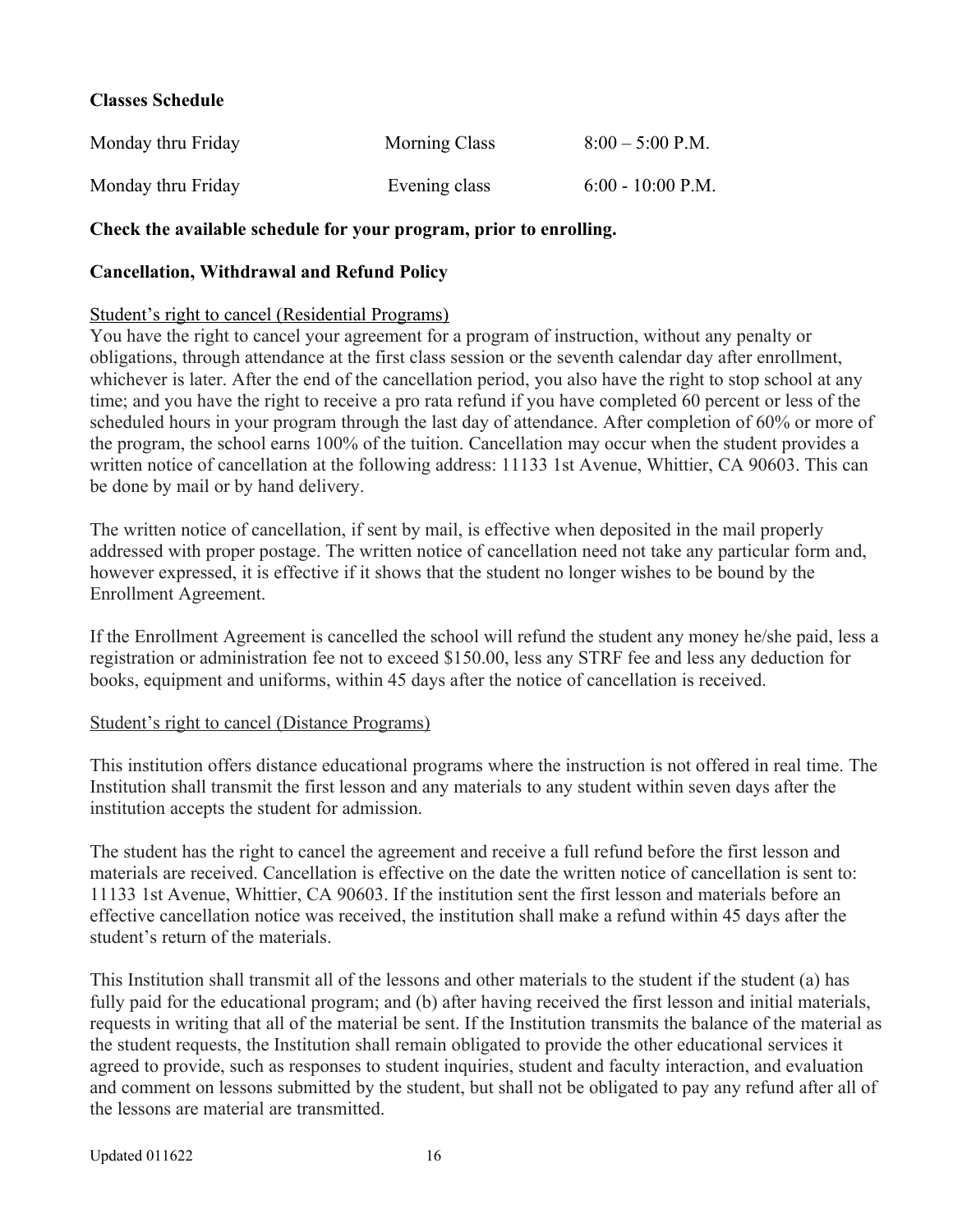# Withdrawal from the program (Residential Programs)

You may withdraw from the school at any time after the cancellation period (described above) and receive a pro rata refund if you have completed 60 percent or less of the scheduled hours in the current payment period in your program through the last day of attendance. After the end of the cancellation period, you have a right to terminate your studies at the school at any time, and you have the right to receive a refund for the part of the course or program you have paid for and did not receive. You are obligated to pay only for educational services rendered and for books, uniforms or equipment. The refund will be less a registration or administration fee not to exceed \$150.00, less any STRF fee and less any deduction for books, equipment and uniforms, within 45 days of withdrawal. If the student has completed more than 60% of the period of attendance for which the student was charged, the tuition is considered earned and the student will receive no refund.

For the purpose of determining a refund under this section, a student shall be deemed to have withdrawn from a program of instruction when any of the following occurs:

The student notifies the institution of the student's withdrawal or as of the date of the student's withdrawal, whichever is later.

 $\Box$  The institution terminates the student's enrollment for failure to maintain satisfactory progress; failure to abide by the rules and regulations of the institution; absences in excess of maximum set forth by the institution; and/or failure to meet financial obligations to the school.

 $\Box$  The student has failed to attend class for three (3) consecutive weeks.

 $\Box$  The student fails to return from a leave of absence.

For the purpose of determining the amount of the refund, the date of the student's withdrawal shall be deemed the last date of recorded attendance. The amount owed equals the hourly charge for the program (total institutional charge, minus non-refundable fees, divided by the number of hours in the program), multiplied by the number of hours scheduled to attend, prior to withdrawal. For the purpose of determining when the refund must be paid, the student shall be deemed to have withdrawn at the end of three (3) consecutive weeks. If the student has completed more than 60% of the period of attendance for which the student was charged, the tuition is considered earned and the student will receive no refund.

If any portion of the tuition was paid from the proceeds of a loan or third party, the refund shall be sent to the lender, third party or, if appropriate, to the state or federal agency that guaranteed or reinsured the loan. Any amount of the refund in excess of the unpaid balance of the loan shall be first used to repay any student financial aid programs from which the student received benefits, in proportion to the amount of the benefits received, and any remaining amount shall be paid to the student. If the student has received federal student financial aid funds, the student is entitled to a refund of moneys not paid from federal student financial aid program funds.

# Withdrawal from the program (Distance Programs)

You may withdraw from the school at any time and receive a pro rata refund if you have completed 60 percent or less of the scheduled days in the current payment period in your program through the last day of attendance. The refund will be less a registration or administration fee not to exceed \$150.00, and less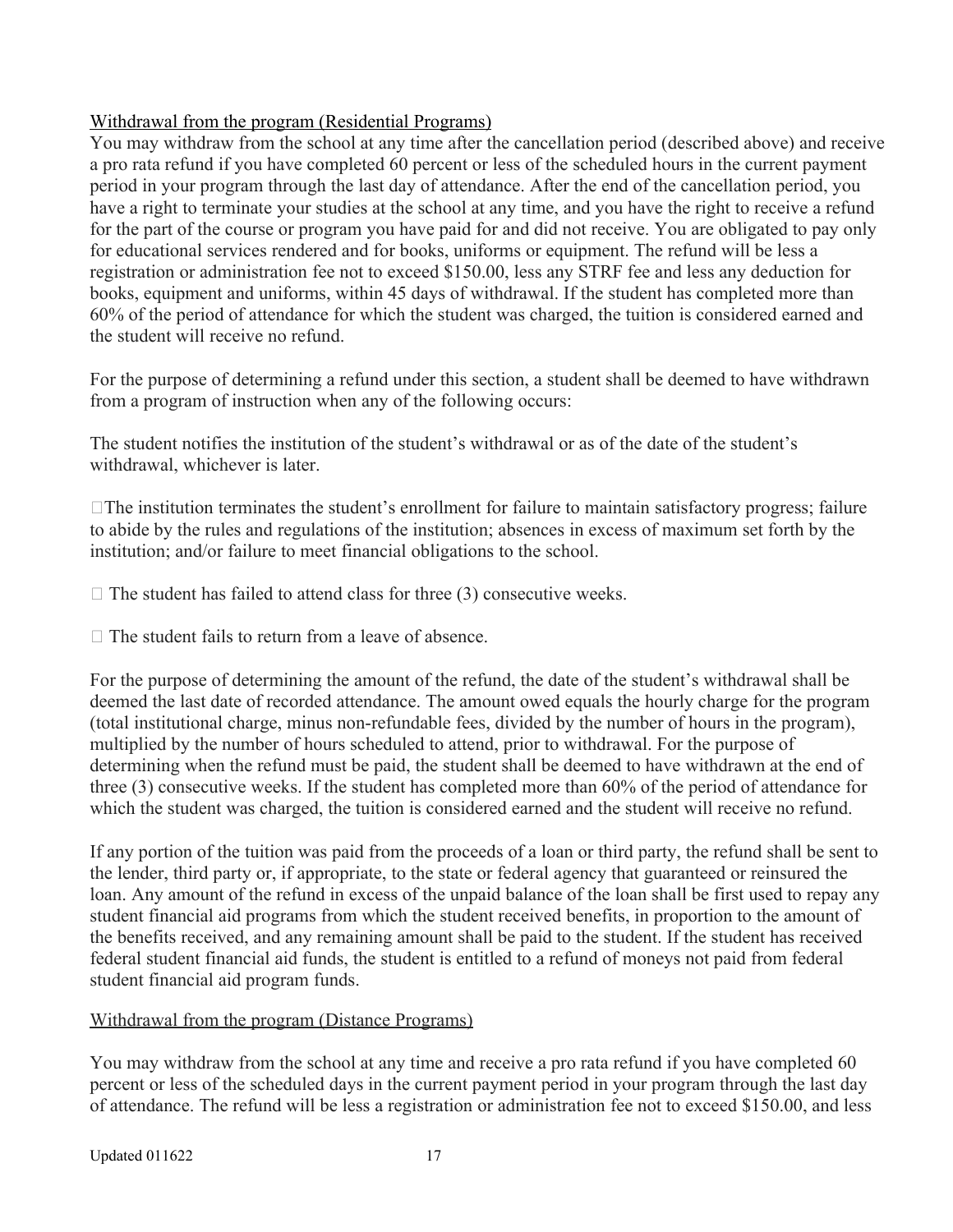any deduction for books and materials. A refund will be made within 45 days of withdrawal.

For the purpose of determining a refund under this section, a student shall be deemed to have withdrawn from a program of instruction when any of the following occurs:

 $\Box$  The student notifies the institution of the student's withdrawal or as of the date of the student's withdrawal, whichever is later.

 $\Box$  The institution terminates the student's enrollment for failure to maintain satisfactory progress; failure to abide by the rules and regulations of the institution; and/or failure to meet financial obligations to the School.

For the purpose of determining the amount of the refund, the date of the student's withdrawal shall be deemed the last date of recorded attendance. The amount owed equals the hourly charge for the program (total institutional charge, minus non-refundable fees, divided by the number of hours in the program), multiplied by the number of hours scheduled to attend, prior to withdrawal. For distance education students scheduled days is based on a five day week, which does not include Saturday or Sunday, or any defined holiday as enumerated in Section 6700 of the California Government Code (specific holidays published in the catalog).

If any portion of the tuition was paid from the proceeds of a loan or third party, the refund shall be sent to the lender, third party or, if appropriate, to the state or federal agency that guaranteed or reinsured the loan. Any amount of the refund in excess of the unpaid balance of the loan shall be first used to repay any student financial aid programs from which the student received benefits, in proportion to the amount of the benefits received, and any remaining amount shall be paid to the student. If the student has received federal student financial aid funds, the student is entitled to a refund of moneys not paid from federal student financial aid program funds.

# Refund Policy

For the purpose of determining a refund under this section, a student shall be deemed to have withdrawn from a program of instruction when any of the following occurs:

 $\Box$  The student notifies the institution of the student's withdrawal or as of the date of the student's withdrawal, whichever is later.

 $\Box$  The institution terminates the student's enrollment for failure to maintain satisfactory progress; failure to abide by the rules and regulations of the institution; absences in excess of maximum set forth by the institution; and/or failure to meet financial obligations to the school.

 $\Box$  The student has failed to attend class for three (3) consecutive weeks.

□ The student fails to return from a leave of absence.

For the purpose of determining the amount of the refund, the date of the student's withdrawal shall be deemed the last date of recorded attendance. The refund amount owed equals the hourly charge for the program (total institutional charge, minus non-refundable fees, divided by the number of hours in the program), multiplied by the number of hours still scheduled to attend, prior to withdrawal. For the purpose of determining when the refund must be paid, the student shall be deemed to have withdrawn at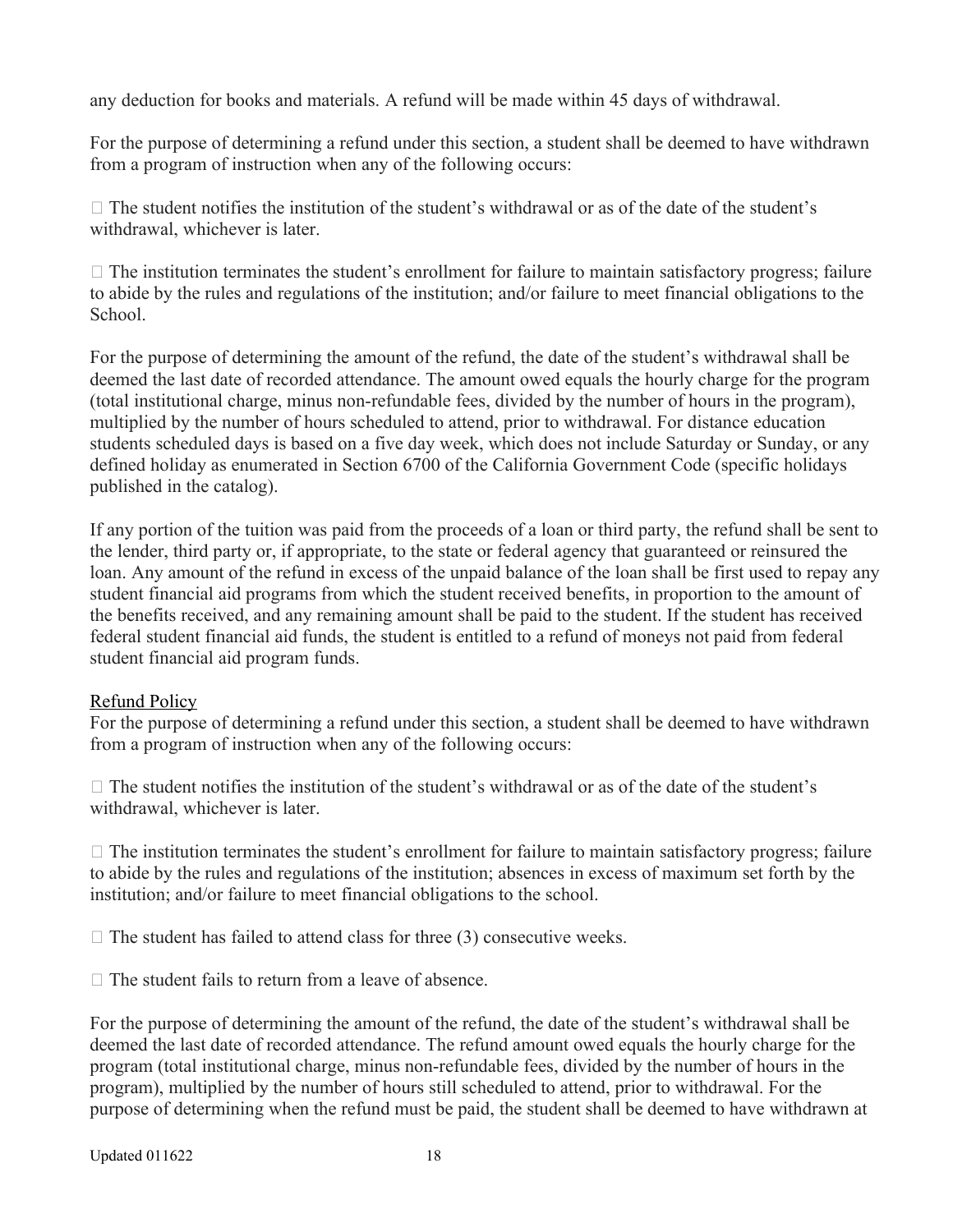the end of three (3) consecutive weeks. If the student has completed more than 60% of the period of attendance for which the student was charged, the tuition is considered earned and the student will receive no refund.

If any portion of the tuition was paid from the proceeds of a loan or third party, the refund shall be sent to the lender, third party or, if appropriate, to the state or federal agency that guaranteed or reinsured the loan. Any amount of the refund in excess of the unpaid balance of the loan shall be first used to repay any student financial aid programs from which the student received benefits, in proportion to the amount of the benefits received, and any remaining amount shall be paid to the student. If the student has received federal student financial aid funds, the student is entitled to a refund of moneys not paid from federal student financial aid program funds.

#### Books, Equipment and Uniforms return policy

**B**ooks, uniforms and equipment, once issued, are non refundable.

#### Refund Calculation Explanation

You are obligated to pay only for educational services rendered. The refunds shall be the amount you paid for the course tuition multiplied by fraction, the numerator of which is the number of hours of instruction, which has not been received but for which you have paid, the denominator of which is the total number of hours of instruction for which you have paid.

# Hypothetical Refund Example

If a student pays \$5,100.00 for course costs of a 600 hour duration course (\$150.00 Registration Fee, \$150.00 Books, \$4,800.00 Tuition) then withdraws after completing 200 hours, the tuition refund would be calculated as follows:

- 1) Divide the total number of hours in the program by total hours attended up through the last day of attendance.
- 2) The resulting number is multiplied by the tuition charged.
- 3) Tuition charged is the accrued hours multiplied by hourly charge.
- 4) The amount owed by the student is the tuition charged plus equipment/books plus the \$150.00 registration fee.
- 5) The refund would be any amount in excess of the figure calculated in #4.

| Tuition                                        | \$4,800 |
|------------------------------------------------|---------|
| <b>Books</b>                                   | \$150   |
| <b>Registration Fee</b>                        | \$150   |
| <b>Total Program Cost</b>                      | \$5,100 |
| Hours of Instruction /Hours attended (200/600) | 33%     |
| Total Earned (4800 x 33%)                      | \$1,600 |
| Total Cost $(\$1,600 + \$150 + \$150)$         | \$1,900 |
| Refund Amount (\$5,100 - \$1,900)              | \$3,200 |

**Example 2.** In the above example if the student withdraws after attending 361 hours (greater than 60% of the program length), the refund would be zero.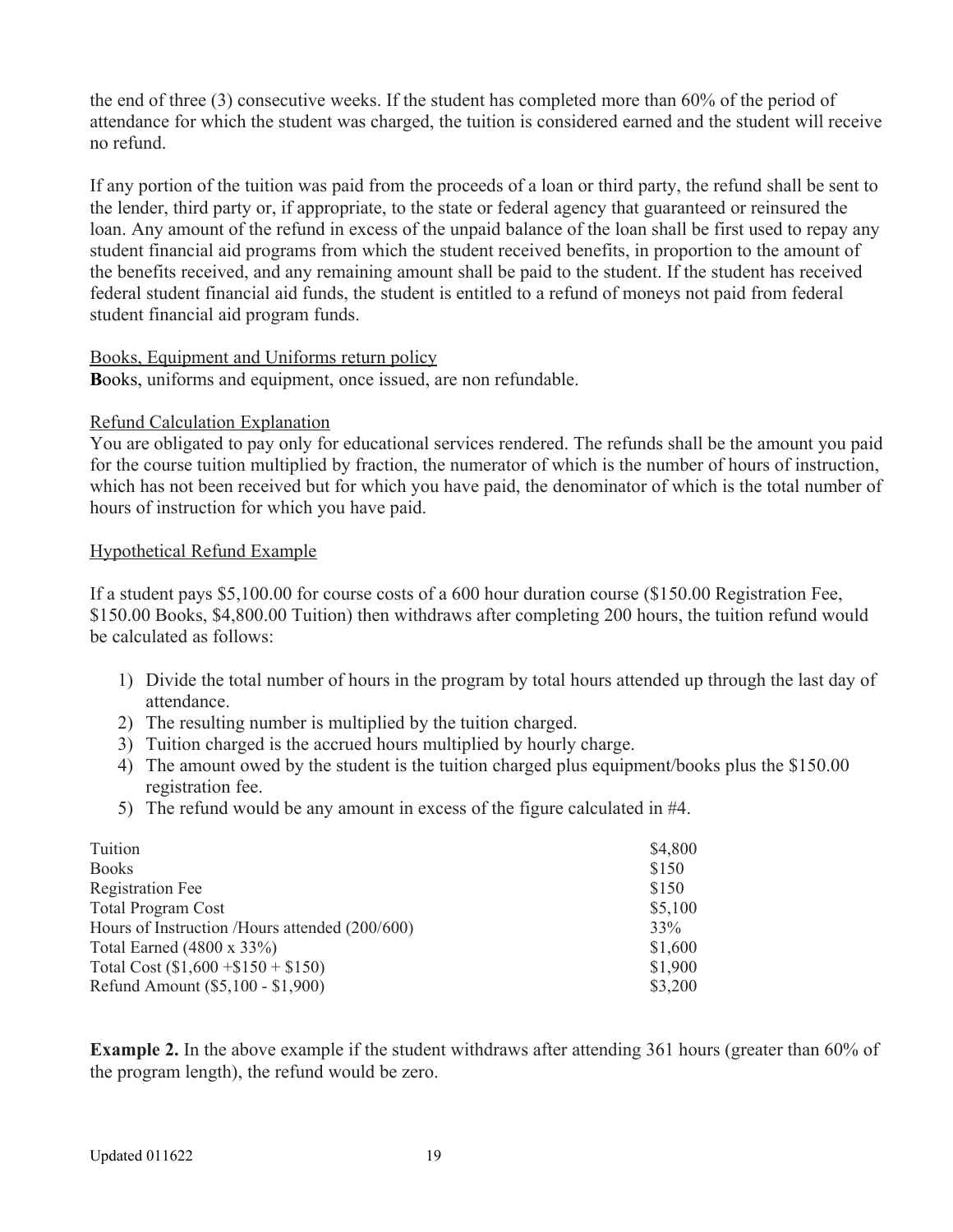## <span id="page-19-1"></span>**Holiday Schedule**

Procareer Academy observes the following holidays

| New Year's Day and Day after | January 1 and 2                     |
|------------------------------|-------------------------------------|
| Martin Luther King's Day     | 3 <sup>rd</sup> Monday in January   |
| President's Day              | 3 <sup>rd</sup> Monday in February  |
| Memorial Day                 | Last Monday in May                  |
| Independence Day             | July 4                              |
| Labor Day                    | 1 <sup>st</sup> Monday in September |
| Columbus Day                 | 2 <sup>nd</sup> Monday in October   |
| Thanksgiving Day             | Last Thursday in November           |
| Day after Thanksgiving       | Last Friday in November             |
| Christmas Day                | December 25                         |

Students will be on Winter Break beginning Christmas through New Year. Procareer Academy reserves the right to modify this schedule with reasonable advance notice to students.

#### <span id="page-19-0"></span>**Dress Policy**

Professional dress is recommended at all times. Procareer Academy's Professional Dress Policy was established in order to enable our students to become comfortable with the type of apparel expected by the majority of employers who hire our graduates. This policy is part of Procareer Academy's expectations for graduation.

The standard of dress is designed to ensure maximum comfort and uniformity in appearance. Apparel worn should be clean, neat and appropriate to classroom and clinical setting. Students in attire that is unbecoming of the standards of dress for healthcare professionals will be dismissed from class and will not be allowed remain for clinical practice. Normal standards of professional attire apply to all students and unconventional clothing is not permitted at the School. The dress code is as follows:

- Students will wear the school-designated uniform/scrubs to campus, clinical sites and externship sites.

 - Students will use white, non-skid nursing or sport shoes. White shoes with color logos or color emblems are not acceptable.

- Hair should be tied and clear off the face.
- No facial or body piercings, studs, rings or jewelry (with the exception of a wedding band).
- Tattoos on arms must be covered by long-sleeved white thermals worn under scrubs

 - Fingernails should be clean, short (fingertips should be visible when hands are held up, palms out) and without nail polish (clear nail polish is acceptable).

#### **NOT PERMITTED**

• Cellular phones (should be put away and turned off during class and clinical)

Updated 011622 20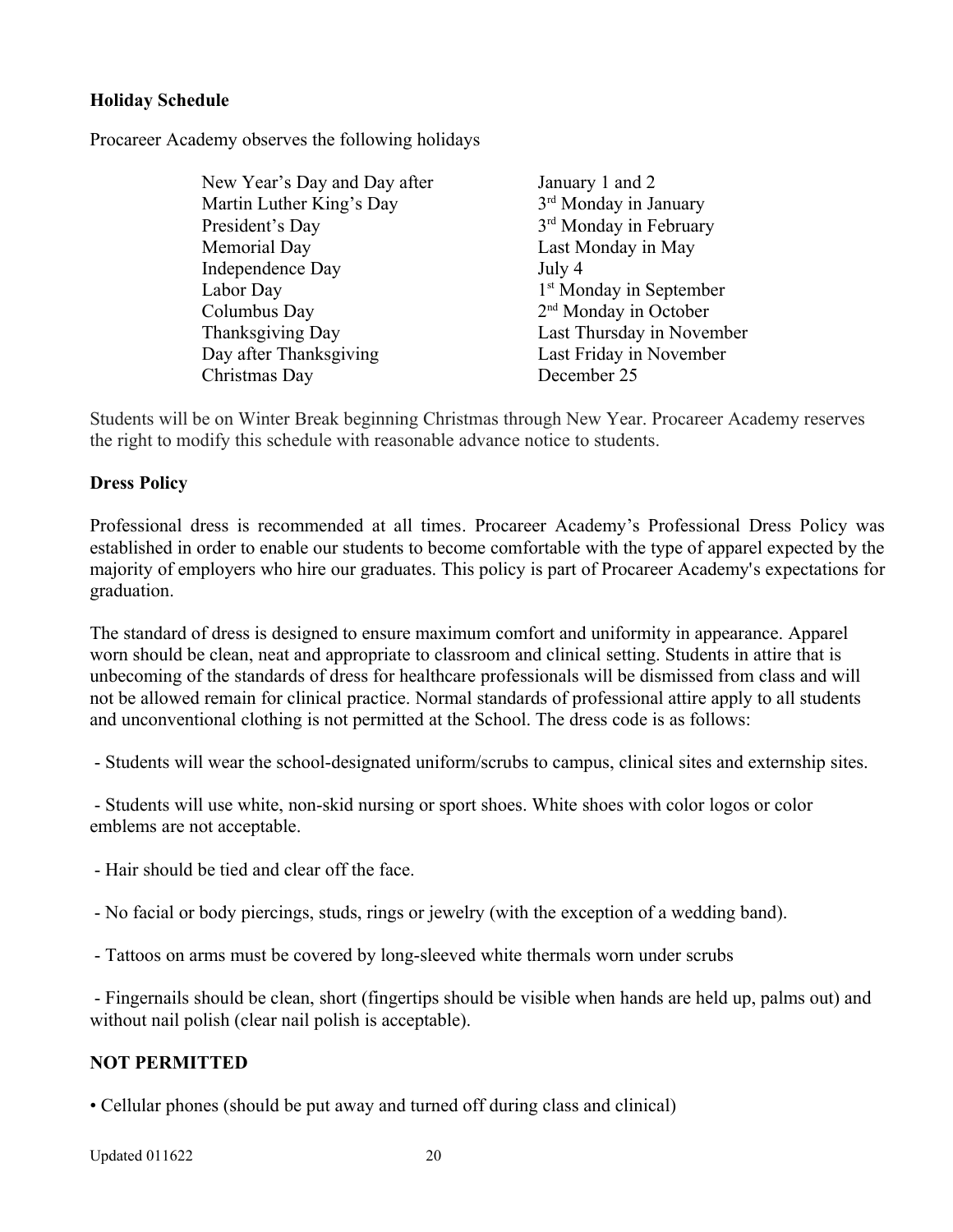- Hats or scarves (religious exception)
- Dangling jewelry or visible facial piercings (nose, eyebrow, lip, chin, etc.)
- Long, loose hair, extreme hair color or styles
- Acrylic nails or overlays
- Heeled, open-back, or clogged shoes

• No jackets over the uniform attire, unless they are professional scrub jackets. If you are cold, we allow a long-sleeve red, white, gray or black shirt under the white scrub top.

Procareer Academy reserves the right to its interpretation of this policy and its enforcement based upon the professional expectations of staff and of the employers who hire our graduates.

#### <span id="page-20-1"></span>**Standard of Conduct**

An important part of the training at Procareer Academy includes the development of professional conduct. Students are expected to conduct themselves in a business-like manner. Students are expected to comply with institute policy regarding curriculum, testing, absences, tardiness and makeup work while displaying courtesy and consideration towards instructors, staff and other students. Procareer Academy defines improper conduct as follows: cursing and/or yelling at fellow students or staff; fighting on campus; destruction, abuse or theft of property; the use or sale of alcohol or illegal drugs on campus or at a clinical or externship site; sexual misconduct; and disregard for institute policy. Improper conduct is cause for termination.

#### <span id="page-20-0"></span>**Grounds for Disciplinary Action**

- 1. Unsatisfactory academic performance and/or clinical standards
- 2. Unsatisfactory attendance. Failure to meet school's attendance policy or standards.
- 3. Unprofessional conduct that reflects unfavorably upon the School and/or its students.
- 4. Use of Drugs, Narcotics, Alcohol (or under the influence), Gambling, Profanity on or adjacent to institute property or at clinical externship sites
- 5. Inappropriate professional clothing worn during training.
- 6. Failure to abide by the Rules and Regulations of the School.
- 7. Failure to pay tuition (or any other charges) when due.
- 8. Breach of Institution enrollment agreement.
- 9. Cheating.
- 10. Falsifying Institute records.
- 11. Carrying a concealed or potentially dangerous weapon.
- 12. Disorderly conduct, which interferes with the learning process of any other student, instructor, or the general progress of the class.
- 13. Instigation and/or participation in rebellious activities against the School and/or its student(s).
- 14. Solicitation, which reflects unfavorably upon the School and/or its students.
- 15. Vandalism of School property.
- 16. Any form of gang related activity including but not limited to: flashing of gang signs, wearing of gang colors/attire, etc.
- 17. Fighting (physical or verbal)
- 18. Verbal confrontation with any employee and or student and/or violent behavior
- 19. Failure to comply with federal software piracy statutes forbidding the copying of licensed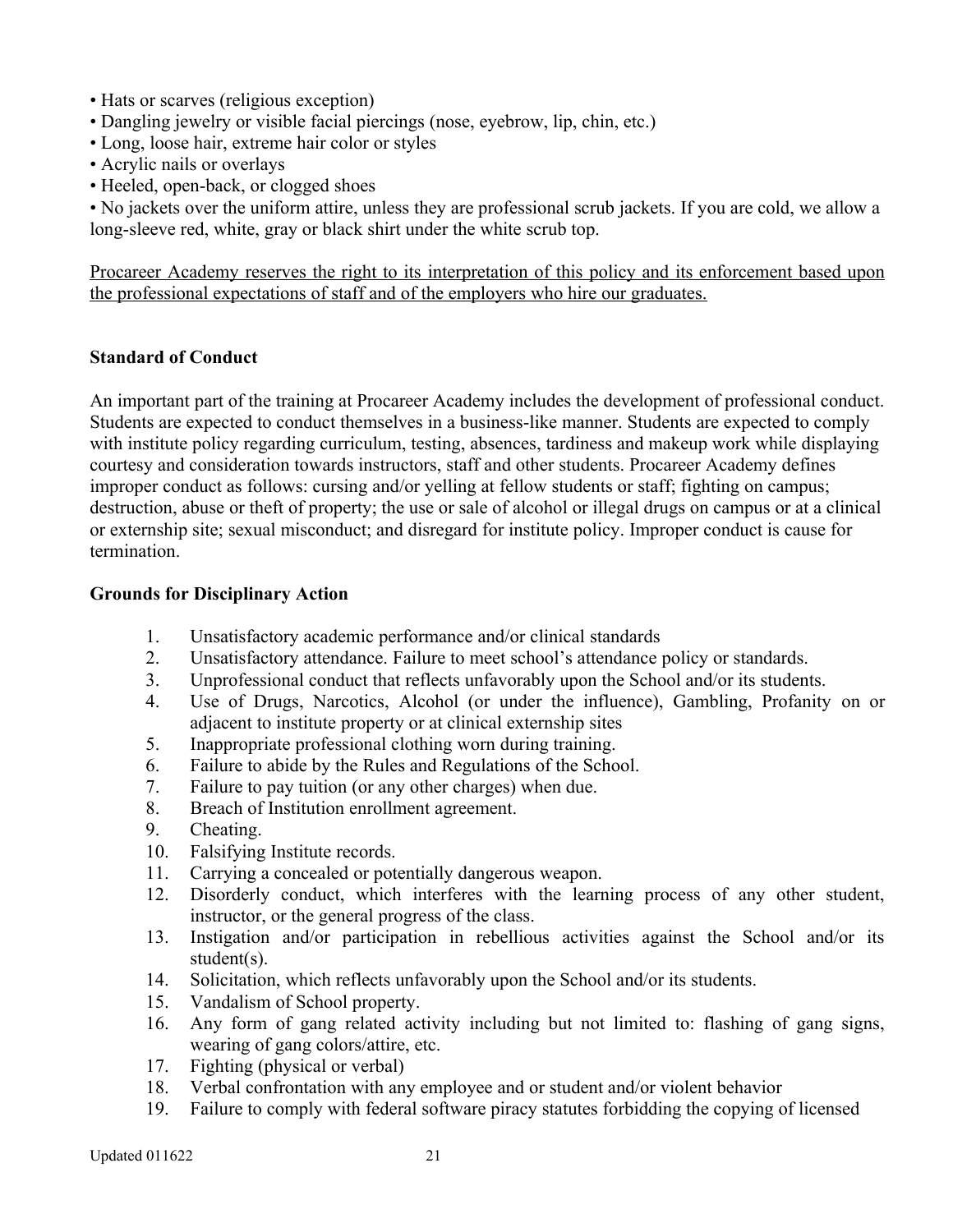#### computer programs

Disciplinary action may include, but not limited to, a verbal or written warning, probation, suspension, or dismissal. A student dismissed for unsatisfactory or unprofessional conduct may request re-admittance into his or her program by following the procedure set forth under reinstatement as noted in this catalog. Any student who is given the opportunity for re-admittance shall attend a mandatory intake meeting to discuss his/her responsibilities towards learning and following all the course requirements to ensure a successful outcome. Any student who has been unenrolled (dropped) from the class twice will not be readmitted.

### <span id="page-21-1"></span>**Eating in Classrooms**

Eating and/or drinking are not permitted in classrooms. Unfortunately, due to the necessity of maintain a professional learning environment that respects the rights of all students, children are not permitted on the school premises.

#### <span id="page-21-0"></span>**Attendance Policy**

Students are expected to attend all classes and clinical/ ride a-longs learning experiences. The student must adhere to Attendance Policy; specifically policies related to Make-Up Theory and/or clinical hours, ride-a-longs and must abide by the mandatory ratio of 95% theory/clinical hours completed, as compared to the theory/clinical hours offered in each evaluation period of the education program, in order to earn a satisfactory grade.

#### **Punctual attendance is required at all class sessions and clinical/ ride- a-long experiences.**

The Faculty believes that attendance at scheduled classes, examinations, assigned clinical experiences, is crucial to meeting course and program objectives. All scheduled time missed by the student will be considered an **absence**. When serious illnesses and unexpected life events occur, the Instructor may grant limited excused absences on an individual basis. After an extended illness, the student is required to present written clearance from the physician to return to school. If for any reason, a student is not able to attend a scheduled class, examination or clinical experience, the student should:

- Call the business office at least one hour prior to the scheduled clinical/ ride a-long or class time.
- If calling to report an absence for a clinical/ride-a-long experience, the student must also report to the assigned clinical Instructor/clinical coordinator at least one hour prior to the scheduled clinical time. Students rotating to affiliating clinical agencies will follow reporting off procedures as directed by the clinical Instructor.
- Failure to follow the procedure for reporting off from a clinical /ride-a-long experience will result in a notation on the clinical performance evaluation. A second failure to follow the procedure for reporting off from a clinical experience in a single semester will result in termination from the program.

# **UNEXCUSED ABSENTEEISM MAY BE CONSIDERED REASON FOR TERMINATION FROM THE PROGRAM.**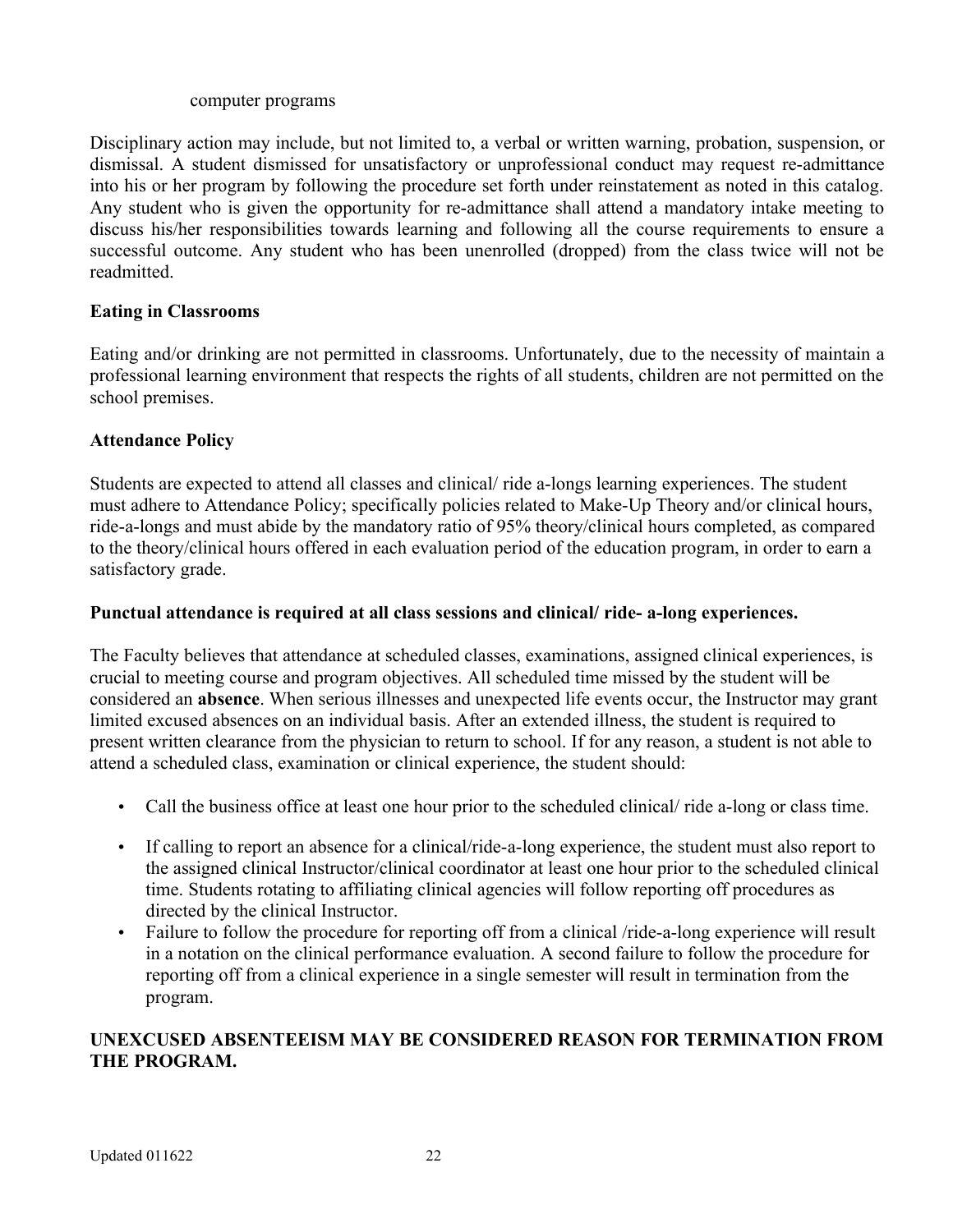### <span id="page-22-1"></span>**Make-up Policy for Missed Time**

Students who have missed time from theory class or clinical experience will be required to complete make-up as determined and scheduled by the Instructor.

Acceptable Methods for make-up include:

Theory: View a computer based video of the actual theory class.

Case studies, independent study, written examination, and research reports

Clinical: Performance evaluation in skills laboratory or additional time in the clinical area performing skills

- **Documentation of Missed Experiences** The Program Director and the Instructor must be notified by the student of absences from clinical experiences and examinations as they occur during the term. Absences from and makeup for clinical experience will be documented on the student's clinical evaluation form.
- **Punctuality vs. Tardiness** Faculty recognizes that punctuality is a desirable professional nursing trait. Tardiness for either class or clinical/ride –a long experience is defined as "the student arriving late or leaving early from the assigned experiences." The student will be sent off clinical for tardiness and be required to do make-up for clinical experiences missed. If the tardiness is habitual, the student will be terminated.

#### <span id="page-22-0"></span>**Make-up Procedure for Missed Class or Examination**

- Class Content Makeup Students are responsible for all class content presented. If they are not present, a makeup will be to view the actual video of the theory class held on that particular day
- Class Examination Students are expected to attend an examination on the day and time it is scheduled. Students who miss an examination due to an excused absence will be given an alternate exam. The alternate examination will be valued 5% less that the original examination. It is the responsibility of the student to contact the Instructor within 24 hours of return to school to arrange a time for make-up of the missed examination (or quiz). All examinations and quizzes must be made up within one week (5 working days) after return to school. Examinations or quizzes not made up within this time period will be assigned a grade of 0%.

Clinical Experience Makeup Policy/Procedure:

- o A student who is absent from a clinical/ ride-a-long experience is responsible for contacting the clinical Instructor/Clinical coordinator on the day of return from the absence to discuss a makeup experience. A second failure to contact the clinical teacher within 24 hours of return will result in termination from the program.
- $\circ$  Clinical Makeup Clinical and laboratory make-up will be permitted at the discretion of the Instructor. Learning objectives not achieved will be identified and a plan for correction will be shared with the student. The Instructor may give additional assignments to assist the student in meeting the course objectives (i.e., materials, reviewing selected audiovisual materials, and/or writing a paper relevant to the clinical experience missed). All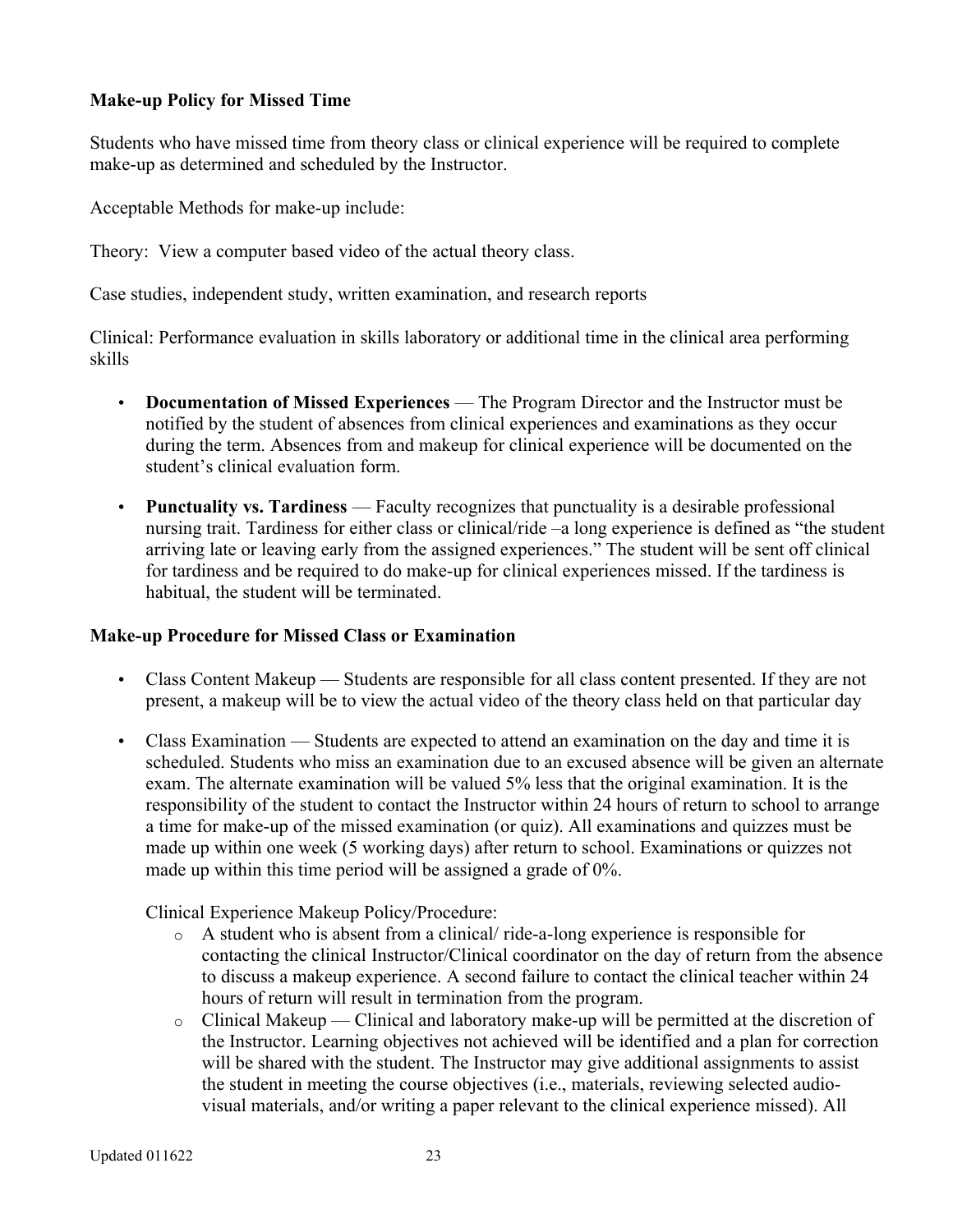assigned makeup hours must be completed before the next course begins.

Canceled Clinical Experience – If a scheduled clinical experience is canceled for unforeseen circumstances (labor disputes, inclement weather, etc.) an alternate clinical experience will be provided.

# <span id="page-23-1"></span>**Written Tests**

- A student who misses a regularly scheduled quiz/test must make arrangements for a make-up test. The grading policy on make-up tests is as follows:
- The student must contact the instructor on the student's first day returning to school to request a make-up test. The instructor will schedule the time for the test to be made up. If the student does not keep the make-up appointment as scheduled, the student will receive a zero score and failing grade for the test. If the student does not contact the instructor on the first day returning to school, the test may not be made up and the student will receive a zero (failing grade) on the test.
- Any student who does not take a test in accordance with the terms of this policy shall receive a score of zero (failing grade) on the test.

# **STUDENTS CANNOT PROGRESS TO THE NEXT MODULE UNTIL ALL MAKE-UP IS COMPLETE**

# <span id="page-23-0"></span>**Attendance**

A sign-in sheet will be provided by the instructor of every course on a daily basis. It is the student's responsibility to sign the sheet daily. Specific hours of attendance are part of graduation requirements. Failure to meet the required hours of training will result in denial of graduation status.

Students are expected to be on time to class every day. When students must be absent from class, they need to call the School prior to the start of class, noting the class they are in, an explanation of why they will not be in class that day, and when can we expect their return. All students are expected to attend every session of every course in which they are enrolled. Failure to do so may indicate lack of serious purpose. Students who fail to attend the first class meeting and/or week may be dropped from the class. Religious observances and military duty, however, are excused. The student should inform their instructors prior to such an absence. Course work missed for unavoidable cause may be made up with the instructor's approval. Under no circumstances will absence for any reason excuse the student from completing all the work assigned in a given course. After an absence, it is the responsibility of the student to consult with the instructor regarding the completion of missed assignments

Recurring absences could result in disciplinary action, including dismissal. Students must maintain an 80% attendance record or better to maintain "Satisfactory Attendance Progress." Unsatisfactory attendance may lead to Probation status. Excused absences are not automatic; your instructor monitors and provides all attendance to the Student Services Department.

# **THE NURSE ASSISTANT/HOME HEALTH AIDE PROGRAMS ARE ON A SCHEDULED START AND END DATE AND SPECIFIC ATTENDANCE POLICIES.**

 **Certified Nurse Assistant/Home Health Aide Students** : Due to the required specific hours of theory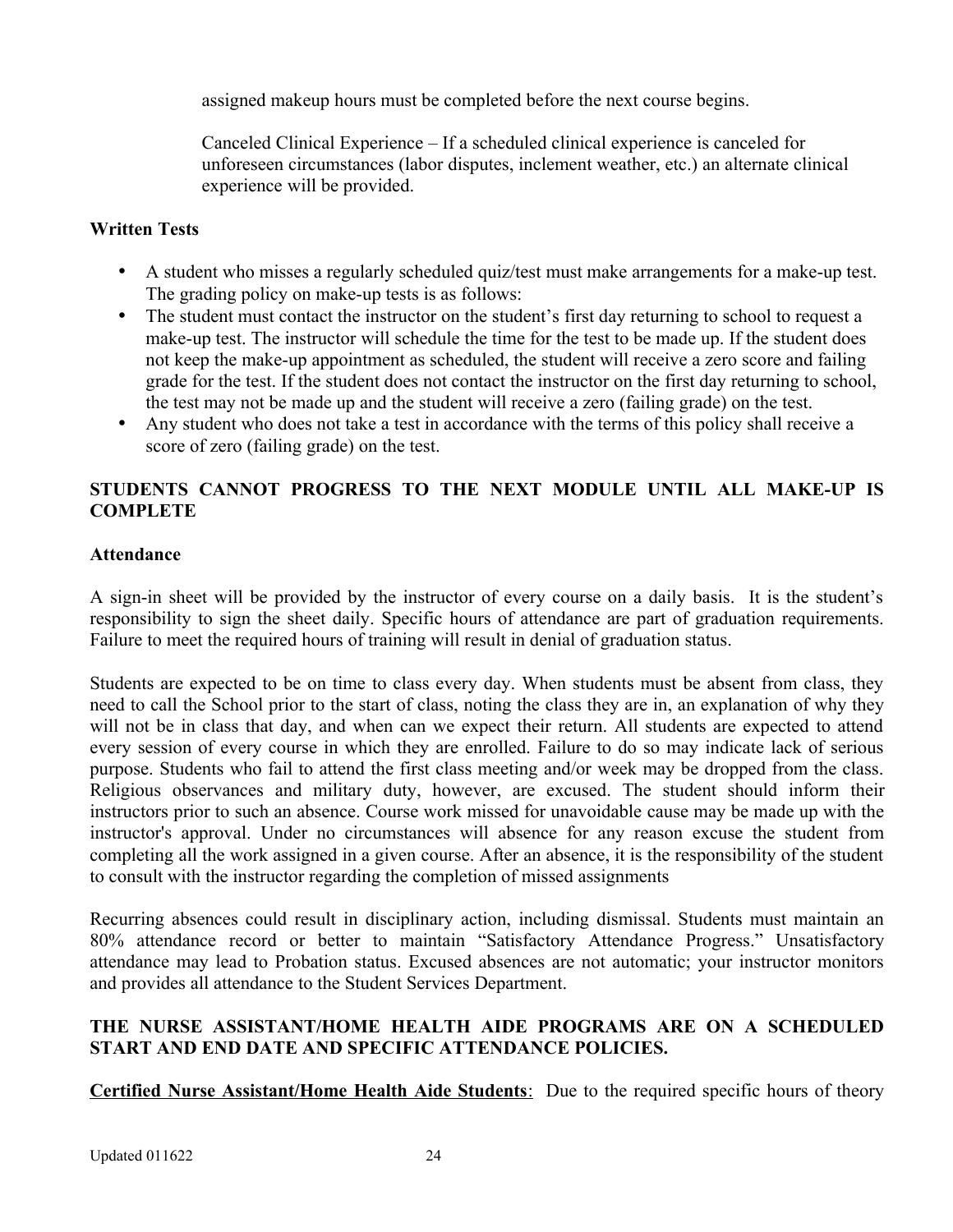and clinical training by the California Department of Health Services for certification as a Nurse Assistant or Home Health Aide, each student must complete the minimum required hours of training. It must meet or exceed the California Department of Health services minimum standards. **Excessive absences may result in probation, suspension, or termination.**

1 The student must take the training course entirely

2 Complete attendance is required. For the CNA program students are required to attend a minimum of 160 hours total (60 hours of Theory and 100 hours of Clinical). There are no excused absences. All absences must be made up. An absence of 5 hours within the first 5 days of the course will be grounds for immediate dismissal.

3. An absence for more than 10% of the total course hours will not qualify for a certification of completion.

4. A supervised make up can be schedule starting after five days of classes.

5. A supervised make up classes will be offered. You can schedule one eight hour make up in five (5) days of classes.

**CNA Attendance Policy Highlights:** Attendance is critical to successful completion of the course. All modules must be completed. There is one make-up day for theory and one make-up day for clinical. Three late arrivals count as one absence. Those who are more than 15 minutes late to lecture or clinical may be asked to go home and take an absence.

An absence of 5 hours within the first 5 days of the course will be grounds for immediate dismissal. An absence for more than 10% of the total course hours will not qualify for a certification of completion. Those who exceed TWO days of missed lecture or clinical may be asked to repeat the course or may be dropped from the course at the sole discretion of the institution management. If a student is ABSENT for hospital orientation, he/she WILL be dropped from the course.

#### <span id="page-24-2"></span>**Excused Absence**

Excused absences are not automatic. Your instructor monitors and provides all attendance to the Student Services department. Vacations are not considered excused. The School will not tolerate abuse with this policy. It was implemented for that student who has unusual or unforeseen problems. However, you must still maintain the minimum cumulative grade point average.

# <span id="page-24-1"></span>**Tardiness**

The institution places upon its students the same demands that an employer will place upon them as employees. Students are expected to be on time for each class session. A student is considered tardy for class if he/she ARRIVES LATER THAN 15 MINUTES AFTER THE SCHEDULED START OF CLASS. A tardy student will be marked daily as being tardy. Any combination of three (3) documented tardies will be considered as one (1) absence.

#### <span id="page-24-0"></span>**Leaving Early**

The institution places upon its students the same demands that an employer will place upon them as employees. Students are expected to remain in class for the entire session. A student is considered leaving early from class if he/she LEAVES EARLIER THAN 15 MINUTES PRIOR TO THE CLOSE OF CLASS. The Instructor should be notified prior to being dismissed early from class. A student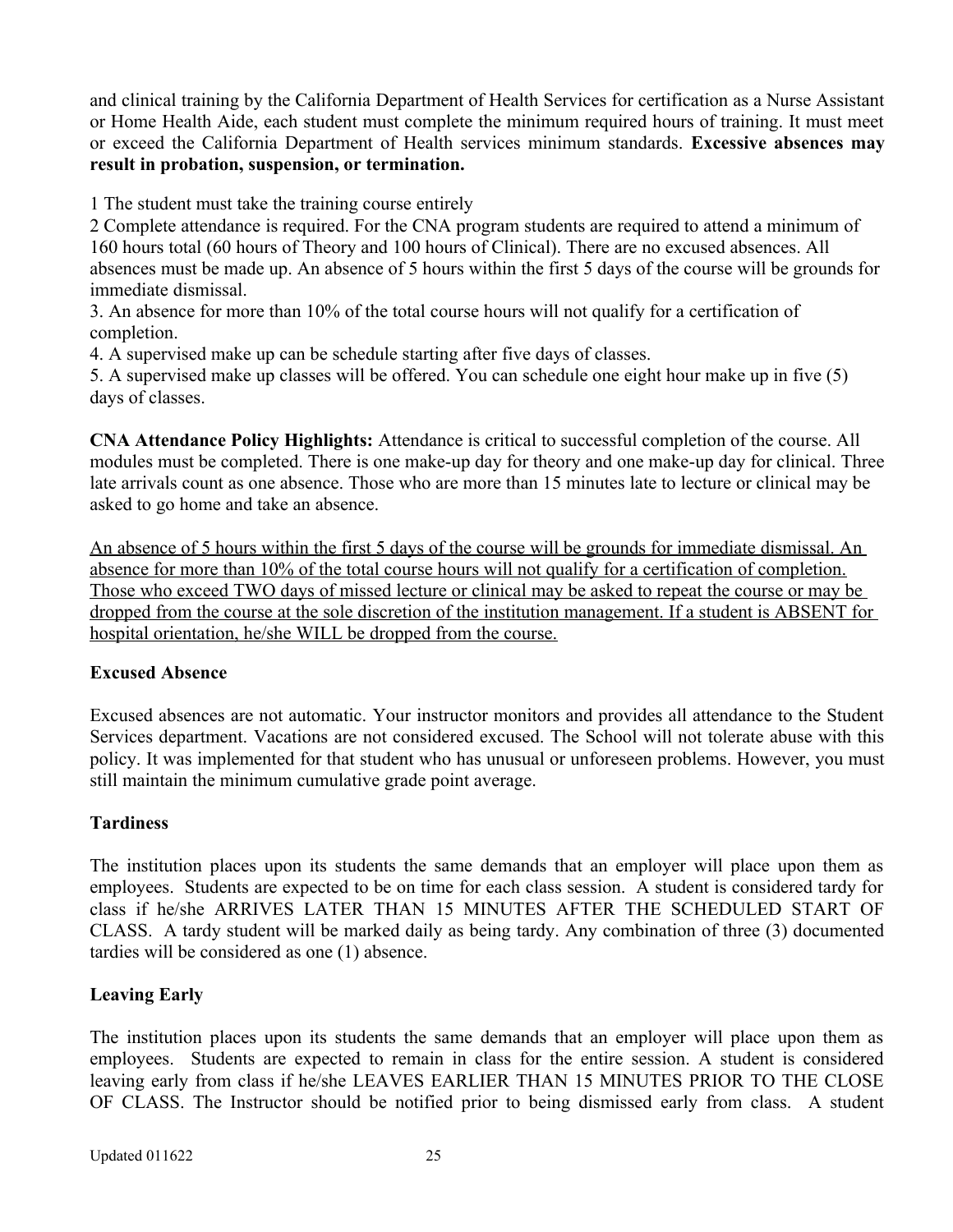leaving early from class will be marked daily as leaving early. Any combination of three (3) documented early departures will be considered as one (1) absence.

# <span id="page-25-4"></span>**Cutting Classes**

Cutting of classes will be considered unexcused absences

## <span id="page-25-3"></span>**Leave of Absence Policy**

If a "Leave of Absence" is required, a student must submit in writing to the Student Service Department, the basis of the request, expected return date and the initial date of request with the student's signature. This does not automatically reflect the School's approval. A Leave of Absence may be limited to a specified amount of days (NOT TO EXCEED 60 DAYS). Only one Leave of Absence will be granted for a student during any 12-month enrollment period. If the student's leave of absence is NOT approved, the student will be considered to have withdrawn from the School.

If the Leave of Absence is approved, the student may return prior to or at the end of the Leave of Absence and resume training without paying additional tuition. Students requesting Leave of Absences must understand that upon return, a revised course completion date will be established, which will delay their graduation date.

#### <span id="page-25-2"></span>**Attendance Probation Policy**

Any student failing to maintain a minimum 80% of the maximum time frame of the program hours shall be, at a minimum, placed on "Attendance Probation" (unless extenuating circumstances are established). The length of probation shall be for the period of time required for the student to reach a minimum of 80% of the scheduled class hours however, in no event shall exceed one evaluation period ( unless extenuating circumstances are established). The probation period may be lengthened to provide assurance that the student achieves and maintains satisfactory attendance progress. The student will be allowed to make up hours, assignments and or exams if space is available, and be removed from probation. No more than two terms on probation will be permitted

# <span id="page-25-1"></span>**Make-up Time/Work Accountability**

Make-up hours, assignments and/or tests are available and encouraged. Make-up time/work must schedule with your Instructor to assure proper credit. Students must make up time/ work for proper credit towards graduation. Make-up classroom time must be completed on the Institution premises. Make-up assignments and/or test will be given for those who need to make up for academic grade/ semester credit hours. Any test that is not taken during the scheduled test time will be automatically dropped one full grade. All make-up hours must be accounted for and signed on a missed day make-up sheet also signed by the Instructor.

# **THE NURSE ASSISTANT and HOME HEALTH AIDE PROGRAM HAVE SPECIFIC MAKE-UP POLICIES**

# <span id="page-25-0"></span>**Disciplinary Action and Termination**

It is the policy of Procareer Academy to engage all of its representatives in the process of monitoring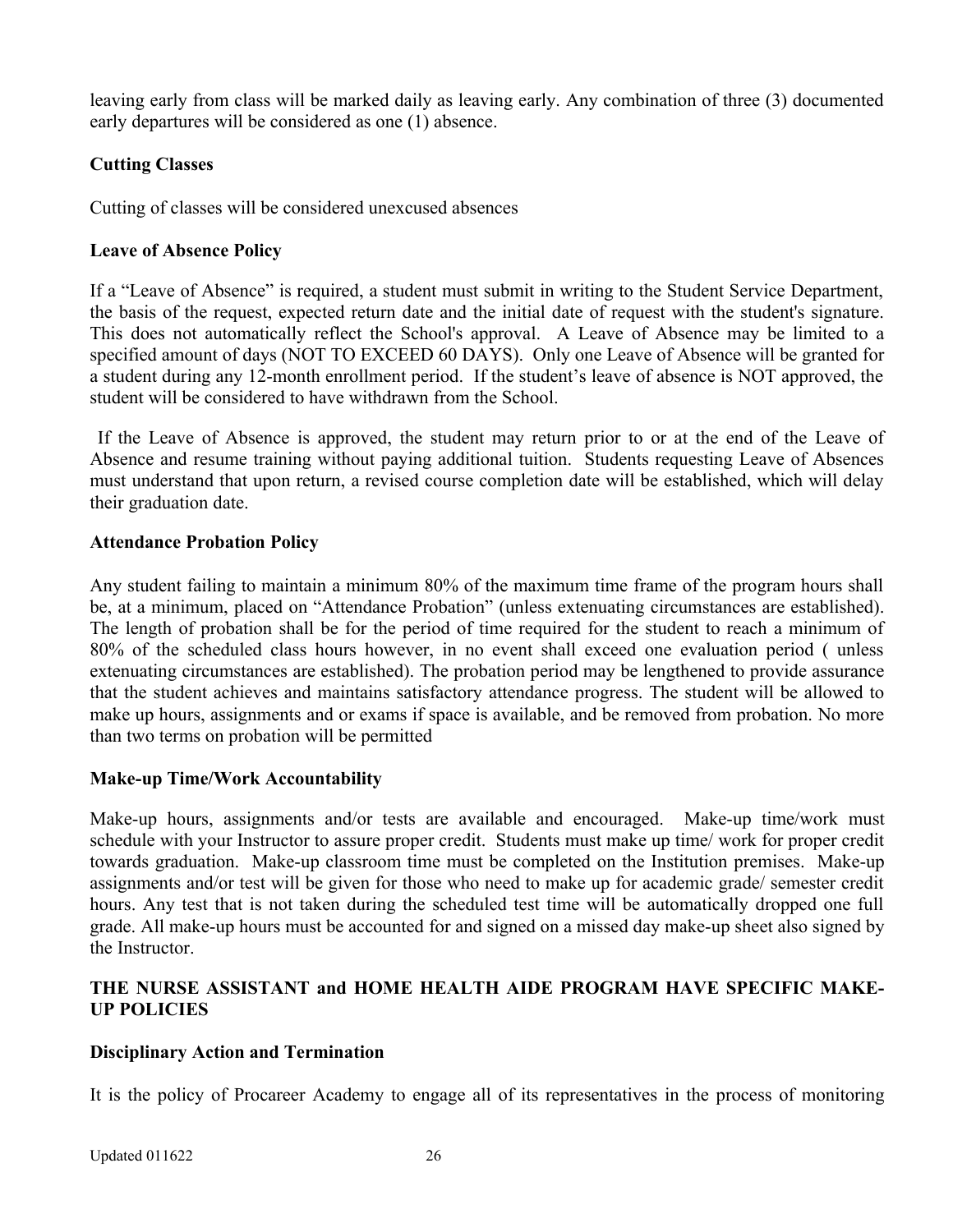student conduct. This combined effort is designed to provide continuous, consistent and supportive services that are intended to inform and guide the student in all aspects of educational requirements.

Through well-established professional standards of conduct for its representatives, Procareer Academy holds equally high expectations of its students. Procedures regarding Disciplinary Action and Termination are uniformly administered based on the degree of seriousness and nature of the misconduct.

In all cases, the School Director will participate in the review and decision making process of all incidents of unacceptable conduct.

It is the policy of Procareer Academy to have a procedure and operational plan for handling student complaints, including decisions regarding suspension and termination. As part of this procedure, if the student feels that Procareer Academy has not adequately addressed a complaint, concern or grievance, the student may consider contacting the Bureau for Private Postsecondary Education. Refer to the Grievance Procedure in this catalog.

# <span id="page-26-2"></span>**Withdrawal / Dropout Policy & Procedure**

Students who wish to withdraw from their training program should contact the School Director. All students who withdraw or dropout (failed to attend classes for a three-week period without prior arrangement) are required to meet with the Business office. Regardless of the circumstances of withdrawal or the date of notification to the School, the official withdrawal date is the last date a student attended classes. Both refunds and final grade determinations are based upon last date of class attendance.

#### <span id="page-26-1"></span>**Re-enrollment**

Any student who wishes to re-enroll in the same program should first submit a letter to the School Director explaining the reason for initial withdrawal and reasons to re-enroll. Any student who re-enrolls must sign a new enrollment agreement at the prevailing tuition. This procedure is for a "Seven Day Cancellation" as well as program cancellations or terminations. All outstanding balance due to program cancellations/terminations must be paid in full.

Any credit given for prior training will be determined on a case-by-case basis by the School Director. Institute payments received will be credited to the applicable program. The remaining credit balances will be transferred to the new program. The School at its sole discretion will determine the student's reenrollment. A change from one program to another is not considered re-enrolled additional information on course changes can be found in this catalog under Changes in Program. based on each individual's financial assistance packaging, it is important that all financial obligations are discussed prior to re enrolling.

#### <span id="page-26-0"></span>**Suspension and Dismissal**

Procareer Academy reserves the right to suspend or dismiss any student whose attendance, professional conduct, or academic performance which does not meet the School's standards and/or who fails to abide by the rules and regulations. Any student who has been suspended or dismissed may appeal the action by following the student appeal procedures outlined in this catalog.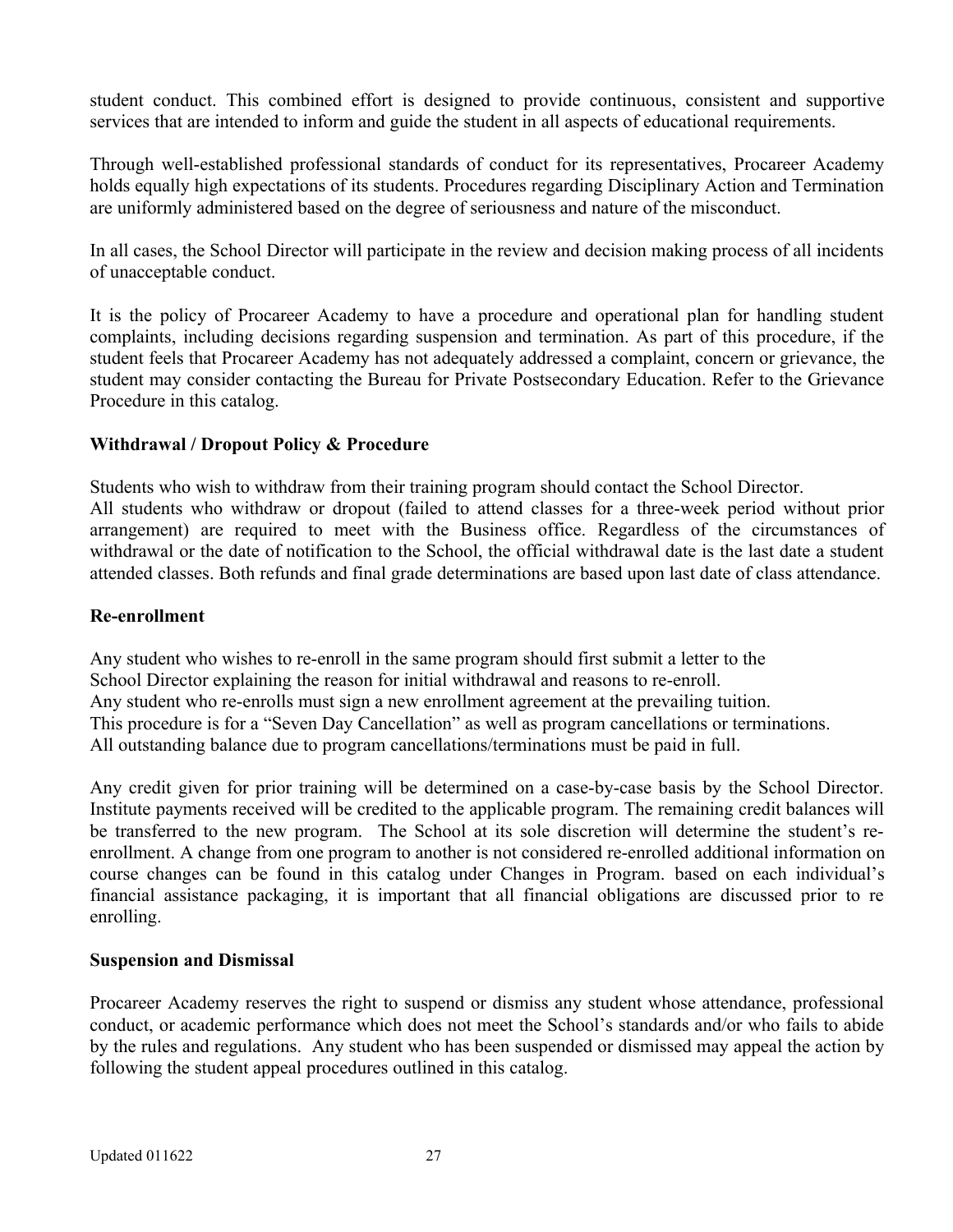#### <span id="page-27-2"></span>**Satisfactory Academic Progress Policy**

In addition to completion of time frames, to be making satisfactory academic progress, each student must maintain a cumulative minimum grade point average of B 80% or better. For determining satisfactory progress, a progress report is given to the student at the end of each module or course. A student achieving a cumulative grade point average below a grade of "B or 80%" at the time of evaluation will be placed on academic probation. The Academic Probation will be removed upon the successful completion of the deficiencies that lead to it. Any student dismissed for failure to meet the academic requirements of the institute, may appeal the dismissal by following the student appeals procedure outlined in this catalog.

#### <span id="page-27-1"></span>**Grading Format**

| $A = Excellent$          | $90\% - 100\%$            |
|--------------------------|---------------------------|
| $B = Good$               | $80\% - 89\%$             |
| $C = Satisfactory$       | $70\% - 79\%$             |
| $P/F = Pass/Fail$        | Credit/No Credit Assigned |
| $D = Poor$               | $65\% - 69\%$             |
| $F = Failing$            | $00\% - 64\%$             |
| $I = Incomplete$         | $00\%$                    |
| W=Withdrawal from Module | No Grade Assigned         |
|                          |                           |

If a student withdraws from a course before the completion of a module, the student will receive a W for that module. If the student returns to the Institute all course work graded "I" (Incomplete) may be successfully completed within a 30-day period or training may be interrupted. If the student returns to the Institute, all course work graded "W" Should be completed.

Any Incomplete and Withdrawal will be counted as a 0 in the overall cumulative grade point average. It is important that the student makes up the Incompletes or Withdrawal as soon as possible.

Students will be allowed to repeat a module once at no additional charge. The time needed to repeat the module must be within the maximum time frame for that course. The student will be given an opportunity, at the discretion of the School Director and subject to the availability of space, to repeat, remediate or make up work. This work shall be given full standing and credit with respect to the evaluation of the student's maintaining of Satisfactory Progress.

Students that have been dismissed for lack of satisfactory academic progress from any program may apply to the School Director to be re-admitted by following the reinstatement procedures outlined in this catalog.

A student may appeal the determination of unsatisfactory academic progress and/or their dismissal based upon extenuating circumstances by following the Student Appeals Procedure outlined in this catalog.

Permanent transcripts of the student's progress record are maintained by the School and are available upon written request by the student. Under State Regulations, the School is only required to maintain a students file for 5 years from the students last date of attendance**.** Transcripts are kept indefinitely.

#### <span id="page-27-0"></span>**Academic Probation Policy**

As indicated under the section pertaining to Academic Policy, if a student fails to achieve a cumulative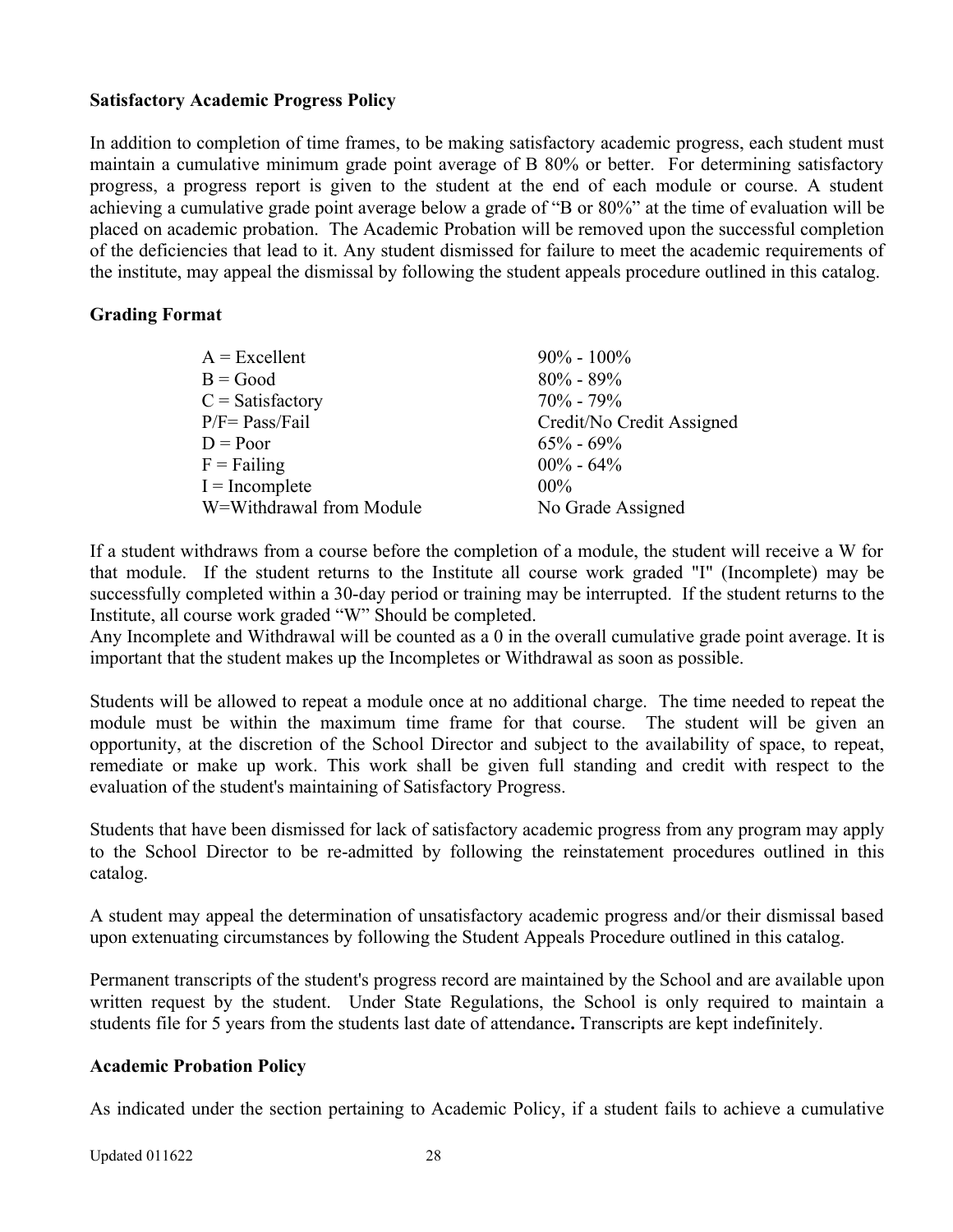grade point average of 80% or "B", the student will be placed on academic probation until such time as their cumulative grade point average reaches 80% or "B". During that probationary period, the student must maintain a cumulative grade point average of 80% or "B" of the program.

If a student maintains a grade point average of 80% or "B" and/or achieves a cumulative grade point average of 80% or "B", probation will be removed. However, if the student fails to maintain an 80% or "B" grade point average and/or is unable to achieve a cumulative grade point average within one evaluation period, the student will be dismissed from their program (unless extenuating circumstances are established).

# <span id="page-28-2"></span>**Student Appeal Procedures**

A student, who wishes to appeal any disciplinary action and/or decision made by an Instructor, must submit a letter to the School Director to be reviewed by an Appeals Board. Students must provide supportive documentation along with their letter in order to support his/her position and any mitigating circumstances that may have existed. This Appeals Board shall consist of three (2) attending members. The student will be notified of the Appeal Board decision within 30 days following the receipt of the student's appeal. The decision of the School Director shall be final.

#### <span id="page-28-1"></span>**Reinstatement**

A student requesting to be reinstated as an active student, based on whatever reasons or circumstances, should do so in writing. Supportive documentation and/or information concerning any mitigating circumstances should be noted in the request. The School appeals board shall consist of (2) two School administrators The requesting prior student shall be notified of the Reinstatement Review within 30 days following the decision of the School Director.

#### <span id="page-28-0"></span>**Graduation Requirements**

Students will receive the appropriate completion certificate or Diploma if the following requirements have been met:

- 1 All required courses in the student's program have been satisfactorily completed and the final examination has been passed.
- 2 A minimum grade of 80% has been earned in all theory and clinical/ Ride longs coursework, and a Passing grade in clinical/ Ride longs coursework of 80% or better.
- 3 An overall attendance of 80% has been attained
- 4 Financial obligations due Procareer Academy have been satisfied in full for the tuition and fees.

5 Requirements for administrative departments (financial obligations, and placement information) have been completed satisfactorily.

# <span id="page-28-3"></span>**Changing Programs**

At times, a student may wish to change his chosen career goal. The School reserves the right to allow or disallowed a transfer from one program to another offered at this School. For this transfer, the student will sign an addendum to the original contract. The student will be charged for the appropriate time used for the prior program and be charged the additional fees for the new program as the published regulations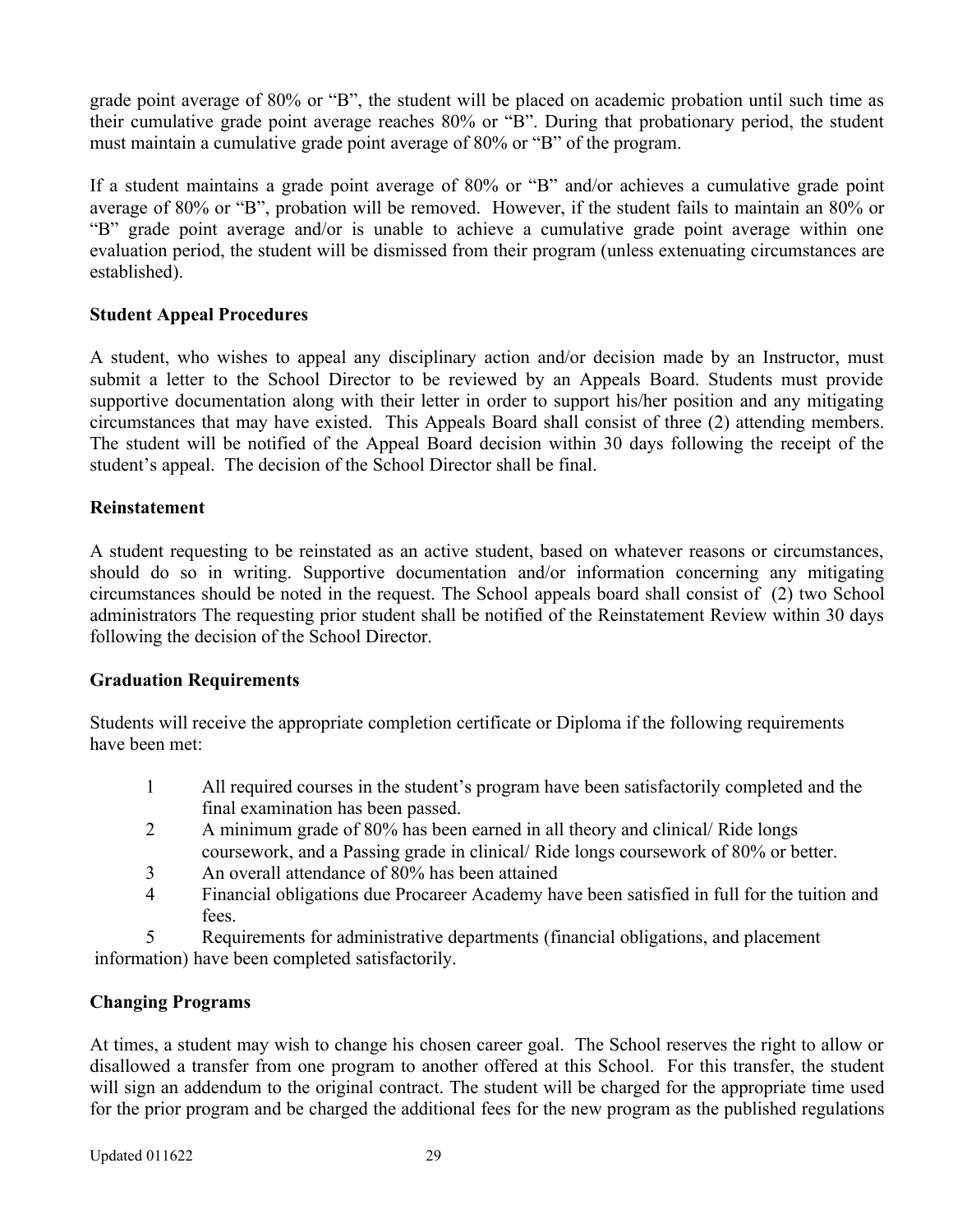allow.

The process for this program change will be as follows: Notify the Admission Office, Business Office and Student Services prior to the change. Instructors will not make the decision to transfer a student as this effect the student's financial status.

# <span id="page-29-1"></span>**Final Exam and License**

Nurse Assistant and Home Health Aide students, upon completion of the course, and completing the final exam with a grade of 80% on the final examination will be eligible to apply for the certification test given by the State CNA Testing School. After taking the final exam and passing it to receive a certification as a Certified Nurse Assistant with the testing site, the student will be issued a transcript, and diploma, if tuition is paid in full to the Institute. **The State CNA certification test is not given by the School, but by the Regional Testing Center. The school cannot guarantee the State CNA certification.** 

**Certified Nurse Assistant Students** When the student has completed the Certified Nurse Assistant program she/he can take the State certification exam with American Red Cross or Regional Testing Center. Upon passing the State Certification Exam the California Department of Health Services will issue a Certified Nurse Assistant certification. The CNA Certification is mandatory to work in a long term care facility. When the student has received the Certification for the Nurse Assistant, they student may proceed to enroll in the Home Health Aide program with the added theory and clinical for that program.

# <span id="page-29-0"></span>**Rationale for the Percentages used for the different major areas**

# **Theory Performance Evaluation**

# **Major Areas and Rationale:**

# **50% Theory Tests:**

Emphasis placed on various instructional objectives to indicate the degree the students' theoretical achievement. Validates theory and clinical correlation through written test

# **50% Clinical Skills**

Validates theoretical knowledge through clinical applications, and case presentations.

# **Clinical Performance Evaluation**

The following grading system is used: Pass or Fail

A student who fails to achieve a passing grade in the clinical portion of a course, cannot progress to the next module.

# **Clinical Performance is evaluated as:**

#### **Satisfactory**

The student has met the clinical objectives based on course requirements

#### **Unsatisfactory**

The student has not met clinical objectives based on course requirements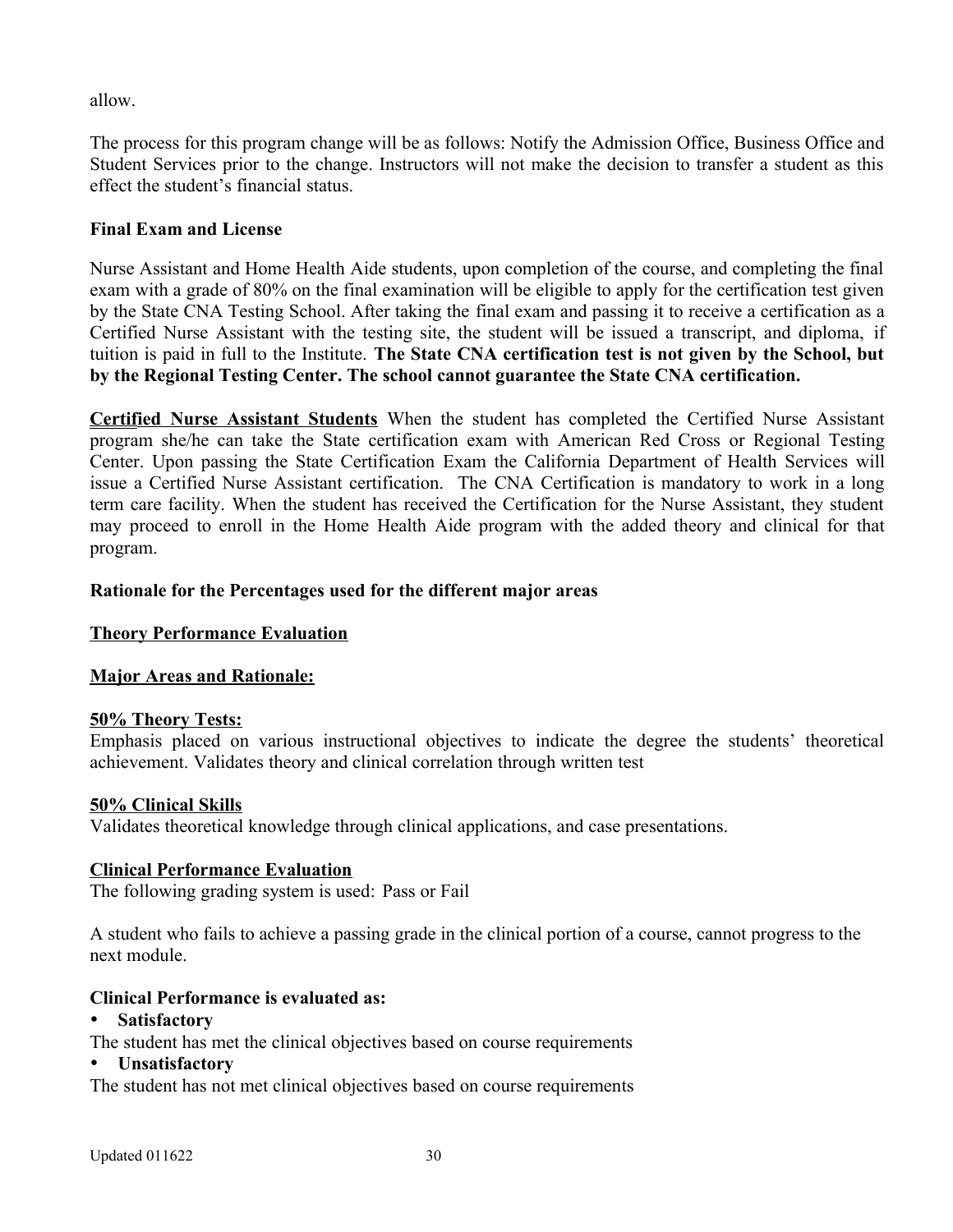Students must demonstrate overall satisfactory performance during the clinical assignments for each content area. Failure to improve performance to Satisfactory, results in an unsatisfactory evaluation.

# **CERTIFIED NURSE ASSISTANT STUDENTS**

A student who receives an overall unsatisfactory evaluation in clinical performance in any module will be dismissed from the program. Students are evaluated in the domains of cognitive, psychomotor and affective behaviors. Clinical performance evaluations are based on evidence of student achievement of the course's clinical objectives. Clinical objectives will be measured through direct observation of actual performance

The Clinical Evaluation Tool used in assessment of student achievement of the course's clinical objectives evaluates a composite of skills and must be satisfactorily demonstrated in order for the student to receive credit. At the modules end and completion of each clinical rotation, written clinical performance evaluations are prepared and reviewed with the individual students.

Achievement of clinical objectives is reviewed with the student at the end of each clinical rotation day at post conference. Clinical performance pre and post conferences are held by the clinical instructor with the student throughout the rotation. Problem areas are written in anecdotal form, clearly identifying areas requiring improvement. A plan for the right to add any written comments to the original form and copy, dated and signed by both parties, is given to the student.

#### <span id="page-30-0"></span>**Controlled Substance, Alcohol and Drug Abuse Policy**

All students and employees are informed that the unlawful manufacture, distribution, dispersion, possession, or use of a controlled substance or alcohol within the premises of the School is strictly prohibited. Employees and students violating this rule will be subject to immediate termination of employment or School program. Following is a list of drug-free awareness programs that also provide detailed information regarding:

Dangers of Drug and Alcohol Abuse Assistance with drug and Alcohol Abuse Counseling Penalties for the Abuse of Alcohol or Drugs Rehabilitation Programs

The following are local and national agencies that provide assistance to employees, students, and their families:

Drug Information Hot Lines:

| National College on Drug Abuse              | $(800) 662$ -HELP |
|---------------------------------------------|-------------------|
|                                             | $(800)$ 843-4971  |
| National Clearinghouse for Drug Information | $(800)$ 729-6686  |

As stated above, students and employees are subject to immediate termination for violation of this rule. In addition, persons distributing drugs to employees or students will be referred to the authorities and charges of drug distribution will be pressed by the School. Each student is required to read and sign a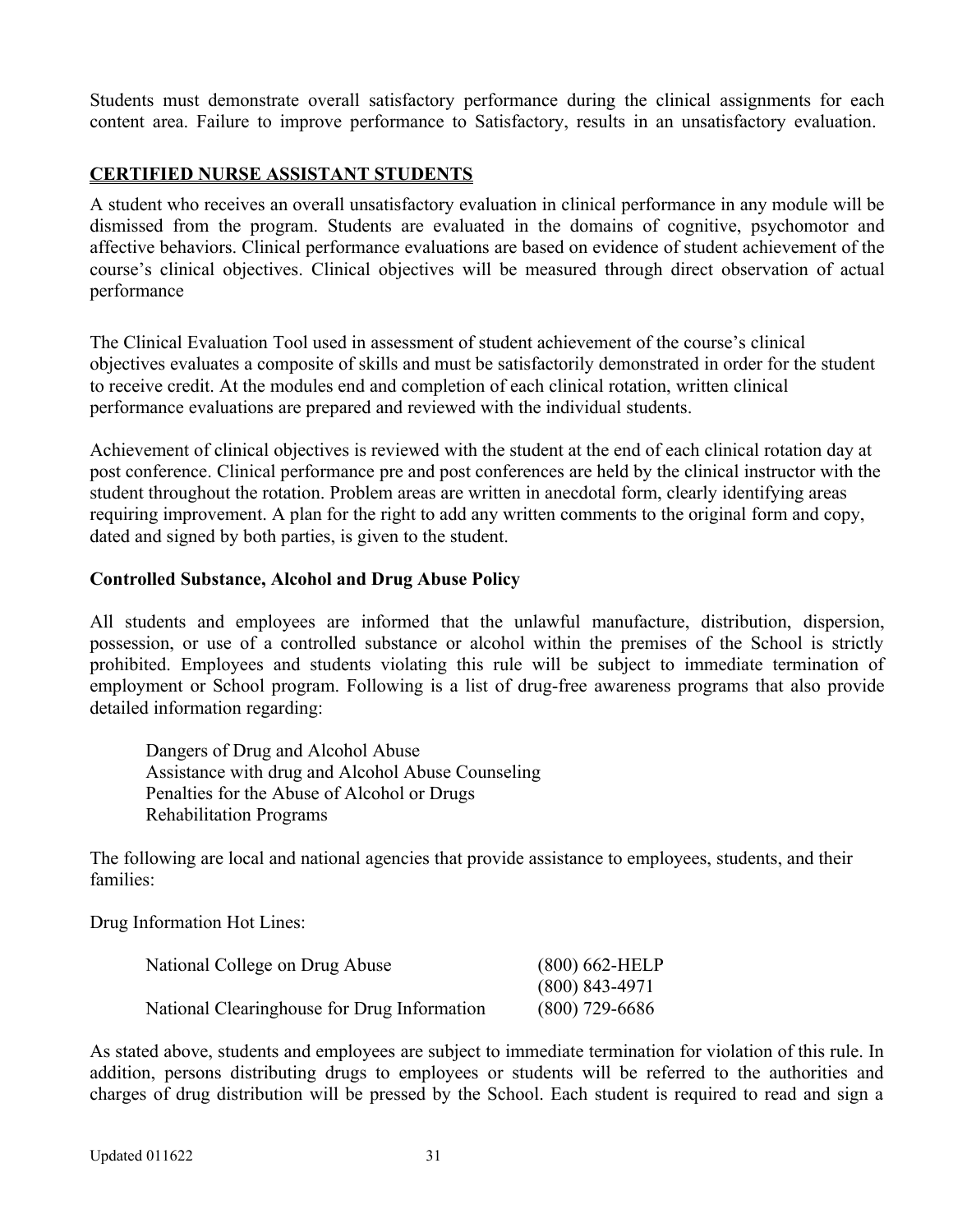statement concerning this policy.

Penalty for possession and/or use of controlled substances and alcohol abuse vary with specific jurisdictions and are at the discretion of the judge in specific cases. For first time convictions of the use of a controlled substance or alcohol abuse, offenders will be referred to a rehabilitation/education program. However, state and/or federal law provide penalty guidelines for drug trafficking or selling/providing alcohol to anyone under 21.

#### <span id="page-31-0"></span>**General Terms and Conditions**

- No applicant shall be rejected from admission to the School the basis of age, race, color, sex, disability or national origin nor be subjected to discrimination of any kind base on the above. For information regarding non-discrimination issues or to resolve complaints, contact the School Director of designee.
- The School does not and cannot guarantee employment nor level of income or wage rate to any student or graduate. However, placement assistance will be provided in the form of referrals to potential employers, resume preparation, training on job seeking skills and interview techniques.
- All instructional equipment for the course selected will be furnished by the School. There are, however, required books and materials that are to be paid by you. The cost of medical or other examinations, if required, is to be paid by the student.
- Diplomas, certificates signifying satisfactory completion will be issued after the completion of the entire program. Students will be tested/evaluated on classroom (lecture). The student must achieve the cumulative grade point average (GPA) as stated in the catalog in order to graduate and receive the Diploma or certificate.
- The School reserves the right to postpone training in the event of Acts of God, labor disputes, equipment failure, etc. for a maximum of 30 days. Students will be duly notified by phone, e-mail, or letter. All course schedules are subject to change in starting and completion dates. Students will be duly notified. Students will be offered the opportunity to consent`` as provided by law.
- In cases where such changes would cause an undue hardship, a refund will be offered. The maximum postponement of class is 90 days.
- The School reserves the right to withdraw a scheduled course if the registration is insufficient to make up a class. All student charges paid will be refunded.
- The School reserves the right to change or modify the program content, equipment, staff, or materials and organization as necessary. Such changes may be required to keep pace with technological advances and to improve teaching any program or result in tuition changes for current attending students.
- The School reserves the right to reject an applicant from admission not meeting the requirements for the course selected. The student's enrollment may be terminated at the discretion of the School Director if the student's academic progress, behavior, absences, lateness, dress, etc. does not conform to the attendance requirements, rules and regulations of the School, as stated in the

.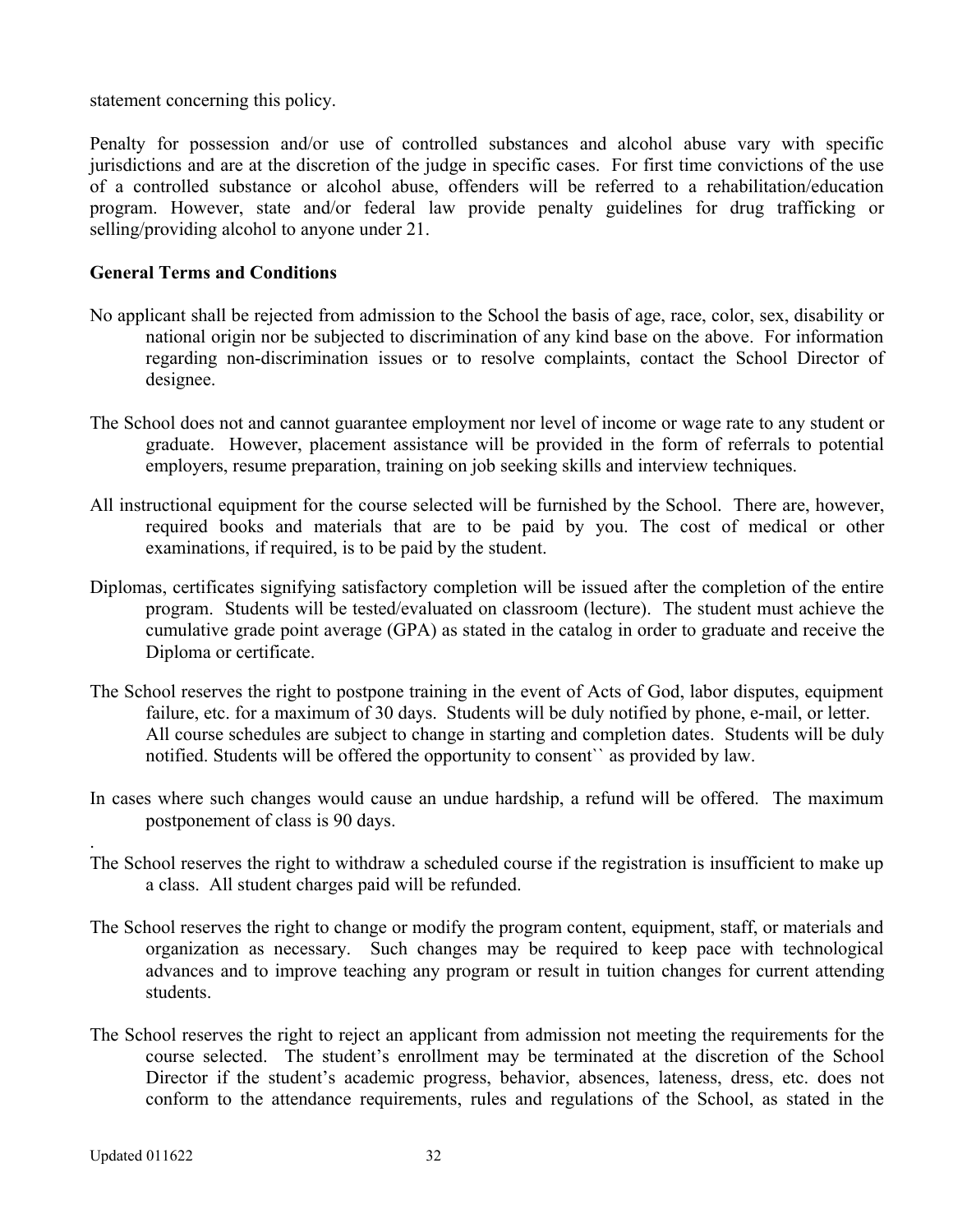catalog; in which event, the extent of the student's tuition obligation will be in accordance with the School's refund policy.

- In any particular provision of this agreement shall be deemed invalid if unenforceable, it shall not affect the other provisions hereof, and this agreement shall be construed in all respects as if such invalid of unenforceable provisions were omitted.
- This Agreement constitutes the complete contract between the School and the student, and no verbal statements or promises will be recognized.
- Any questions a student may have regarding this enrollment agreement that have not been satisfactorily answered by the institution may be directed to the Bureau for Private Postsecondary Education by at: 1747 North Market Blvd., Suite 225. Sacramento, CA 95834. (916) 431-6959, (888) 370-7589. Fax (916) 263-1897

# <span id="page-32-0"></span>**Maximum Time Frame for Course Completion**

A student must satisfactorily complete his/her program of training within a maximum time frame, defined as one and one half times the regular scheduled program length, as illustrated below. Leave of Absences, holidays, non-attendance, winter break, in-service days, and School closed due to extenuating circumstances and terminations are not computed in the maximum time frame. If the student does not complete his/her program of study within the maximum time frame, the student must be dropped from their training program.

| Program                                             | Session | Length   | <b>Maximum Time Frame</b> |
|-----------------------------------------------------|---------|----------|---------------------------|
|                                                     |         |          |                           |
| <b>Nursing Assistant</b>                            | Day/Eve | 5 weeks  | 6 weeks                   |
| Home Health Aide                                    | Day/Eve | 2 weeks  | 3 weeks                   |
| Computer Technician (Classroom)                     | Day/Eve | 10 weeks | 15 weeks                  |
| Computer Technician (Distance)                      | Day/Eve | 10 weeks | 15 weeks                  |
| <b>Computer Office Automation (Classroom)</b>       | Day/Eve | 10 weeks | 15 weeks                  |
| <b>Computer Office Automation (Distance)</b>        | Day/Eve | 10 weeks | 15 weeks                  |
| CompTia Network+                                    | Day/Eve | 5 weeks  | 8 weeks                   |
| CompTia Server+                                     | Day/Eve | 5 weeks  | 8 weeks                   |
| CompTia Security+                                   | Day/Eve | 5 weeks  | 8 weeks                   |
| Microsoft Windows Server Administration             | Day/Eve | 5 weeks  | 8 weeks                   |
| Microsoft SQL Server Database Administration        | Day/Eve | 5 weeks  | 8 weeks                   |
| Java Programming                                    | Day/Eve | 5 weeks  | 8 weeks                   |
| <b>Python Programming</b>                           | Day/Eve | 5 weeks  | 8 weeks                   |
| Cisco Certified Network Associate                   | Day/Eve | 10 weeks | 15 weeks                  |
| Project Management                                  | Day/Eve | 5 weeks  | 8 weeks                   |
| Automated Testing with Selenium (Distance)          | Day/Eve | 5 weeks  | 8 weeks                   |
| Certified Information Systems Security Professional | Day/Eve | 5 weeks  | 8 weeks                   |
| (Distance)                                          |         |          |                           |
| Cloud Computing (Distance)                          | Day/Eve | 5 weeks  | 8 weeks                   |
| Cloud Computing with Amazon Web Services (Distance) | Day/Eve | 5 weeks  | 8 weeks                   |

#### Maximum Time Frames Allowed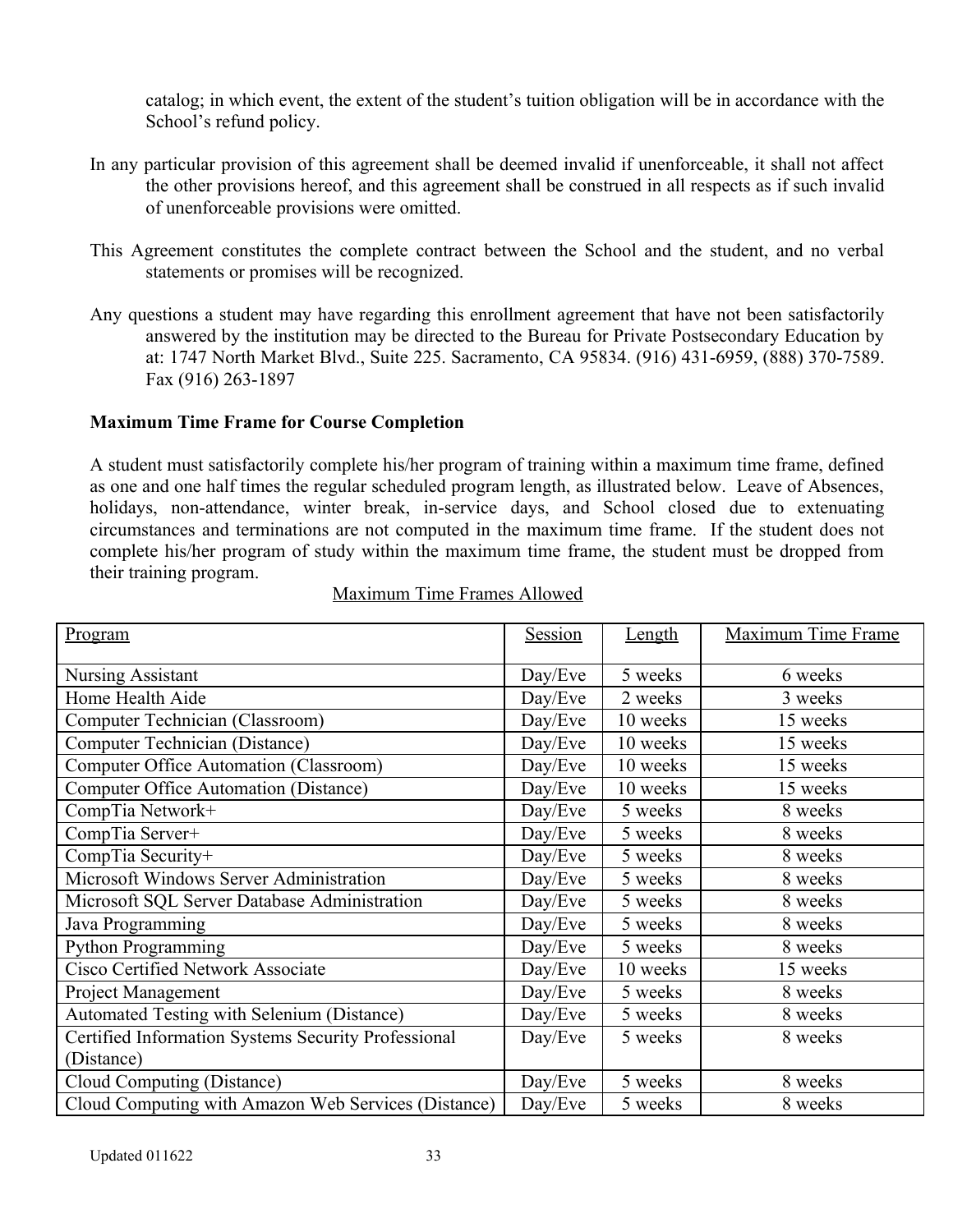| Configuring Cisco Network Devices (Distance)        | Day/Eve | 5 weeks | 8 weeks |
|-----------------------------------------------------|---------|---------|---------|
| Cybersecurity and Ethical Hacking (Distance)        | Day/Eve | 5 weeks | 8 weeks |
| Introduction to Data Science (Distance)             | Day/Eve | 5 weeks | 8 weeks |
| Javascript Programming (Distance)                   | Day/Eve | 5 weeks | 8 weeks |
| Microsoft Azure Infrastructure Solutions (Distance) | Day/Eve | 5 weeks | 8 weeks |
| MySQL Database (Distance)                           | Day/Eve | 5 weeks | 8 weeks |
| Penetration Testing with Kali Linux (Distance)      | Day/Eve | 5 weeks | 8 weeks |
| Tableau Software (Distance)                         | Day/Eve | 5 weeks | 8 weeks |
| <b>VMWare Administration (Distance)</b>             | Day/Eve | 5 weeks | 8 weeks |

#### <span id="page-33-0"></span>**Semester Credit Hour Measure**

A Semester Credit Hour (Unit) equals one or any combination of 15 hours of lecture/theory equals 1 semester unit, 30 hours of laboratory/demonstration equals 1 semester unit and 45 hours clinical/extern ship/ work based activity equals l semester unit.

A clock hour is defined as "A period of sixty (60) minutes with a minimum of fifty (50) minutes of instruction and 10 minutes allowed for student break. This formula complies with the Federal 34 CFR.

| <b>Program Title</b>                                              | <b>Number of Clock</b><br><b>Hours</b> | <b>Semester Credit</b><br><b>Units</b> |
|-------------------------------------------------------------------|----------------------------------------|----------------------------------------|
| <b>Certified Nurse Assistant</b>                                  | 160                                    | 4.6                                    |
| Home Health Aide                                                  | 40                                     | 1.3                                    |
| Computer Technician (Classroom)                                   | 200                                    | 6.5                                    |
| Computer Technician (Distance)                                    | 200                                    | 6.5                                    |
| <b>Computer Office Automation (Classroom)</b>                     | 200                                    | 6.5                                    |
| Computer Office Automation (Distance)                             | 200                                    | 6.5                                    |
| CompTia Network+                                                  | 40                                     | 1.3                                    |
| CompTia Server+                                                   | 40                                     | 1.3                                    |
| CompTia Security+                                                 | 40                                     | 1.3                                    |
| Microsoft Windows Server Administration                           | 40                                     | 1.3                                    |
| Microsoft SQL Server Database Administration                      | 40                                     | 1.3                                    |
| Java Programming                                                  | 40                                     | 1.3                                    |
| Python Programming                                                | 40                                     | 1.3                                    |
| Cisco Certified Network Associate                                 | 80                                     | 2.6                                    |
| Project Management                                                | 40                                     | 1.3                                    |
| Automated Testing with Selenium (Distance)                        | 40                                     | 1.3                                    |
| Certified Information Systems Security Professional<br>(Distance) | 40                                     | 1.3                                    |
| Cloud Computing (Distance)                                        | 40                                     | 1.3                                    |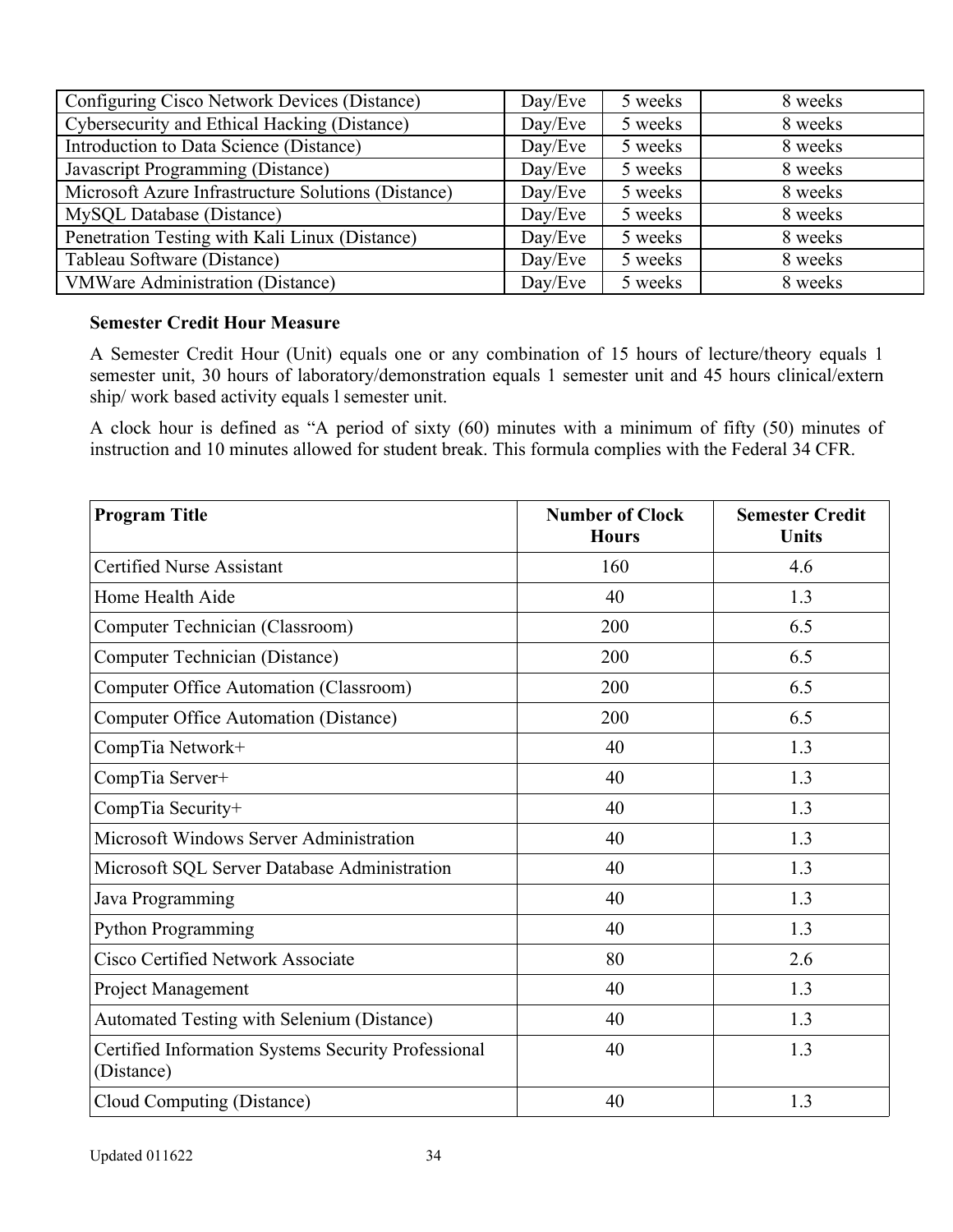| Cloud Computing with Amazon Web Services<br>(Distance) | 40 | 1.3 |
|--------------------------------------------------------|----|-----|
| Configuring Cisco Network Devices (Distance)           | 40 | 1.3 |
| Cybersecurity and Ethical Hacking (Distance)           | 40 | 1.3 |
| Introduction to Data Science (Distance)                | 40 | 1.3 |
| Javascript Programming (Distance)                      | 40 | 13  |
| Microsoft Azure Infrastructure Solutions (Distance)    | 40 | 1.3 |
| MySQL Database (Distance)                              | 40 | 1.3 |
| Penetration Testing with Kali Linux (Distance)         | 40 | 1.3 |
| Tableau Software (Distance)                            | 40 | 13  |
| <b>VMWare Administration (Distance)</b>                | 40 | 13  |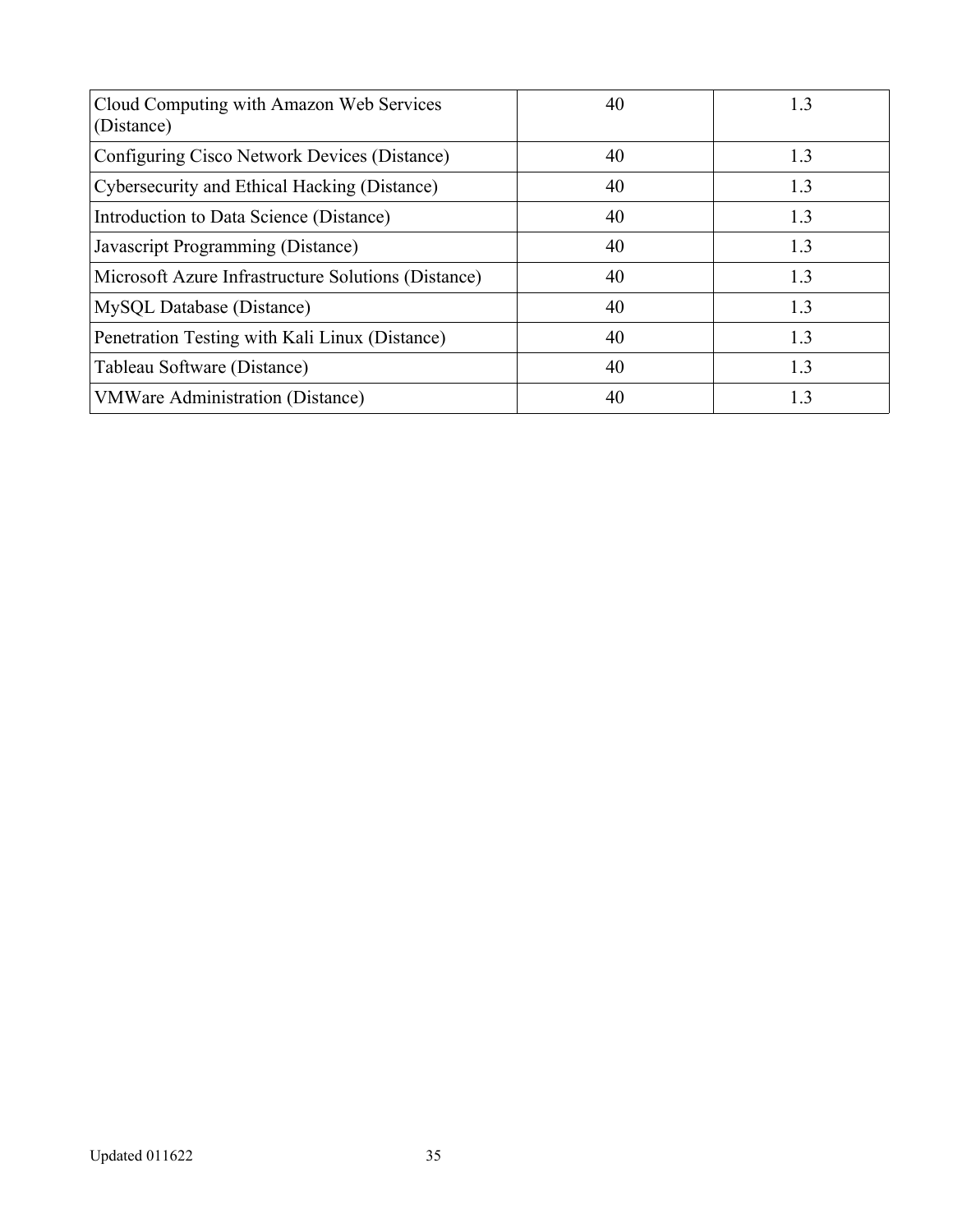### <span id="page-35-1"></span>**ACADEMIC PROGRAMS**

#### <span id="page-35-0"></span>**Nursing Assistant Program**

**Classes are conducted**: 8 hours a day, Mondays through Fridays. The course takes five weeks to complete. Other schedules include evenings and weekends, taking up to 12 weeks.

#### **Program Description:**

This 160 Hour Allied Health program requires five weeks of training. The required hours of training includes hours specified by the California Department of Health Services / Licensing and Certification Section. This program meets the minimum requirements to prepare a student for a then CNA scope of practice.

#### Program Objectives:

This program is designed to provide a student with extensive instruction in allied Health Aide, career development as well as preparing the student for the Nurse Assistant Certification testing by the American Red Cross or Regional Testing Center for Certification.

#### Occupational Objectives:

Graduates will be qualified for entry level positions as Nursing Assistants (SOC Code 31-1131)

| <b>MODULES</b>   | <b>CONTENTS</b>                                     | <b>Theory Hours</b> | <b>Clinical Hours</b>   |
|------------------|-----------------------------------------------------|---------------------|-------------------------|
| <b>Module 1</b>  | <b>Introduction</b>                                 |                     |                         |
| <b>Module 2</b>  | <b>Patients' Rights</b>                             | 3                   |                         |
| <b>Module 3</b>  | <b>Interpersonal Skills</b>                         | 2                   | 0                       |
| <b>Module 4</b>  | <b>Prevention and Management of Catastrophe and</b> |                     |                         |
|                  | <b>Unusual Occurrences</b>                          |                     |                         |
| <b>Module 5</b>  | <b>Body Mechanics</b>                               | 2                   | $\overline{\mathbf{4}}$ |
| <b>Module 6</b>  | <b>Medical and Surgical Asepsis</b>                 | $\overline{2}$      | 8                       |
| <b>Module 7</b>  | <b>Weights and Measures</b>                         |                     |                         |
| <b>Module 8</b>  | <b>Patient Care Skills</b>                          | 14                  | 40                      |
| <b>Module 9</b>  | <b>Patient Care Procedures</b>                      | 7                   | 20                      |
| <b>Module 10</b> | <b>Vital Signs</b>                                  | 3                   | 6                       |
| <b>Module 11</b> | <b>Nutrition</b>                                    | $\boldsymbol{2}$    | 6                       |
| <b>Module 12</b> | <b>Emergency Procedures</b>                         | $\overline{2}$      |                         |
| <b>Module 13</b> | <b>Long-Term Care Resident</b>                      | 5                   | 4                       |
| <b>Module 14</b> | <b>Rehabilitative/Restorative Care Nursing</b>      | $\boldsymbol{2}$    | $\overline{\mathbf{4}}$ |
| <b>Module 15</b> | <b>Observation and Charting</b>                     | 4                   | 4                       |
| <b>Module 16</b> | <b>Death and Dying</b>                              | $\overline{c}$      | 0                       |
| <b>Module 17</b> | <b>Abuse</b>                                        | 6                   | 0                       |
|                  | <b>Total</b>                                        | 60                  | 100                     |

#### **Program Description:**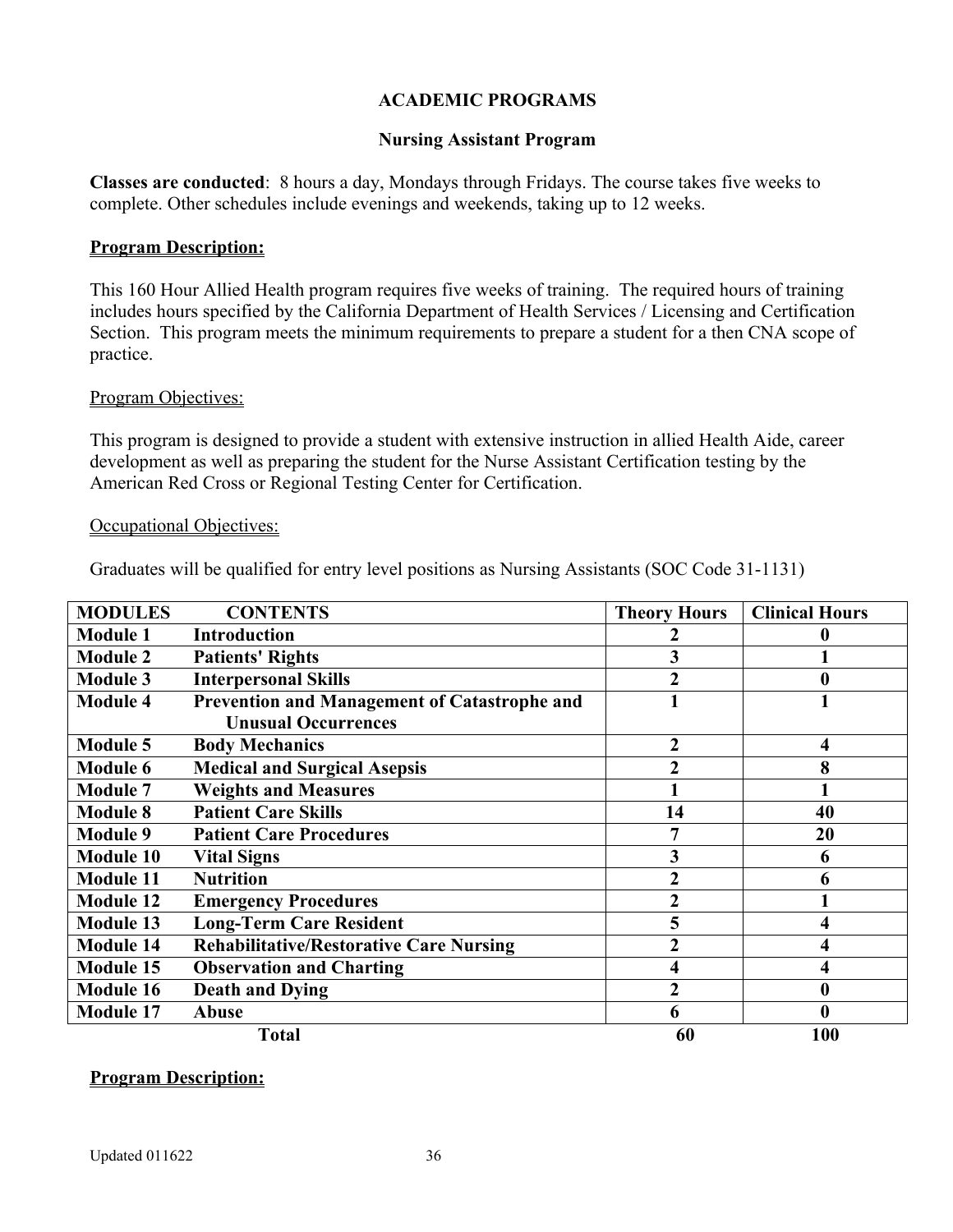# **Module 1: Introductions to Health Care**

During this module, the student learns of the role and responsibility of the Certified Nurse Assistant. An overview of Title 22, division 5, California Code of Regulations. The requirements for nurse assistant certification, professionalism, ethics and confidentiality are reviewed.

### **Module 2: Patient Rights**

In this module, the student learns communications, defense mechanisms, social cultural factors, attitudes toward illness and health care and family interaction. The student is instructed in the patients' right as specified in Title 22, California Code of Regulations section 72527 and in sections 1599.1, 1599.2, and 1599.3 of the Health and Safety Code and in Title 42 Code of Federal Regulations Part 483, Sections 483.10, 483.12, 483.13, and 483.15.

### **Module 3: Communication/Interpersonal Skills**

The student will learn communication and defense mechanism skills when working with the Patient and the health care team. The student will be introduced to socio cultural factors, attitudes of illness and health care in the community and family interactions.

### **Module 4: Prevention/Management of Catastrophic & Unusual Occurrence**

During this module, the student will learn emergency procedures, general safety rules, fire and disaster plans, the roles and procedures for Nurse Assistants, and patient safety.

#### **Module 5: Body Mechanics**

In this module, the student learns of the basic rules of body mechanics, proper transfer techniques, ambulation, the proper use of body mechanics and positioning techniques.

# **Module 6: Medical & Surgical Asepsis**

The student will learn about Micro-organisms, the procedure of universal precautions used for infection control including methods to handle patients, and all materials that are soiled with body fluids from patients. The principles of asepsis and methods prescribed shall be designed to reduce risk of transmission of potentially infectious etiologic agents from patient to patient and between patients and health care workers.

# **Module 7: Weights and Measures**

The student will use the metric system in measuring accurately the intake and output and fluid balance, fluid intake, fluid output, forcing and restricting fluids. Measuring resident's height and weight in the bed or upright scale. The student will learn to understand the Metric system, by weight, length and liquid volume. The student will also learn military time i.e. a twenty-four (24) hour clock.

#### **Module 8: Patient Care Skills**

During this module, the student learns the proper procedure for bathing patients and medicinal baths,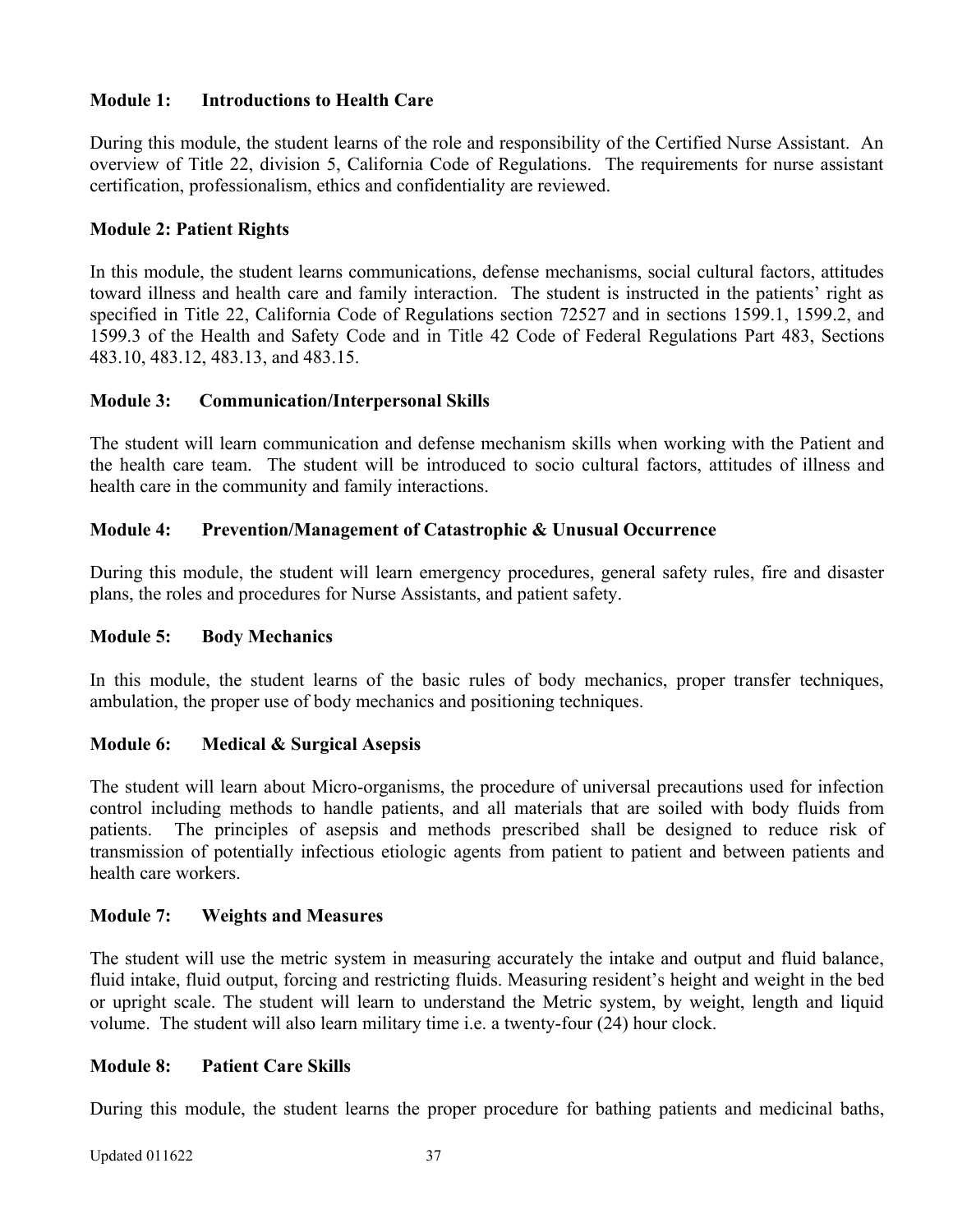dressing and undressing oral hygiene with their own teeth, dentures or to unconscious residents, hair care combing and shampooing nail care, shaving. The assistance with prosthetic devices, skin care including Decubitus ulcers, elimination needs, bowel and bladder retraining, weights and measuring the patient.

# **Module 9: Patient Care Procedures**

During this module, the student learns how to collect specimens, including stool, urine and sputum. Students learn to care for patients with tubing to include but not limited to gastric, oxygen, urinary, and intravenous (IV). (This care does not include inserting, suctioning or changing the tubes). Student also learns meaning of intake and output (I&O), bed making, cleansing enemas, laxative suppositories, admission, transfer and discharge, bandages and non-sterile dry dressings, application of non-legend topical ointments to intact skin surfaces.

# **Module 10: Vital Signs**

The student will learn the purpose of Vital factors affecting the vital signs, Normal ranges, methods of measuring the temperature, pulse and respiration and blood pressure... Learn abnormalities of vital sign and, recording the pr proper documentation.

# **Module 11 Nutrition**

The student learns the Principles of Basic Nutrition, Basic Four Food Groups, Religious Dietary Restrictions, The Four Major Types of Nutrients, The Importance of Water, Nutrient and Calorie Needs, Assessing Nutrition, Good vs Poor, Regular and Special (Therapeutic) Diets, Therapeutic Diets that Eliminate, Restrict, or Change the Proportion of Foods or Nutrients, Therapeutic Diet that are Served in 4 Particular Forms, Supplemental Food and Fluids, Principles of Fluid Balance, Nursing Assistant's Responsibility Relating to Client's Diet, Planning a Menu and Shopping List, Purchasing Food Wisely, Storing Food Properly, Feeding techniques for the patient, Food Preparation and diet therapy.

# **Module 12: Emergency Procedure**

During this module, the student will learn signs and symptoms of distress, immediate and temporary intervention and emergency codes and procedures, general safety rules, fire and disaster plans, the roles and procedures for Certified Nurse Assistants, and patient safety and emergency including overview of CPR and first aid for choking resident.

# **Module 13: Long Term Care**

During this module, the student learns the needs of persons with retardation, Alzheimer's, cerebral palsy, epilepsy, dementia, and mental illness. General anatomy and terminology, physical and behavioral needs and changes, community resources available, psychological, social, and recreational needs, common disease/disorders including signs and symptoms.

# **Module 14: Rehabilitative Nursing**

During this module, the student learns the importance of promoting patient potential, devices and equipment used in patient care, ADLs, Family interactions, complications of inactivity, ambulation and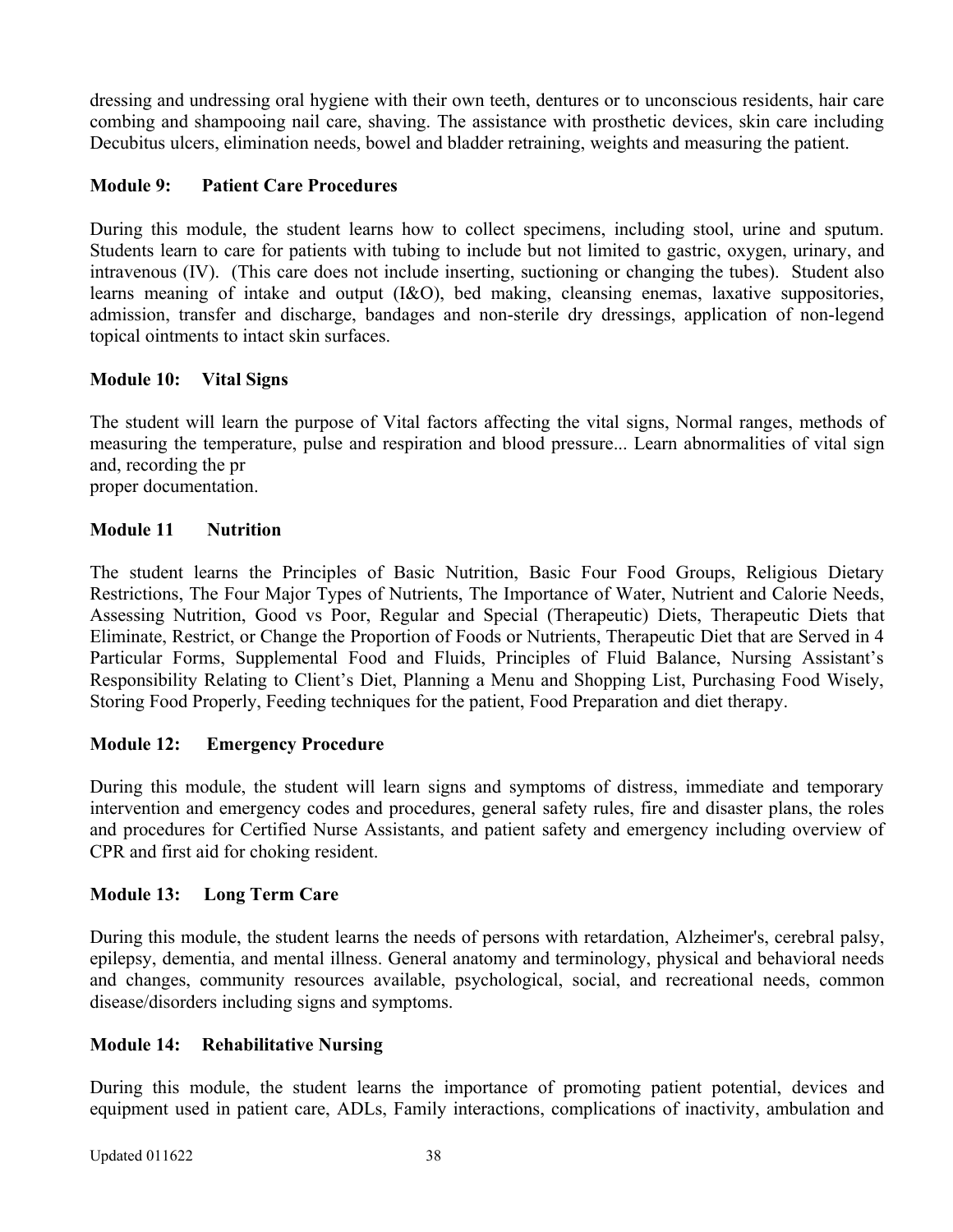range of motion exercises, assistive devices to assist the resident to assist with their activities of daily living.

### **Module 15: Observation and Charting**

The student learns observation of patients and reporting responsibilities, patient care plans, patient care documentation, legal issues of charting, in depth medical terminology for observation and charting. Introduction to medical terminologies.

#### **Module 16: Death & Dying**

During this module, the student learns the stages of grief, the emotional and spiritual needs of the patient and family, rights of the dying patient, signs of approaching death, monitoring of the patient, and post mortem care.

#### **Module 17: Abuse**

During this module, the student learns about prevention of patient/resident abuse. The module focusses on the nurse assistant's role in preventing, recognizing, and reporting instances of patient/resident abuse.

### \*\*\* **FINAL EXAM AND LICENSE**

**Nurse Assistant/students**, upon completion of the course, and completing the final exam with a grade of 80% on the final examination will be eligible to apply for the certification test given by the American Red Cross or Regional Testing Center.

Licensing requirements: At least 16 years of age, valid picture ID and Social Security card; Live Scan (Background fingerprint clearance), TB vaccine or X-ray clearance; and complete this CNA program.

After taking the certification test and passing to receive a certification as a Certified Nurse Assistant with the American Red Cross or Regional Testing Center test site, the student will be issued a transcript, and diploma, if tuition is paid in full to the School. **The certification test is not given by the school, but by the American Red Cross or Regional Testing Center. The school cannot guarantee the certification.**

#### **Course and Program Fees**

# **FOR ALL COURSES/PROGRAMS: ALL SERVICES, SUPPLIES, AND ITEMS EXCEPT TUITION ARE NON-REFUNDABLE.**

\$150.00 Registration (Non Refundable) \$1.50 CA STRF Fee\* \$67.50 Livescan/Fingerprinting\* \$80.00 Books \$60.00 Uniform \$75.00 First Aid/CPR/AED\* \$80.00 BP Cuff/Stethoscope/Gait Belt \$78.00 Tuberculosis Test\* \$65.00 Physical Exam\*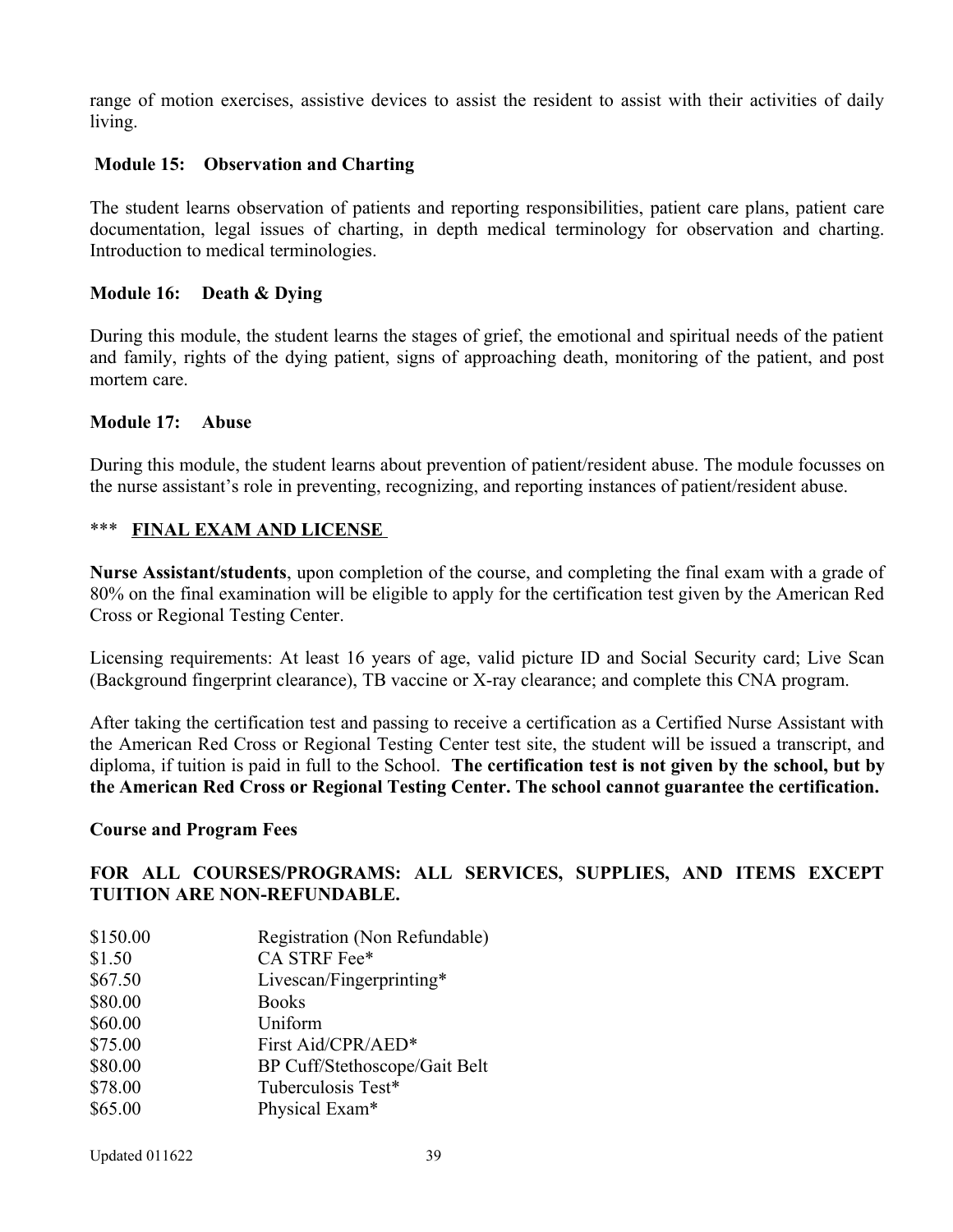\$100.00 State CNA Exam Fee\*<br>\$2,868.00 Tuition  $$2,868.00$ 

# **\$3,625.00 Total Charges \* Charges paid to a third-party.**

# **Requirements for renewal of CNA license/certification:**

Check CDPH website for details.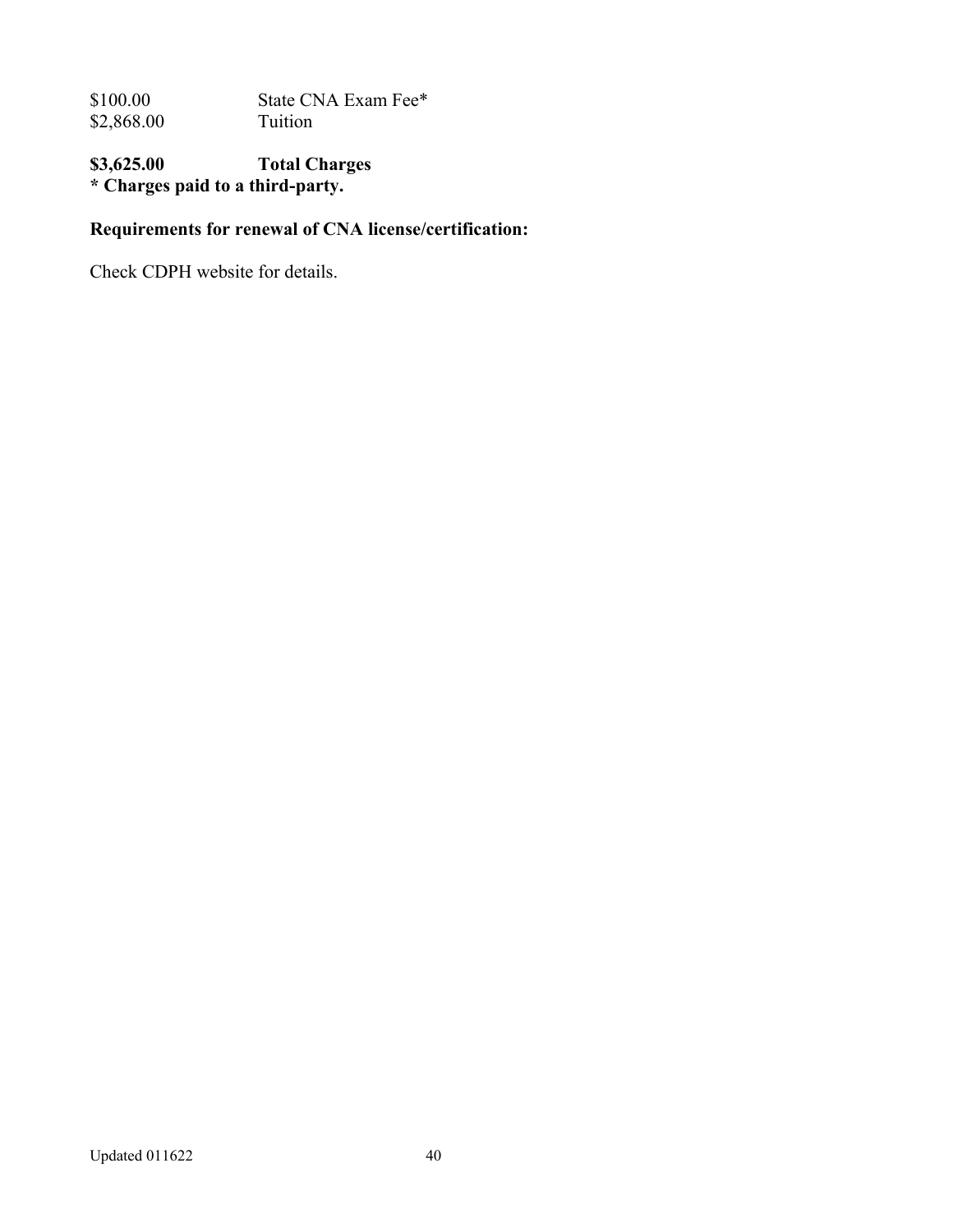### **Nursing Assistant Program (Online)**

**Classes are conducted**: 8 hours a day, Mondays through Fridays. The course takes five weeks to complete. Other schedules include evenings and weekends, taking up to 12 weeks.

#### **Program Description:**

This 160 Hour Allied Health program requires five weeks of training. The required hours of training includes hours specified by the California Department of Health Services / Licensing and Certification Section. This program meets the minimum requirements to prepare a student for a then CNA scope of practice.

#### Program Objectives:

This program is designed to provide a student with extensive instruction in allied Health Aide, career development as well as preparing the student for the Nurse Assistant Certification testing by the American Red Cross or Regional Testing Center for Certification.

#### Occupational Objectives:

Graduates will be qualified for entry level positions as Nursing Assistants (SOC Code 31-1131)

### **Education Modality – Description of Faculty-student interaction**

Our Live, instructor-led online based education modality is designed to use the latest educational aids to deliver a highly interactive learning experience. The theory lessons are delivered live online in real time using Google Meet whereas the Clinical Skills training is conducted in person at approved facilities. In Google Meet, the teacher and students gather in a virtual classroom and see and hear each other on live video and the students can talk to the teacher to get their questions answered in real time. If the student has further questions, she can email them to the instructor who will respond within a maximum of three business days, mostly within the same day. In addition to the text book, the teacher may provide additional hand-outs and documents on Google Drive designated for the class.

Here is a detailed description of the interactive teaching methodology achieved by using Google Meet:

- Teacher explains a new concept and students watch the instructor's screen and listen to the teacher through their computer speakers.
- Teacher does a demonstration or shows an example.
- Students talk to the teacher using their microphones and ask questions.
- Students do any assigned online exercises on their computers.
- Teacher reviews solution by displaying his/her screen.

During exercises, the teacher is able to see the student's computer to provide one-on- one assistance to help the student work through a solution. Students do not need to purchase the online classroom software because Google Meet is a freely available.

| <b>MODULES</b>  | <b>CONTENTS</b>         | <b>Theory Hours</b> | <b>Clinical Hours</b> |
|-----------------|-------------------------|---------------------|-----------------------|
| <b>Module 1</b> | <b>Introduction</b>     |                     |                       |
| <b>Module 2</b> | <b>Patients' Rights</b> |                     |                       |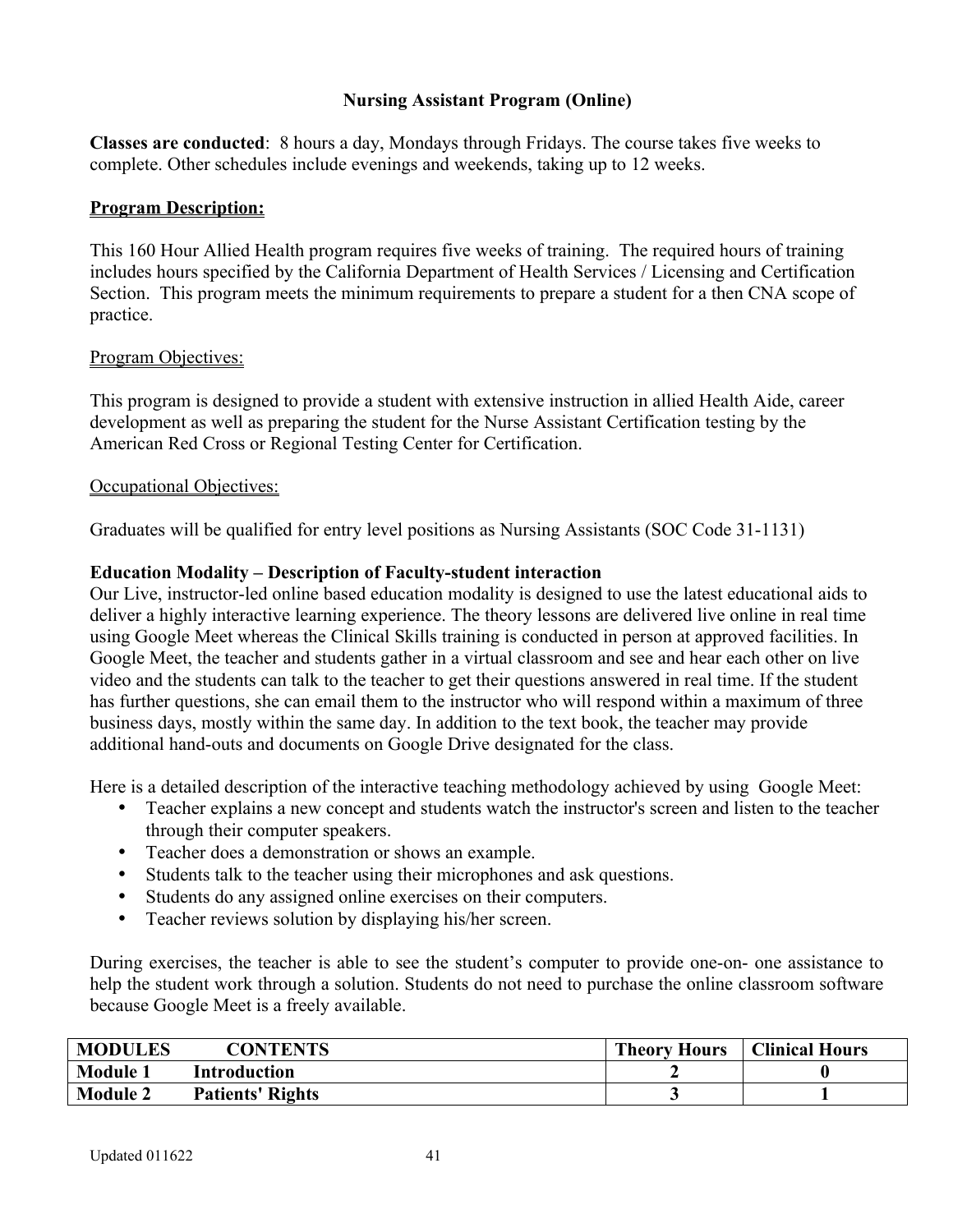| <b>Module 3</b>  | <b>Interpersonal Skills</b>                    | 2  | 0   |
|------------------|------------------------------------------------|----|-----|
| <b>Module 4</b>  | Prevention and Management of Catastrophe and   |    |     |
|                  | <b>Unusual Occurrences</b>                     |    |     |
| <b>Module 5</b>  | <b>Body Mechanics</b>                          | 2  |     |
| <b>Module 6</b>  | <b>Medical and Surgical Asepsis</b>            | 2  | 8   |
| <b>Module 7</b>  | <b>Weights and Measures</b>                    |    |     |
| <b>Module 8</b>  | <b>Patient Care Skills</b>                     | 14 | 40  |
| <b>Module 9</b>  | <b>Patient Care Procedures</b>                 |    | 20  |
| <b>Module 10</b> | <b>Vital Signs</b>                             | 3  | 0   |
| <b>Module 11</b> | <b>Nutrition</b>                               | 2  | 6   |
| <b>Module 12</b> | <b>Emergency Procedures</b>                    |    |     |
| <b>Module 13</b> | <b>Long-Term Care Resident</b>                 | 5  |     |
| <b>Module 14</b> | <b>Rehabilitative/Restorative Care Nursing</b> | 2  |     |
| <b>Module 15</b> | <b>Observation and Charting</b>                | 4  |     |
| <b>Module 16</b> | <b>Death and Dying</b>                         | 2  | 0   |
| Module 17        | <b>Abuse</b>                                   | 6  |     |
|                  | <b>Total</b>                                   | 60 | 100 |

#### **Program Description:**

#### **Module 1: Introductions to Health Care**

During this module, the student learns of the role and responsibility of the Certified Nurse Assistant. An overview of Title 22, division 5, California Code of Regulations. The requirements for nurse assistant certification, professionalism, ethics and confidentiality are reviewed.

#### **Module 2: Patient Rights**

In this module, the student learns communications, defense mechanisms, social cultural factors, attitudes toward illness and health care and family interaction. The student is instructed in the patients' right as specified in Title 22, California Code of Regulations section 72527 and in sections 1599.1, 1599.2, and 1599.3 of the Health and Safety Code and in Title 42 Code of Federal Regulations Part 483, Sections 483.10, 483.12, 483.13, and 483.15.

#### **Module 3: Communication/Interpersonal Skills**

The student will learn communication and defense mechanism skills when working with the Patient and the health care team. The student will be introduced to socio cultural factors, attitudes of illness and health care in the community and family interactions.

#### **Module 4: Prevention/Management of Catastrophic & Unusual Occurrence**

During this module, the student will learn emergency procedures, general safety rules, fire and disaster plans, the roles and procedures for Nurse Assistants, and patient safety.

#### **Module 5: Body Mechanics**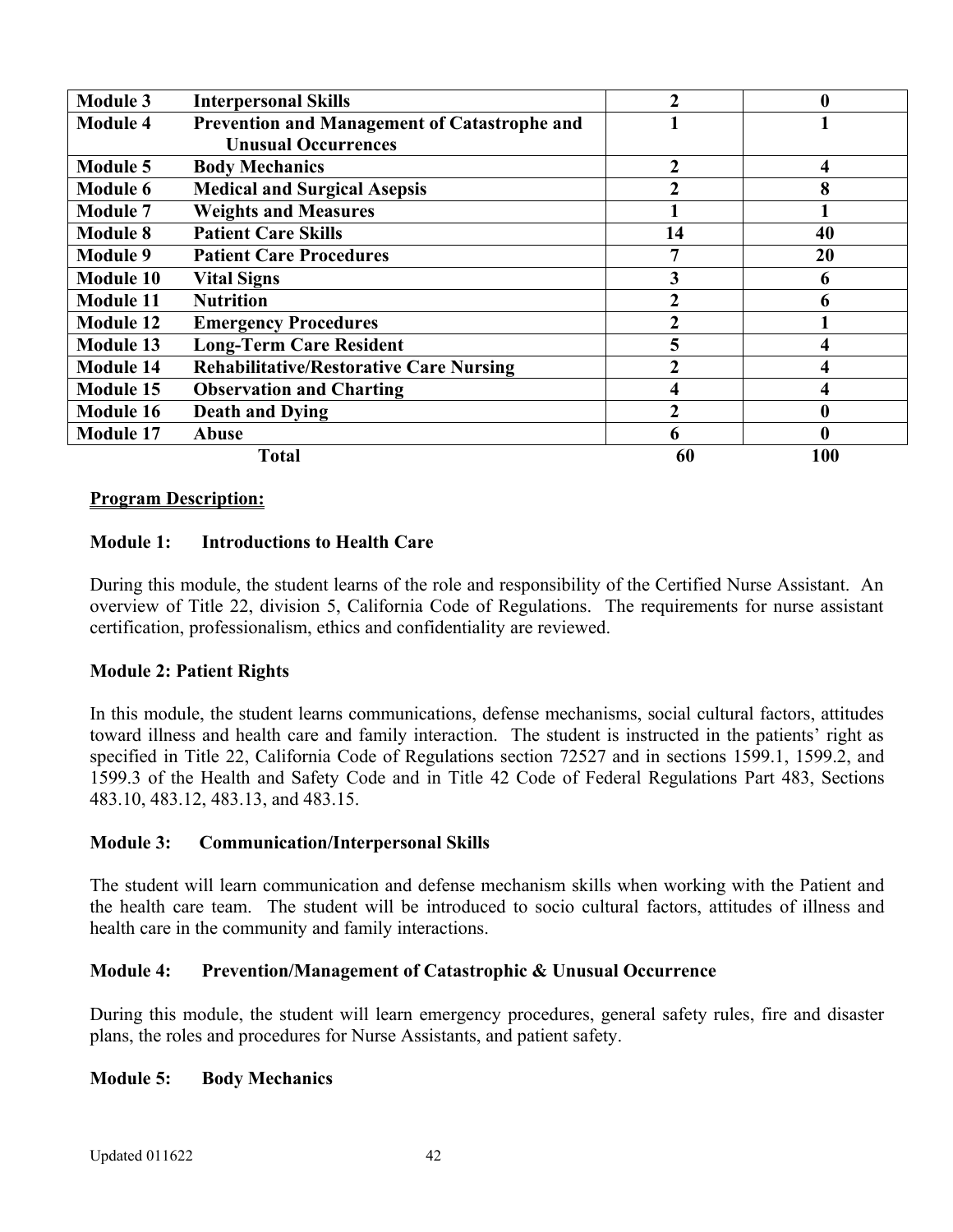In this module, the student learns of the basic rules of body mechanics, proper transfer techniques, ambulation, the proper use of body mechanics and positioning techniques.

# **Module 6: Medical & Surgical Asepsis**

The student will learn about Micro-organisms, the procedure of universal precautions used for infection control including methods to handle patients, and all materials that are soiled with body fluids from patients. The principles of asepsis and methods prescribed shall be designed to reduce risk of transmission of potentially infectious etiologic agents from patient to patient and between patients and health care workers.

# **Module 7: Weights and Measures**

The student will use the metric system in measuring accurately the intake and output and fluid balance, fluid intake, fluid output, forcing and restricting fluids. Measuring resident's height and weight in the bed or upright scale. The student will learn to understand the Metric system, by weight, length and liquid volume. The student will also learn military time i.e. a twenty-four (24) hour clock.

# **Module 8: Patient Care Skills**

During this module, the student learns the proper procedure for bathing patients and medicinal baths, dressing and undressing oral hygiene with their own teeth, dentures or to unconscious residents, hair care combing and shampooing nail care, shaving. The assistance with prosthetic devices, skin care including Decubitus ulcers, elimination needs, bowel and bladder retraining, weights and measuring the patient.

# **Module 9: Patient Care Procedures**

During this module, the student learns how to collect specimens, including stool, urine and sputum. Students learn to care for patients with tubing to include but not limited to gastric, oxygen, urinary, and intravenous (IV). (This care does not include inserting, suctioning or changing the tubes). Student also learns meaning of intake and output (I&O), bed making, cleansing enemas, laxative suppositories, admission, transfer and discharge, bandages and non-sterile dry dressings, application of non-legend topical ointments to intact skin surfaces.

# **Module 10: Vital Signs**

The student will learn the purpose of Vital factors affecting the vital signs, Normal ranges, methods of measuring the temperature, pulse and respiration and blood pressure... Learn abnormalities of vital sign and, recording the pr

proper documentation.

# **Module 11 Nutrition**

The student learns the Principles of Basic Nutrition, Basic Four Food Groups, Religious Dietary Restrictions, The Four Major Types of Nutrients, The Importance of Water, Nutrient and Calorie Needs, Assessing Nutrition, Good vs Poor, Regular and Special (Therapeutic) Diets, Therapeutic Diets that Eliminate, Restrict, or Change the Proportion of Foods or Nutrients, Therapeutic Diet that are Served in 4 Particular Forms, Supplemental Food and Fluids, Principles of Fluid Balance, Nursing Assistant's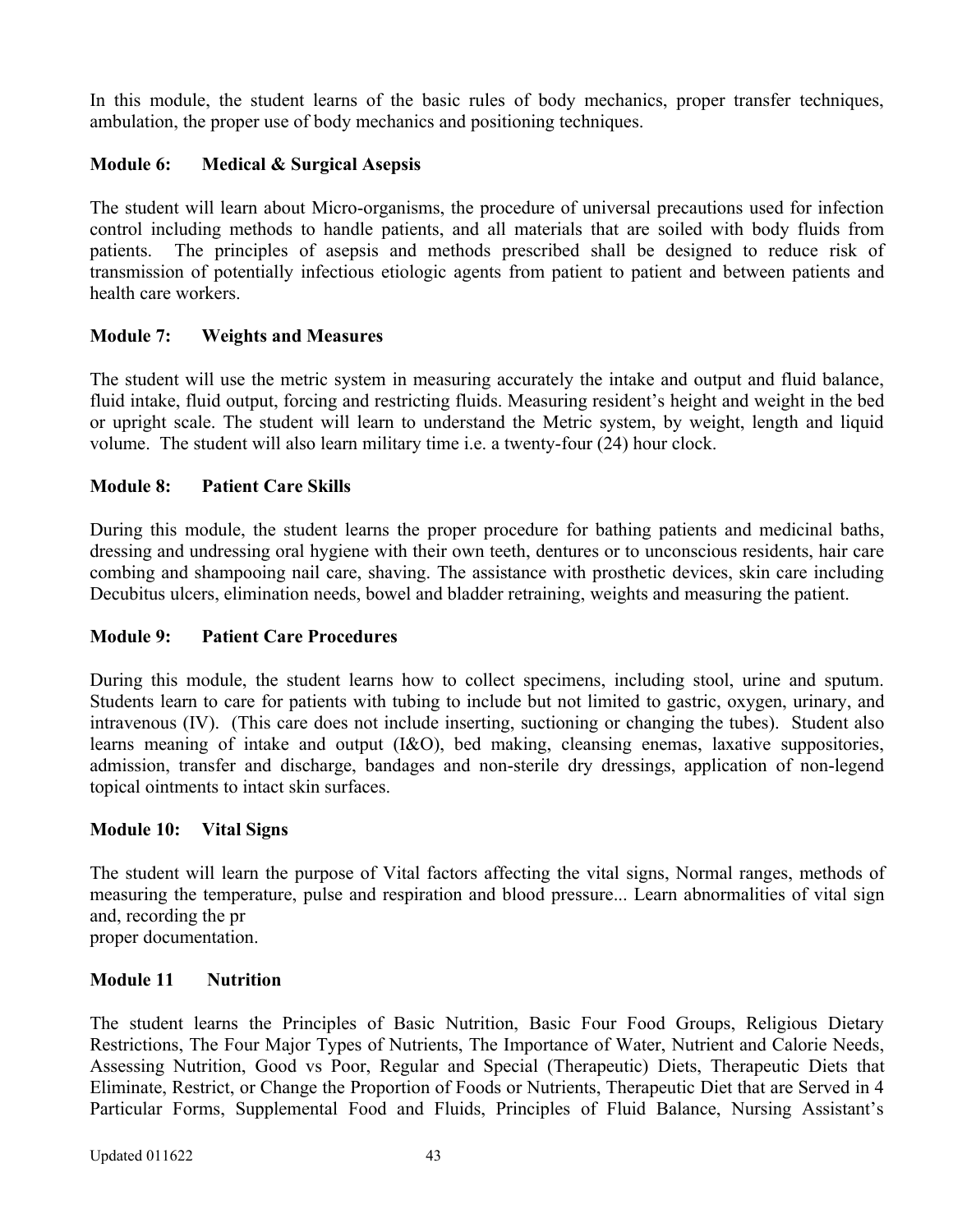Responsibility Relating to Client's Diet, Planning a Menu and Shopping List, Purchasing Food Wisely, Storing Food Properly, Feeding techniques for the patient, Food Preparation and diet therapy.

# **Module 12: Emergency Procedure**

During this module, the student will learn signs and symptoms of distress, immediate and temporary intervention and emergency codes and procedures, general safety rules, fire and disaster plans, the roles and procedures for Certified Nurse Assistants, and patient safety and emergency including overview of CPR and first aid for choking resident.

# **Module 13: Long Term Care**

During this module, the student learns the needs of persons with retardation, Alzheimer's, cerebral palsy, epilepsy, dementia, and mental illness. General anatomy and terminology, physical and behavioral needs and changes, community resources available, psychological, social, and recreational needs, common disease/disorders including signs and symptoms.

# **Module 14: Rehabilitative Nursing**

During this module, the student learns the importance of promoting patient potential, devices and equipment used in patient care, ADLs, Family interactions, complications of inactivity, ambulation and range of motion exercises, assistive devices to assist the resident to assist with their activities of daily living.

### **Module 15: Observation and Charting**

The student learns observation of patients and reporting responsibilities, patient care plans, patient care documentation, legal issues of charting, in depth medical terminology for observation and charting. Introduction to medical terminologies.

# **Module 16: Death & Dying**

During this module, the student learns the stages of grief, the emotional and spiritual needs of the patient and family, rights of the dying patient, signs of approaching death, monitoring of the patient, and post mortem care.

### **Module 17: Abuse**

During this module, the student learns about prevention of patient/resident abuse. The module focusses on the nurse assistant's role in preventing, recognizing, and reporting instances of patient/resident abuse.

# \*\*\* **FINAL EXAM AND LICENSE**

**Nurse Assistant/students**, upon completion of the course, and completing the final exam with a grade of 80% on the final examination will be eligible to apply for the certification test given by the American Red Cross or Regional Testing Center.

Licensing requirements: At least 16 years of age, valid picture ID and Social Security card; Live Scan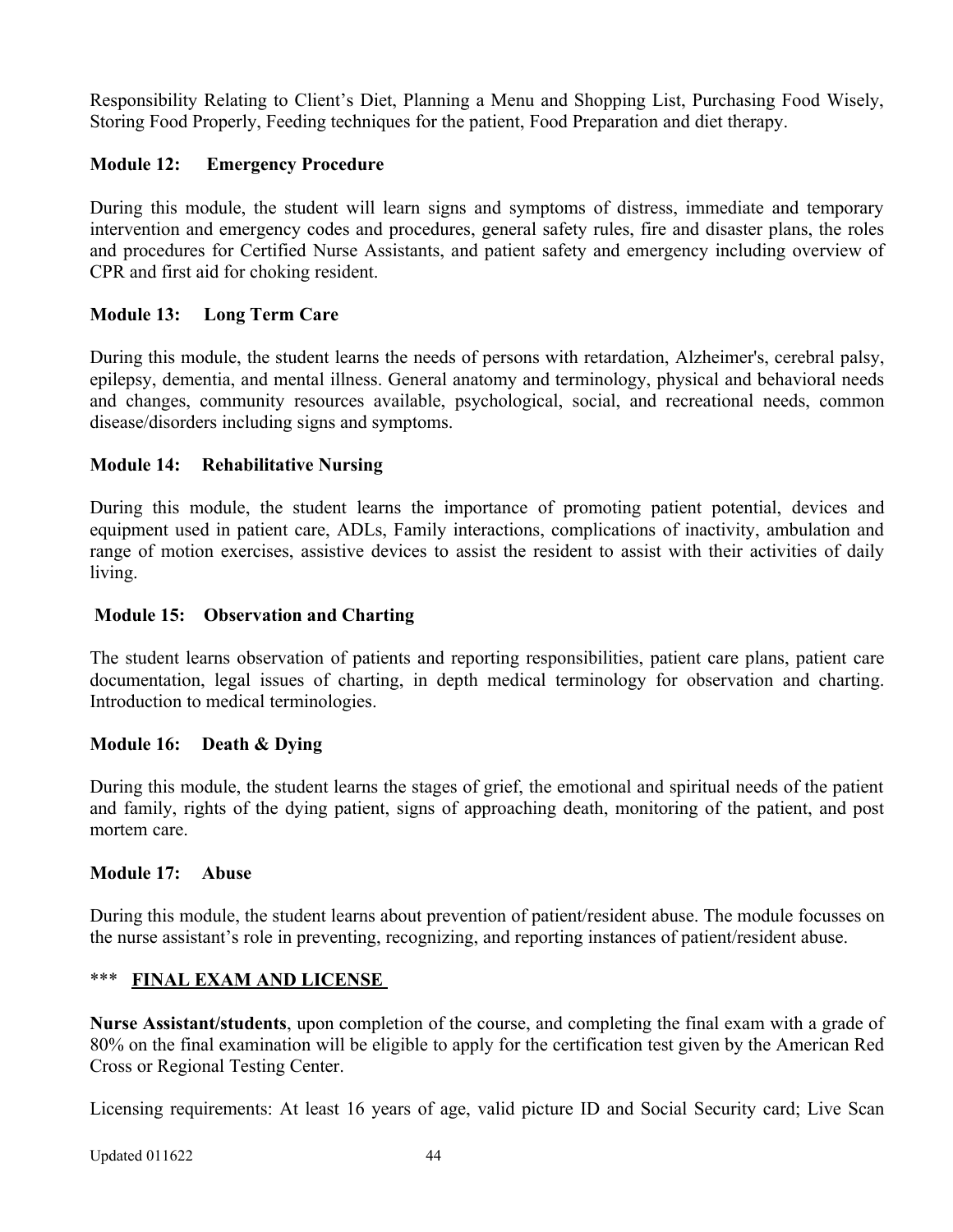(Background fingerprint clearance), TB vaccine or X-ray clearance; and complete this CNA program.

After taking the certification test and passing to receive a certification as a Certified Nurse Assistant with the American Red Cross or Regional Testing Center test site, the student will be issued a transcript, and diploma, if tuition is paid in full to the School. **The certification test is not given by the school, but by the American Red Cross or Regional Testing Center. The school cannot guarantee the certification.**

### **Course and Program Fees**

# **FOR ALL COURSES/PROGRAMS: ALL SERVICES, SUPPLIES, AND ITEMS EXCEPT TUITION ARE NON-REFUNDABLE.**

| \$150.00   | Registration (Non Refundable) |
|------------|-------------------------------|
| \$1.50     | CA STRF Fee*                  |
| \$67.50    | Livescan/Fingerprinting*      |
| \$80.00    | <b>Books</b>                  |
| \$60.00    | Uniform                       |
| \$75.00    | First Aid/CPR/AED*            |
| \$80.00    | BP Cuff/Stethoscope/Gait Belt |
| \$78.00    | Tuberculosis Test*            |
| \$65.00    | Physical Exam*                |
| \$100.00   | State CNA Exam Fee*           |
| \$2,868.00 | Tuition                       |

**\$3,625.00 Total Charges \* Charges paid to a third-party.**

# **Requirements for renewal of CNA license/certification:**

Check CDPH website for details.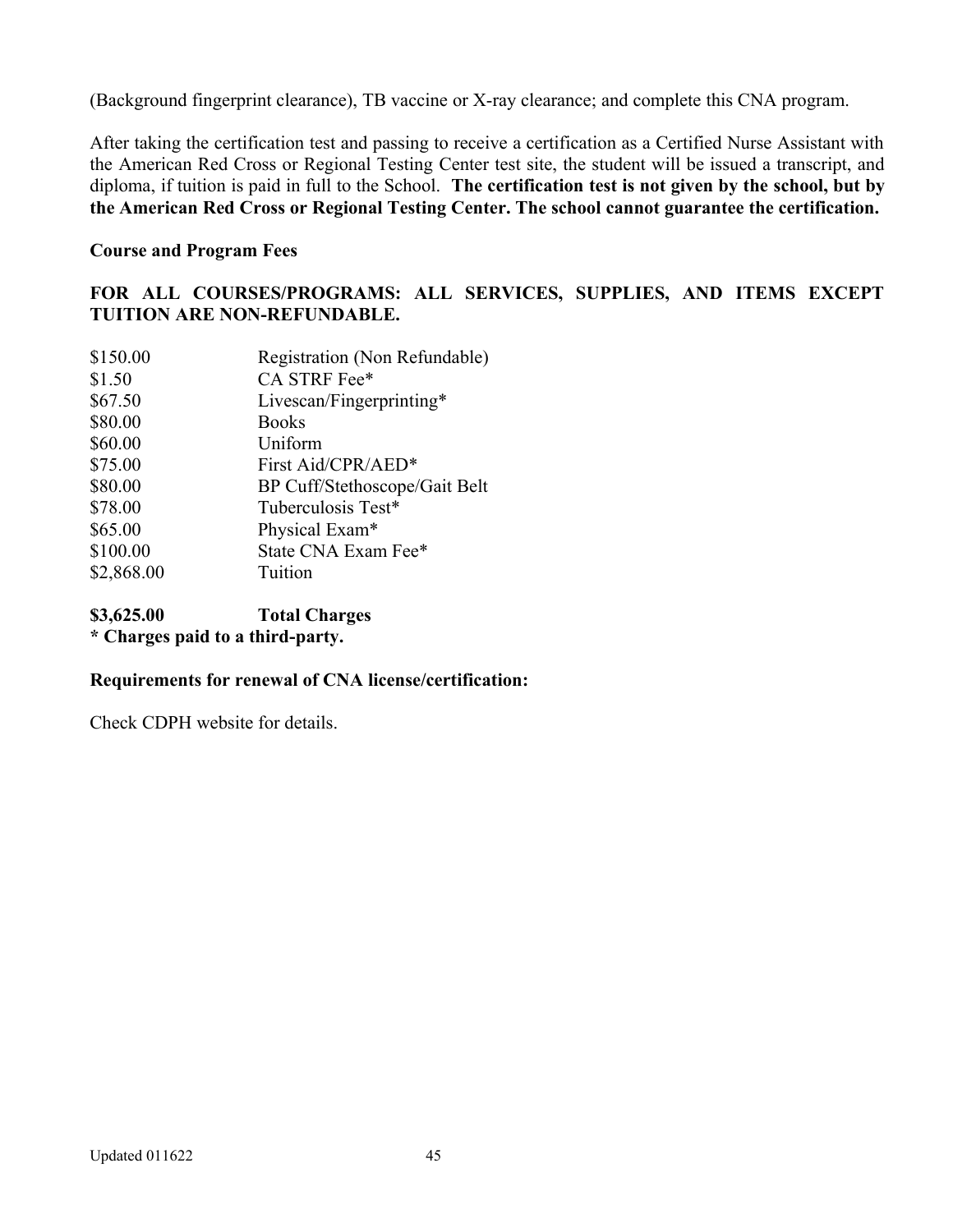# **Certified Home Health Aide (CHHA)**

**Classes are conducted**: 4 Hours a day, 3 days a week Saturday and Sunday 8 Hours / 4 Weeks for 40 Total Clock Hours

#### **Program Description:**

The Home Health Aide program, a 40-clock hour 2.0 Semester Credit Hour 4 Week program, is designed to expand the role of a Nursing Assistant to provide quality care to a client in a homecare setting under the supervision of a Case Manager or a Registered Nurse.

#### Program Objectives:

The applicant must be a Certified Nursing Assistant (C.N.A.) to take this 40-clock hour, California Department of Health Department approved course, which will train to provide quality care to clients in their homes. The applicant will learn: (1) how to work well with clients and their families, and help them feel better about themselves; and (2) how to assist clients in taking care of their daily needs. Upon successfully completing of this course the applicant will be issued a diploma which will lead to an occupation as a Home Health Aide.

This program is designed to provide a student with extensive instruction in Home Health Aide requirements. There is no additional testing for this certification. **THE STUDENT MUST BE A CERTIFIED NURSE ASSISTANT TO ENROLL IN THIS COURSE.**

#### Occupational Objectives:

The course syllabus was developed following the California Department of Health Services guidelines for the training of C.N.A.'s to become certified home health aide. Section 484.36 of the Health Care Financing Administration regulations (Omnibus Budget Reconciliation Act), OBRA for short, and Title 22 were used to develop the appropriate units of the curriculum. The following course content required by Title 22 was included in the 40 hour curriculum. Graduates will be qualified for entry level positions as Home Health Aides (SOC Code 31-1121).

#### **Syllabus for Home Health Aide Training Program:**

| <b>CONTENT</b>                                               | <b>THEORY HOURS</b> | <b>CLINICAL</b> |
|--------------------------------------------------------------|---------------------|-----------------|
|                                                              |                     | <b>HOURS</b>    |
| <b>Introduction to Aide and Agency Role</b>                  |                     |                 |
| <b>Interpretation of Medical and Social Needs of Clients</b> |                     |                 |
| <b>Personal Care Services</b>                                |                     | 15              |
| <b>Nutrition</b>                                             |                     |                 |
| <b>Cleaning and Care Tasks in the Homes</b>                  |                     |                 |
|                                                              | 20                  | 20              |
| <b>Total Hours:</b>                                          |                     |                 |

**CERTIFIED HOME HEALTH AIDES (CHHA)** are paraprofessionals who are employed by private health care and non-profit community agencies. According to the physician's plan of treatment,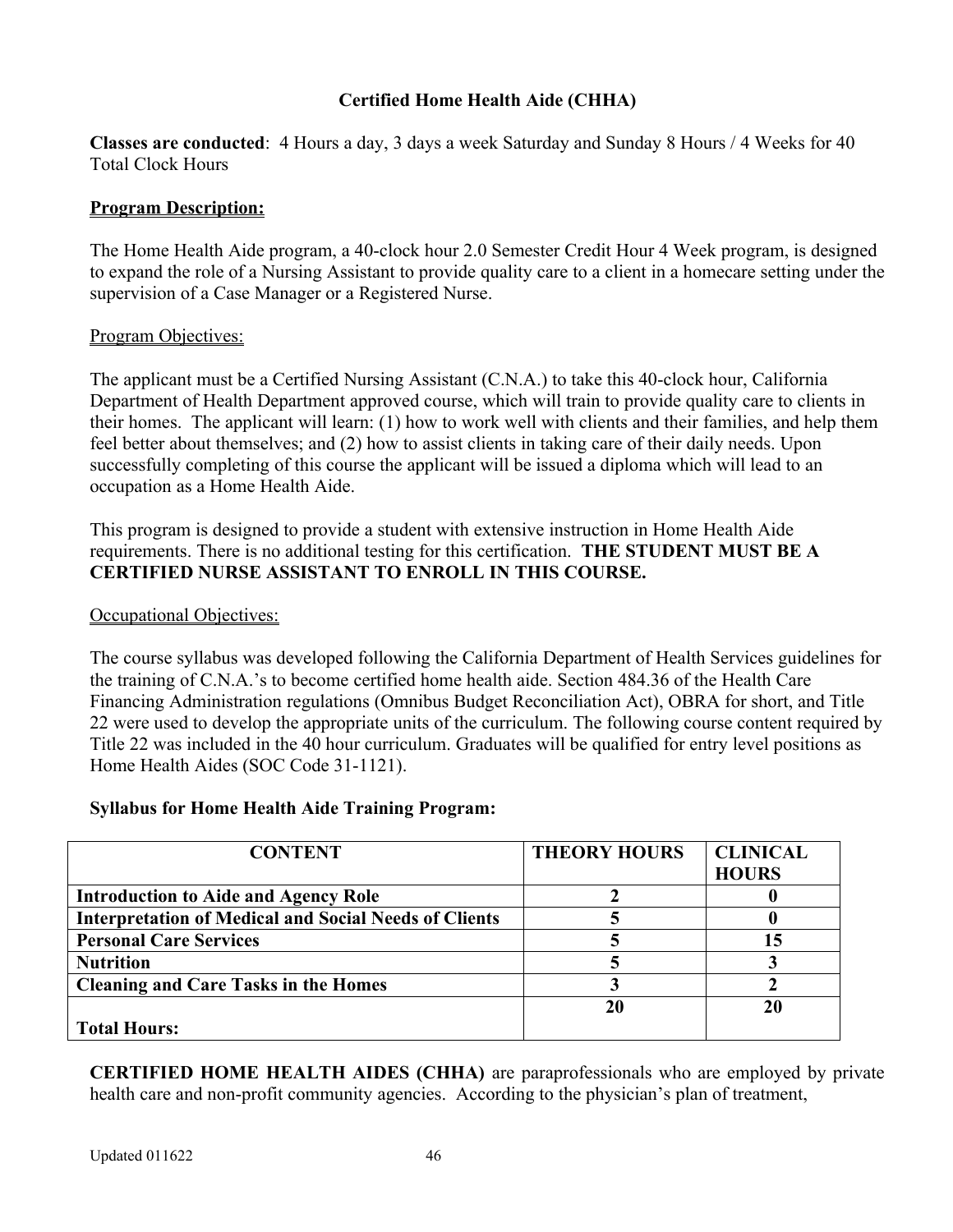Home Health Aides work under the supervision of a registered nurse/ physical therapist to provide personal and homemaking services to the aged and disabled. They also care for children whose parent is ill or incapacitated.

The student learns an Introduction to Homemaking Tasks, Cleaning the Client's Home, Economical Cleaning Materials and How to Use Them, Specific Tasks, General Rules of Safety in the Home, Fire and Safety Prevention, Poisons, Oxygen Safety, Making Your Own Cleaning Equipment.

Home Health Aides provide essential services for clients who cannot live alone without assistance. They keep households functioning as normal as possible and enable the sick to remain at home instead of moving to a nursing home.

Typical tasks performed by Home Health Aides include assisting clients to bathe and use the toilet or bedpan and to move about.

They check pulse and respiration rates, change surgical dressings and assist the client with medications. They also do cleaning tasks relation to the safety and comfort of residents. Tasks include cleaning the client's room, kitchen and bathroom, doing laundry and changing bed linens. Home Health Aides also plan meals (including special diets), shop for food and prepare meals. In addition to regular duties.

Final Exam: No final exam, however all assignments/projects must be satisfactorily completed

Licensing requirements: At least 16 years of age, valid picture ID and Social Security card; Live Scan (Background fingerprint clearance), TB vaccine or X-ray clearance; and complete this Home Health Aide program.

# THE COURSE INCLUDES:

All supplies for clinical use.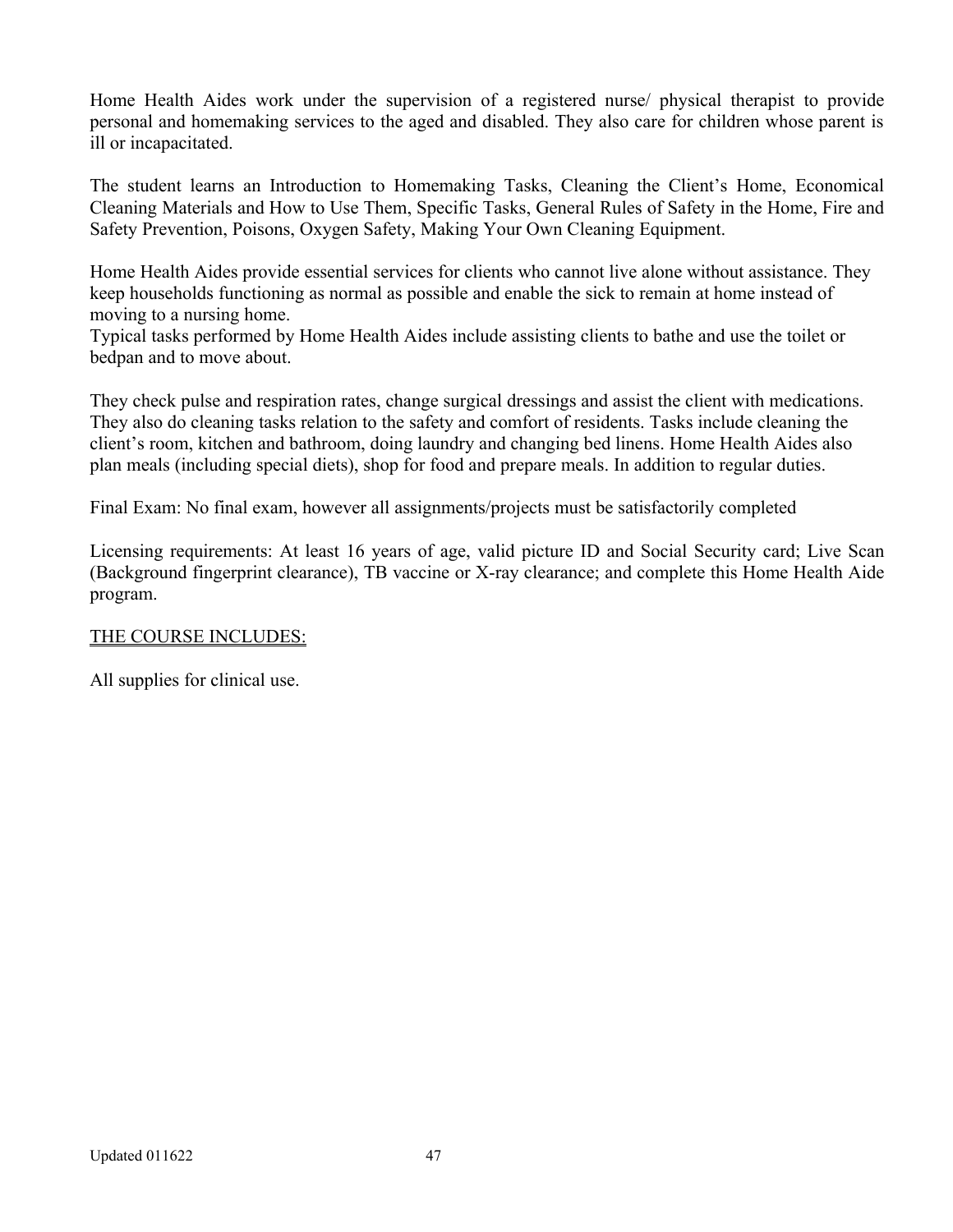# **CompTia Network+**

Program length: 40 hours (4 hours a day, two days a week for 5 weeks)

Instruction method: Distance

Program Description: In this Certificate course, participants will learn how to support, troubleshoot, and configure, and manage both wired and wireless networks. This program also covers mobile, cloud, virtualization technologies, and critical security concepts needed for IT professionals who intend to work as Network Administrators.

Learning Objectives:

At the completion of this program the student will be able to:

- Design and implement functional networks
- Configure, manage, and maintain essential network devices
- Use devices such as switches and routers to segment network traffic and create resilient networks
- Identify benefits and drawbacks of existing network configurations
- Implement network security, standards, and protocols
- Troubleshoot network problems
- Support the creation of virtualized networks

Occupational Objectives: Successful graduates will be employable as Network Support professionals. (SOC Code 15-1244)

Detailed Syllabus:

Topologies and Infrastructure (8 hours): Topologies and the OSI Model Ethernet Hubs, Bridges, and Switches Infrastructure and Design

Addressing and Routing (8 hours): Internet Protocol IPv4 Addressing IPv6 Addressing Routing

Troubleshooting and Management (8 hours): Transport Protocols Name Resolution Troubleshooting Applications and Services Management and Monitoring Cloud and Virtualization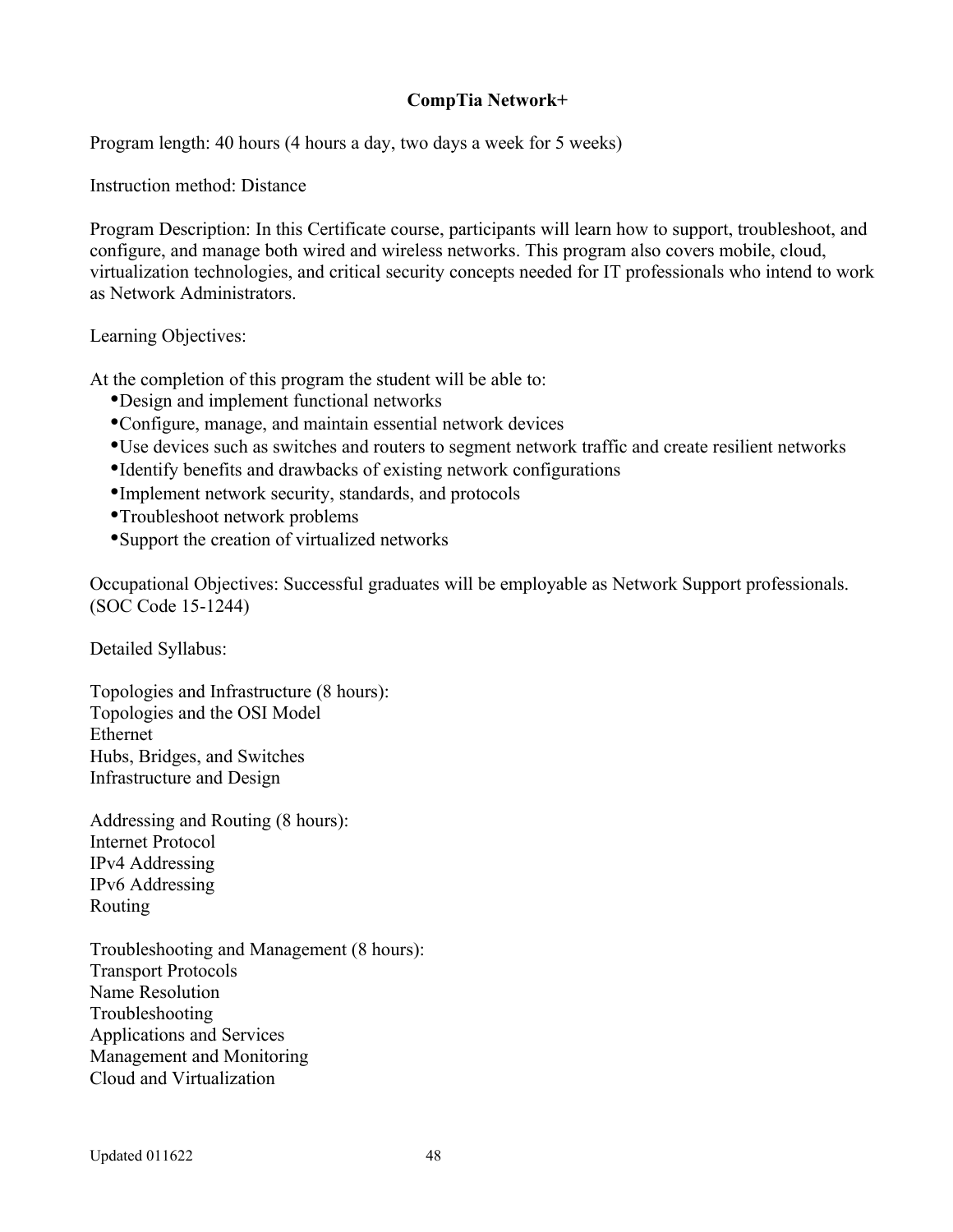Installation (8 hours): Network Sites Installing Cable Installing Wireless Networks WAN Technologies Remote Access

Security (8 hours): Vulnerabilities and Threats Security Appliances Authentication Incident Response Change and Configuration Management

Textbook: CompTIA Network+ Certification All-in-One Exam Guide – Mike Meyers (ISBN-13: 978- 1260122381)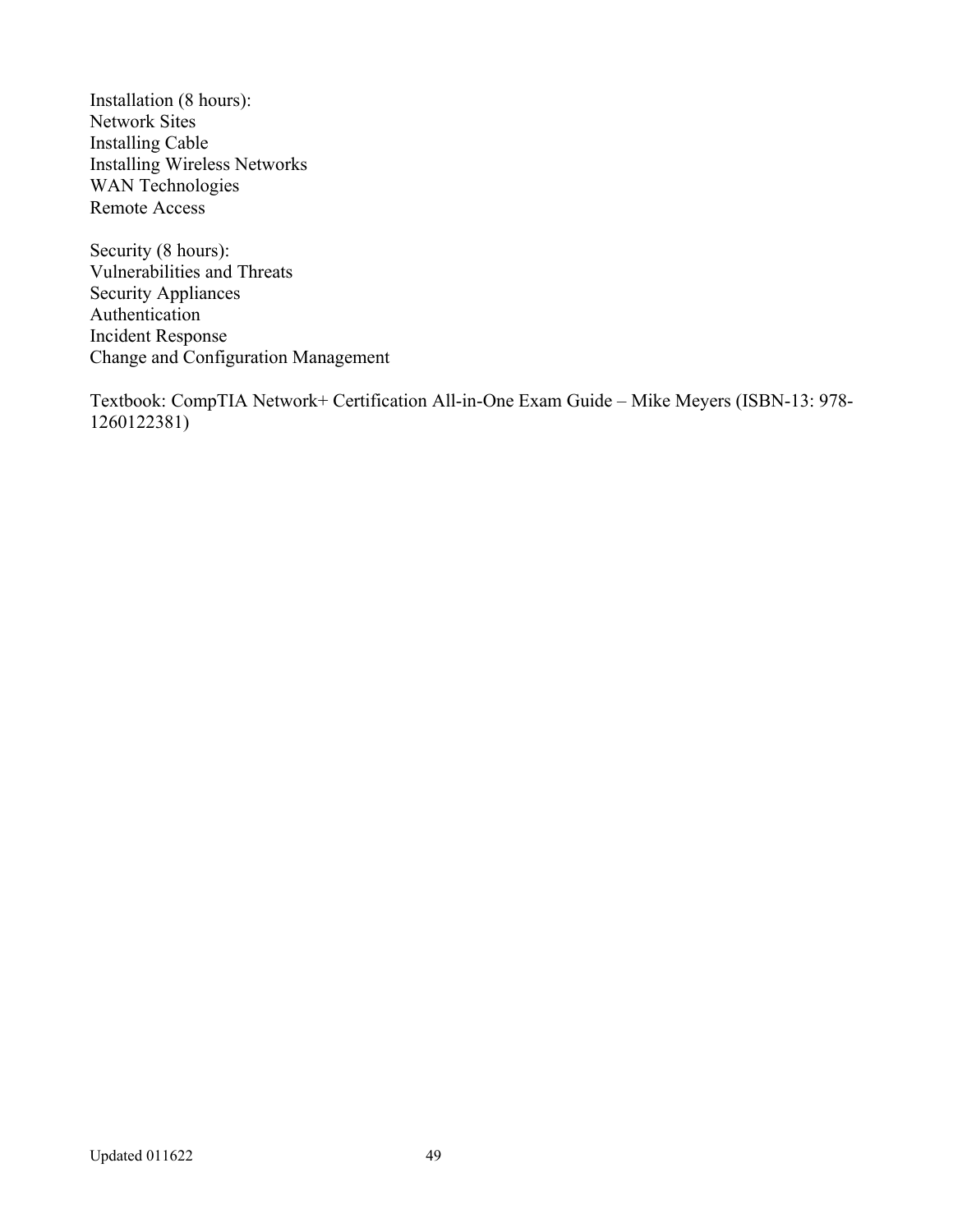# **CompTia Server+**

Program length: 40 hours (4 hours a day, two days a week for 5 weeks)

Instruction method: Distance

Program Description: In this Certificate course, participants will learn the skills to work as Server Administrators in data Schools or cloud environments. Candidates will master the following concepts:

- Virtualization
- Storage
- Security
- Troubleshooting

Learning Objectives:

How to size server hardware components How to operate a virtualization platform How to install and configure operating systems How to administer servers both locally and remotely How to perform maintenance tasks Hard disk specifications and interfaces How to configure RAID Storage capacity considerations The differences and similarities of physical security methods and concepts Techniques for applying server hardening Network security systems and protocols How to manage cabling How to configure logical and physical network interfaces Disaster recovery sites, continuity practices, and backup and recovery methods How to troubleshoot hardware, software, network, and security issues

Occupational Objectives: Successful graduates will be employable as Network Support professionals. (SOC Code 15-1244)

Detailed Syllabus:

Managing Server Hardware (4 hours): Server Components Server Power Server Cooling Asset Management

Installing a Server (4 hours): Prepare an Installation Plan Prepare the Server Hardware Set Up the Server Hardware Install an Operating System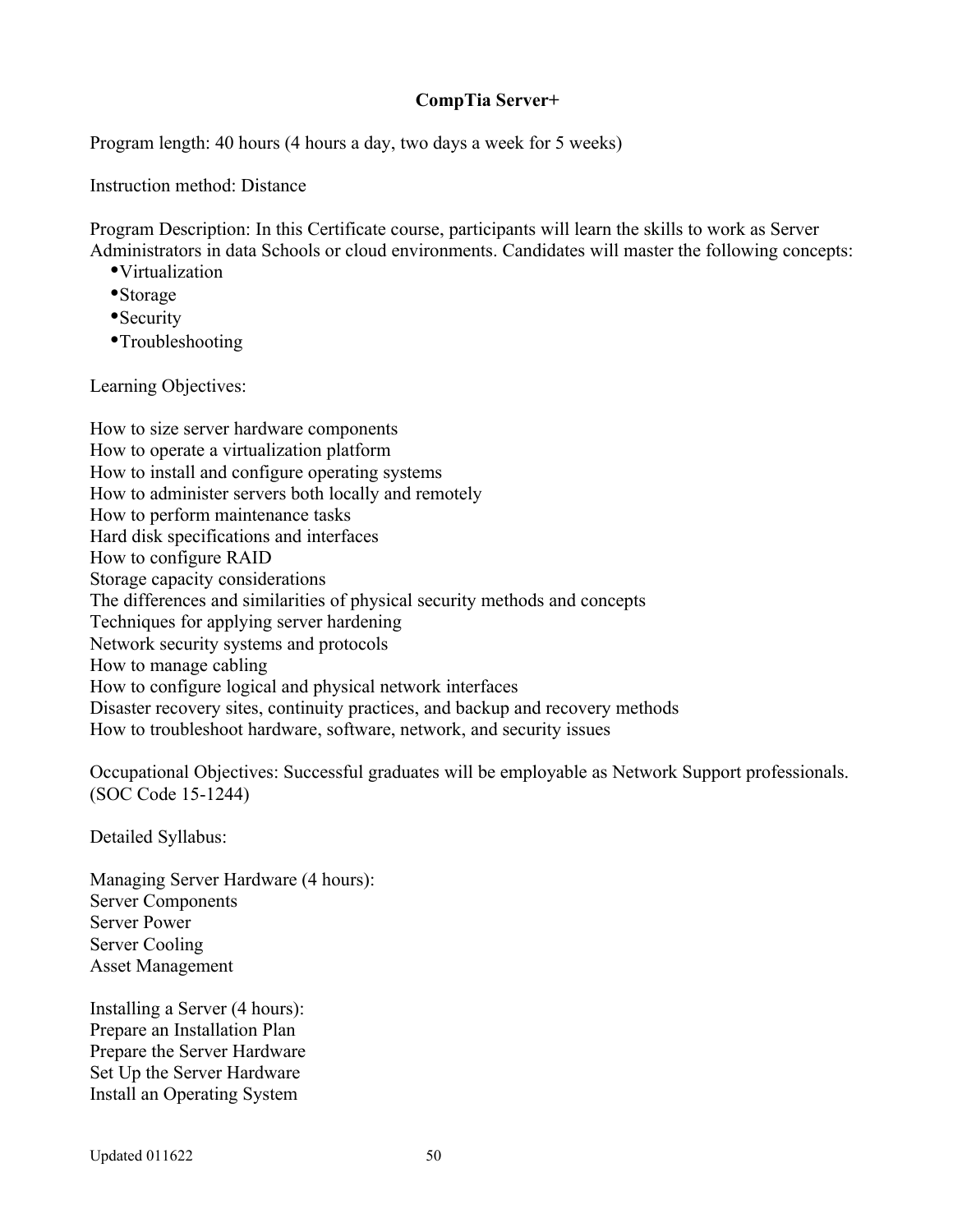Configuring Networking (4 hours): Manage Network Cabling Configure Network Interface Cards Implement IP Addressing and Network Infrastructure Services

Creating a Virtual Environment (4 hours): Create Virtual Servers Create Virtual Switches

Performing Basic Server Configuration (4 hours): Configure Local Server Properties Configure Server Roles Set Up IP Addressing Service Roles

Administering the Server (4 hours): Update the Server Server Administration Access and Control Methods Create Service Level Agreements Monitor Server Performance

Implementing Storage Solutions (4 hours): Perform Capacity Planning Deploy Primary Storage Devices Storage Technologies Configure RAID

Securing the Server (4 hours): Configure Firewalls Configure Security Protocols Implement Intrusion Detection Systems Implement Logical Access Control Methods Implement Data Security Methods Apply Server Hardening Techniques Implement Physical Security Create Virtual Networks

Planning and Testing Disaster Recovery (4 hours): Implement Environmental Controls Manage Documentation for the Server and the Network Create A Disaster Recovery Plan Perform Backup and Restoration

Troubleshooting Server Issues (4 hours): Troubleshoot Theory and Methods Troubleshoot Hardware Issues Troubleshoot Software Issues Troubleshoot Networking Issues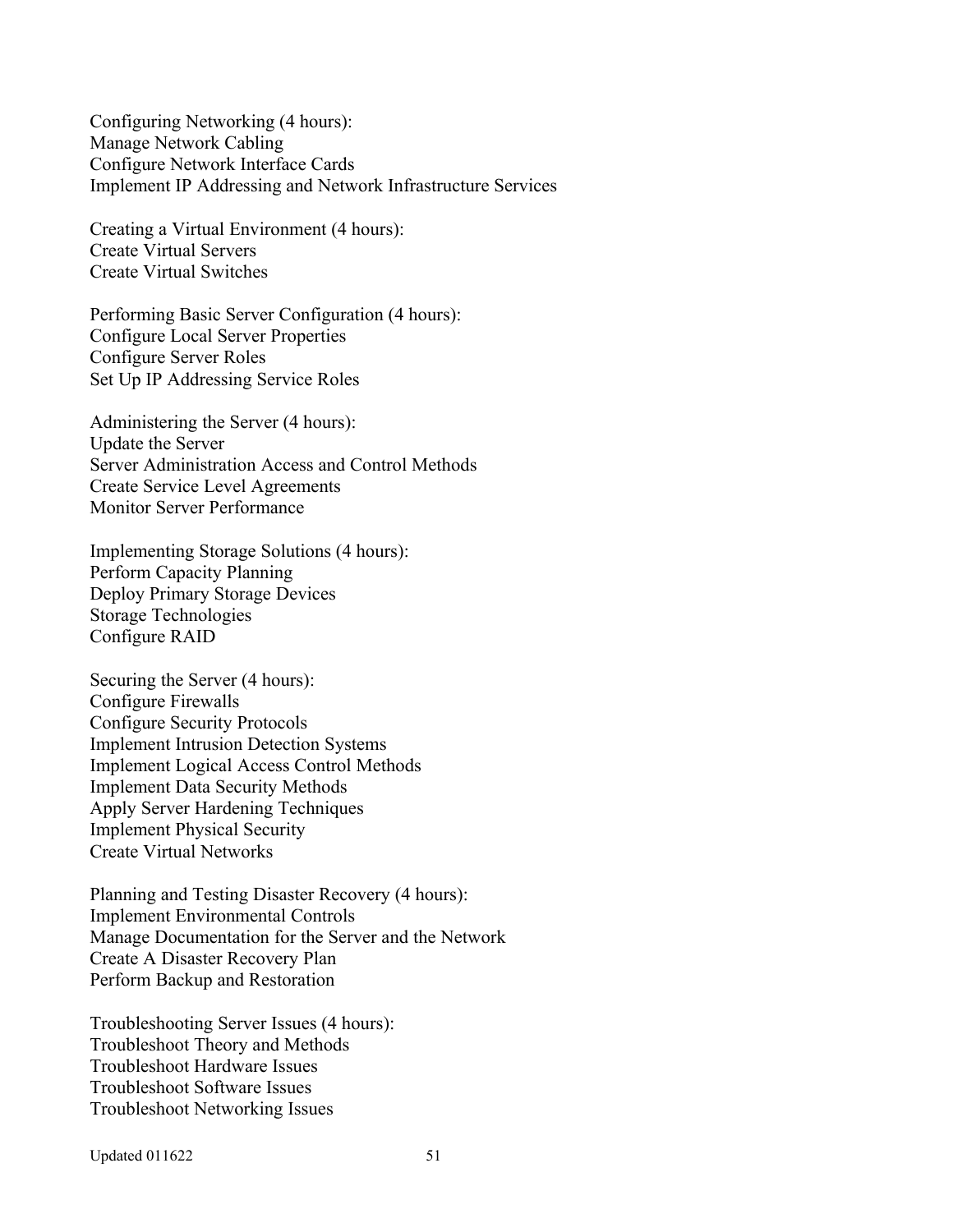Troubleshoot Storage Issues Troubleshoot Security Issues

Textbook: CompTIA Server+ Certification All-in-One Exam Guide – Daniel Lechance (ISBN-13: 978- 1259838033)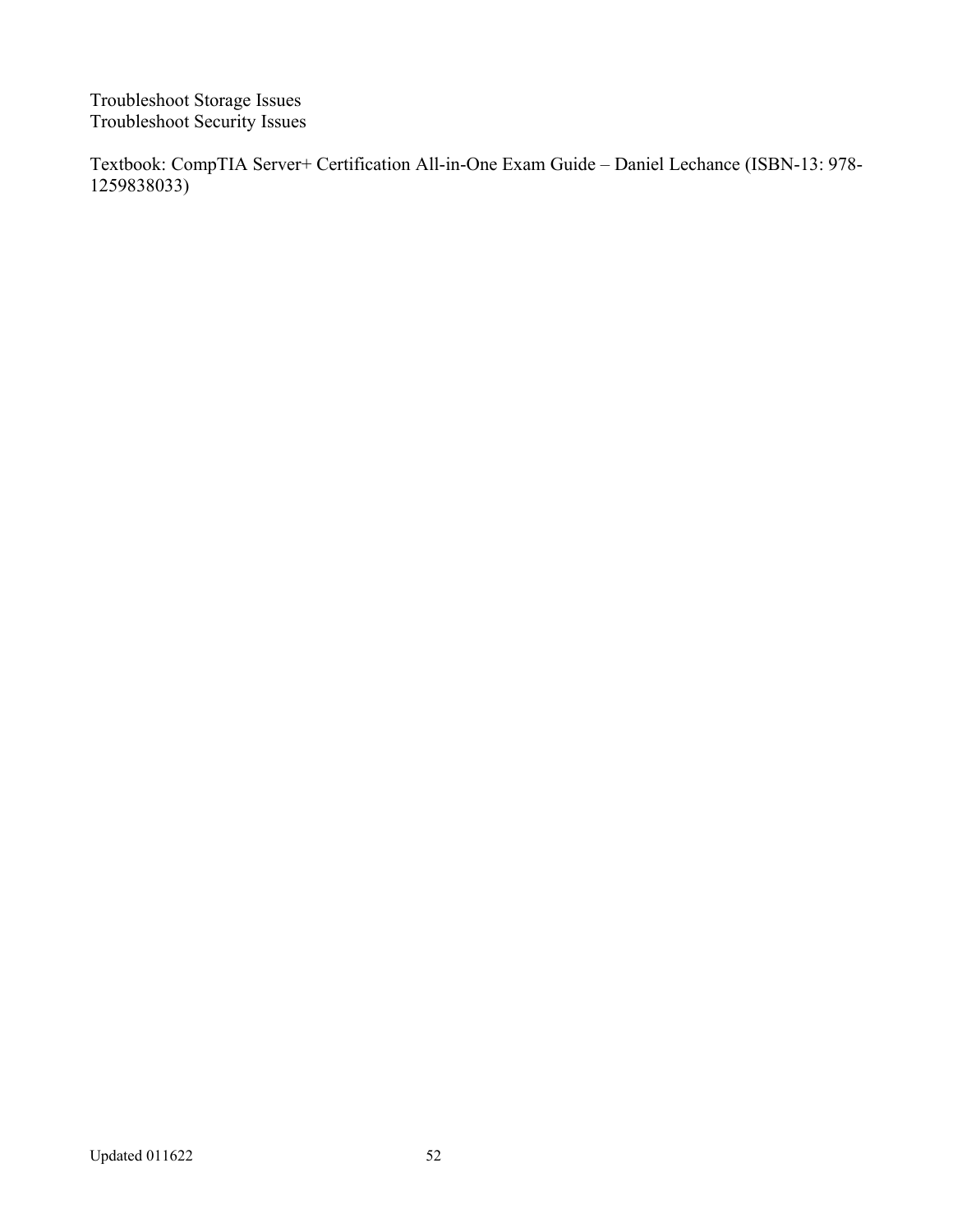### **CompTia Security+**

Program length: 40 hours (4 hours a day, two days a week for 5 weeks)

Instruction method: Distance

Program Description: In this Certificate course, participants will learn the fundamental principles of installing and configuring cybersecurity controls and participating in incident response and risk mitigation. It will prepare the students to work as Security Administrators in the IT Industry and equip them to take the CompTIA Security+ certification exam.

Learning Objectives:

Identify strategies developed by cyber adversaries to attack networks and hosts and the countermeasures deployed to defend them.

Understand the principles of organizational security and the elements of effective security policies. Know the technologies and uses of cryptographic standards and products.

Install and configure network- and host-based security technologies.

Describe how wireless and remote access security is enforced.

Describe the standards and products used to enforce security on web and communications technologies. Identify strategies for ensuring business continuity, fault tolerance, and disaster recovery.

Summarize application and coding vulnerabilities and identify development and deployment methods designed to mitigate them.

Occupational Objectives: Successful graduates will be employable as Network Support professionals. (SOC Code 15-1244)

Detailed Syllabus:

Threats, Attacks, and Vulnerabilities (8 hours): Indicators of Compromise Critical Security Controls Security Posture Assessment Tools Incident Response

Identity and Access Management (8 hours): Cryptography Public Key Infrastructure Identification and Authentication Identity and Access Services Account Management

Security Architecture (8 hours): Secure Network Design Firewalls and Load Balancers IDS and SIEM Secure Wireless Access Physical Security Controls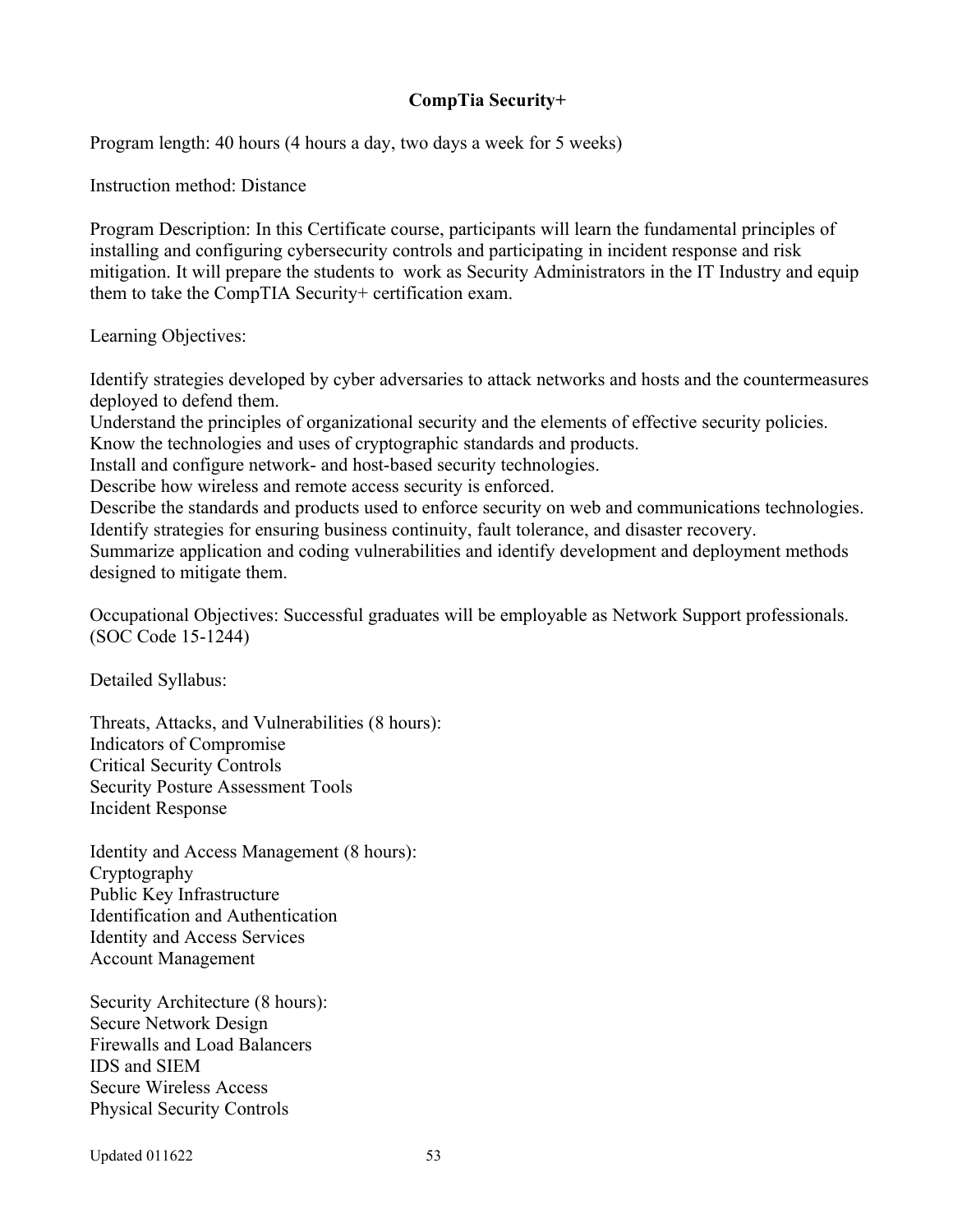Security Design (8 hours): Secure Protocols and Services Secure Remote Access Secure Systems Design Secure Mobile Device Services Secure Virtualization and Cloud Services

Risk Management (8 hours): Forensics Disaster Recovery and Resiliency Risk Management Secure Application Development Organizational Security

Textbook: CompTIA Security+ Certification All-in-One Exam Guide – Wm. Arthur Conklin et al (ISBN-13: 978-1260019322)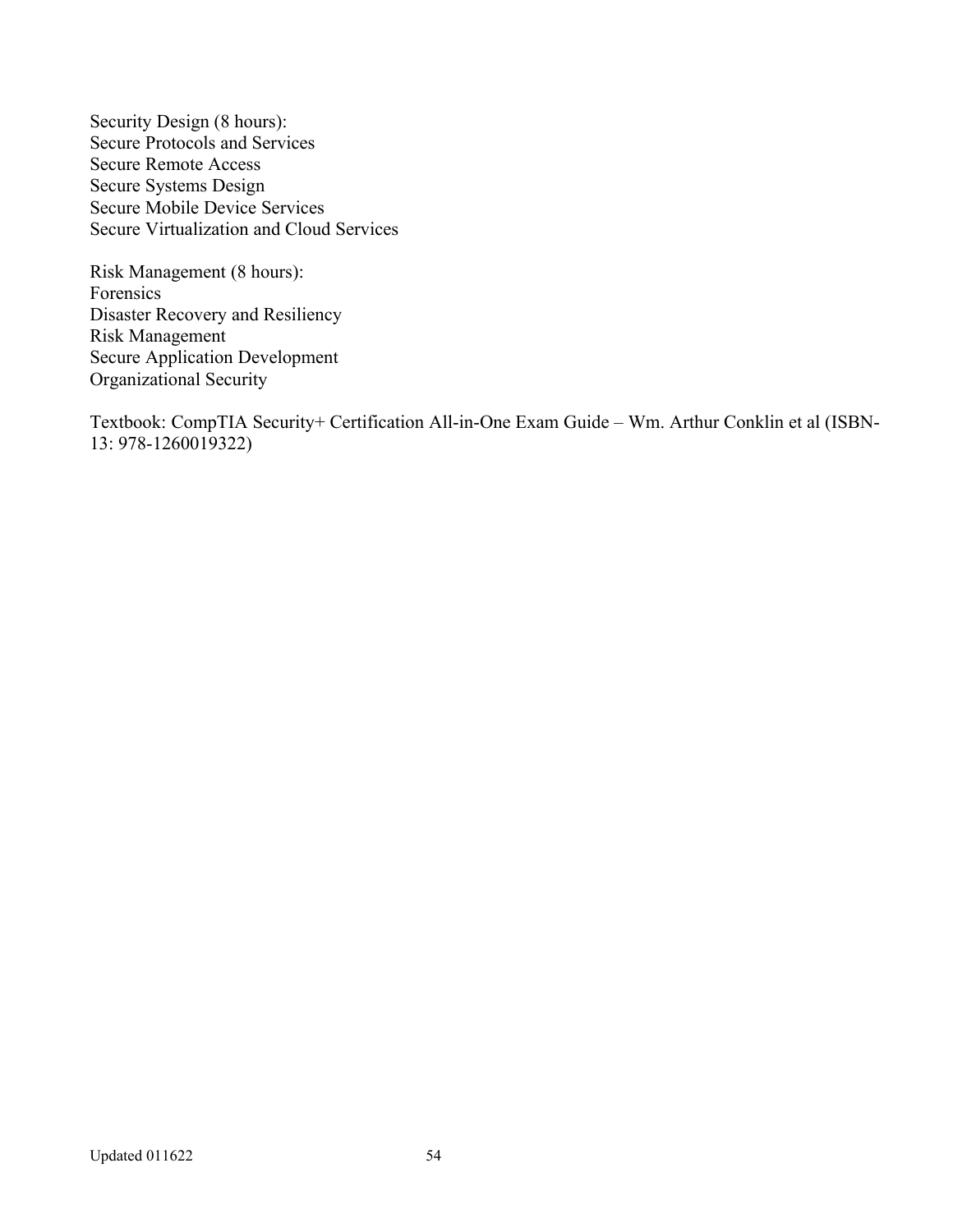### **Microsoft Windows Server Administration**

Program length: 40 hours (4 hours a day, two days a week for 5 weeks)

Instruction method: Distance

Program Description: In this Certificate course, participants will learn the fundamental principles of installing, configuring and administering Microsoft Windows Server in host and compute environments. It will prepare the students to work as System Administrators in the IT Industry and equip them to take the Microsoft 70-740 certification exam.

Learning Objectives:

Prepare and install Nano Server, a Server Core installation, and plan a server upgrade and migration strategy.

Describe the various storage options, including partition table formats, basic and dynamic disks, file systems, virtual hard disks, and drive hardware, and explain how to manage disks and volumes.

Describe enterprise storage solutions, and select the appropriate solution for a given situation.

Implement and manage Storage Spaces and Data Deduplication. Install and configure Microsoft Hyper-V, and configure virtual machines.

Deploy, configure, and manage Windows and Hyper-V containers.

Describe the high availability and disaster recovery technologies in Windows Server 2016.

Plan, create, and manage a failover cluster.

Implement failover clustering for Hyper-V virtual machines.

Configure a Network Load Balancing (NLB) cluster, and plan for an NLB implementation.

Create and manage deployment images.

Manage, monitor, and maintain virtual machine installations.

Occupational Objectives: Successful graduates will be employable as System Administration professionals. (SOC Code 15-1244)

Detailed Syllabus:

Installing, upgrading, and migrating servers and workloads Introducing Windows Server 2016 Preparing and installing Server Core Preparing for upgrades and migrations Migrating server roles and workloads Windows Server activation models

Configuring local storage Managing disks in Windows Server Managing volumes in Windows Server

Implementing enterprise storage solutions Overview of DAS, NAS, and SANs Comparing Fibre Channel, iSCSI, and Fibre Channel over Ethernet Understanding iSNS, DCB, and MPIO

Updated 011622 55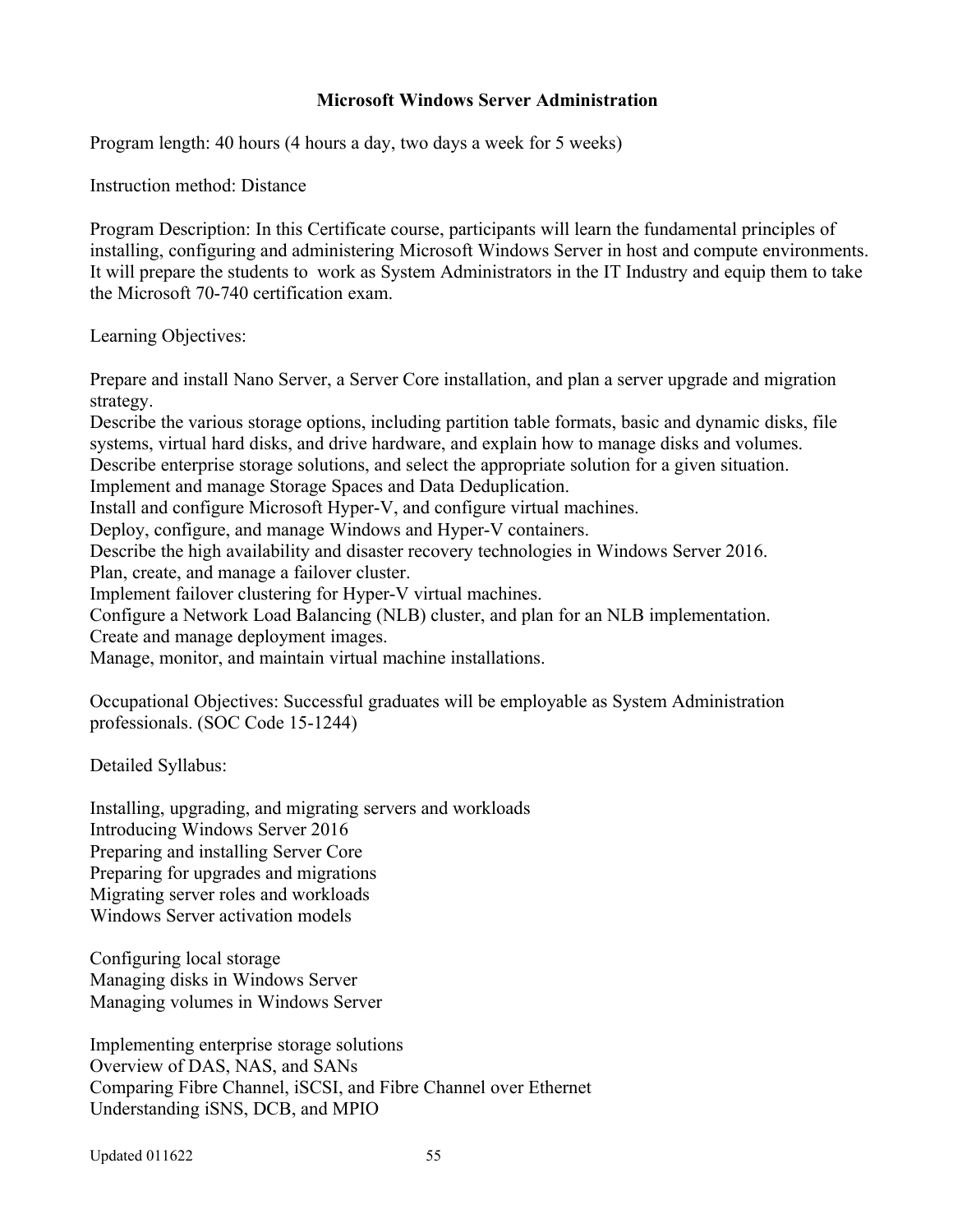Configuring sharing in Windows Server 2016

Implementing Storage Spaces and Data Deduplication Implementing Storage Spaces Managing Storage Spaces Implementing Data Deduplication

Installing and configuring Hyper-V and virtual machines

Students will learn the following topics:

Overview of Hyper-V Installing Hyper-V Configuring storage on Hyper-V host servers Configuring networking on Hyper-V host servers Configuring Hyper-V virtual machines Managing virtual machines

Deploying and managing Windows and Hyper-V containers Overview of containers in Windows Server 2016 Deploying Windows Server and Hyper-V containers Installing, configuring, and managing containers by using Docker

Overview of high availability and disaster recovery Defining levels of availability Planning high availability and disaster recovery solutions with Hyper-V virtual machinesBacking up and restoring by using Windows Server Backup High availability with failover clustering in Windows Server 2016

Implementing failover clustering Planning a failover cluster Creating and configuring a new failover cluster Maintaining a failover cluster Troubleshooting a failover cluster Implementing site high availability with stretch clustering

Implementing failover clustering with Windows Server 2016 Hyper-V Overview of the integration of Hyper-V Server 2016 with failover clustering Implementing Hyper-V VMs on failover clusters Key features for VMs in a clustered environment

Implementing Network Load Balancing Overview of NLB Configuring an NLB cluster Planning an NLB implementation

Creating and managing deployment images Introduction to deployment images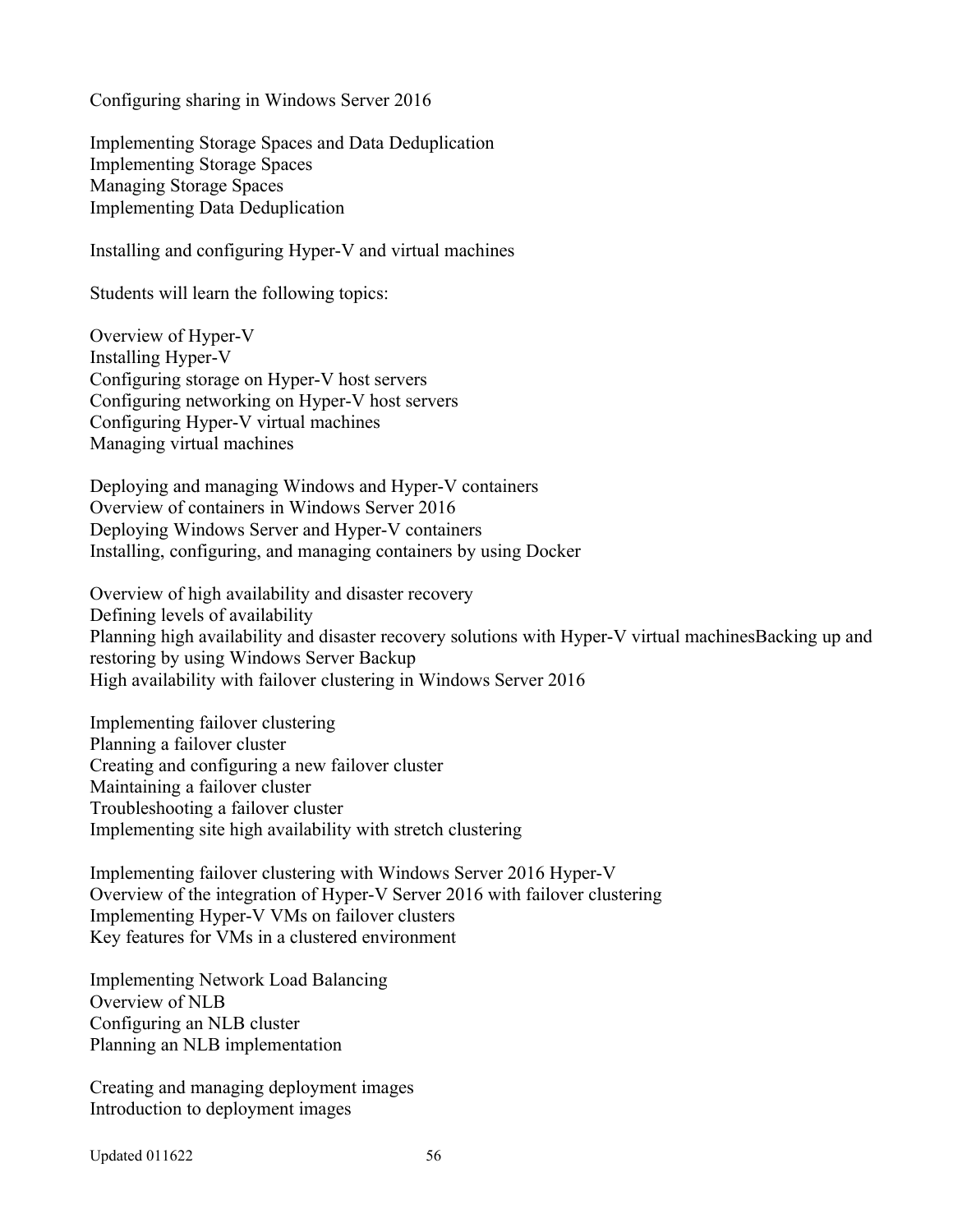Creating and managing deployment images by using MDT Virtual machine environments for different workloads

Managing, monitoring, and maintaining virtual machine installations WSUS overview and deployment options Update management process with WSUS Overview of Windows PowerShell DSC Overview of Windows Server 2016 monitoring tools Using Performance Monitor Monitoring event logs

Textbook: MCSA Windows Server 2016 Study Guide: Exam 70-740 – William Panek (ISBN-13: 978- 1119359340)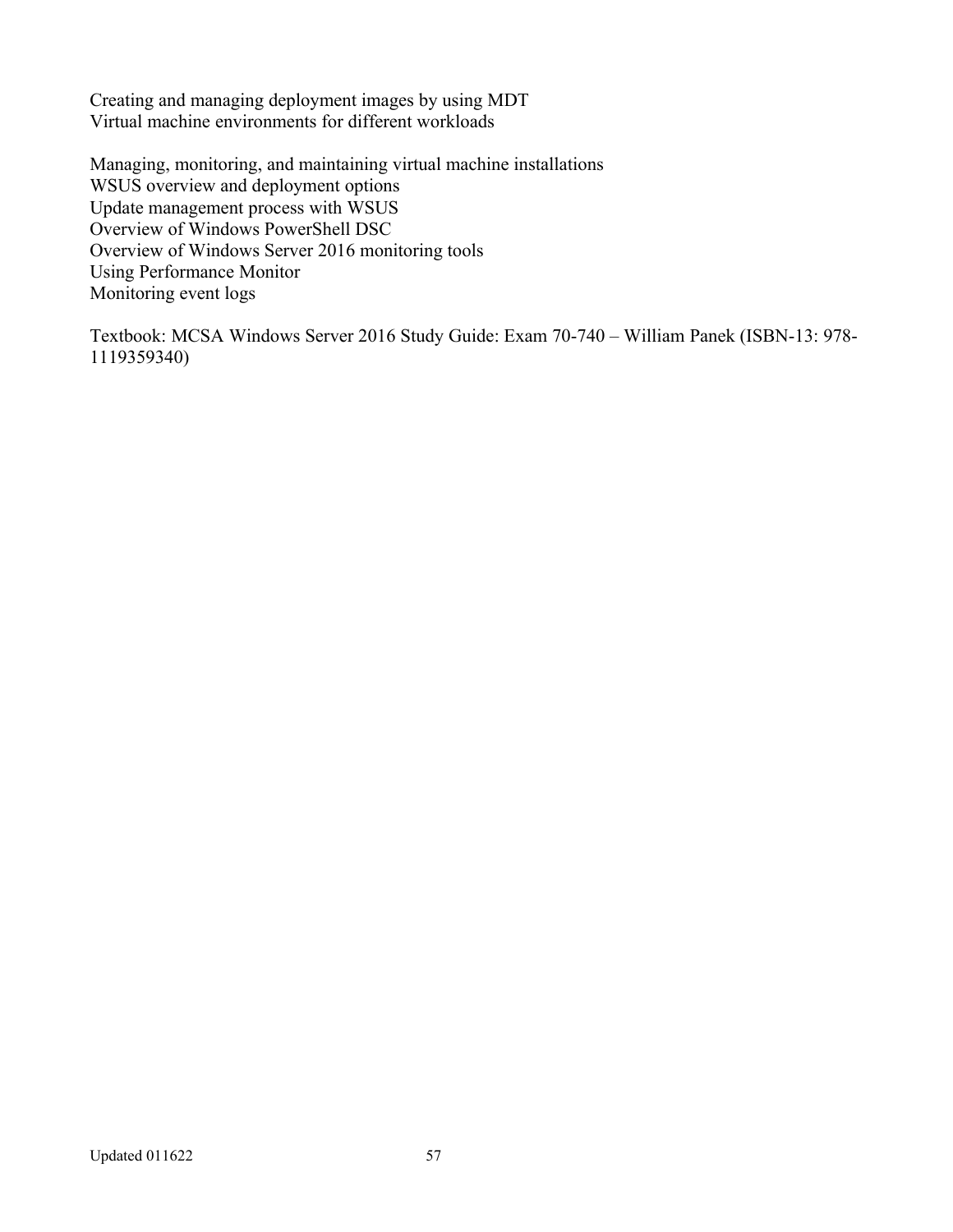### **Microsoft SQL Server Server Database Administration**

Program length: 40 hours (4 hours a day, two days a week for 5 weeks)

Instruction method: Distance

Program Description: In this Certificate course, participants will learn to administer and maintain SQL Server databases with the knowledge and skills to administer a SQL server database infrastructure. Additionally, they will learn to support applications that deliver content from SQL Server databases. It will prepare the students to work as Database Administrators in the IT Industry and equip them to take the Microsoft 70-764 certification exam.

Learning Objectives:

- After completing this course, students will be able to:
	- Authenticate and authorize users
	- Assign server and database roles
	- Authorize users to access resources
	- Protect data with encryption and auditing
	- Describe recovery models and backup strategies
	- Backup SQL Server databases
	- Restore SQL Server databases
	- Automate database management
	- Configure security for the SQL Server agent
	- Manage alerts and notifications
	- Managing SQL Server using PowerShell
	- Trace access to SQL Server
	- Monitor a SQL Server infrastructure
	- Troubleshoot a SQL Server infrastructure
	- Import and export data

Occupational Objectives: Successful graduates will be employable as Database Administration professionals. (SOC Code 15-1242)

Detailed Syllabus:

SQL Server Security Authenticating Connections to SQL Server Authorizing Logins to Connect to databases Authorization Across Servers Partially Contained Databases

Assigning Server and Database Roles Working with server roles Working with Fixed Database Roles Assigning User-Defined Database Roles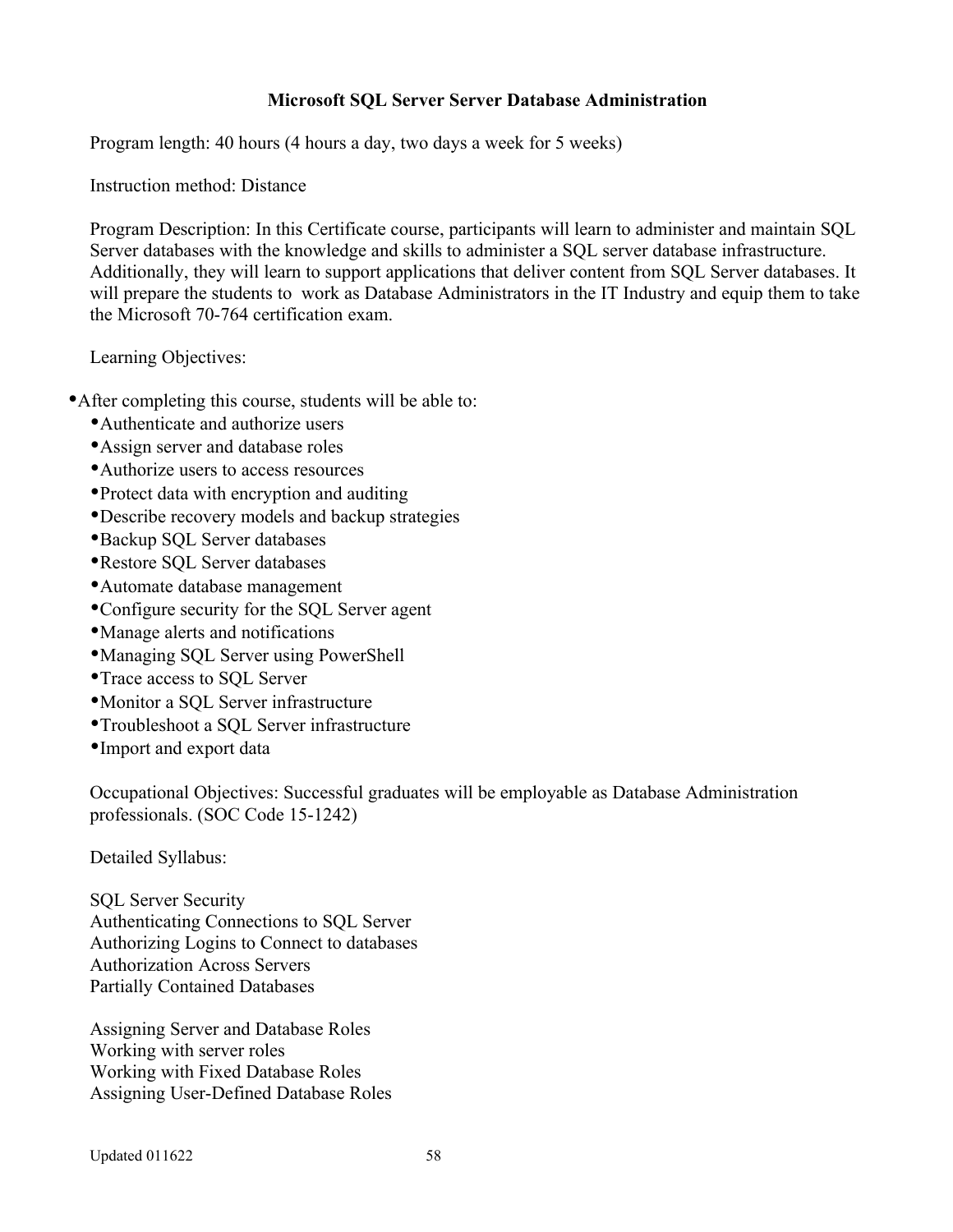Authorizing Users to Access Resources Authorizing User Access to Objects Authorizing Users to Execute Code Configuring Permissions at the Schema Level

Protecting Data with Encryption and Auditing Options for auditing data access in SQL Server Implementing SQL Server Audit Managing SQL Server Audit Protecting Data with Encryption

Recovery Models and Backup Strategies Understanding Backup Strategies SQL Server Transaction Logs Planning Backup Strategies

Backing Up SQL Server Databases Backing Up Databases and Transaction Logs Managing Database Backups Advanced Database Options

Restoring SQL Server Databases Understanding the Restore Process Restoring Databases Advanced Restore Scenarios Point-in-Time Recovery

Automating SQL Server Management Automating SQL Server management Working with SQL Server Agent Managing SQL Server Agent Jobs Multi-server Management

Configuring Security for SQL Server Agent Understanding SQL Server Agent Security Configuring Credentials Configuring Proxy Accounts

Monitoring SQL Server with Alerts and Notifications Monitoring SQL Server Errors Configuring Database Mail Operators, Alerts, and Notifications Alerts in Azure SQL Database

Introduction to Managing SQL Server by using PowerShell Getting Started with Windows PowerShell Configure SQL Server using PowerShell

Updated 011622 59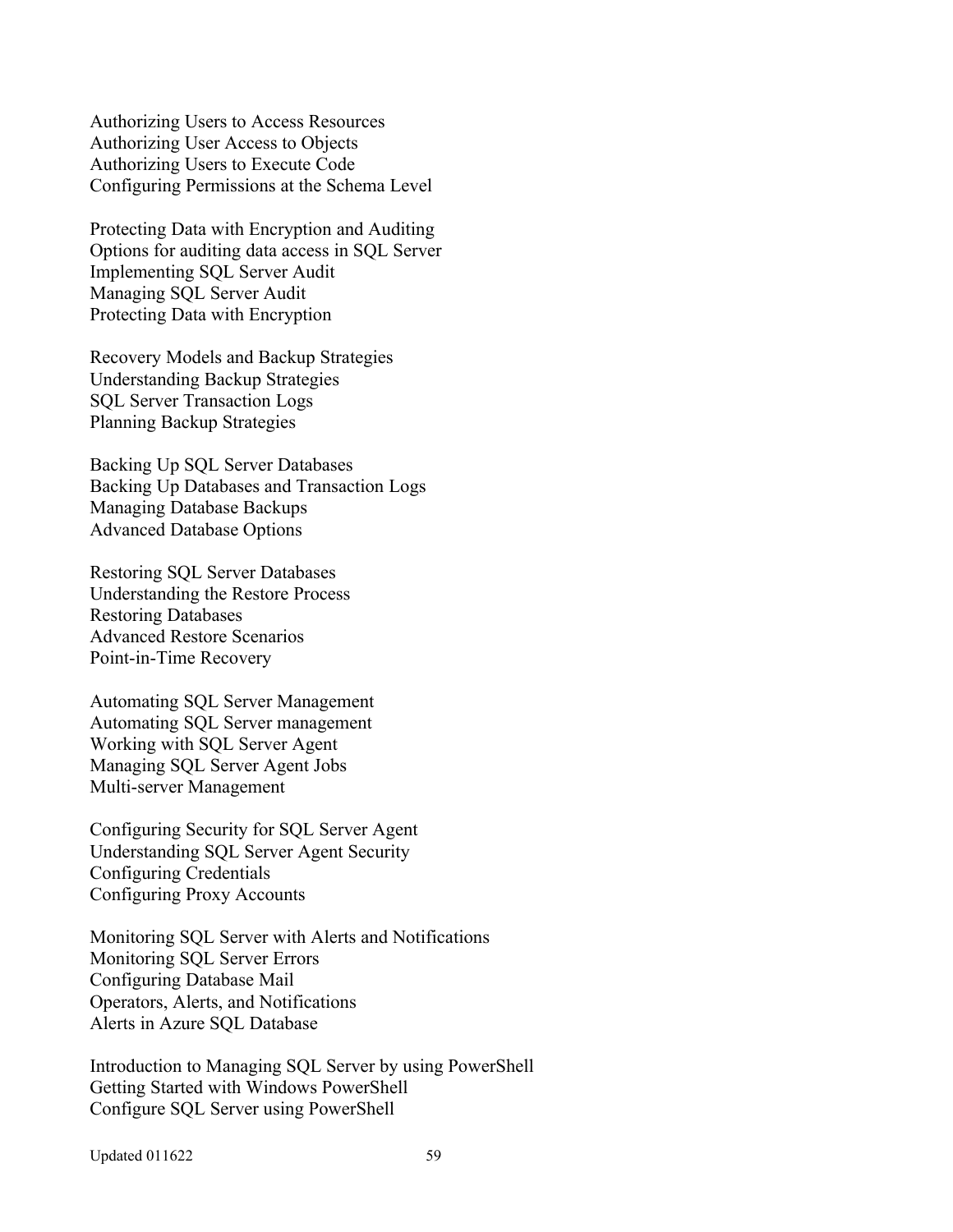Administer and Maintain SQL Server with PowerShell Managing Azure SQL Databases using PowerShell

Montitoring SQL Server with Extended events Extended Events Core Concepts Working with Extended Events Monitoring activity Capturing and Managing Performance Data Analyzing Collected Performance Data SQL Server Utility

Troubleshooting SQL Server A Trouble Shooting Methodology for SQL Server Resolving Service Related Issues Resolving Connectivity and Log-in issues

Importing and Exporting Data Transferring Data to and from SQL Server Importing and Exporting Table Data Using bcp and BULK INSERT to Import Data Deploying and Upgrading Data-Tier Application

Textbook: Administering a SQL Database Infrastructure: Exam 70-764 – Victor Isakov (ISBN-13: 978- 1509303830)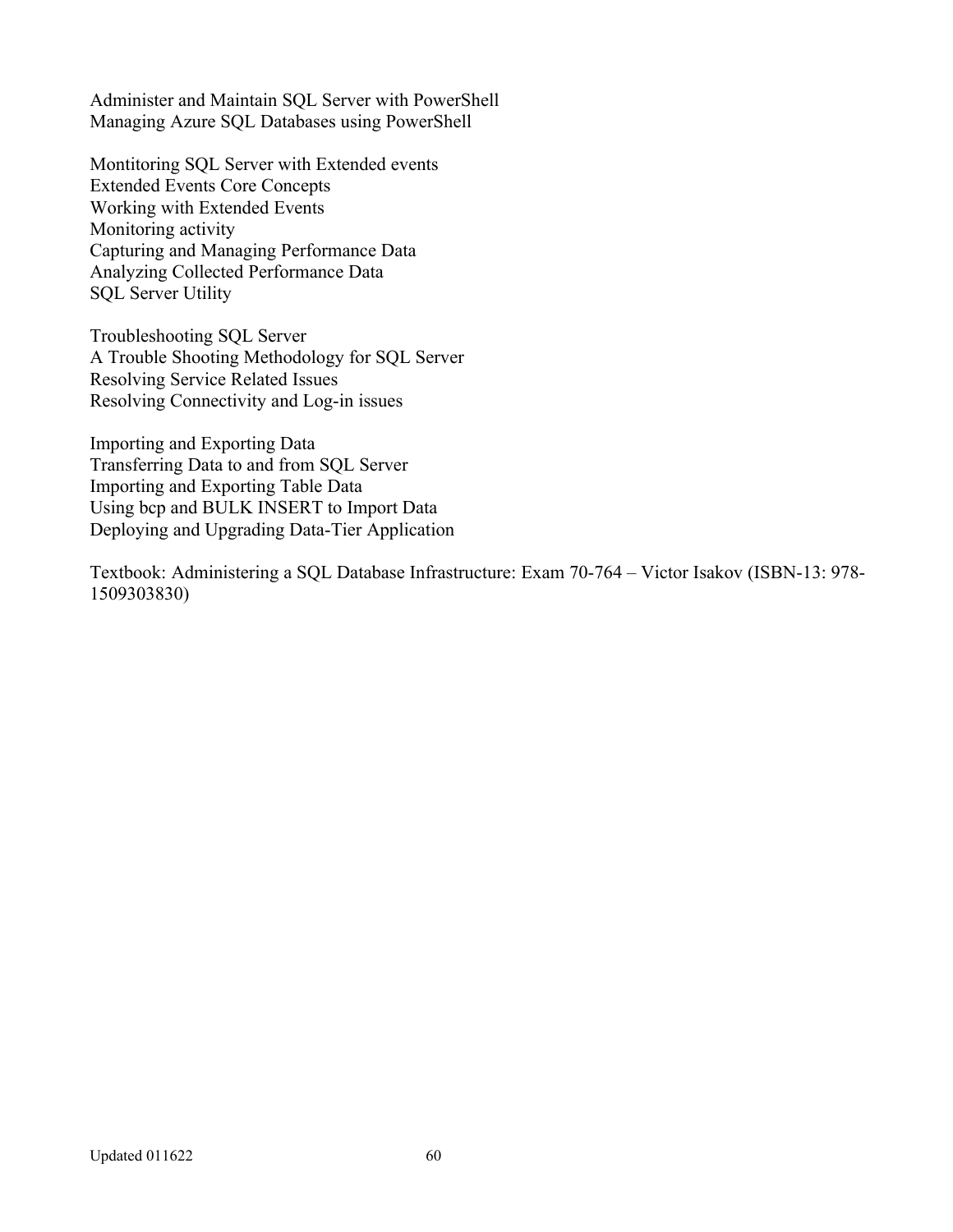#### **Java Programming**

Program length: 40 hours (4 hours a day, two days a week for 5 weeks)

Instruction method: Distance

Program Description: In this Certificate course, participants will learn the fundamental principles of Java programming, its concepts, language constructs, and data types. Additional topics include exception handling, lambda expressions, and modular programming.

Learning Objectives:

Create simple Java classes and use object references to access fields and methods in a class Demonstrate polymorphism by implementing a Java interface Handle a checked exception in a Java application Use a Predicate Lambda expression as the argument to a method Define and implement a simple class hierarchy that supports application requirements Write Java code that uses variables, arrays, conditional and loop constructs of achieve program objectives Identify modular programming principles Access and create static fields and methods Encapsulate a class using access modifiers and overloaded constructors Manipulate numeric, text, and string data using appropriate Java operators Set environment variables to allow the Java compiler and runtime executables to function properly

Occupational Objectives: Successful graduates will be employable as Entry level Computer Programmers. (SOC Code 15-1251)

Detailed Syllabus:

Java Programs and Classes Key features of the Java language Java technology and development environment Running and testing a Java program Java classes The Main method Adding a Main method

Data Types Introducing variables Working with strings Working with numbers Manipulating numeric data

Managing Multiple Items Working with conditions Using IF statements Working with a list of items Processing a list of items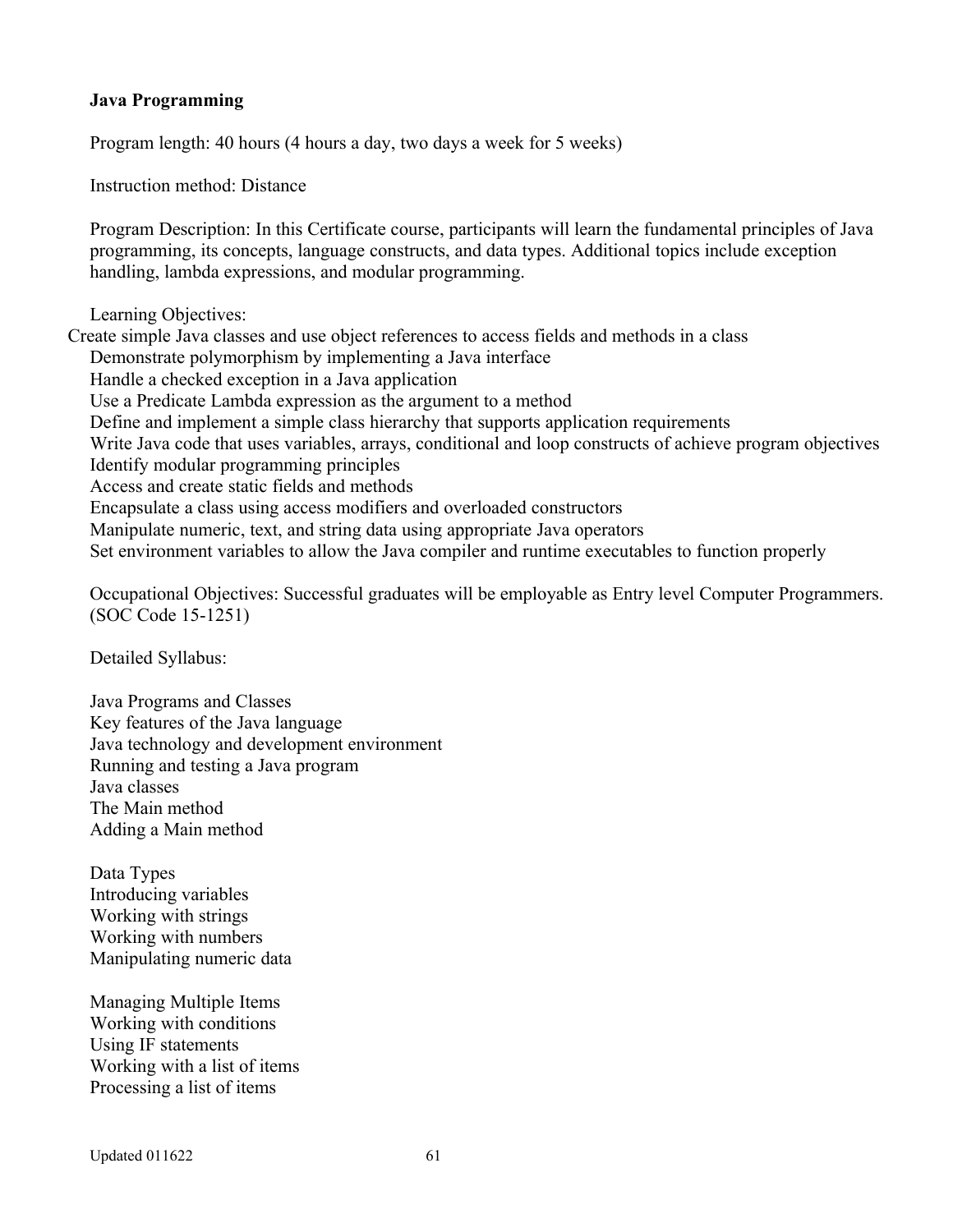Describing Objects and Classes Working with objects and classes Defining fields and methods Declaring, instantiating, and initializing objects Working with object references Doing more with arrays

Manipulating and Formatting the Data in Your Program Using the String class Using the Java API docs Using the StringBuilder class More about primitive data types More numeric operators Promoting and casting variables

Creating and Using Methods Using methods Method arguments and return values Static methods and variables How arguments are passed to a method Overloading a method

Using Encapsulation Access control Encapsulation Overloading constructors

More on Conditionals Relational and conditional operators More ways to use IF/ELSE constructs Using switch statements Using the Netbeans debugger

More on Arrays and Loops Working with dates Parsing the args array Two-dimensional arrays Alternate looping constructs Nesting loops The ArrayList class

Using Inheritance **Overview** Working with subclasses and superclasses Overriding methods in the superclass Creating and extending abstract classes

Using Interfaces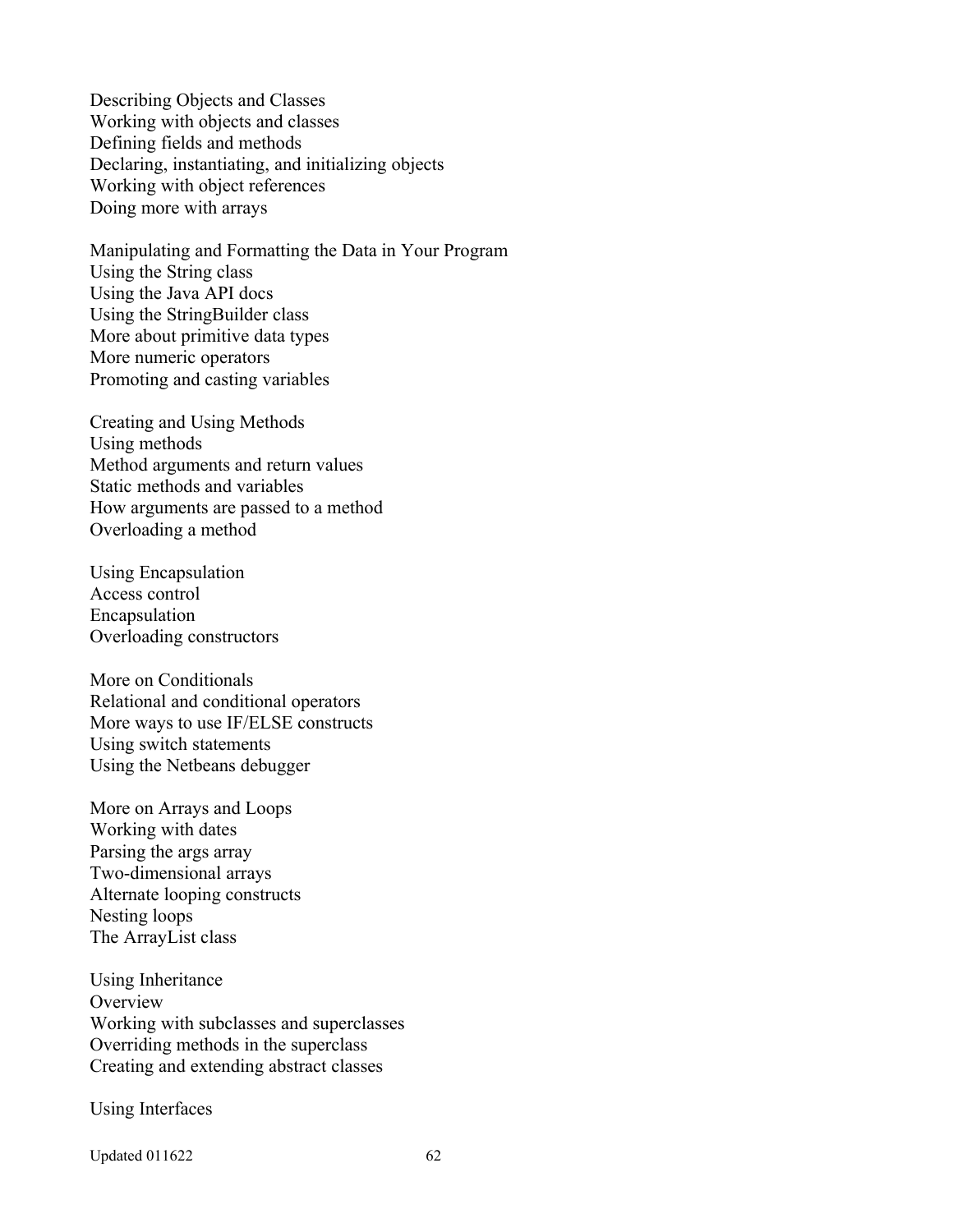Polymorphism Polymorphism in the JDK foundation classes Using interfaces Local-variable type inference Using the List interface Introducing Lambda expressions

Handling Exceptions **Overview** Propagation of exceptions Catching and throwing exceptions Handling multiple exceptions and errors

Managing Applications and Modules Packages, JARs, architecture Application modification and requirements The Module system JARs Module declarations Modular JDK

JShell Testing code JShell basics JShell in an IDE

Textbook: Java How to Program, Early Objects – Deitel (ISBN-13: 978-0134743356)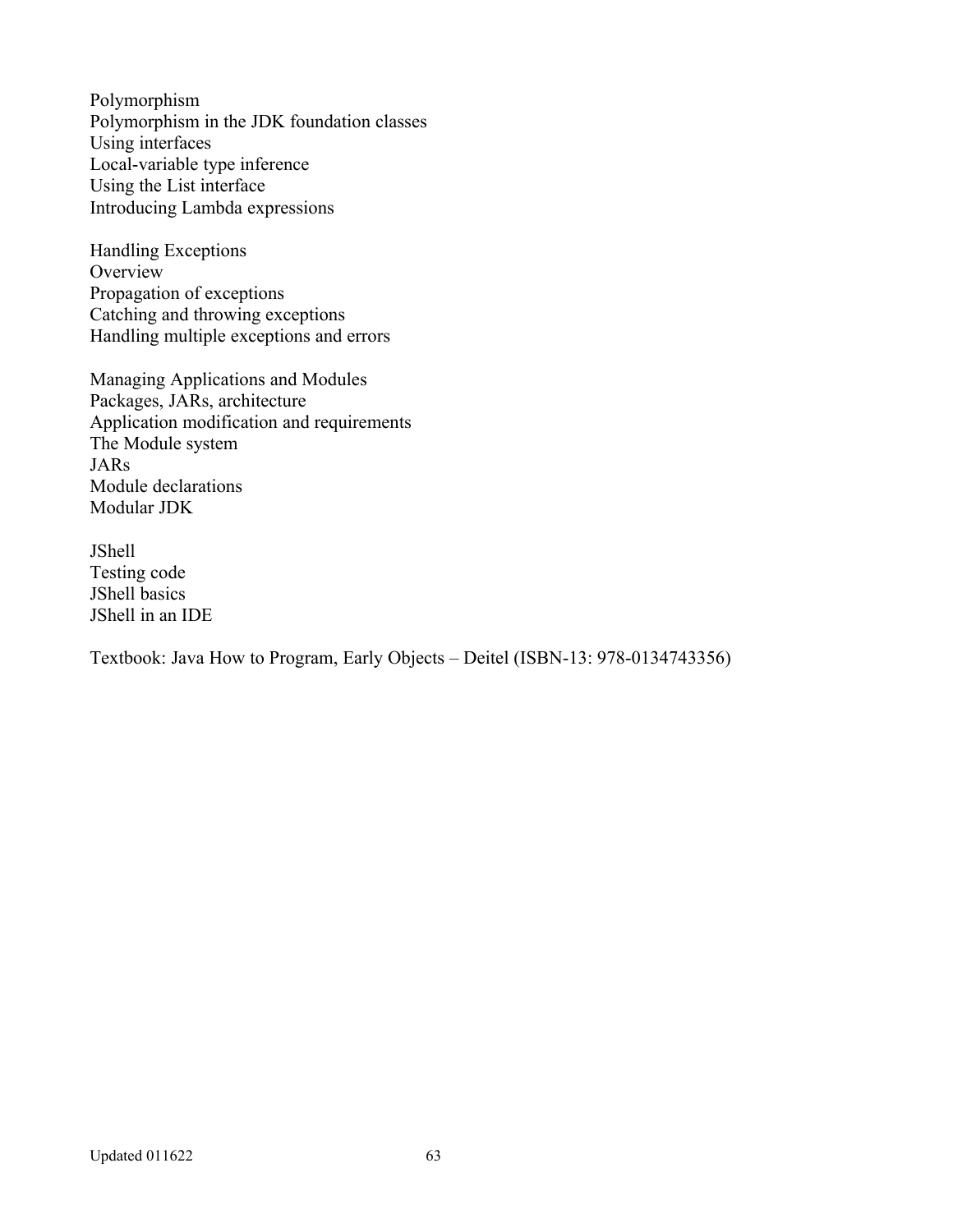# **Python Programming**

Program length: 40 hours (4 hours a day, two days a week for 5 weeks)

Instruction method: Distance

Program Description: In this Certificate course, participants will learn the fundamental principles of Python programming, its concepts like conditional execution, loops, Python programming language syntax, semantics, and the runtime environment, as well as with general coding techniques and objectoriented programming.

### Learning Objectives:

1. The fundamentals of computer programming, i.e. how the computer works, how the program is executed, how the programming language is defined and constructed, what the difference is between compilation and interpretation, what Python is, how it is positioned among other programming languages, and what distinguishes the different versions of Python;

2. The basic methods of formatting and outputting data offered by Python, together with the primary kinds of data and numerical operators, their mutual relations and bindings; the concept of variables and variable naming conventions; the assignment operator, the rules governing the building of expressions; the inputting and converting of data;

3. Boolean values to compare difference values and control the execution paths using the if and if-else instructions; the utilization of loops (while and for) and how to control their behavior using the break and continue instructions; the difference between logical and bitwise operations; the concept of lists and list processing, including the iteration provided by the for loop, and slicing; the idea of multi-dimensional arrays;

4. The defining and using of functions – their rationale, purpose, conventions, and traps; the concept of passing arguments in different ways and setting their default values, along with the mechanisms of returning the function's results; name scope issues; new data aggregates: tuples and dictionaries, and their role in data processing;

5. Python modules: their rationale, function, how to import them in different ways, and present the content of some standard modules provided by Python; the way in which modules are coupled together to make packages; the concept of an exception and Python's implementation of exceptions, including the try-except instruction, with its applications, and the raise instruction; strings and their specific methods, together with their similarities and differences compared to lists;

6. The fundamentals of OOP (Object Oriented Programming) and the way they are adopted in Python, showing the difference between OOP and the classical, procedural approach; the standard objective features: inheritance, abstraction, encapsulation, and polymorphism, along with Python-specific issues like instance vs. class variables, and Python's implementation of inheritance; objective nature of exceptions; Python's generators (the yield instruction) and closures (the lambda keyword); the means Python developers can use to process (create, read, and write) files.

Occupational Objectives: Successful graduates will be employable as Entry level Programmers. (SOC Code 15-1251)

Detailed Syllabus:

Module 1: Controls and Evaluations (10 hours)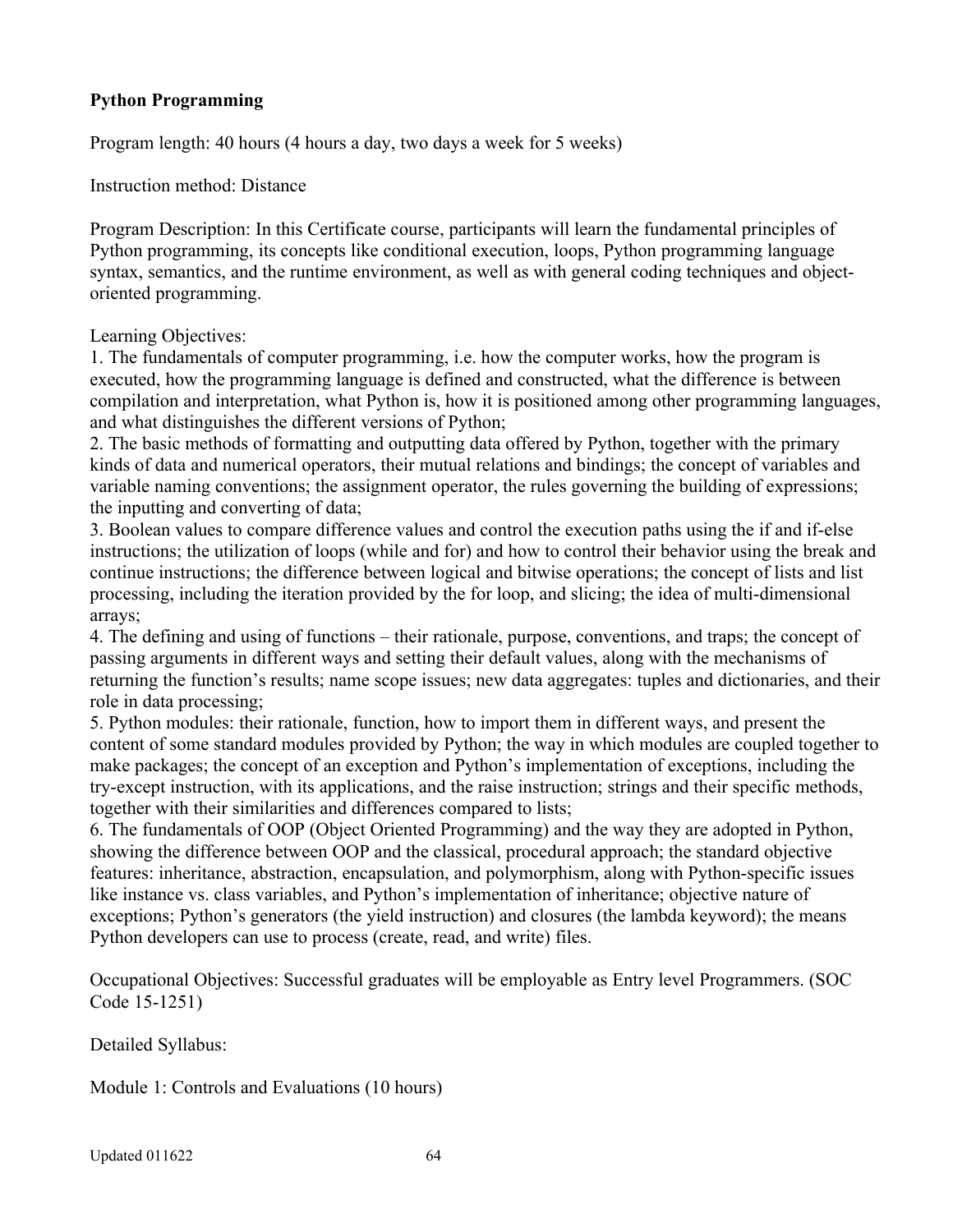basic concepts: interpreting and the interpreter, compilation and the compiler, language elements, lexis, syntax and semantics, Python keywords, instructions, indenting

literals: Boolean, integer, floating-point numbers, scientific notation, strings

- operators: unary and binary, priorities and binding
- numeric operators: \*\* \* / % // + –
- $\bullet$  bitwise operators:  $\sim \& \land \mid \ll \gg$
- string operators:  $* +$
- Boolean operators: not and or
- relational operators ( $==!=>=<=$ ), building complex Boolean expressions
- assignments and shortcut operators
- accuracy of floating-point numbers
- basic input and output: input(), print(), int(), float(), str() functions
- formatting print() output with end= and sep= arguments
- conditional statements: if, if-else, if-elif, if-elif-else
- the pass instruction
- simple lists: constructing vectors, indexing and slicing, the len() function
- simple strings: constructing, assigning, indexing, slicing comparing, immutability
- building loops: while, for, range(), in, iterating through sequences
- expanding loops: while-else, for-else, nesting loops and conditional statements
- controlling loop execution: break, continue

Module 2: Data Aggregates (10 hours)

- strings in detail: ASCII, UNICODE, UTF-8, immutability, escaping using the \ character, quotes and apostrophes inside strings, multiline strings, copying vs. cloning, advanced slicing, string vs. string, string vs. non-string, basic string methods (upper(), lower(), isxxx(), capitalize(), split(), join(), etc.) and functions (len(), chr(), ord()), escape characters
- lists in detail: indexing, slicing, basic methods (append(), insert(), index()) and functions (len(), sorted(), etc.), del instruction, iterating lists with the for loop, initializing, in and not in operators, list comprehension, copying and cloning
- lists in lists: matrices and cubes
- tuples: indexing, slicing, building, immutability
- tuples vs. lists: similarities and differences, lists inside tuples and tuples inside lists
- dictionaries: building, indexing, adding and removing keys, iterating through dictionaries as well as their keys and values, checking key existence, keys(), items() and values() methods

Module 3: Functions and Modules (10 hours)

- defining and invoking your own functions and generators
- return and yield keywords, returning results, the None keyword, recursion
- parameters vs. arguments, positional keyword and mixed argument passing, default parameter values
- converting generator objects into lists using the list() function
- name scopes, name hiding (shadowing), the global keyword
- lambda functions, defining and using
- map(), filter(), reduce(), reversed(), sorted() functions and the sort() method
- the if operator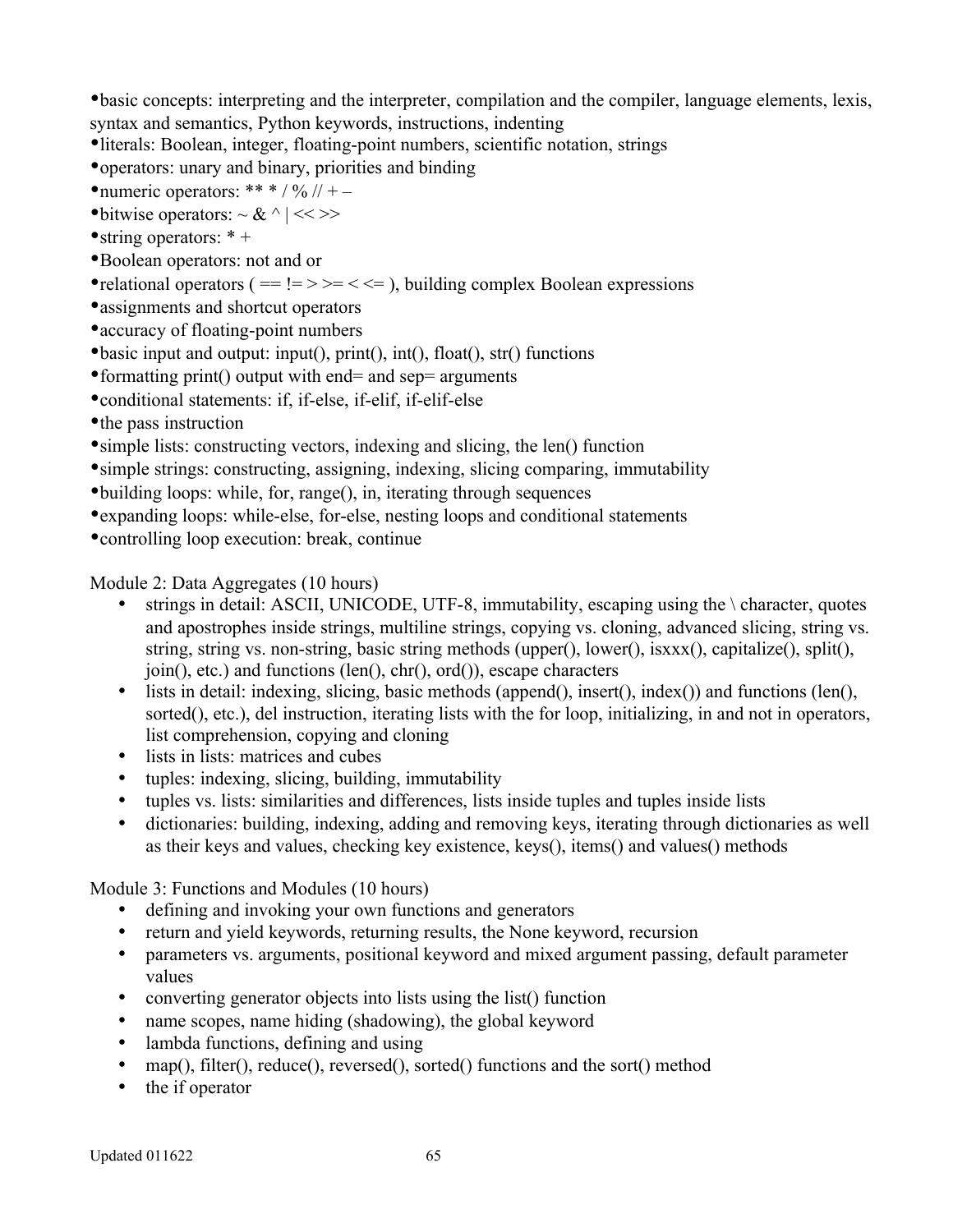- import directives, qualifying entities with module names, initializing modules
- writing and using modules, the name variable
- pyc file creation and usage
- constructing and distributing packages, packages vs. directories, the role of the \_\_init\_\_.py file
- hiding module entities
- Python hashbangs, using multiline strings as module documentation

Module 4: Classes, Objects and Exceptions (10 hours)

- defining your own classes, superclasses, subclasses, inheritance, searching for missing class components, creating objects
- class attributes: class variables and instance variables, defining, adding and removing attributes, explicit constructor invocation
- class methods: defining and using, the self parameter meaning and usage
- inheritance and overriding, finding class/object components
- single inheritance vs. multiple inheritance
- name mangling
- invoking methods, passing and using the self argument/parameter
- the init method
- the role of the str method
- introspection: \_\_dict\_\_, \_\_name\_\_, \_\_module\_\_, \_\_bases\_\_ properties, examining class/object structure
- writing and using constructors
- hasattr(), type(), issubclass(), isinstance(), super() functions
- using predefined exceptions and defining your own ones
- the try-except-else-finally block, the raise statement, the except-as variant
- exceptions hierarchy, assigning more than one exception to one except branch
- adding your own exceptions to an existing hierarchy
- assertions
- the anatomy of an exception object
- input/output basics: opening files with the open() function, stream objects, binary vs. text files, newline character translation, reading and writing files, bytearray objects
- read(), readinto(), readline(), write(), close() methods

Textbook: Learning Python – Mark Lutz (ISBN-13: 978-1449355739)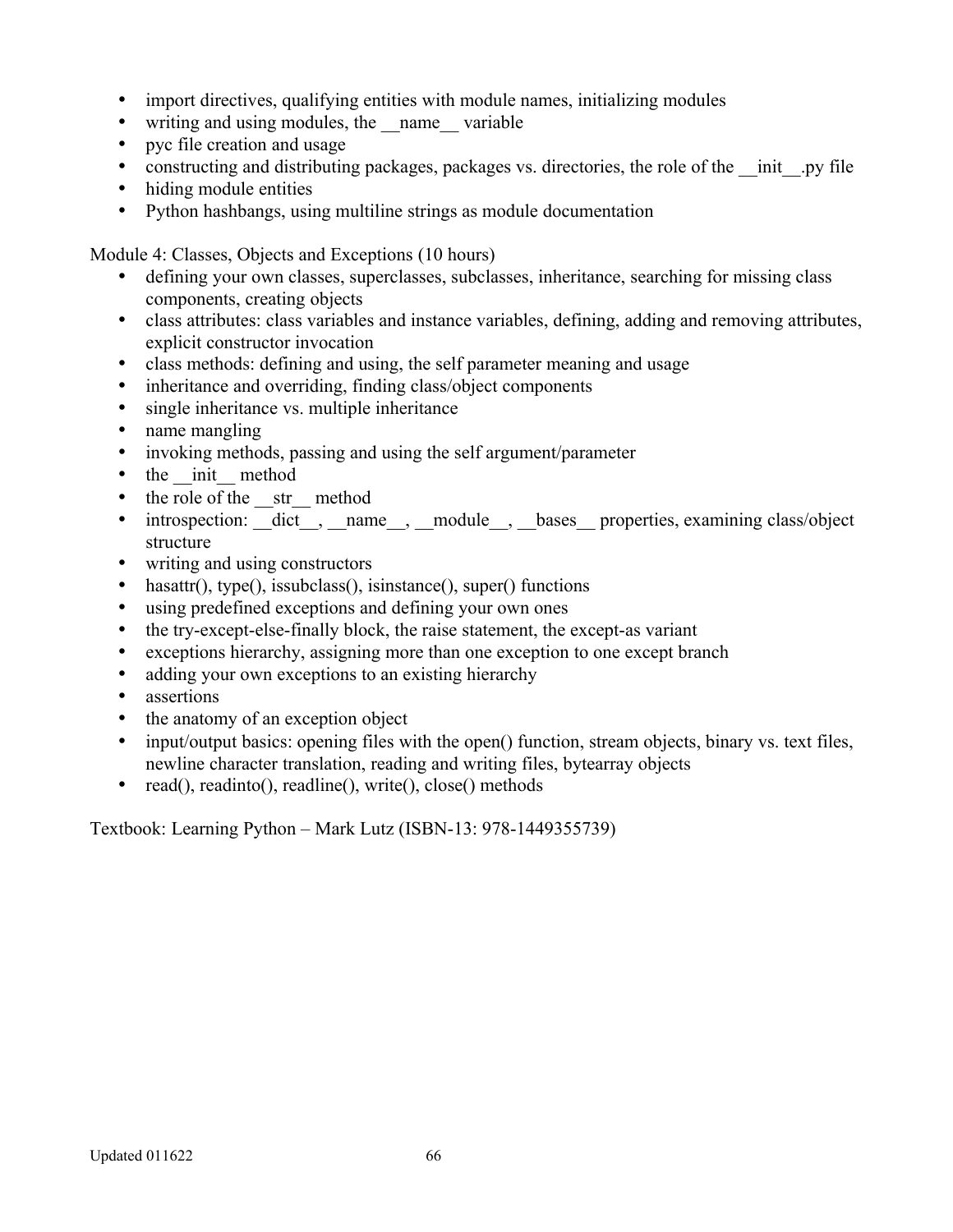### **Cisco Certified Network Associate**

Program length: 80 hours (4 hours a day, two days a week for 10 weeks)

Instruction method: Distance

Program Description: In this Certificate course, participants will learn the fundamental principles of installing, configuring, administering, securing and troubleshooting a small to medium sized Cisco network. It will prepare the students to work as Network Administrators in the IT Industry and equip them to take the Cisco 200-125 certification exam.

Learning Objectives:

- Obtain the foundational understanding of network layers 1-3 that are applicable to core routing and switching plus other advanced technologies

- Develop basic routing and switching networking skills to configure, monitor, and troubleshoot Cisco networks for increased effectiveness and optimal performance within SMB settings

- Understand the interactions and network functions of firewalls, wireless controllers and access points

- Operate a medium-sized LAN with multiple switches, supporting VLANs, trunking, and spanning tree

- Develop core routing and switching networking skills to configure, monitor, and troubleshoot Cisco networks for increased effectiveness and optimal performance within SMB and Enterprise settings

- Understand how device management can be implemented using the traditional and intelligent ways

- Support Cisco network deployments and maintain these services in an on-going operational network

Occupational Objectives: Successful graduates will be employable as Network Support professionals. (SOC Code 15-1244)

Detailed Syllabus:

Module 1. Building a Simple Network (8 hours) Exploring the Functions of Networking Understanding the Host-to-Host Communications Model Introducing LANs Operating Cisco IOS Software Starting a Switch Understanding Ethernet and Switch Operation Troubleshooting Common Switch Media Issues

Module 2. Establishing Internet Connectivity (8 hours) Understanding the TCP/IP Internet Layer Understanding IP Addressing and Subnets Understanding the TCP/IP Transport Layer Exploring the Functions of Routing Configuring a Cisco Router Exploring the Packet Delivery Process Enabling Static Routing Learning Basics of ACL Enabling Internet Connectivity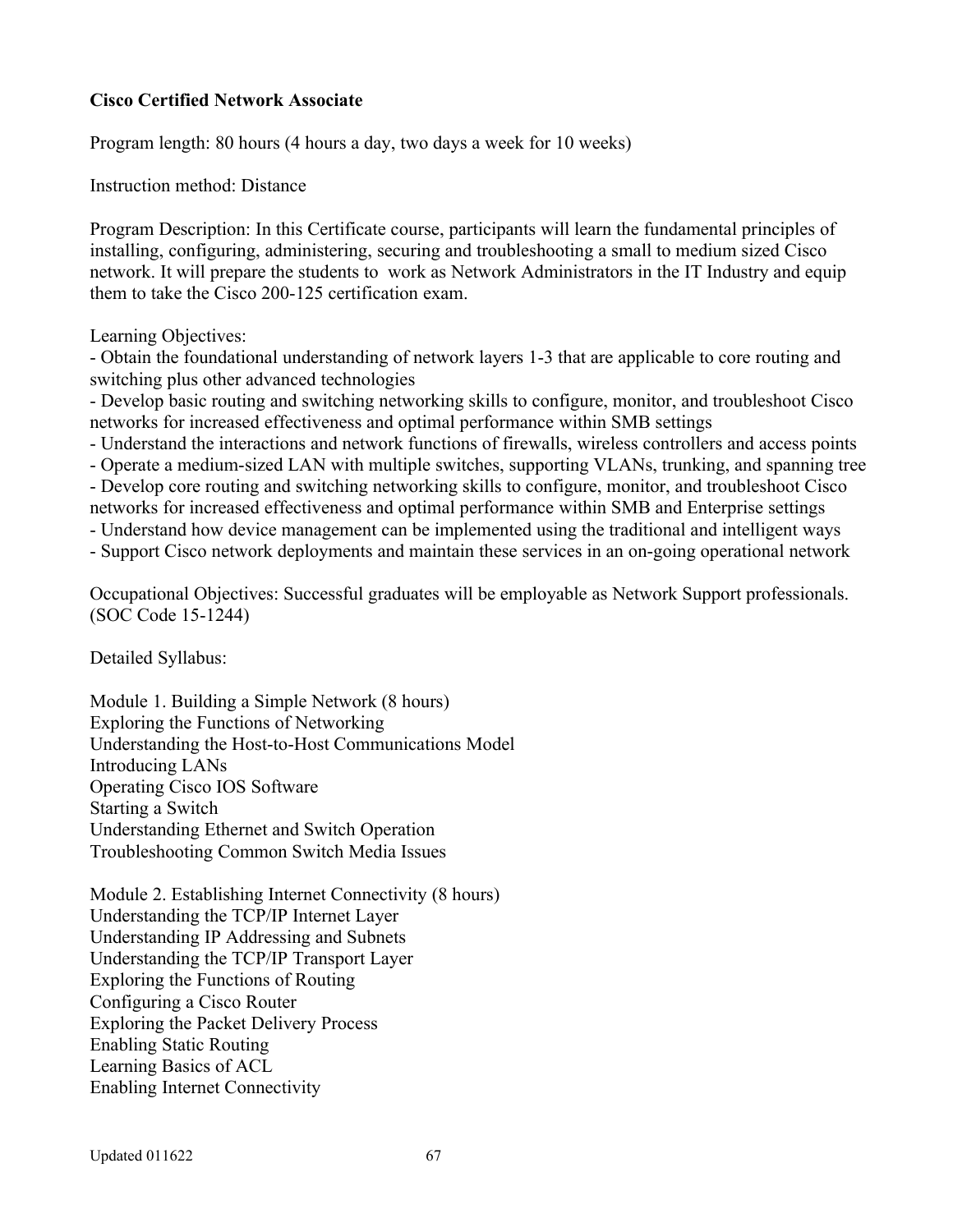Module 3. Summary Challenge (6 hours) Establish Internet Connectivity Troubleshoot Internet Connectivity

Module 4. Implementing Scalable Medium-Sized Networks (6 hours) Implementing and Troubleshooting VLANs and Trunks Building Redundant Switched Topologies Improving Redundant Switched Topologies with EtherChannel Routing Between VLANs Using a Cisco IOS Network Device as a DHCP Server Understanding Layer 3 Redundancy Implementing RIPv2

Module 5. Introducing IPv6 (6 hours) Introducing Basic IPv6 Understanding IPv6 Operation Configuring IPv6 Static Routes

Module 6. Troubleshooting Basic Connectivity (6 hours) Troubleshooting IPv4 Network Connectivity Troubleshooting IPv6 Network Connectivity

Module 7. Implementing Network Device Security (6 hours) Securing Administrative Access Implementing Device Hardening Implementing Advance Security

Module 8. Implementing an EIGRP-Based Solution (6 hours) Implementing EIGRP Implementing EIGRP for IPv6

Module 9. Summary Challenge (6 hours) Troubleshooting a Medium-Sized Network Troubleshooting Scalable Medium-Sized Network

Module 10. Implementing a Scalable OSPF-Based Solution (6 hours) Understanding OSPF Multiarea OSPF IPv4 Implementation Implementing OSPFv3 for IPv6 Troubleshooting Multiarea OSPF

Module 11. Implementing Wide-Area Networks (6 hours) Understanding WAN Technologies Understanding Point-to-Point Protocols Configuring GRE Tunnels Configuring Single-Homed EBGP

Module 12. Network Device Management (5 hours)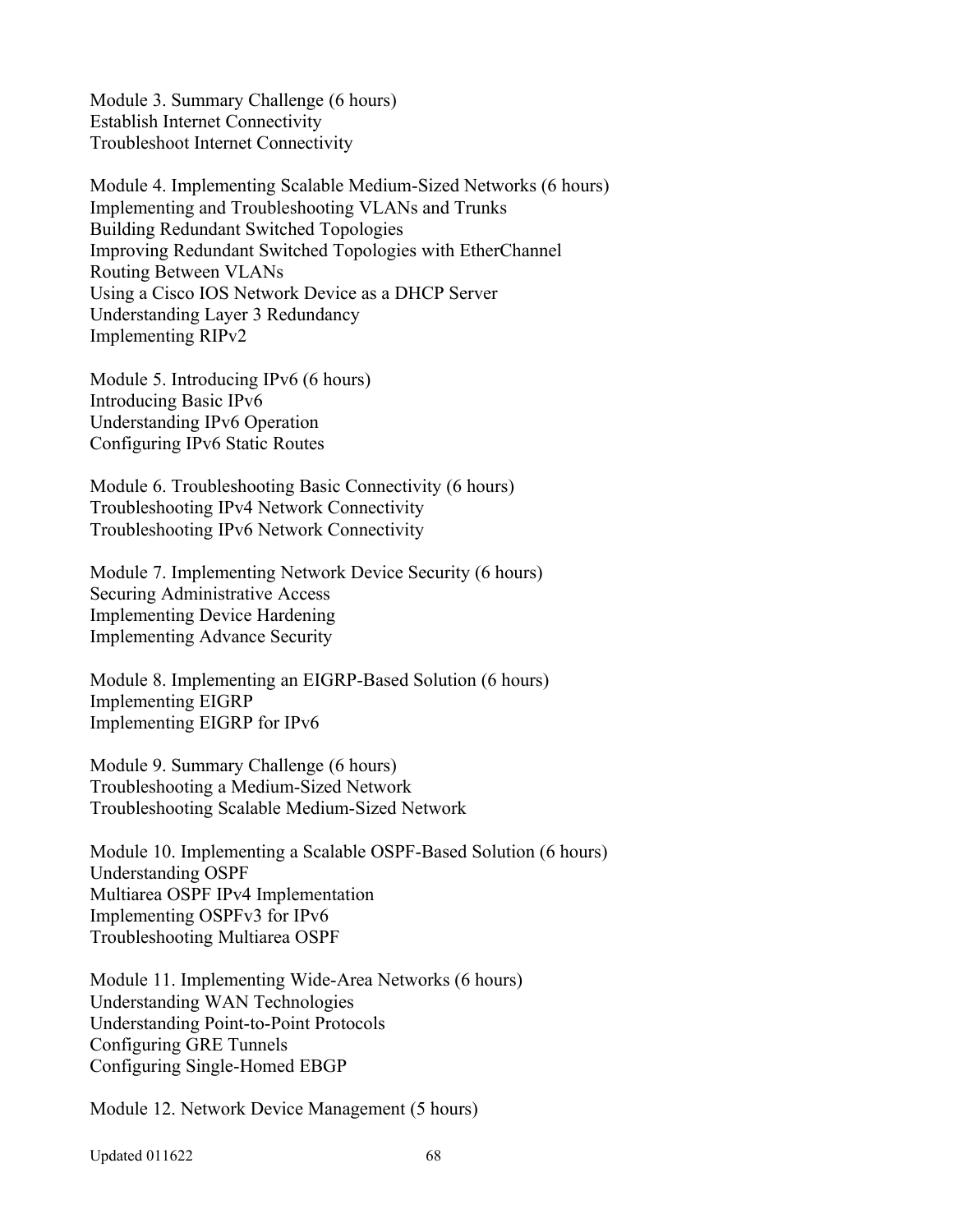Implementing Basic Network Device Management Evolution of Intelligent Networks Introducing QoS Managing Cisco Devices Licensing

Module 13. Troubleshooting Cisco Networks (5 hours) Troubleshooting Scalable Multiarea Network Implementing and Troubleshooting Scalable Multiarea Network

Textbook: CCNA Routing and Switching 200-125 – Wendell Odom (ISBN-13: 978-0134514840)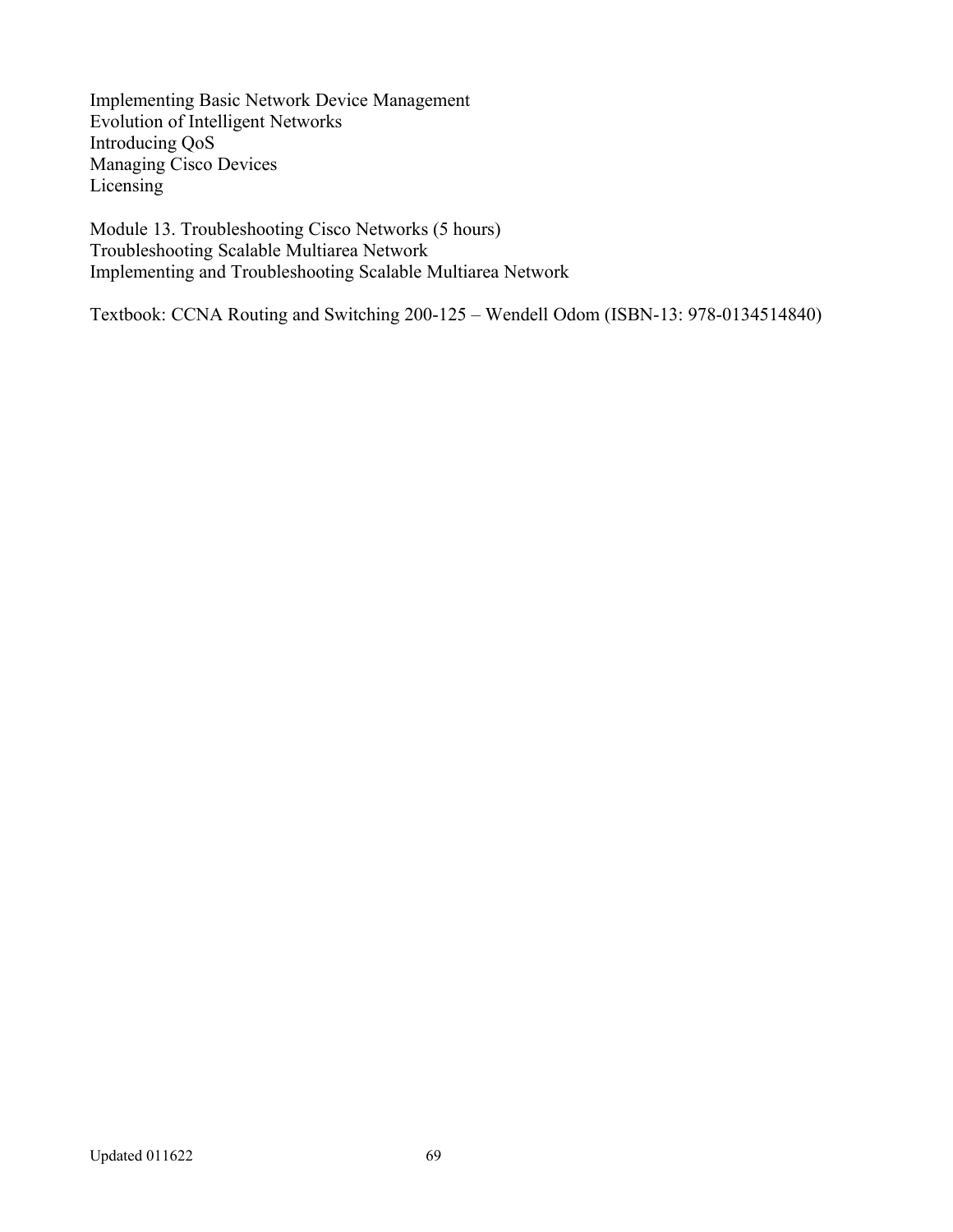### **Project Management**

Program length: 40 hours (4 hours a day, two days a week for 5 weeks)

Instruction method: Distance

Program Description: In this Certificate course, participants will learn to navigate process groups and knowledge areas from the Project Management Body of Knowledge (PMBOK) and analyze the tools and techniques of the PMBOK processes. It will prepare the students to work as entry level Project Managers and equip them to take the PMI-PMP certification exam.

Learning Objectives:

Obtain the foundational understanding of Project Management Body of Knowledge (PMBOK). Students will learn the Role of a Project Manager and management of all attributes of a Project, such as Scope, Schedule, Cost, Quality, Resource, Communication, Risk, Procurement and Stakeholder management.

Occupational Objectives: Successful graduates will be employable as entry level Project Assistant professionals (SOC Code 15-1299)

Detailed Syllabus:

Module 1. Guide to Project Management Body of Knowledge (6 hours) Key terms and the project life cycle Identifying Enterprise Environmental Factors (EEFs) and Organizational Process Assets (OPAs) Organizational structure and influences Mapping the interrelationships of the ten knowledge areas to the five process groups

Module 2. Project Integration and Scope Management (7 hours) Identifying a new project, business case and strategy Defining and coordinating all subsidiary plans Change-control and configuration management Determining key deliverables and conducting benefit analysis Defining, validating and controlling the scope Facilitating requirements-gathering using interviews, workshops and decision-making techniques Requirements changes and traceability matrices Creating the WBS and setting the baseline

Module 3. Project Time and Cost Management (7 hours) Defining and sequencing activities Estimating activity resources and durations with analogous, parametric and three-point techniques Developing the schedule with PDM, ADM and CDM diagrams Identifying costs and calculating performance baseline Assessing EVM key dimensions, variances and indices Forecasting with EVM Performance reporting

Module 4. Project Quality Management (7 hours) Implementing systems for quality

Updated 011622 70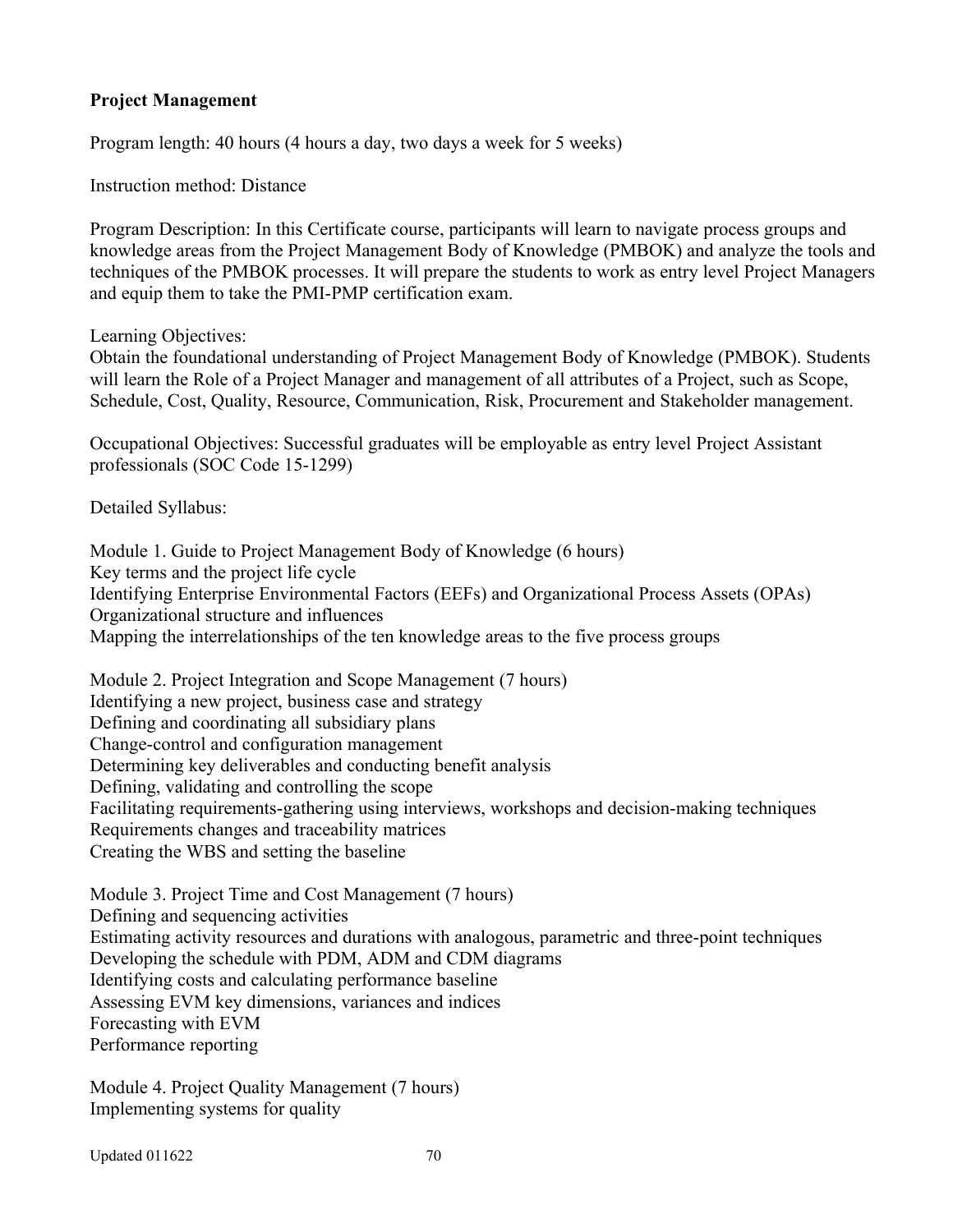Preventing nonconformance through Cost of Quality (CoQ) Performing continuous improvements Planning for quality using statistical tools Implementing quality metrics and audits

Module 5. Project Human Resource, Communications and Stakeholder Management (7 hours) Developing the plan and acquiring the team Creating hierarchical and matrix charts (RAM & RACI) Developing the team: team building, Tuckman model, recognition and rewards Motivational theories and conflict resolution techniques Distributing information with communication models Applying communication theory and the levels of power Identifying and analyzing stakeholders, and managing their expectations Increasing support and minimizing resistance

Module 6. Project Risk and Procurement Management (6 hours) Assessing project risks Qualitative and quantitative risk analysis Evaluating Expected Monetary Value (EMV) Developing threat/opportunity response strategies Reassessing and controlling risks Performing make-or-buy analysis Formally accepting the product and closing the project

Textbook: A guide to the Project Management Body of Knowledge – PM Institute (ISBN-13: 978- 1628251845)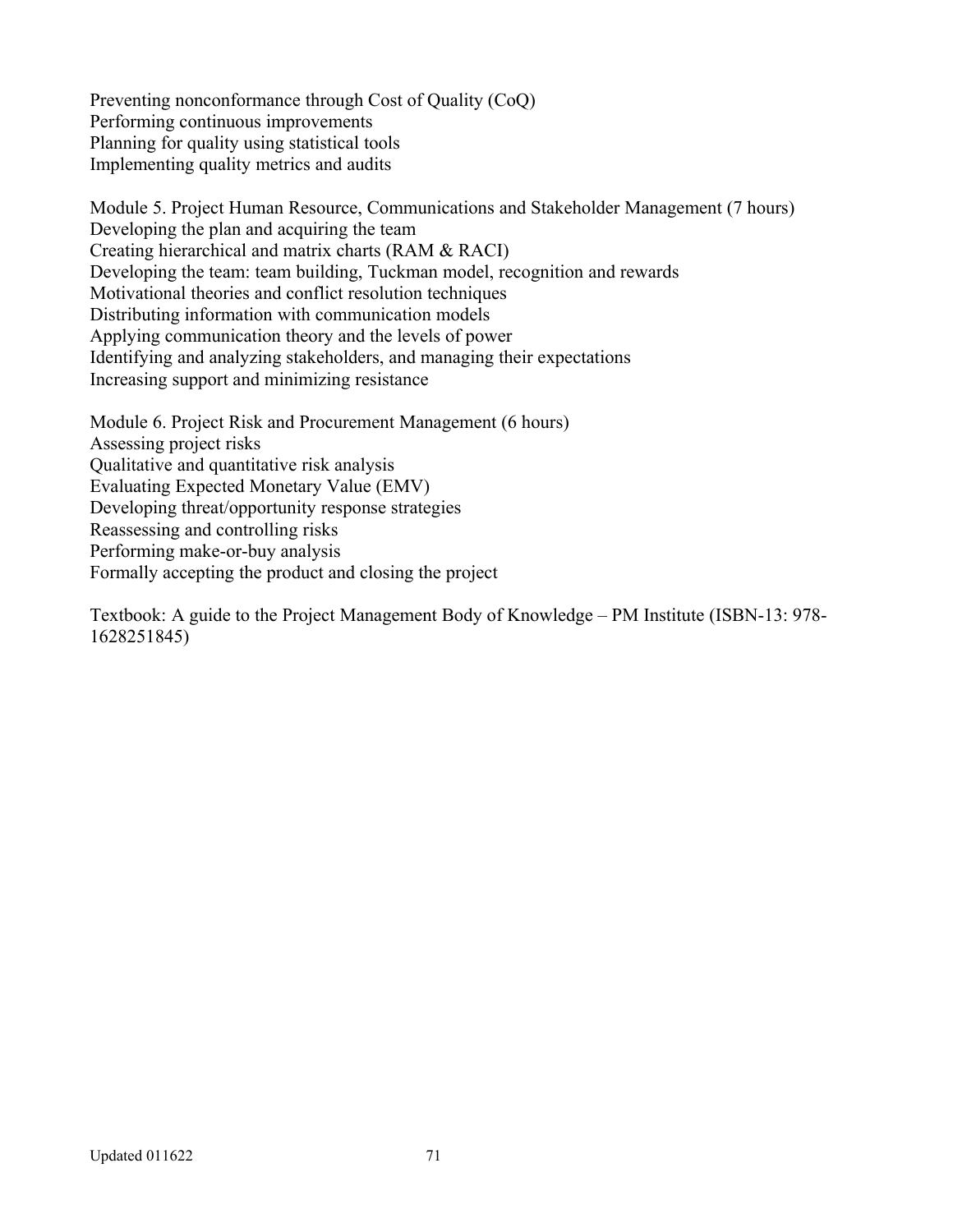# **Cloud Computing with Amazon Web Services**

Program length: 40 hours (4 hours a day, two days a week for 5 weeks)

Instruction method: Distance

Program Description: In this Certificate course, the student will be introduced to AWS products, services, and common solutions with demos, knowledge checks, and hands-on lab activities. She will learn the basic fundamentals to become more proficient in AWS and be empowered to make informed decisions about IT solutions based on business requirements.

### Learning Objectives:

At the completion of this Amazon Web Services (AWS) course, the student will attain the skills to deliver significant technical and business benefits by fully leveraging AWS. As a secure, flexible, scalable cloud services platform, AWS offers computing power, database storage, content delivery and other functionality to help businesses scale and grow.

The student will learn how to:

- Apply best practices for creating an AWS-based cloud solution
- Leverage AWS computing services to provision virtual machines
- Implement highly durable and reliable storage systems
- Transparently handle spikes in demand with elastic load balancing and auto scaling

Occupational Objectives: Successful graduates will be employable as Network Support professionals. (SOC Code 15-1244)

Detailed Syllabus:

AWS platform terminology and concepts. AWS management console navigation. (4 hours)

Implementing AWS security measures (4 hours)

AWS Foundational Services: EC2, VPC, S3, EBS. AWS Storage. Create an Amazon Simple Storage Service (S3) bucket (4 hours)

Explore AWS compute and networking options (4 hours)

Implement AWS Security, Identity, and Access Management: IAM (4 hours)

Use Amazon Elastic Compute Cloud (EC2) (4 hours)

Set up Amazon Elastic Block Storage (EBS) (4 hours)

Deploy Managed Services and Database options, RDS, DynamoDB (4 hours)

Use Amazon Relational Database Service (RDS) to launch an application (4 hours)

Configure AWS Management Tools: Auto Scaling, CloudWatch, Elastic Load Balancing, Trusted Advisor. Deployment and Management tools (4 hours)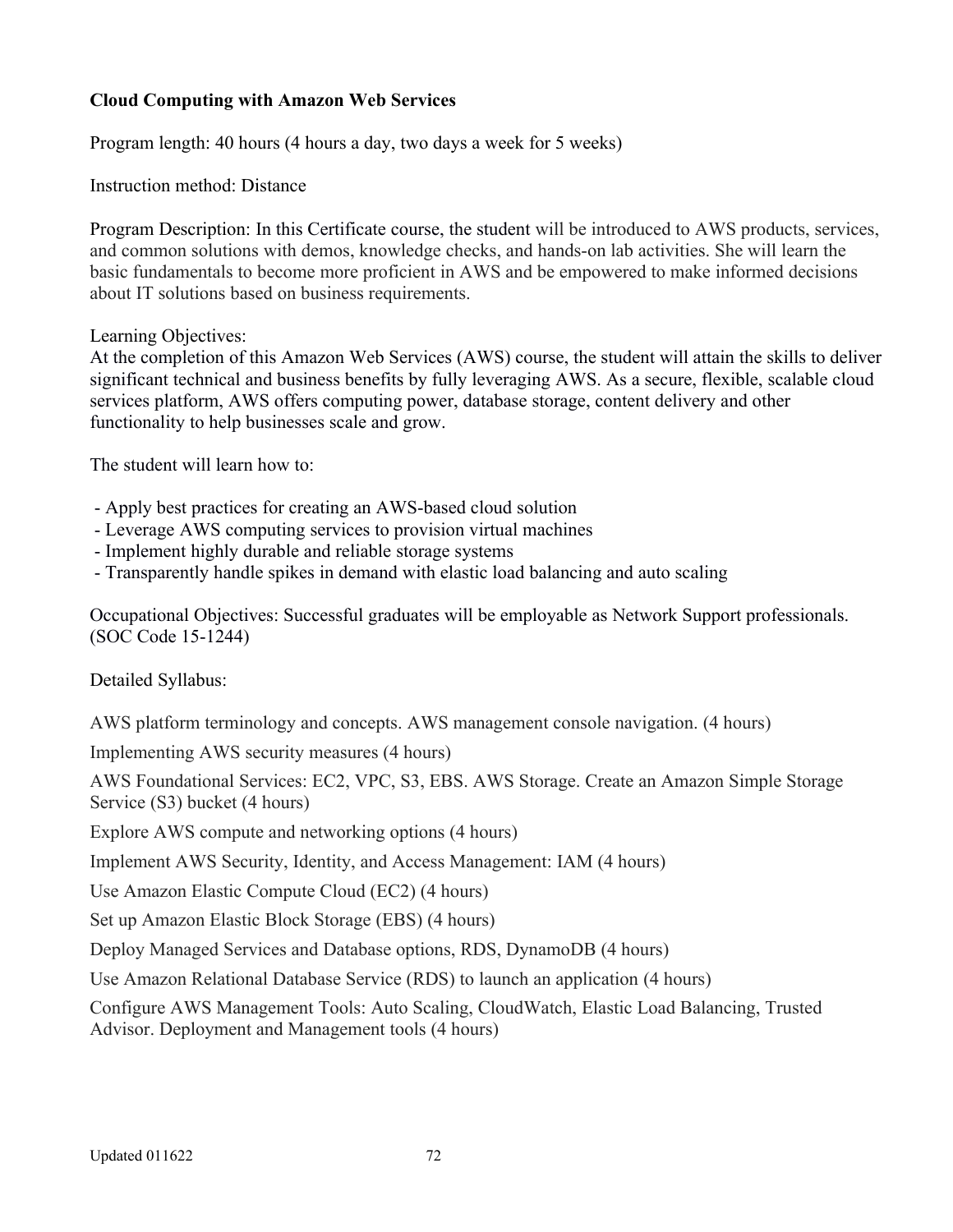# **Cloud Computing**

Program length: 40 hours (4 hours a day, two days a week for 5 weeks)

Instruction method: Distance

Program Description: In this Certificate course, the student will be introduced to AWS products, services, and common solutions with demos, knowledge checks, and hands-on lab activities. She will learn the basic fundamentals to become more proficient in AWS and be empowered to make informed decisions about IT solutions based on business requirements.

### Learning Objectives:

At the completion of this Amazon Web Services (AWS) course, the student will attain the skills to deliver significant technical and business benefits by fully leveraging AWS. As a secure, flexible, scalable cloud services platform, AWS offers computing power, database storage, content delivery and other functionality to help businesses scale and grow.

The student will learn how to:

- Apply best practices for creating an AWS-based cloud solution
- Leverage AWS computing services to provision virtual machines
- Implement highly durable and reliable storage systems
- Transparently handle spikes in demand with elastic load balancing and auto scaling

Occupational Objectives: Successful graduates will be employable as Network Support professionals. (SOC Code 15-1244)

Detailed Syllabus:

AWS platform terminology and concepts. AWS management console navigation. (4 hours)

Implementing AWS security measures (4 hours)

AWS Foundational Services: EC2, VPC, S3, EBS. AWS Storage. Create an Amazon Simple Storage Service (S3) bucket (4 hours)

Explore AWS compute and networking options (4 hours)

Implement AWS Security, Identity, and Access Management: IAM (4 hours)

Use Amazon Elastic Compute Cloud (EC2) (4 hours)

Set up Amazon Elastic Block Storage (EBS) (4 hours)

Deploy Managed Services and Database options, RDS, DynamoDB (4 hours)

Use Amazon Relational Database Service (RDS) to launch an application (4 hours)

Configure AWS Management Tools: Auto Scaling, CloudWatch, Elastic Load Balancing, Trusted Advisor. Deployment and Management tools (4 hours)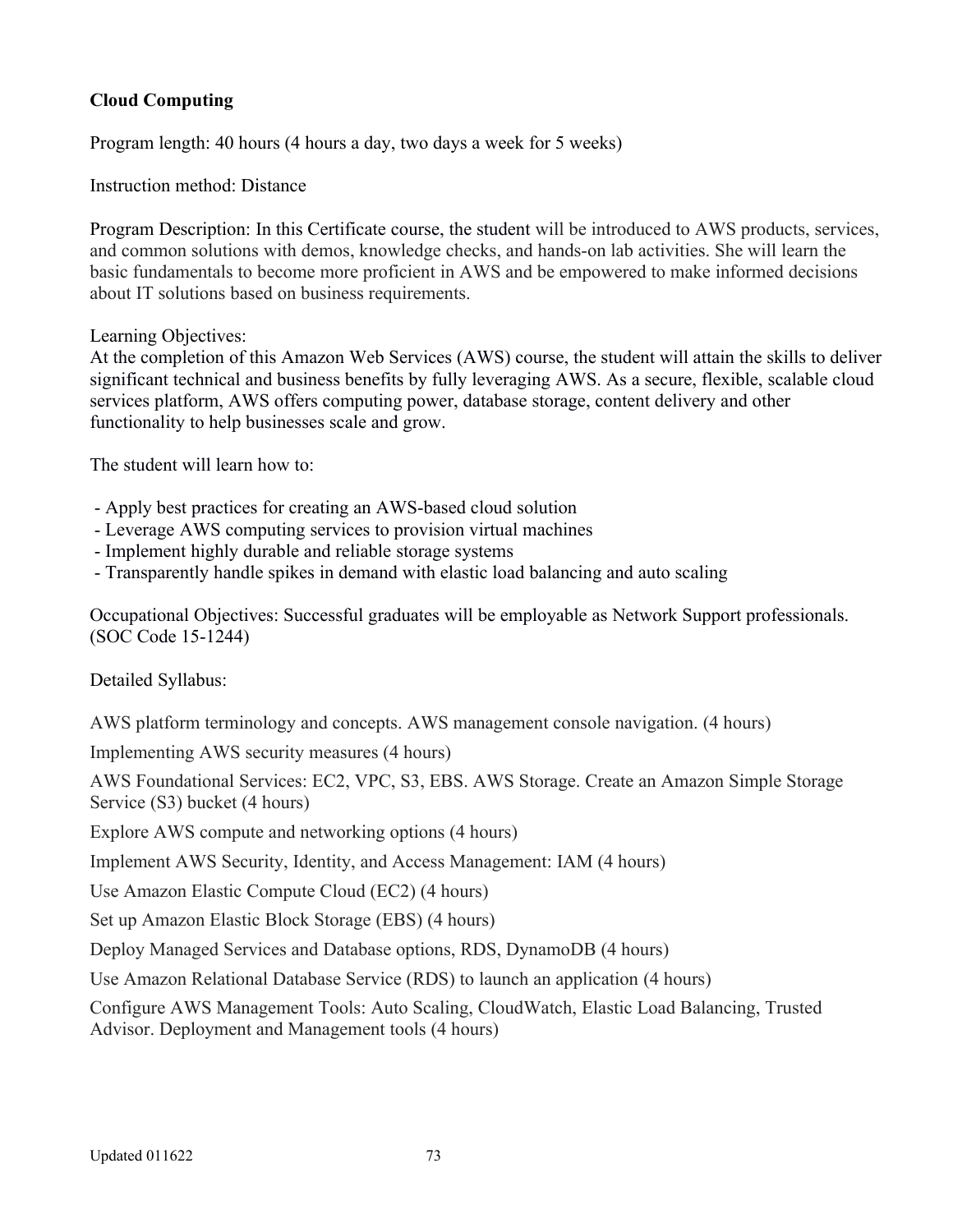### **Configuring Cisco Network Devices**

Program length: 40 hours (4 hours a day, two days a week for 5 weeks)

Instruction method: Distance

Program Description: In this Certificate course, participants will learn the fundamental principles of installing, configuring, administering, securing and troubleshooting a small to medium sized Cisco network. It will prepare the students to work as Network Administrators in the IT Industry and equip them to take the Cisco 100-155 certification exam.

After completing this course, students will be able to:

Obtain the foundational understanding of network layers 1-3 that are applicable to core routing and switching plus other advanced technologies

Develop basic routing and switching networking skills to configure, monitor, and troubleshoot Cisco networks for increased effectiveness and optimal performance within SMB settings

Understand the interactions and network functions of firewalls, wireless controllers and access points

Operate a medium-sized LAN with multiple switches, supporting VLANs, trunking, and spanning tree

Develop core routing and switching networking skills to configure, monitor, and troubleshoot Cisco networks for increased effectiveness and optimal performance within SMB and Enterprise settings

Understand how device management can be implemented using the traditional and intelligent ways

Support Cisco network deployments and maintain these services in an on-going operational network

Occupational Objectives: Successful graduates will be employable as Network Support professionals. (SOC Code 15-1244)

Detailed Syllabus:

Module 1. Building a Simple Network (8 hours) Exploring the Functions of Networking Understanding the Host-to-Host Communications Model Introducing LANs Operating Cisco IOS Software Starting a Switch Understanding Ethernet and Switch Operation Troubleshooting Common Switch Media Issues

Module 2. Establishing Internet Connectivity (8 hours) Understanding the TCP/IP Internet Layer Understanding IP Addressing and Subnets Understanding the TCP/IP Transport Layer Exploring the Functions of Routing Configuring a Cisco Router Exploring the Packet Delivery Process Enabling Static Routing Learning Basics of ACL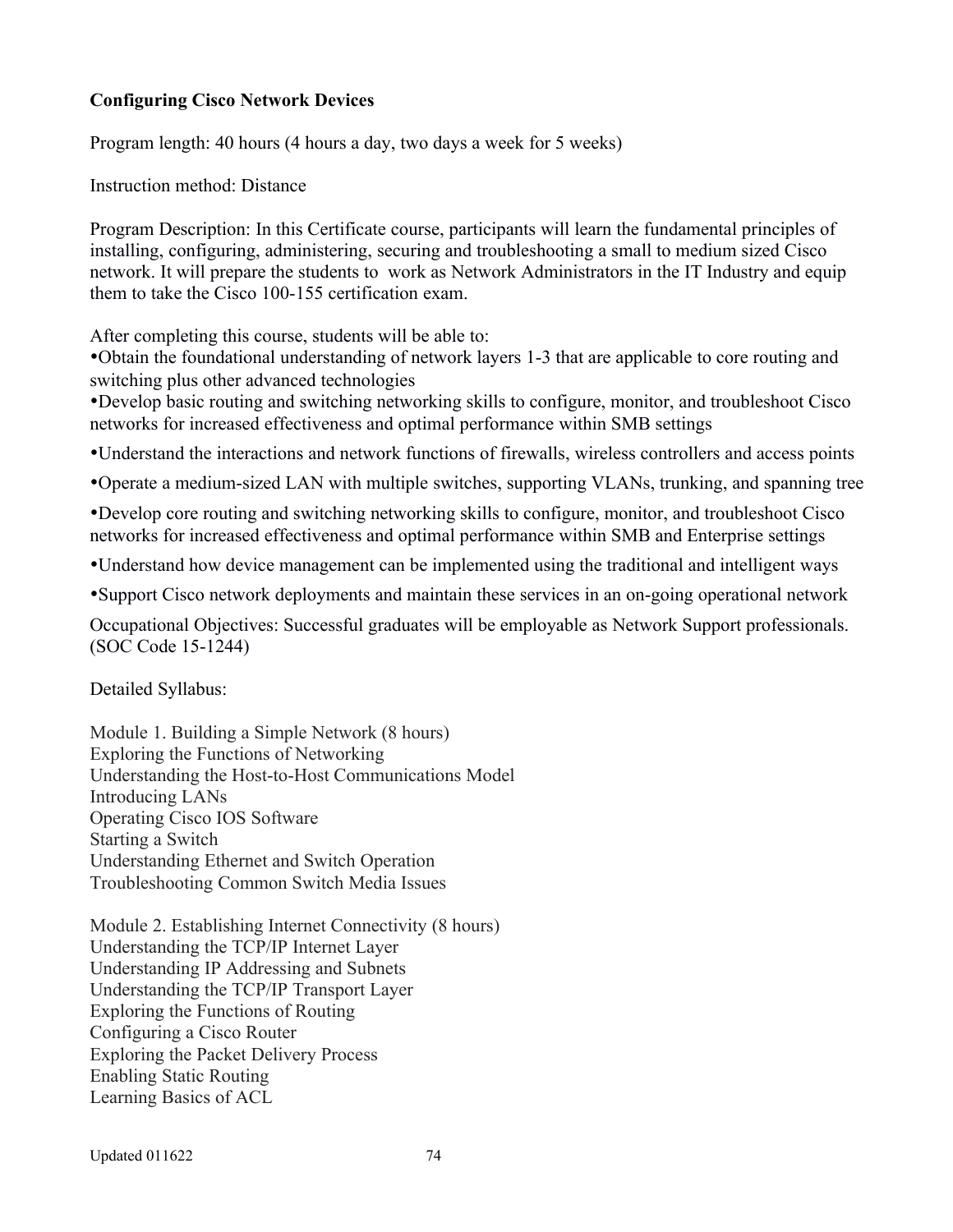Enabling Internet Connectivity

Module 3. Summary Challenge (8 hours) Establish Internet Connectivity Troubleshoot Internet Connectivity

Module 4. Implementing Scalable Medium-Sized Networks (8 hours) Implementing and Troubleshooting VLANs and Trunks Building Redundant Switched Topologies Improving Redundant Switched Topologies with EtherChannel Routing Between VLANs Using a Cisco IOS Network Device as a DHCP Server Understanding Layer 3 Redundancy Implementing RIPv2

Module 5. Introducing IPv6 (8 hours) Introducing Basic IPv6 Understanding IPv6 Operation Configuring IPv6 Static Routes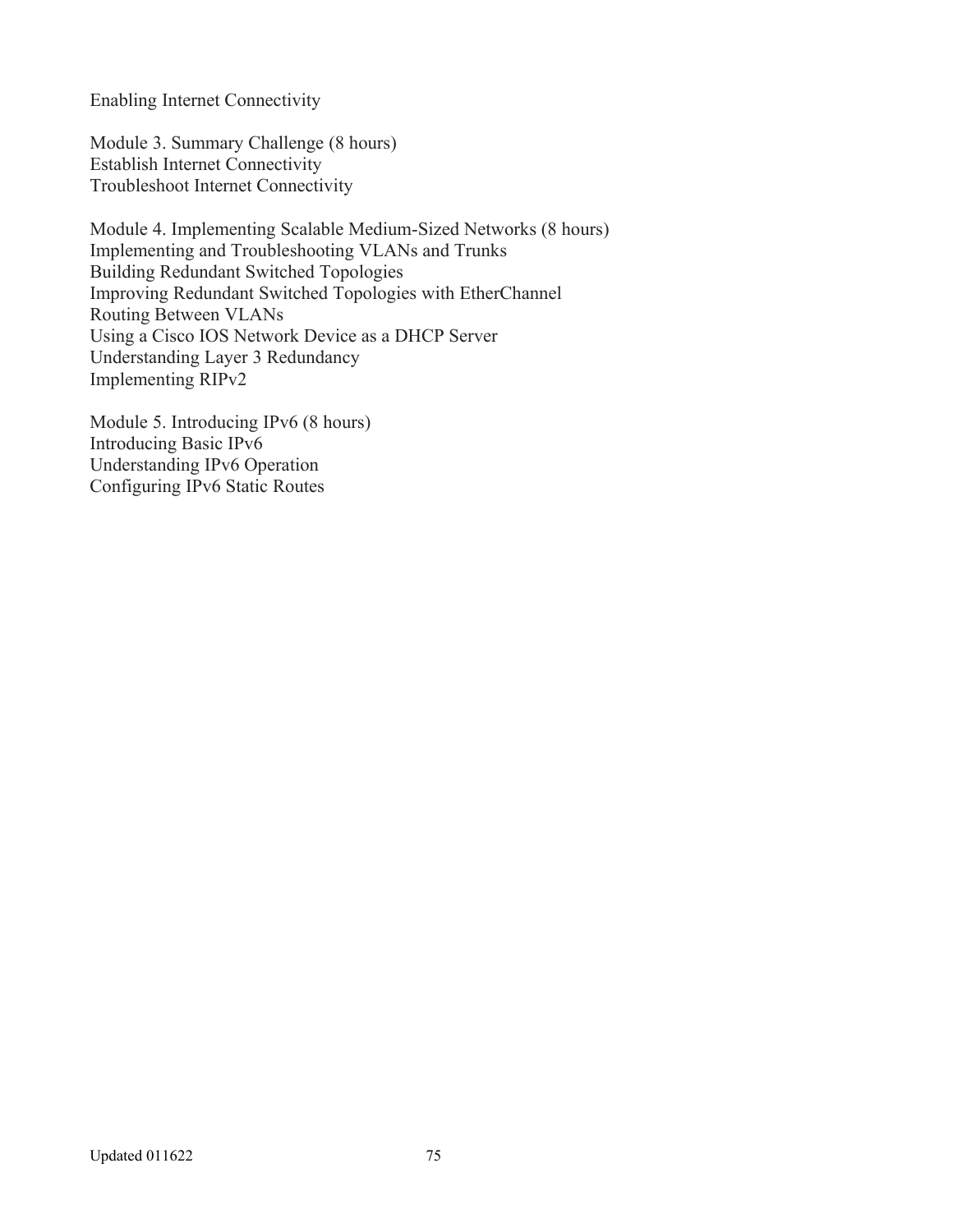# **MySQL Database**

Program length: 40 hours (4 hours a day, two days a week for 5 weeks)

Instruction method: Distance

Program Description: In this Certificate course, participants will learn to administer and maintain MySQL databases with the knowledge and skills to administer a MySQL database infrastructure. Additionally, they will learn to support applications that deliver content from MySQL databases. It will prepare the students to work as Database Administrators in the IT Industry.

Learning Objectives:

- Authenticate and authorize users
- Assign server and database roles
- Authorize users to access resources
- Protect data with encryption and auditing
- Describe recovery models and backup strategies
- Backup MySQL databases
- Restore MySQL databases
- Automate database management
- Configure security for the MySQL agent
- Manage alerts and notifications
- Managing MySQL using CLI
- Trace access to MySQL
- Monitor a MySQL infrastructure
- Troubleshoot a MySQL infrastructure
- Import and export data

Occupational Objectives: Successful graduates will be employable as Database Administration professionals. (SOC Code 15-1242)

Detailed Syllabus:

- Installing and configuring MySQL
- Managing users and databases
- Queries, joins, subqueries and group functions
- Generate reports using SQL queries
- Triggers and Stored Procedures
- Backup and restore databases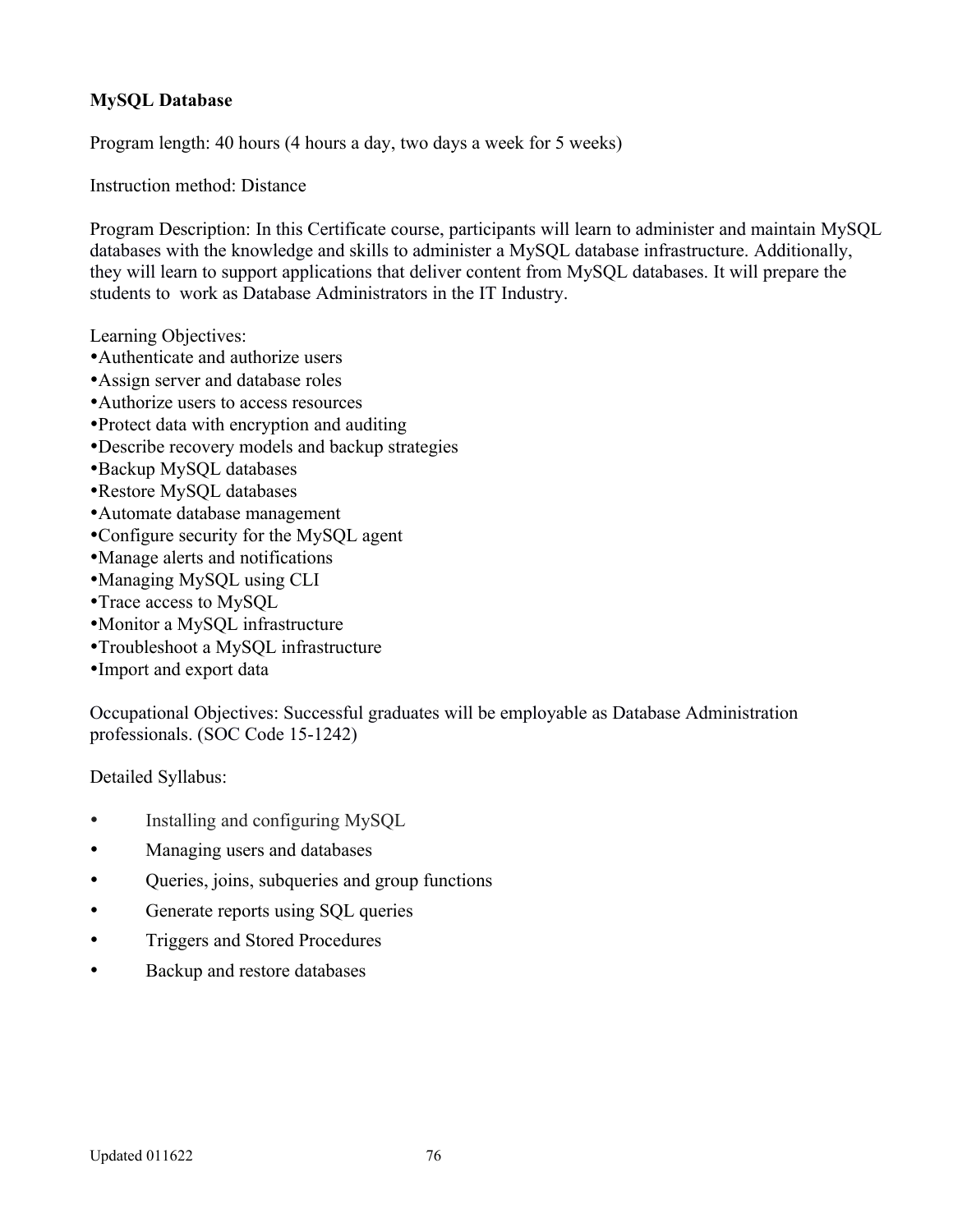### **Introduction to Data Science**

Program length: 40 hours (4 hours a day, two days a week for 5 weeks)

Instruction method: Distance

Program Description: In this Certificate course, participants will learn the basics of Data Science. Data science is a multidisciplinary field. It encompasses a wide range of topics including: Understanding of the data science field and the type of analysis carried out, Mathematics, Statistics, Python, Applying advanced statistical techniques in Python, Data Visualization and Machine Learning.

Learning Objectives:

After completing this course, students will learn Advanced Excel, Python, JavaScript, HTML/CSS, API Interactions, Social Media Mining, SQL, Tableau, Advanced Statistics, Machine Learning, and R.

Occupational Objectives: Successful graduates will be employable as Data Analysis professionals. (SOC Code 15-2051)

Detailed Syllabus:

Advanced Excel for Data Analysis: (8 hours) Learn to do more with Microsoft Excel. In this module, we'll cover advanced topics like statistical modeling, forecasting and prediction, pivot tables, and VBA scripting. You'll even learn to model historic stock trends.

Python for Data Analytics: (8 hours) Gain a solid foothold in one of today's fundamental programming languages. You'll develop proficiency in core Python; data analytic tools like NumPy, Pandas, and Matplotlib; and specific libraries for interacting with web data, like Requests and BeautifulSoup

Databases: (8 hours) Dive deep into the most prolific database languages: SQL and NoSQL. Work with MySQL and MongoDB to organize data into well-structured and easily retrievable data formats. Work on a case study to combine data from different sources into one database.

Data Visualization: (8 hours) Building visualizations is of little benefit without a way to communicate the message. In this module, you'll learn how to use the core web development technologies (HTML, CSS, and JavaScript) to create new and interactive data visualizations that you can share with everyone on the web.

Machine Learning: (8 hours) First, you will be learning about the purpose of Machine Learning and where it applies to the real world. Second, you will get a general overview of Machine Learning topics such as supervised vs unsupervised learning, model evaluation, and Machine Learning algorithms.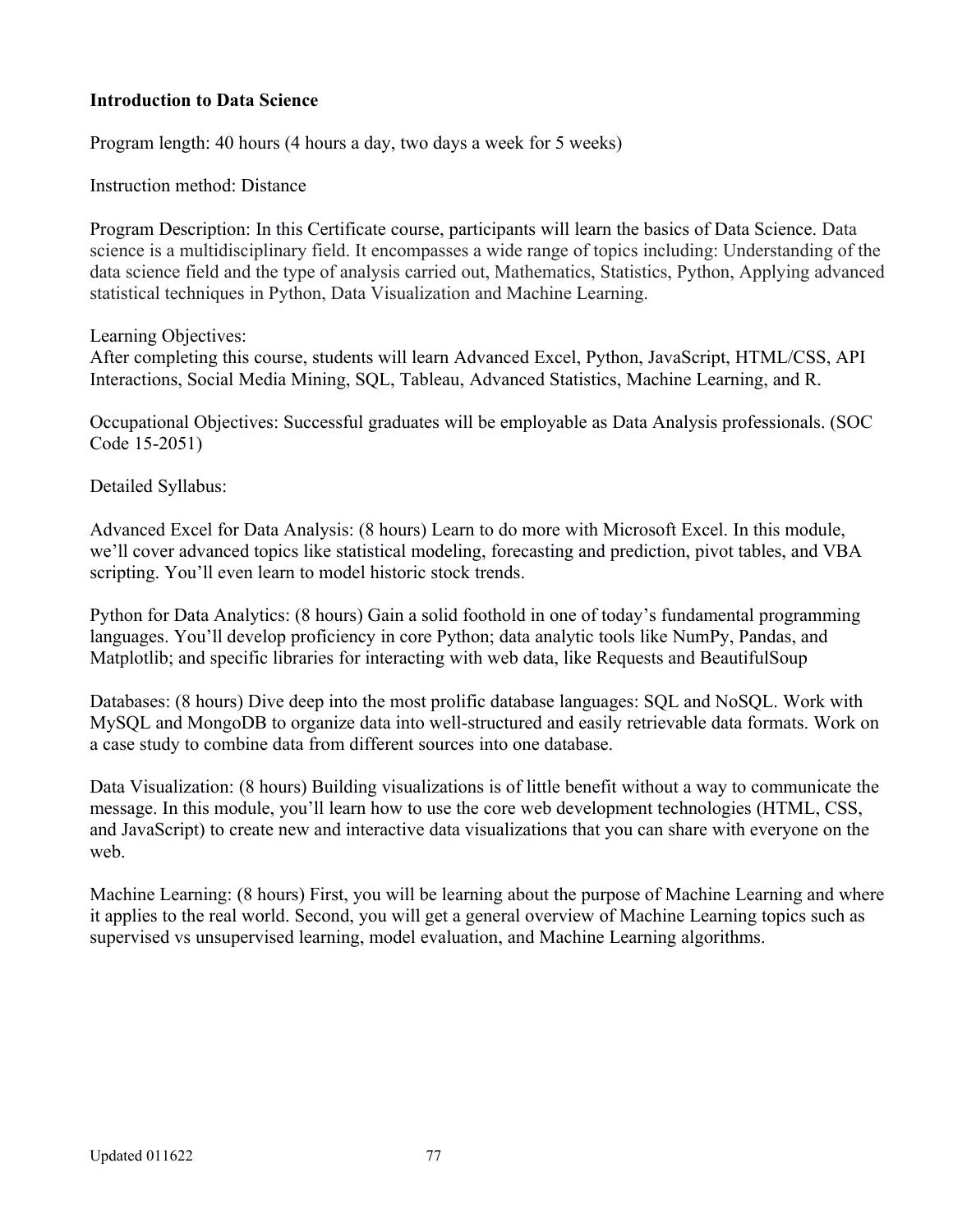# **Certified Information Systems Security Professional**

Program length: 40 hours (4 hours a day, two days a week for 5 weeks)

Instruction method: Distance

Program Description: This CISSP preparation training course, focuses solely on the 8 domains of knowledge as determined by ISC2. Each domain of knowledge is dissected into its critical components, and those components are then discussed in terms of their relationship with one another and with other areas of information security.

### Learning Objectives:

The CISSP curriculum is based the ISC2 Common Body of Knowledge – a collection of topics relevant to information security professionals around the world. The CISSP CBK establishes a common framework of information security terms and principles that allow information security professionals worldwide to discuss, debate and resolve matters pertaining to the profession with a common understanding. This course teaches a broad range of skills across security policy development and management, as well as a technical understanding of a wide range of security controls across all disciplines within IT security.

Occupational Objectives: Successful graduates will be employable as Network Support professionals. (SOC Code 15-1244)

Detailed Syllabus:

- 1. Asset security (5 hours) (Protecting asset security)
	- Asset and information classification
	- Privacy protection
	- Handling requirements (e.g., labels, markings, storage)
	- Ownership (e.g., system owners, data owners)
	- Appropriate retention
	- Data security controls

2. Risk and Security Management (5 hours) (Risk, Security, Compliance, Regulations, Law and Business Continuity)

- Integrity, availability concepts and confidentiality
- Security governance principles
- Compliance
- Regularity and legal issues
- Professional ethics
- Standards, guidelines, procedures, and security policies
- 3. Network and Security Communication (5 hours) (Protecting and Designing Security Network)
	- Securing network components
	- Secure communication channels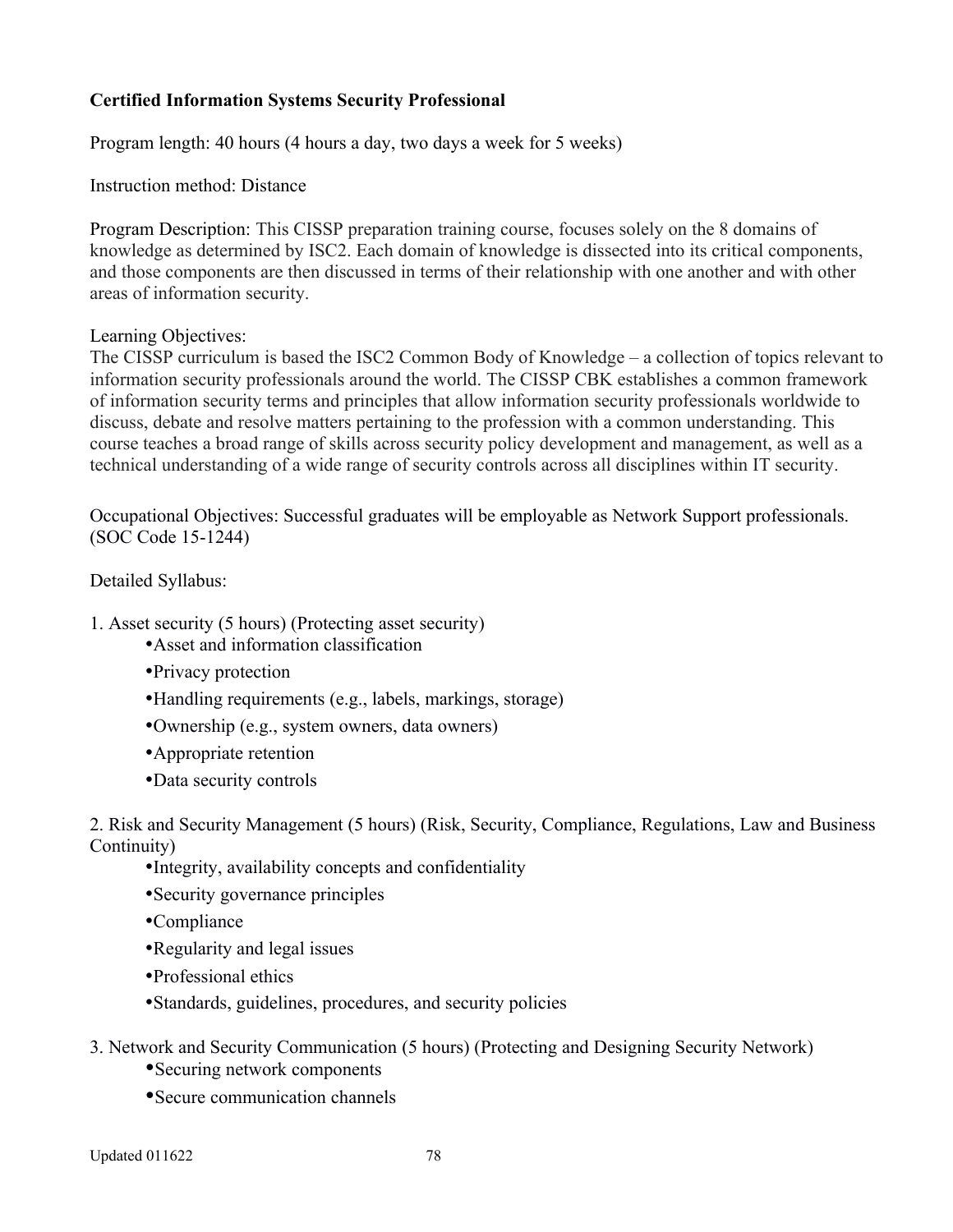- Secure network architecture design (e.g., segmentation, non IP protocols, IP)
- Network attacks
- 4. Access and Identity Management (5 hours) (Managing identity and controlling access)
	- Authentication and identification of devices and people
	- Logical and physical assets control
	- Access and identity provisioning lifecycle (e.g., provisioning review)
	- Access control attacks
	- Third party identity services (e.g., on the premises)

5. Security Operations (5 hours) (Investigations, disaster recovery, incident management, foundational concepts)

- Requirements, support and investigations
- Monitoring and logging activities
- Resource provisioning
- Concepts of foundational security operations
- Techniques in research protection
- Managing incidents
- Ensuring prevention
- Vulnerability and patch management
- Processes in change management
- Strategies in recovery
- Processes and plans in disaster recovery
- Planning and exercises in business continuity
- Physical security
- Concerns with personal safety
- 6. Software Development Security (5 hours) (Applying, understanding and enforcing software security) Software development lifecycle security
	- Security controls in the development environment
	- Effectiveness in software security
	- Acquired software security impact
- 7. Testing Security Assessment (5 hours) ( Performing, designing, and analyzing security testing)
	- Test and assessment strategies
	- Data process security (e.g., operational controls and management)
	- Testing security control
	- Test outputs (e.g., manual, automated)
	- Vulnerabilities in security architectures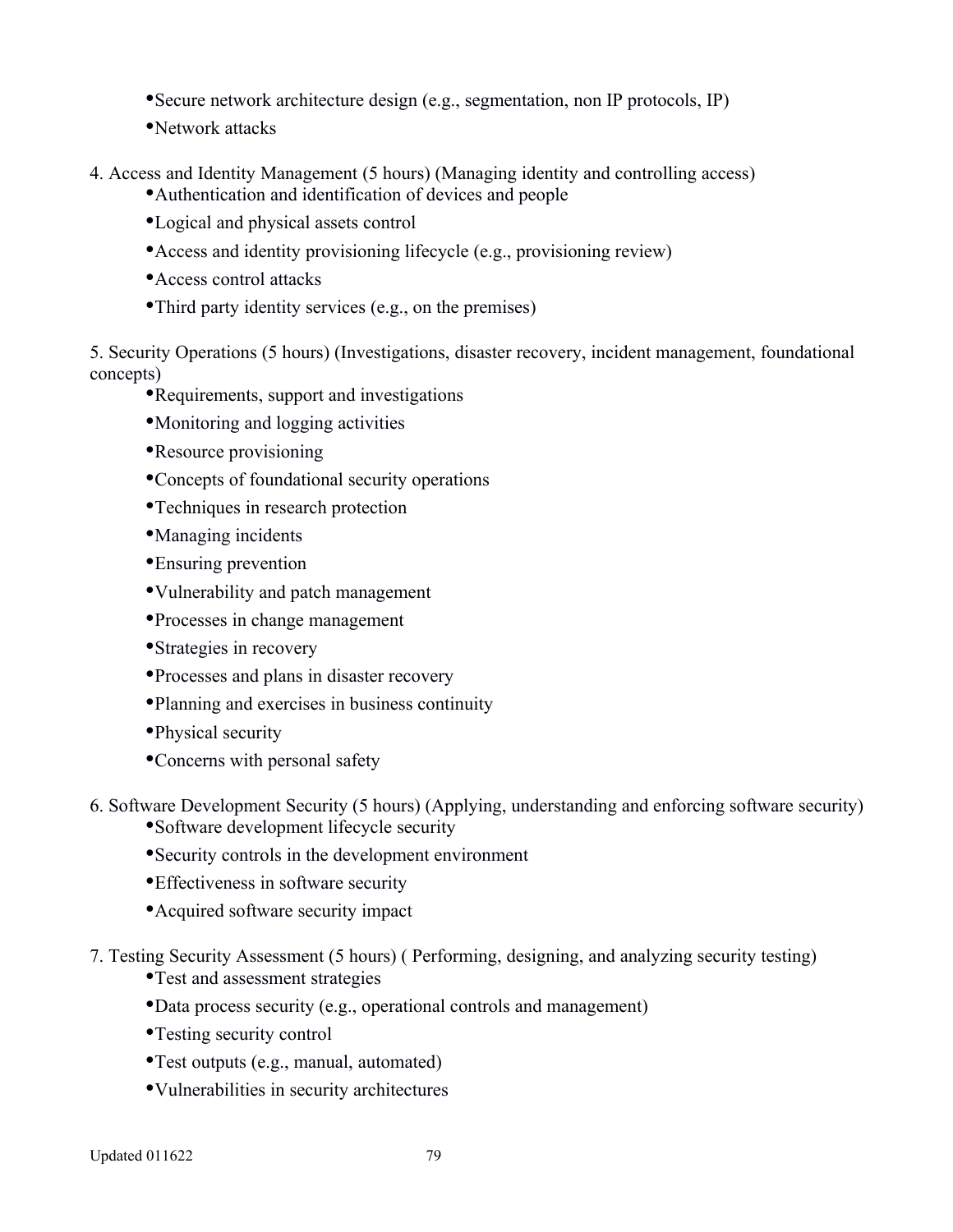- 8. Security engineering (5 hours) (Management and engineering of security)
	- Utilizing secure design principles for engineering processes
	- Fundamental concepts of security models
	- Evaluating security models
	- Information system security capabilities
	- Designs, security architectures, and solution elements vulnerabilities
	- Vulnerabilities in web-based systems
	- Cyber-physical systems vulnerabilities and embedded devices
	- Cryptography
	- Facility and site design secure principles
	- Physical security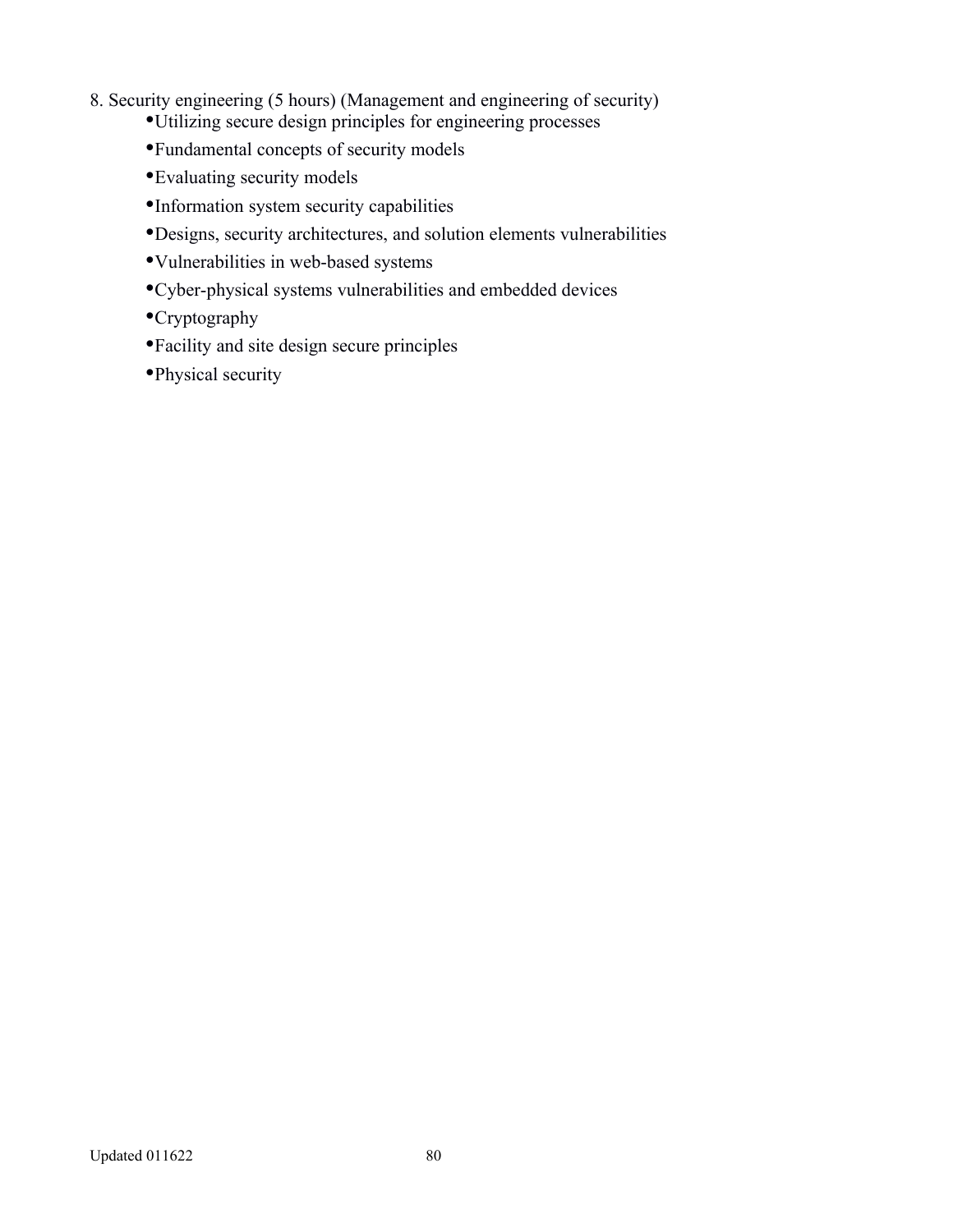# **Penetration Testing with Kali Linux**

Program length: 40 hours (4 hours a day, two days a week for 5 weeks)

Instruction method: Distance

Program Description: Penetration Testing with Kali Linux introduces students to the latest ethical hacking tools and techniques. You will learn to conduct a penetration test from start to finish through hands-on experience within a target-rich, diverse, and vulnerable network environment. This is a very unique course that combines traditional course materials teaching the latest ethical hacking tools and techniques with hands-on simulations using a virtual lab environment.

Learning Objectives:

The course is designed to teach:

 - Using multiple information gathering techniques to identify and enumerate targets running various operating systems and services

- Ability to write basic scripts and tools to aid in the penetration testing process
- How to analyze, correct, modify, cross-compile, and port public exploit code
- Ability to successfully conduct both remote and client side attacks
- Ability to identify and exploit XSS, SQL injection, and file inclusion vulnerabilities in web applications
- Expertise in deploying tunneling techniques to bypass firewalls

Occupational Objectives: Successful graduates will be employable as Network Support professionals. (SOC Code 15-1244)

Detailed Syllabus:

Passive Information Gathering - 3 hours Active Information Gathering - 3 hours Vulnerability Scanning - 3 hours Buffer Overflows - 3 hours Win32 and Linux Buffer Overflow Exploitation - 3 hours Working with Exploits - 2 hours File Transfers - 2 hours Privilege Escalation - 3 hours Client Side Attacks - 3 hours Web Application Attacks - 3 hours Password Attacks - 3 hours Port Redirection and Tunneling - 3 hours The Metasploit Framework - 3 hours Bypassing Antivirus Software - 3 hours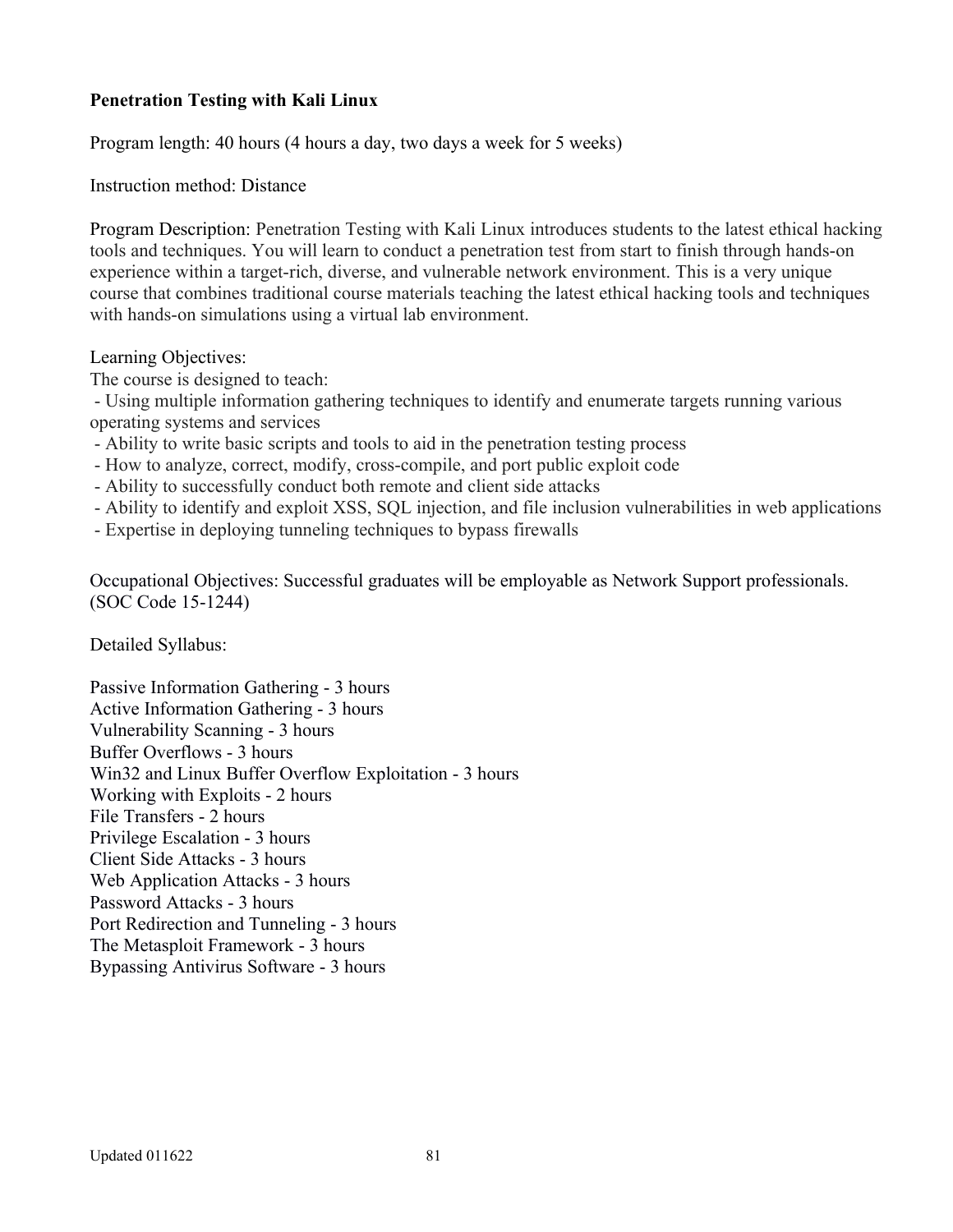# **Microsoft Azure Infrastructure Solutions**

Program length: 40 hours (4 hours a day, two days a week for 5 weeks)

Instruction method: Distance

Program Description: In this Certificate course, you will be introduced to the principles of cloud computing and will become familiar how these principles have been implemented in Microsoft Azure. You will walk through the process of implementing the core Azure infrastructure, consisting of virtual networks and storage and learn how to create the most common Azure services, including Azure virtual machines (VMs), Web Apps, and SQL Databases. You will conclude the course by describing features of Azure AD and methods of integrating it with on-premises Active Directory.

Learning Objectives:

After completing this course, students will learn:

- Managing Azure Subscriptions and Resources
- Implementing and Managing Storage
- Deploying and Managing Virtual Machines
- Configure and Manage Virtual Networks

Manage Identities

Occupational Objectives: Successful graduates will be employable as Network Support professionals. (SOC Code 15-1244)

Detailed Syllabus:

Module 1: (8 hours) Managing Azure Subscriptions, Access Management for Cloud Resources, Monitoring and Diagnostics, Log Analytics, Azure Resource Manager

Module 2: (8 hours) Overview of Azure Storage, Storage Services, Securing and Managing Storage, Storing and Accessing Data, Monitoring Storage

Module 3: (8 hours) Overview of Azure Machines, Creating Virtual Machines, Deploying Virtual Machine Images, Configuring Virtual Machines, Configuring Availability and Extensibility, Managing and Monitoring Virtual Machines

Module 4: (8 hours) Azure Virtual Networks, Azure DNS, Securing Virtual Network Resources, Connecting Virtual Networks

Module 5: (8 hours) vManaging Azure Active Directory, Managing Azure Active Directory Objects, Implementing and Managing Hybrid Identities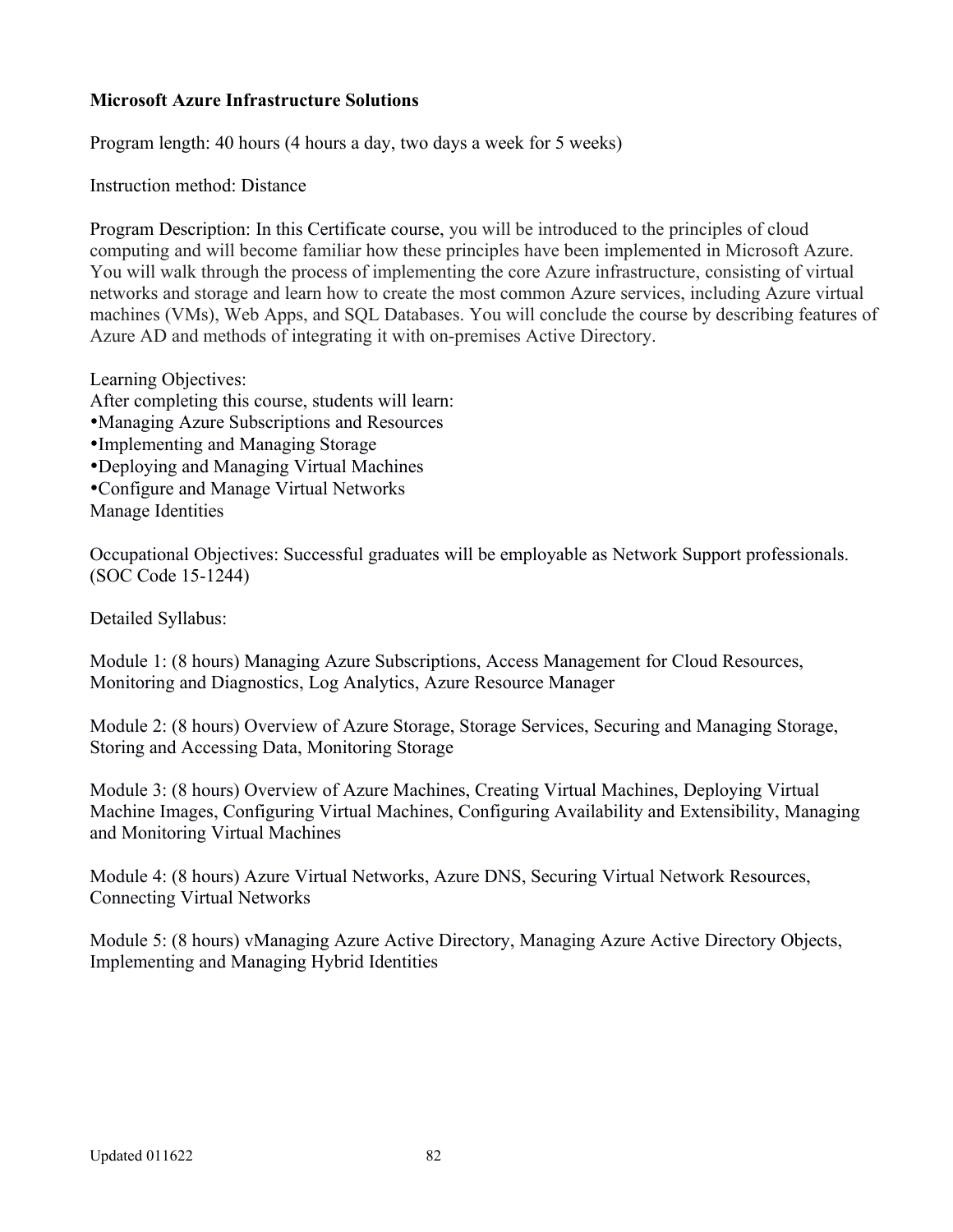# **Cybersecurity and Ethical Hacking**

Program length: 40 hours (4 hours a day, two days a week for 5 weeks)

Instruction method: Distance

Program Description: The Cybersecurity and Ethical Hacking course will train you on the advanced stepby-step methodologies that hackers actually use, such as writing virus codes, and reverse engineering, so you can better protect corporate infrastructure from data breaches. This ethical hacking course will help you master advanced network packet analysis and advanced system penetration testing techniques to build your network security skill-set and beat hackers at their own game.

### Learning Objectives:

This course is an information systems security auditing program focusing on latest security threats, advanced attack vectors and practical real time demonstration of latest hacking techniques, methodologies, tools, tricks and security measures. Students will learn how to scan, test, hack and secure target systems. The course covers the Five Phases of Ethical Hacking, diving into Reconnaissance, Gaining Access, Enumeration, Maintaining Access, and covering tracks.

Occupational Objectives: Successful graduates will be employable as Network Support professionals. (SOC Code 15-1244)

Detailed Syllabus:

Introduction to Ethical Hacking, Footprinting and Reconnaissance (6 hours) Scanning Networks, Enumeration and Vulnerability Analysis (6 hours) System Hacking, Malware Threats, Sniffing and SQL Injection (7 hours) Denial-of-Service, Session Hijacking, Social Engineering and IoT Hacking (7 hours) Hacking Web Servers, Evading IDS, Firewalls, and Honeypots and Hacking Web Applications (7 hours) Hacking Wireless Networks, Hacking Mobile Platforms. Cryptography and Cloud Computing (7 hours)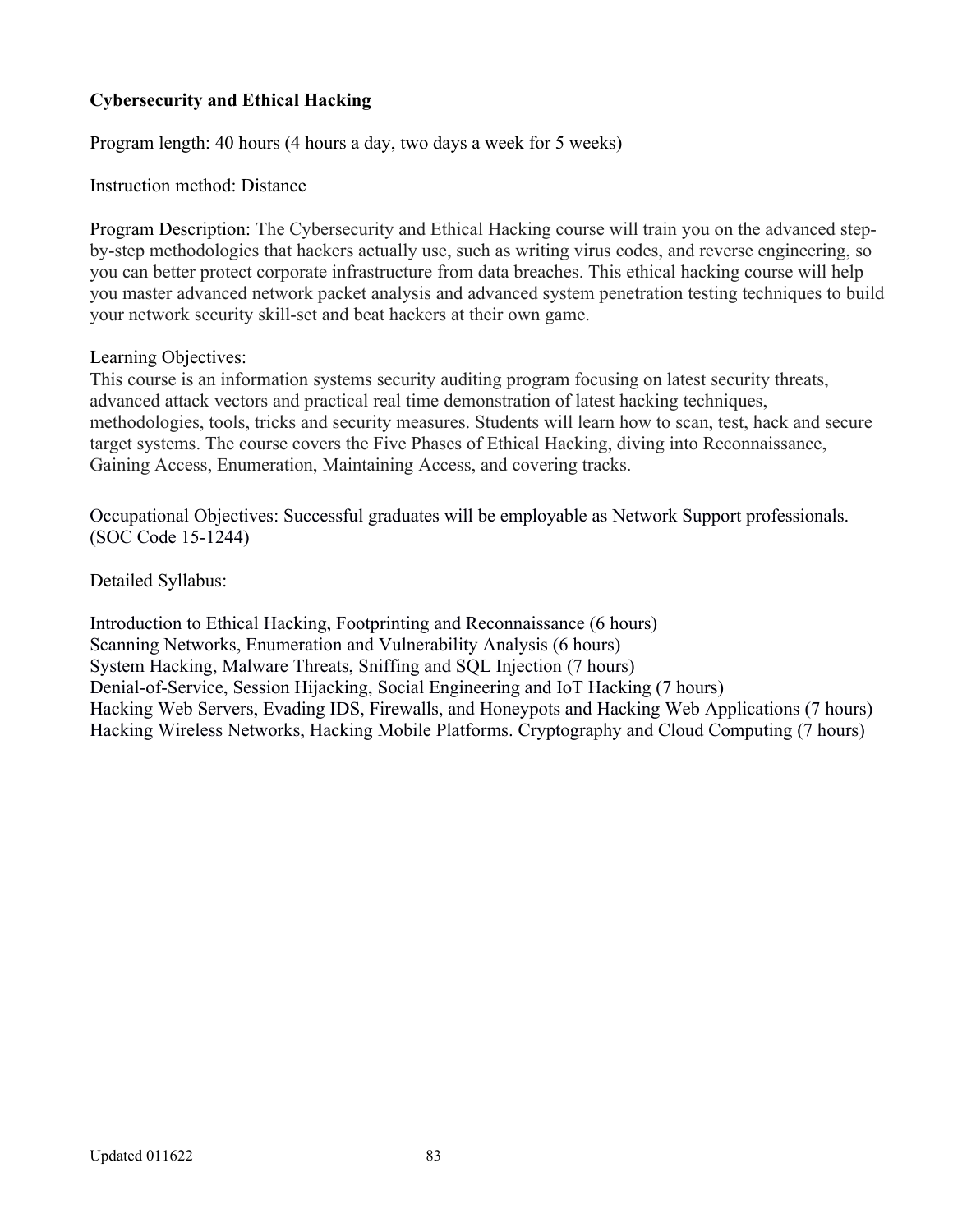# **VMWare Administration**

Program length: 40 hours (4 hours a day, two days a week for 5 weeks)

Instruction method: Distance

Program Description: The VMware Administration class is designed for IT professionals that need to improve their VMware skills or would like a refresher on management using the updated VMware vSphere Web Clients. We focus exclusively on real-world knowledge and Best Practices that you will use in production every day.

Learning Objectives:

At the completion of this course, you will learn how to use the HTML5 Embedded Host Client, Webbased Virtual Appliance Management (VAMI), VMware vSphere Web Client (Production) and VMware vSphere Client. The VMware vSphere 6.0 / 6.5 DataSchool Operations (DCO) is intended for IT professionals proficient in Windows and Server administration.

The student will learn to:

- Describe the software-defined data School
- Explain the vSphere components and their function in the infrastructure
- Add ESXi hosts to a VMware vSchool® Server Appliance™ instance
- Manage vSchool Server Appliance
- Use a local content library as an ISO store, and deploy a virtual machine
- Describe vSchool Server architecture
- Use vSchool Server to manage an ESXi host

Occupational Objectives: Successful graduates will be employable as Network Support professionals. (SOC Code 15-1244)

Detailed Syllabus:

Describe the software-defined data School (1 hour) Explain the vSphere components and their function in the infrastructure (1 hour) Add ESXi hosts to a VMware vSchool® Server Appliance<sup>™</sup> instance (2 hours) Manage vSchool Server Appliance (1 hour) Use a local content library as an ISO store, and deploy a virtual machine (2 hours) Describe vSchool Server architecture (1 hour) Use vSchool Server to manage an ESXi host (2 hours) Configure and manage vSphere infrastructure with VMware Host Client™ and VMware vSphere® Client<sup> $TM$ </sup> (2 hours) Describe virtual networks with vSphere standard switches (2 hours) Configure standard switch policies (2 hours) Use vSchool Server to manage various types of host storage: VMware vSphere VMFS, NFS, iSCSI, and RDM (2 hours)

Updated 011622 84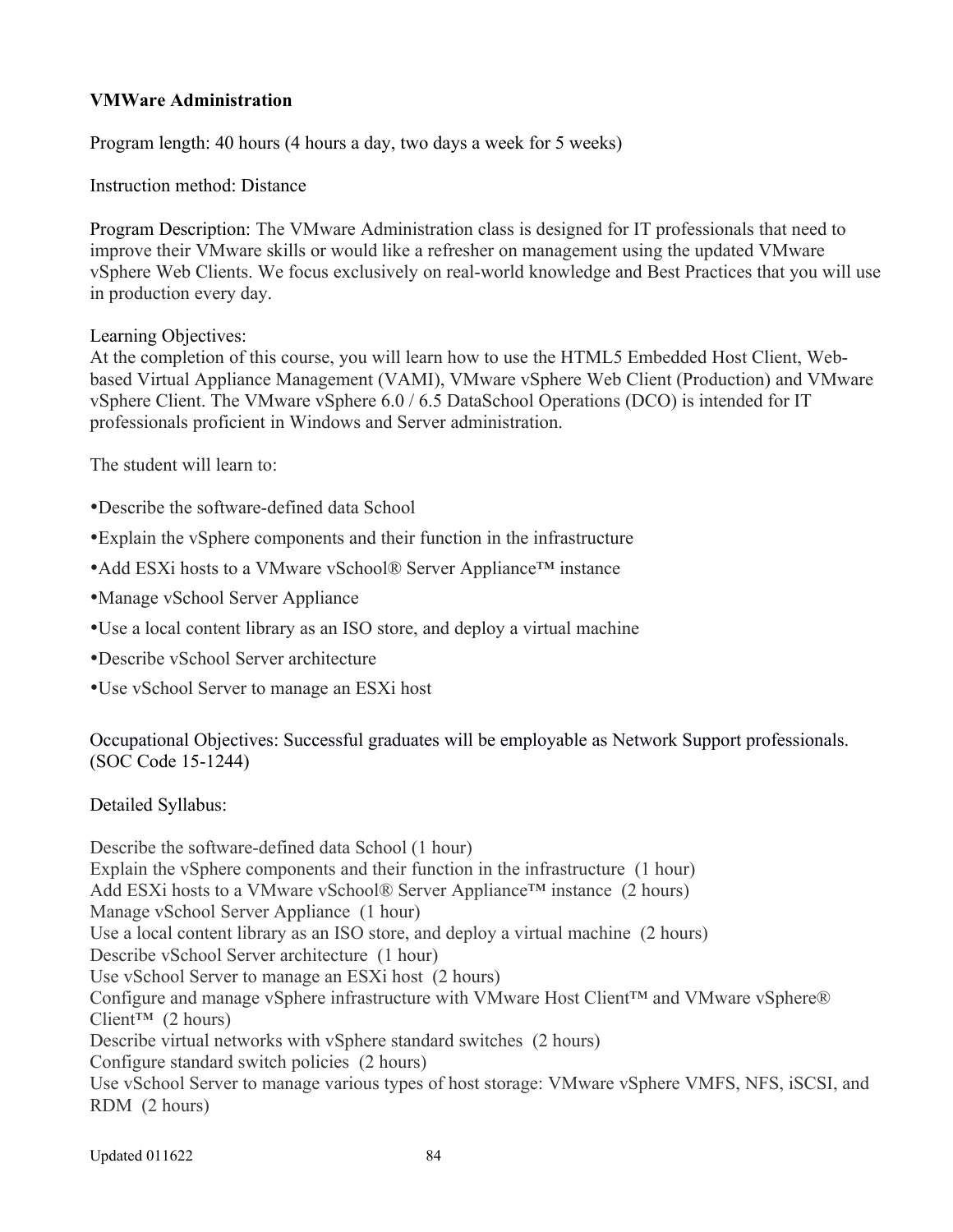Examine the features and functions of Fibre Channel and VMware vSAN (2 hours) Manage virtual machines, templates, clones, and snapshots (2 hours) Migrate virtual machines with VMware vSphere vMotion (2 hours) Migrate virtual machine storage with VMware vSphere Storage vMotion (2 hours) Monitor resource usage, and manage resource pools (2 hours) Discuss the VMware vSphere High Availability (vSphere HA) cluster architecture Configure vSphere HA (2 hours) Manage vSphere HA and VMware vSphere Fault Tolerance (2 hours) Use VMware vSphere Replication and VMware vSphere Data Protection to replicate virtual machines and perform data recovery (2 hours) Use VMware vSphere Distributed Resource Scheduler clusters to improve host scalability (2 hours) Use VMware vSphere Update Manager to apply patches and perform basic troubleshooting of ESXi hosts, virtual machines, and vSchool Server operations (2 hours) Identify troubleshooting methodology to logically diagnose faults and improve troubleshooting efficiency (2 hours)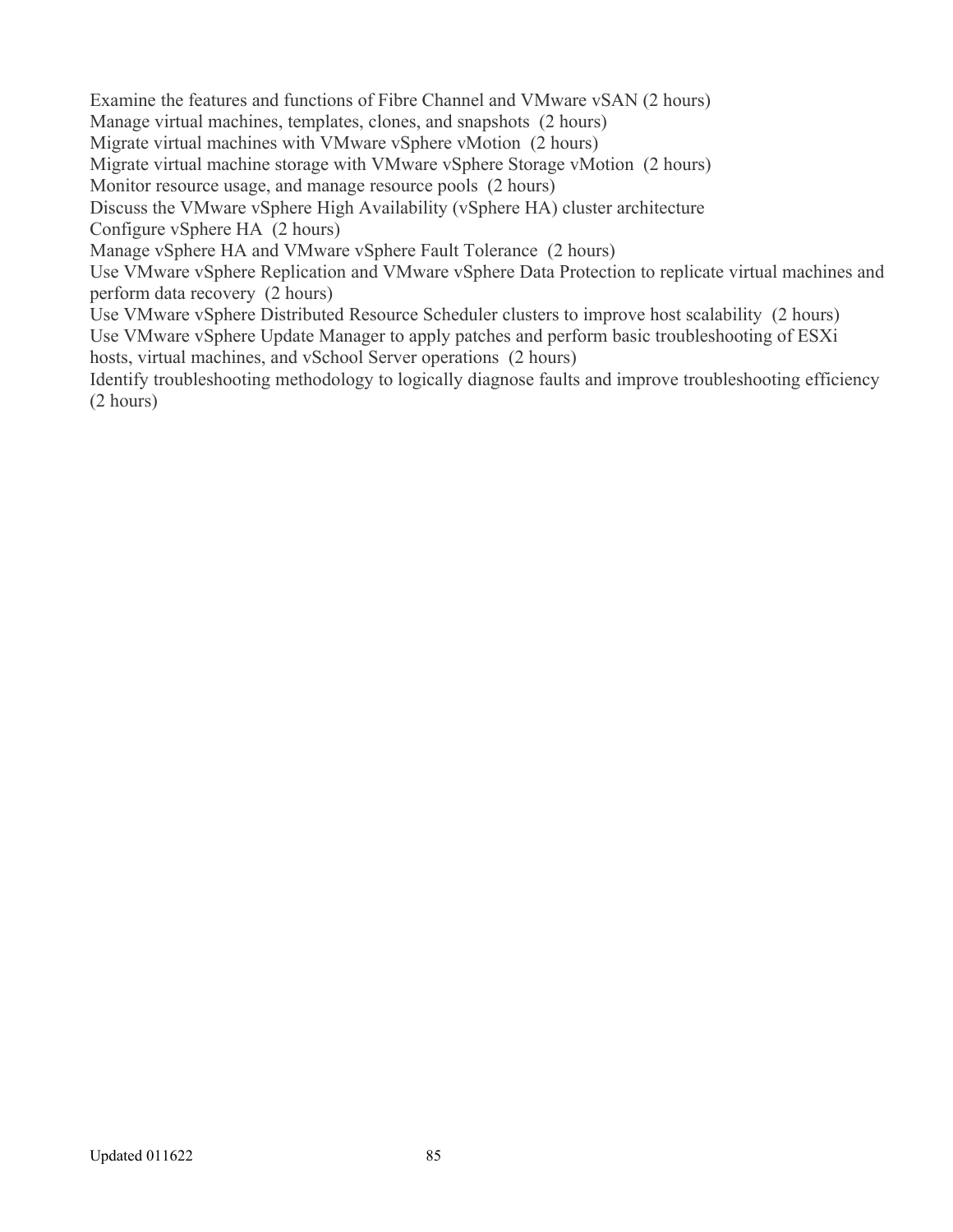# **Tableau Software**

Program length: 40 hours (4 hours a day, two days a week for 5 weeks)

Instruction method: Distance

Program Description: This course is designed to teach you how to use Tableau for data visualization. It is for anyone who works with data – regardless of technical or analytical background. This course is designed to help you understand and use the important concepts and techniques in Tableau to move from simple to complex visualizations and learn how to combine them in interactive dashboards. This course covers key concepts on each topic covered and hands-on activities to reinforce the skills and knowledge attained.

#### Learning Objectives:

You will learn to connect to your data, edit and save a data source, understand Tableau terminology, use the Tableau interface / paradigm to effectively create powerful visualizations and create in depth calculations.

Occupational Objectives: Successful graduates will be employable as Data Analysis professionals. (SOC Code 15-2051)

Detailed Syllabus:

Preparing Tableau and connecting to data (4 hours) Build advanced chart types and visualizations. (4 hours) Build complex calculations to manipulate your data. (4 hours) Use statistical techniques to analyze your data. (4 hours) Use parameters and input controls to give users control over certain values. (4 hours) Implement advanced geographic mapping techniques and use custom images and geocoding to build spatial visualizations of non-geographic data. (4 hours) Prep your data for analysis. (4 hours) Combine data sources using data blending. (4 hours) Make your visualizations perform as well as possible using the Data Engine, extracts, efficient connection methods, and data connection best practices. (4 hours) Build better dashboards using techniques for guided analytics, interactive dashboard design, and visual best practices. (4 hours)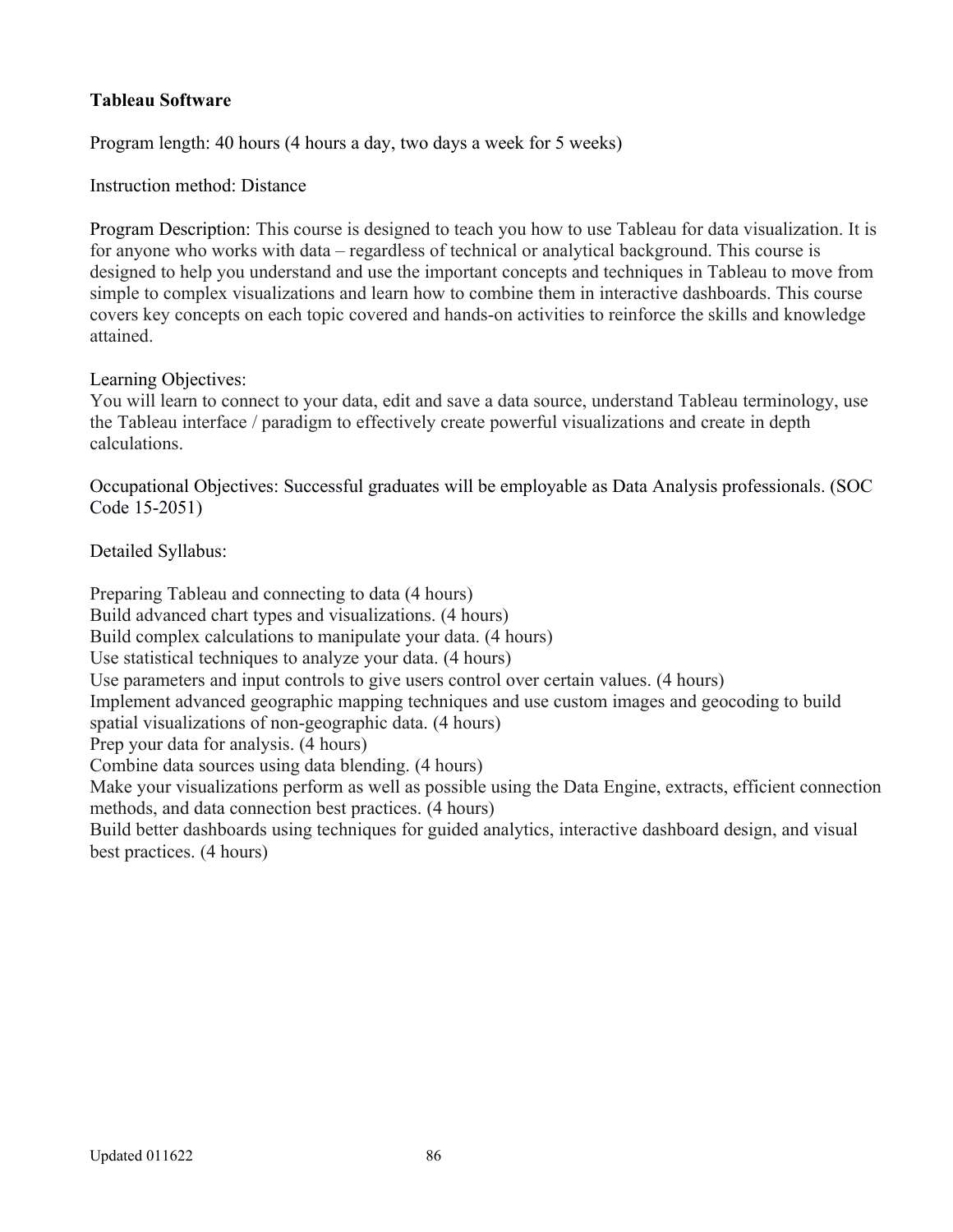## **Javascript Programming**

Program length: 40 hours (4 hours a day, two days a week for 5 weeks)

Instruction method: Distance

Program Description: In this Certificate course, participants will learn the fundamental principles of Javascript programming, its concepts, language constructs, and data types. Additional topics include exception handling and modular programming.

Learning Objectives: After completing this course, students will learn: Core JavaScript Principles (Prototypes, Closures, IIFEs) UI/UX Design Principles Single Page Web Applications JQuery & Modernizer

Introduction to popular and relevant frameworks and libraries (e.g. AngularJS, Backbone.js, Node.js

Occupational Objectives: Successful graduates will be employable as Entry level Programmers. (SOC Code 15-1251)

Detailed Syllabus:

Introduction to JavaScript (2 hours) Working with Variables and Data in JavaScript (2 hours) Functions, Methods and Events in JavaScript (3 hours) Debugging and Troubleshooting JavaScript (3 hours) Controlling Program Flow in JavaScript (3 hours) The JavaScript Document Object Model (DOM) (3 hours) JavaScript Language Objects (3 hours) Custom JavaScript Objects (3 hours) Changing HTML on the Fly (3 hours) Developing Interactive Forms with JavaScript (3 hours) JavaScript Security (3 hours) JavaScript Libraries and Frameworks (3 hours) Javascript and AJAX (3 hours) Introduction to Web APIs (3 hours)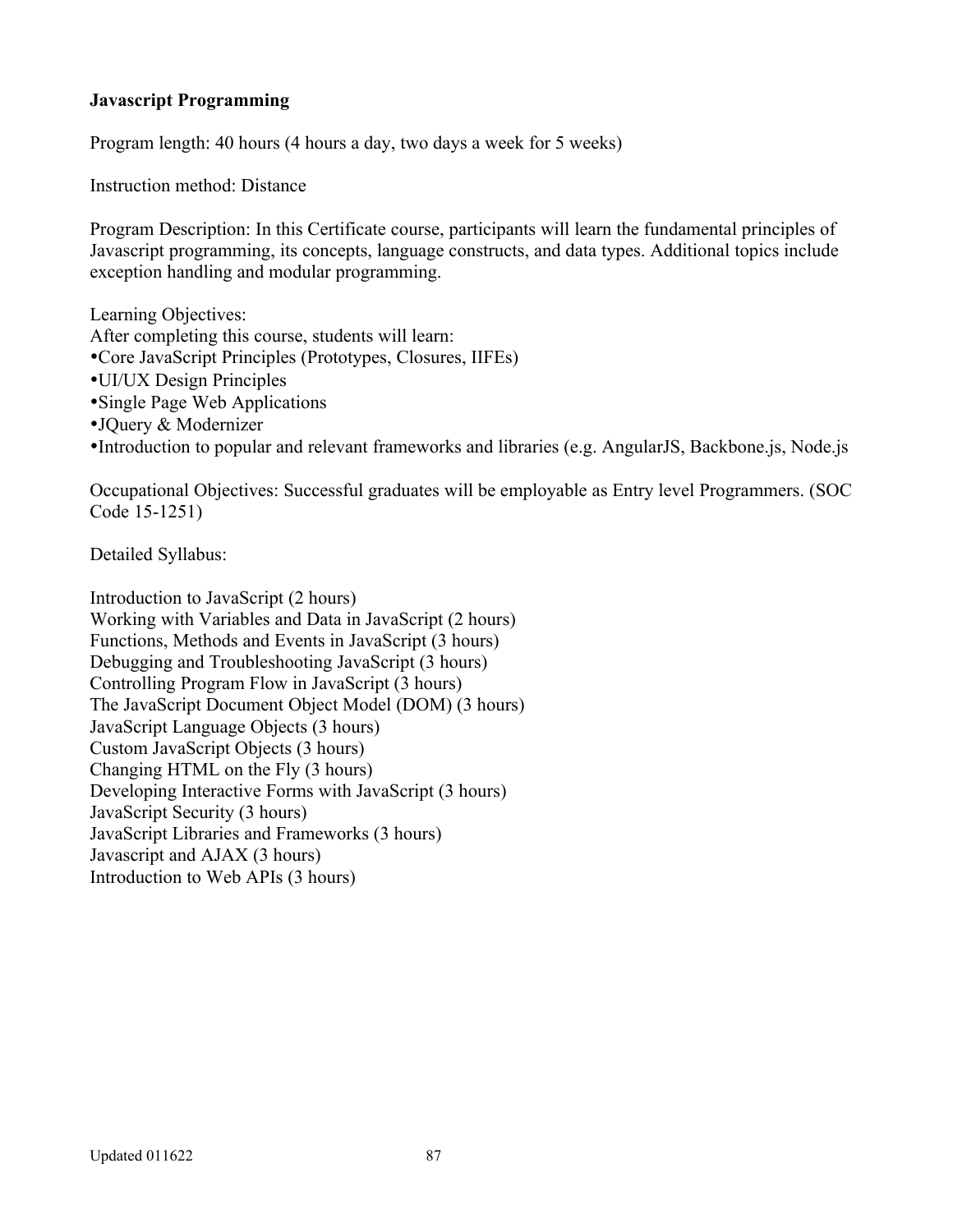## **Automated testing with Selenium**

Program length: 40 hours (4 hours a day, two days a week for 5 weeks)

Instruction method: Distance

Program Description: In this course, participants will learn how to set up the test-writing framework, WebDriver, and Selenium Grid, which allows you to distribute the testing load and run tests against a remote server. They will also learn best practices to write effective tests using variables and functions, and to organize tests into suites that can scale over time.

Learning Objectives:

After completing this course, students will learn:

- Selenium configuration and set up.
- Developing Test Cases & Test Suites With Selenium-IDE
- WebDriver Concept and Functions in Practice
- Limitations and common test automation challenges
- Advanced WebDriver Testing

Occupational Objectives: Successful graduates will be employable as Entry level Programmers. (SOC Code 15-1251)

Detailed Syllabus:

Selenium and its evolution (4 hours)

Understand Regression testing and Functional testing (4 hours)

Set-up JAVA, Eclipse, and Selenium Environment and configure them (4 hours)

List the components of Selenium such as Selenium IDE, Selenium WebDriver, and Selenium Grid (4 hours)

Create Test Cases in Selenium WebDriver (4 hours)

Discuss about Waits (Page Synchronization) and various other Selenium WebDriver functions (4 hours) Handle different controls on a Webpage and implement TestNG (4 hours)

Describe Page Object Modeling (4 hours)

Learn Parametrization and different frameworks (4 hours)

Implement Third-Party Tools such as Jenkins, AutoIT, Sikuli and Maven (4 hours)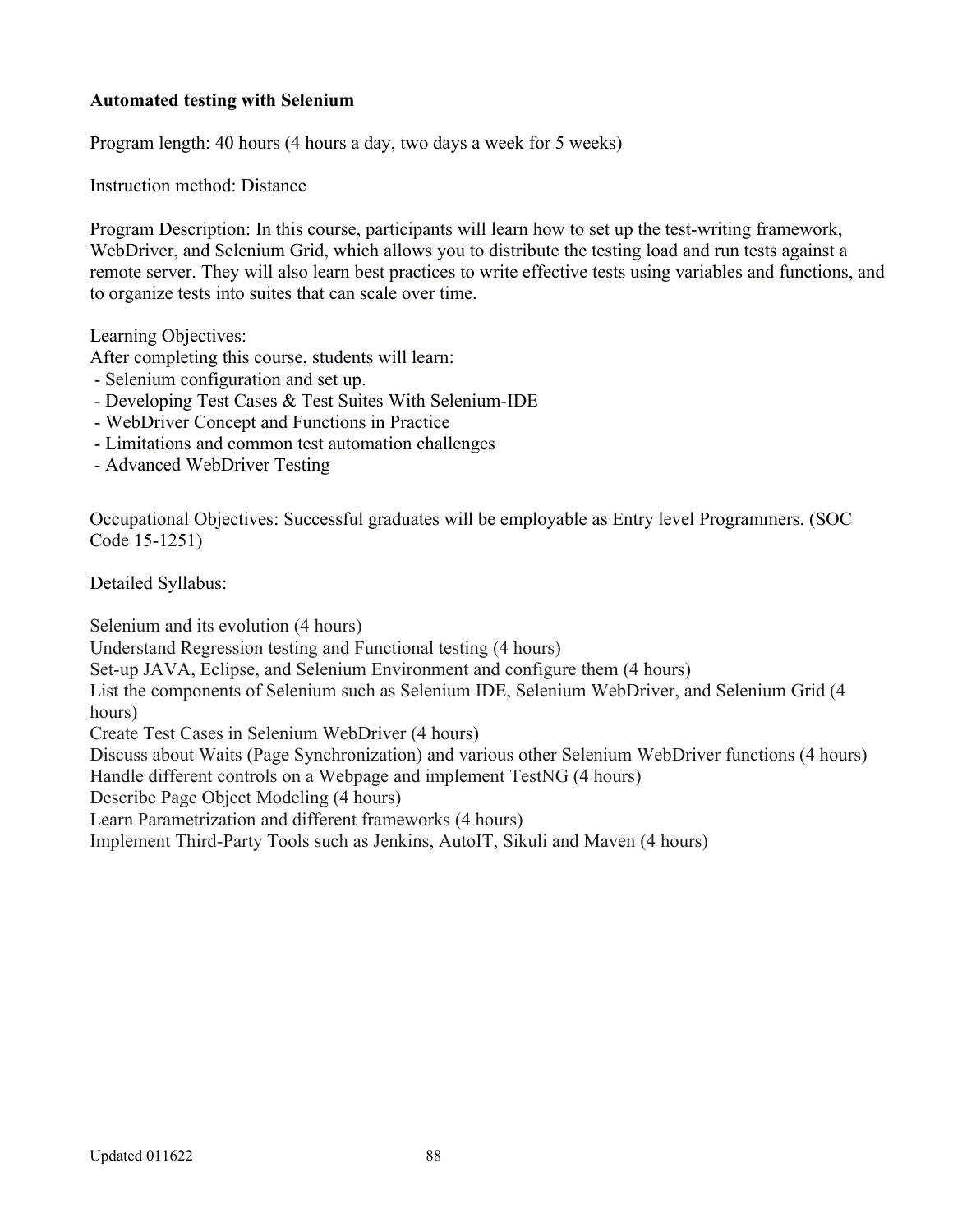### **Full-stack Development Bootcamp**

### **Program Description and Educational Objectives**

The Full-stack Development Bootcamp certificate program is intended to provide entry-level employment opportunities in the software industry. In this certificate course, participants will learn the fundamental principles of computer programming, programming language syntax, semantics, runtime environment, coding techniques and object-oriented programming. Additionally students will learn Data Structures, Algorithms and Full stack web development.

### **Program educational objectives: List the skills or competencies to be acquired by the student upon program completion**

At the completion of this program the student will learn:

- The fundamentals of computer programming
- Data input and output formats, variables, assignment rules.
- Program execution paths, branching, iteration and looping
- Functions, arguments, overloading, scope. Lists, arrays and tuples.
- Modules, packages and exception handling
- Object Oriented Programming
- Data structures like Arrays, Linked Lists, Hash tables, Trees, Graph, Stacks, Queues
- Sort algorithms and Search algorithms
- Apply standardized algorithmic building blocks.
- Analyze algorithms to verify correctness and efficiency.
- Explore real-world applications of algorithms and data structures.
- Full stack development techniques using HTML5, CSS3, JavaScript, jQuery, Express.js, React.js, Node.js, progressive web apps, agile methodology, databases (MongoDB and MySQL) and Git.

#### **Program Length (in hours)**

360

# **Externship Required**

No

#### **Admission Requirements**

Applicants must possess a high school diploma or GED. Additionally, knowledge of computers, operating system, Microsoft Office/Google docs is required. A laptop and Internet connection is required to attend class.

#### **Method of Instruction**

Distance education. Delivered Live, online instructor-led in a highly interactive manner.

#### **Education Modality – Description of Faculty-student interaction**

Our Live, instructor-led online based education modality is designed to use the latest educational aids to deliver a highly interactive learning experience. The lessons are delivered live online in real time using Google Meet. We chose to use Google Meet over Zoom because students find it easier to learn and use. In Google Meet, the teacher and students gather in a virtual classroom and see and hear each other on live video and the students can talk to the teacher to get their questions answered in real time. If the student has further questions, she can email them to the instructor who will respond within a maximum of three business days, mostly within the same day. In addition to the text book, the teacher may provide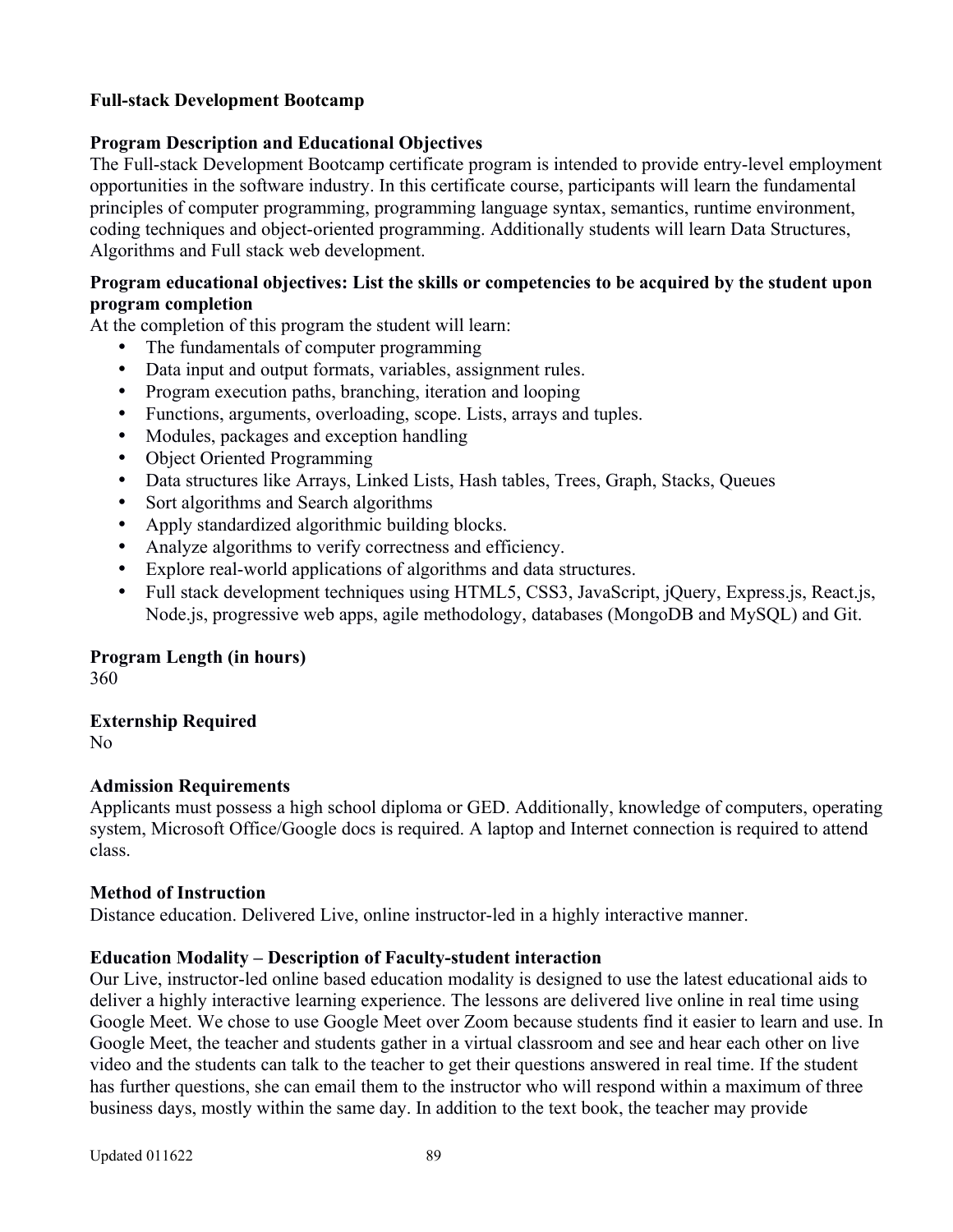additional hand-outs and documents on Google Drive designated for the class.

Here is a detailed description of the interactive teaching methodology achieved by using Google Meet:

- Teacher explains a new concept and students watch the instructor's screen and listen to the teacher through their computer speakers.
- Teacher does a demonstration or shows an example.
- Students talk to the teacher using their microphones and ask questions.
- Students do any assigned online exercises on their computers.
- Teacher reviews solution by displaying his/her screen.

During exercises, the teacher is able to see the student's computer to provide one-on- one assistance to help the student work through a solution. Students do not need to purchase the online classroom software because Google Meet is a freely available.

# **Grading Methodology and Measurement of Learning Outcomes**

Instructor will evaluate students are by using periodic tests. To complete this program a student must complete the course and earn 60% on all tests to earn a grade of "pass" on the pass/fail scale.

### **Occupational Titles for graduates**

Successful graduates will be employable as Computer Programmers. (SOC Code 15-1251)

### **Equipment Used during the educational program**

PC/Laptops with Intel Pentium Processor, 8GB RAM, 400GB Hard Drive and an Internet browser.

### **Course Schedule**

This program is delivered 6 days a week, 4 hours per day and the course is normally completed in 15 weeks.

#### **Sequence of Program Modules, Competencies, Learning Objectives and Skills Measurement:**

Module 1: Computer Programming

Module Educational Objectives:

- The fundamentals of computer programming
- Data input and output formats, variables, assignment rules.
- Program execution paths, branching, iteration and looping
- Functions, arguments, overloading, scope. Lists, arrays and tuples.
- Modules, packages and exception handling

Length of Module: 40 hours. Sequence and frequency of class sessions: Six days a week for four hours per day.

Skills Measurement: Student must pass a test at the end of the module and score at least 60% to pass.

Module 2: Data Structures

Module Educational Objectives: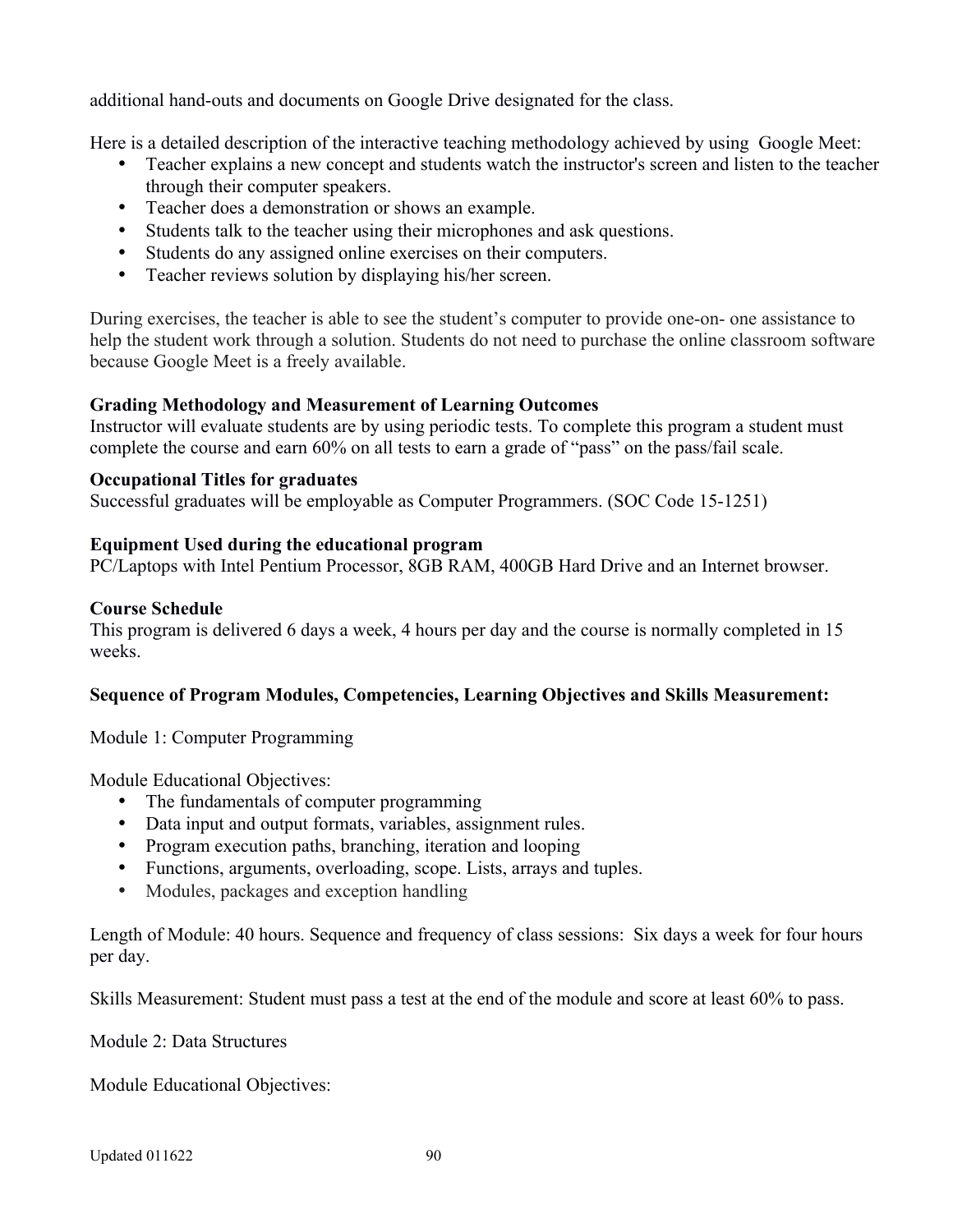• Data structures: Arrays, Linked Lists, Hash tables, Trees, Graph, Stacks, **Oueues** Compression

Length of Module: 40 hours. Sequence and frequency of class sessions: Six days a week for four hours per day.

Skills Measurement: Student must pass a test at the end of the module and score at least 60% to pass.

Module 3: Algorithms

Module Educational Objectives:

- Algorithms::
	- Searching, sorting, depth first search, breadth first search, topological sort and minimum spanning trees

Length of Module: 40 hours. Sequence and frequency of class sessions: Six days a week for four hours per day.

Skills Measurement: Student must pass a test at the end of the module and score at least 60% to pass.

Module 4: Front-end web development

Module Educational Objectives:

 Comprehensive Front end web development: Javascript programming, HTML, CSS, React and Bootstrap. Dynamic website development

Length of Module: 40 hours. Sequence and frequency of class sessions: Six days a week for four hours per day.

Skills Measurement: Student must pass a test at the end of the module and score at least 60% to pass.

Module 5: Back-end web development

Module Educational Objectives:

 Comprehensive Back end web development: Databases, MySQL, MongoDB Containers, Kubernetes, Microservices and Serverless Functions

Length of Module: 40 hours. Sequence and frequency of class sessions: Six days a week for four hours per day.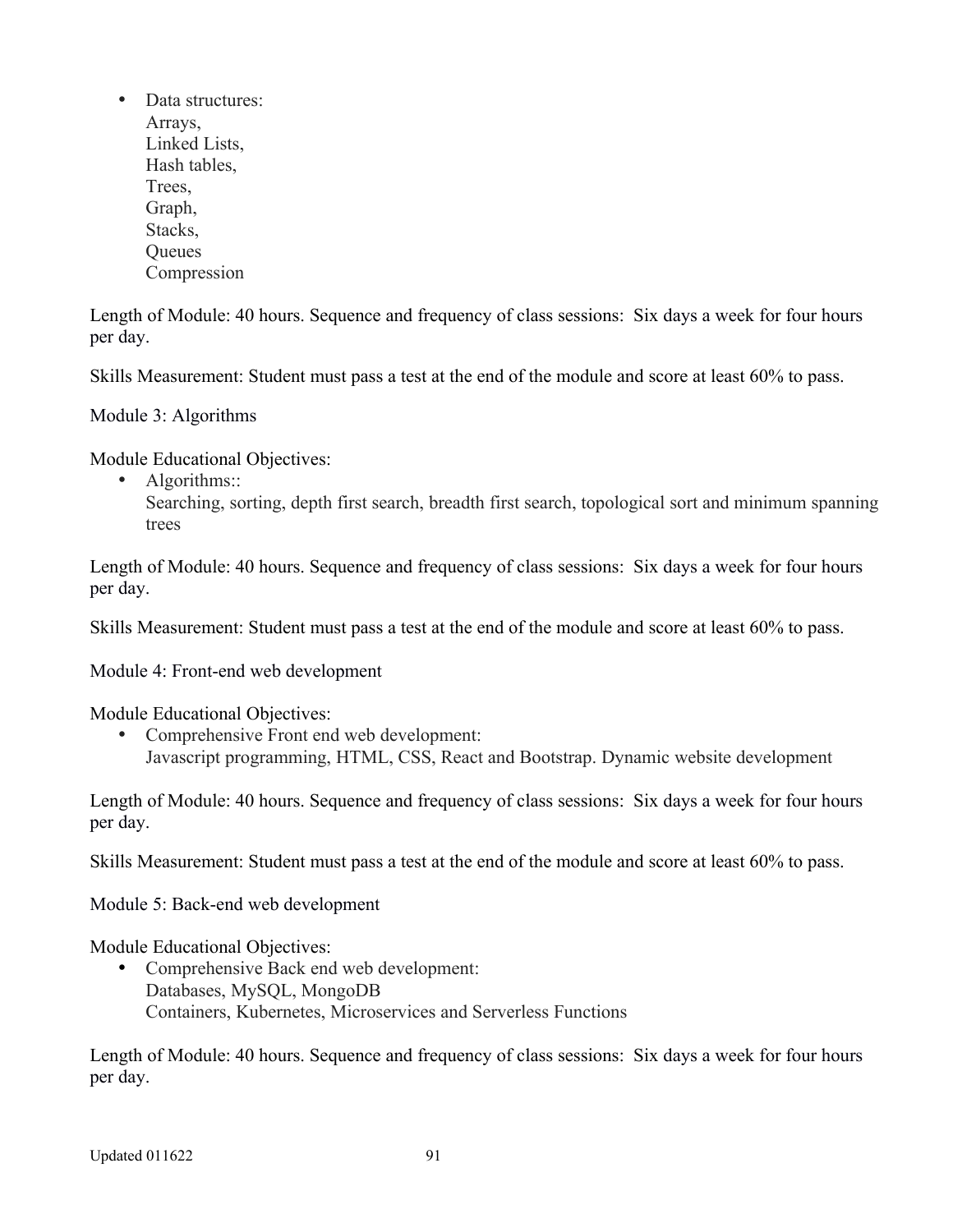Skills Measurement: Student must pass a test at the end of the module and score at least 60% to pass.

Module 6: DevOps Management

Module Educational Objectives:

 Using Git for code management, DevOps, Docker Maintain quality, availability, and security in cloud infrastructure Deploying on Cloud platforms (AWS, Azure, Google Cloud)

Length of Module: 40 hours. Sequence and frequency of class sessions: Six days a week for four hours per day.

Skills Measurement: Student must pass a test at the end of the module and score at least 60% to pass.

### **Attendance and Time Tracking**

Students are required to track and report their daily attendance hours by electronically signing rosters. All attended hours must be accompanied by the corresponding completed assignments. Failure to attend regularly for two weeks will result in probation; any further absences will result in expulsion.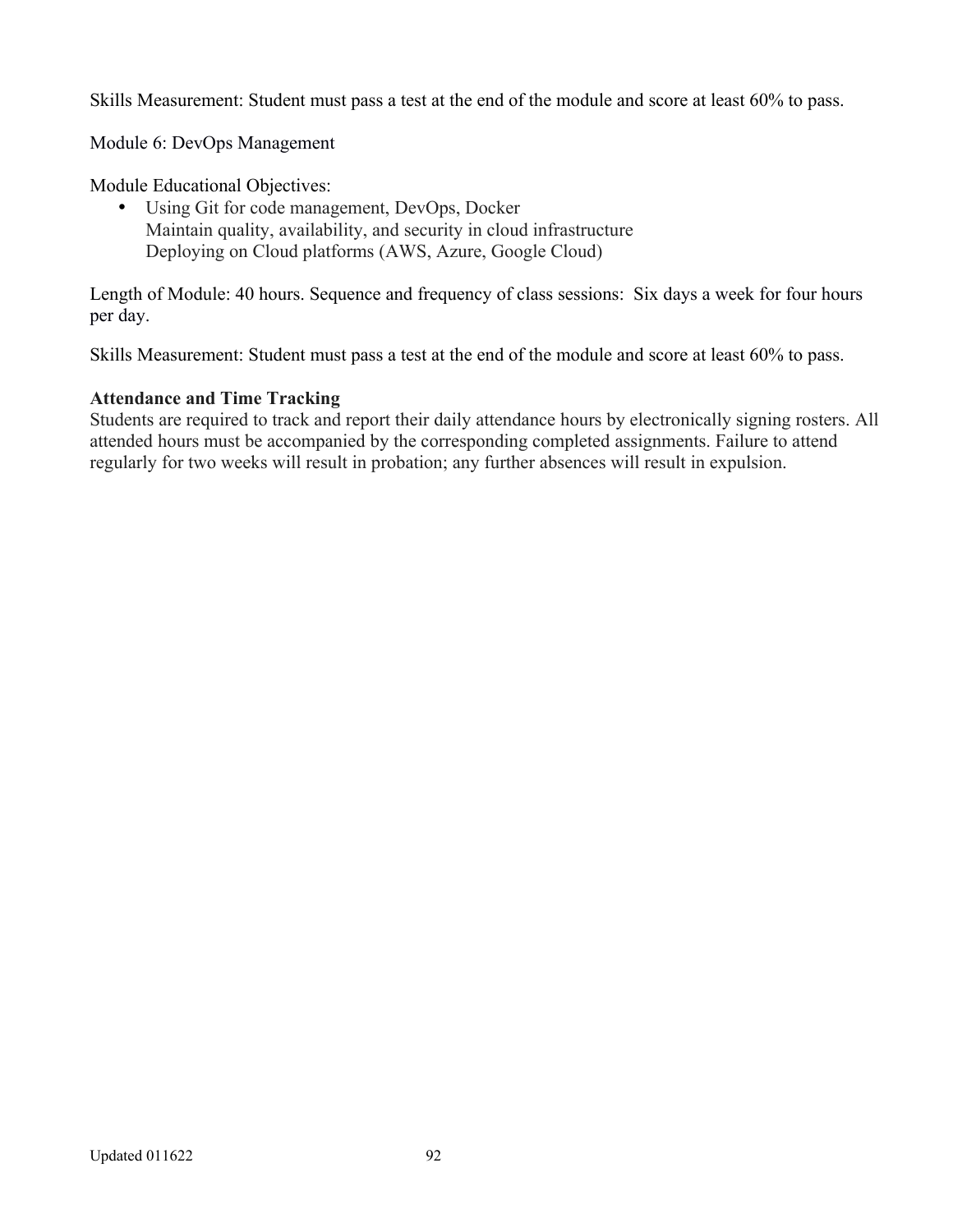# **Data Science and Machine Learning Bootcamp**

### **Program Description and Educational Objectives**

The Data Science and Machine Learning certificate program is intended to provide entry-level employment opportunities in the software industry. In this certificate course, participants will learn computer programming, syntax, semantics, coding techniques and object-oriented programming. Next, students will learn Data Structures and Algorithms followed by Data Science, Artificial Intelligence and Machine Learning.

#### **Program educational objectives: List the skills or competencies to be acquired by the student upon program completion**

At the completion of this program the student will learn:

- Computer programming
- Data input and output formats, variables, assignment rules.
- Program execution paths, branching, iteration and looping
- Functions, arguments, overloading, scope. Lists, arrays and tuples.
- Modules, packages and exception handling
- Object Oriented Programming
- Data structures like Arrays, Linked Lists, Hash tables, Trees, Graph, Stacks, Queues
- Sort algorithms and Search algorithms
- Apply standardized algorithmic building blocks.
- Analyze algorithms to verify correctness and efficiency.
- Explore real-world applications of algorithms and data structures.
- Data Science with Python
- Machine Learning
- Deep Learning with Keras and Tensorflow

#### **Program Length (in hours)**

360

# **Externship Required**

No

#### **Admission Requirements**

Applicants must possess a high school diploma or GED. Additionally, knowledge of computers, operating system, Microsoft Office/Google docs is required. A laptop and Internet connection is required to attend class.

#### **Method of Instruction**

Distance education. Delivered Live, online instructor-led in a highly interactive manner.

#### **Education Modality – Description of Faculty-student interaction**

Our Live, instructor-led online based education modality is designed to use the latest educational aids to deliver a highly interactive learning experience. The lessons are delivered live online in real time using Google Meet. In Google Meet, the teacher and students gather in a virtual classroom and see and hear each other on live video and the students can talk to the teacher to get their questions answered in real time. If the student has further questions, she can email them to the instructor who will respond within a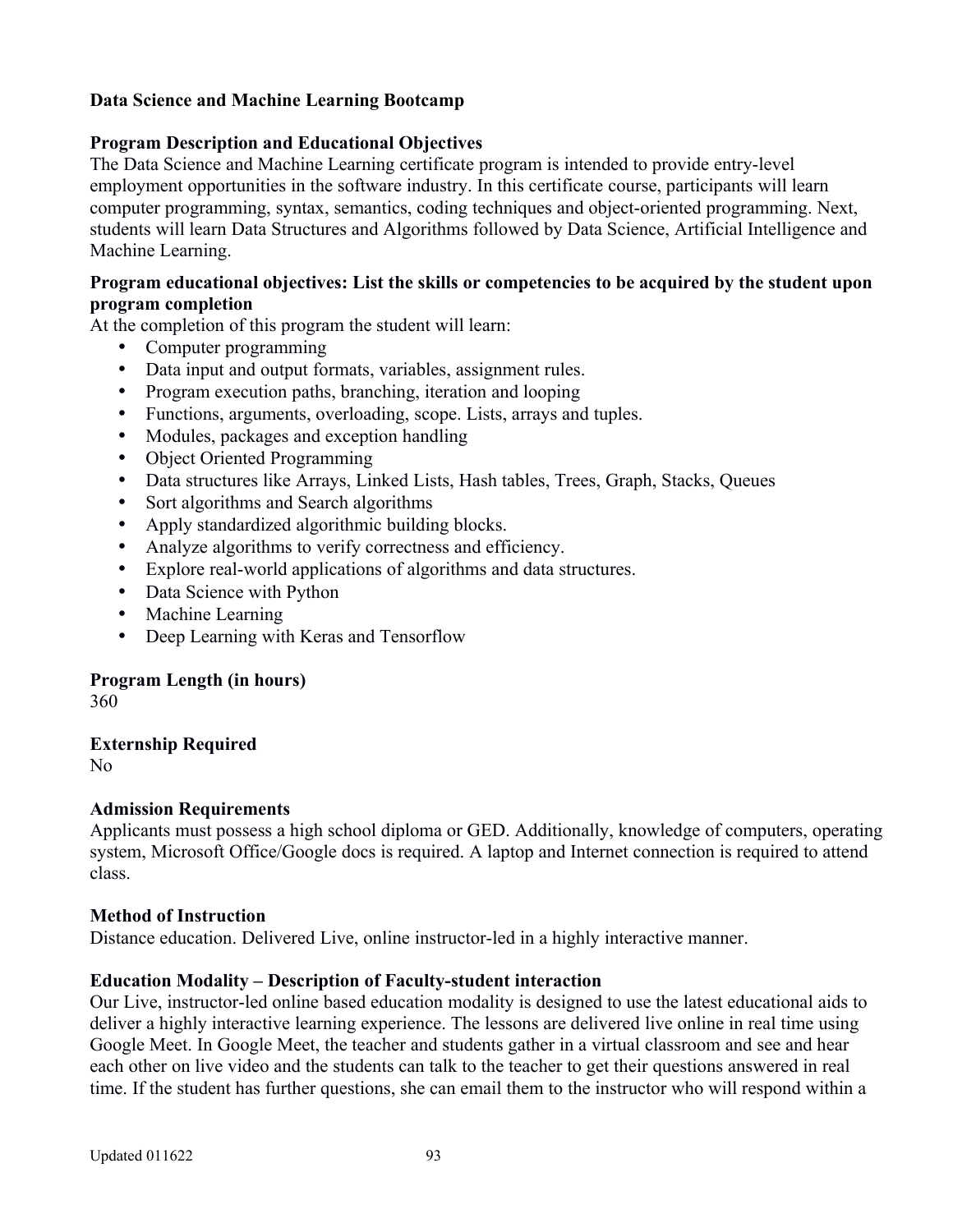maximum of three business days, mostly within the same day. In addition to the text book, the teacher may provide additional hand-outs and documents on Google Drive designated for the class.

Here is a detailed description of the interactive teaching methodology achieved by using Google Meet:

- Teacher explains a new concept and students watch the instructor's screen and listen to the teacher through their computer speakers.
- Teacher does a demonstration or shows an example.
- Students talk to the teacher using their microphones and ask questions.
- Students do any assigned online exercises on their computers.
- Teacher reviews solution by displaying his/her screen.

During exercises, the teacher is able to see the student's computer to provide one-on- one assistance to help the student work through a solution. Students do not need to purchase the online classroom software because Google Meet is a freely available.

# **Grading Methodology and Measurement of Learning Outcomes**

Instructor will evaluate students are by using periodic tests. To complete this program a student must complete the course and earn 60% on all tests to earn a grade of "pass" on the pass/fail scale.

### **Occupational Titles for graduates**

Successful graduates will be employable as Computer Programmers. (SOC Code 15-1251)

### **Equipment Used during the educational program**

PC/Laptops with Intel Pentium Processor, 8GB RAM, 400GB Hard Drive and an Internet browser.

# **Sequence of Program Modules, Learning Objectives and Skills Measurement:**

Module 1: Computer Programming

Module Educational Objectives:

- The fundamentals of computer programming
- Data input and output formats, variables, assignment rules.
- Program execution paths, branching, iteration and looping
- Functions, arguments, overloading, scope. Lists, arrays and tuples.
- Modules, packages and exception handling

Length of Module: 40 hours. Sequence and frequency of class sessions: Six days a week for four hours per day.

Skills Measurement: Student must pass a test at the end of the module and score at least 60% to pass.

Module 2: Data Structures

Module Educational Objectives:

• Data structures: Arrays, Linked Lists, Hash tables,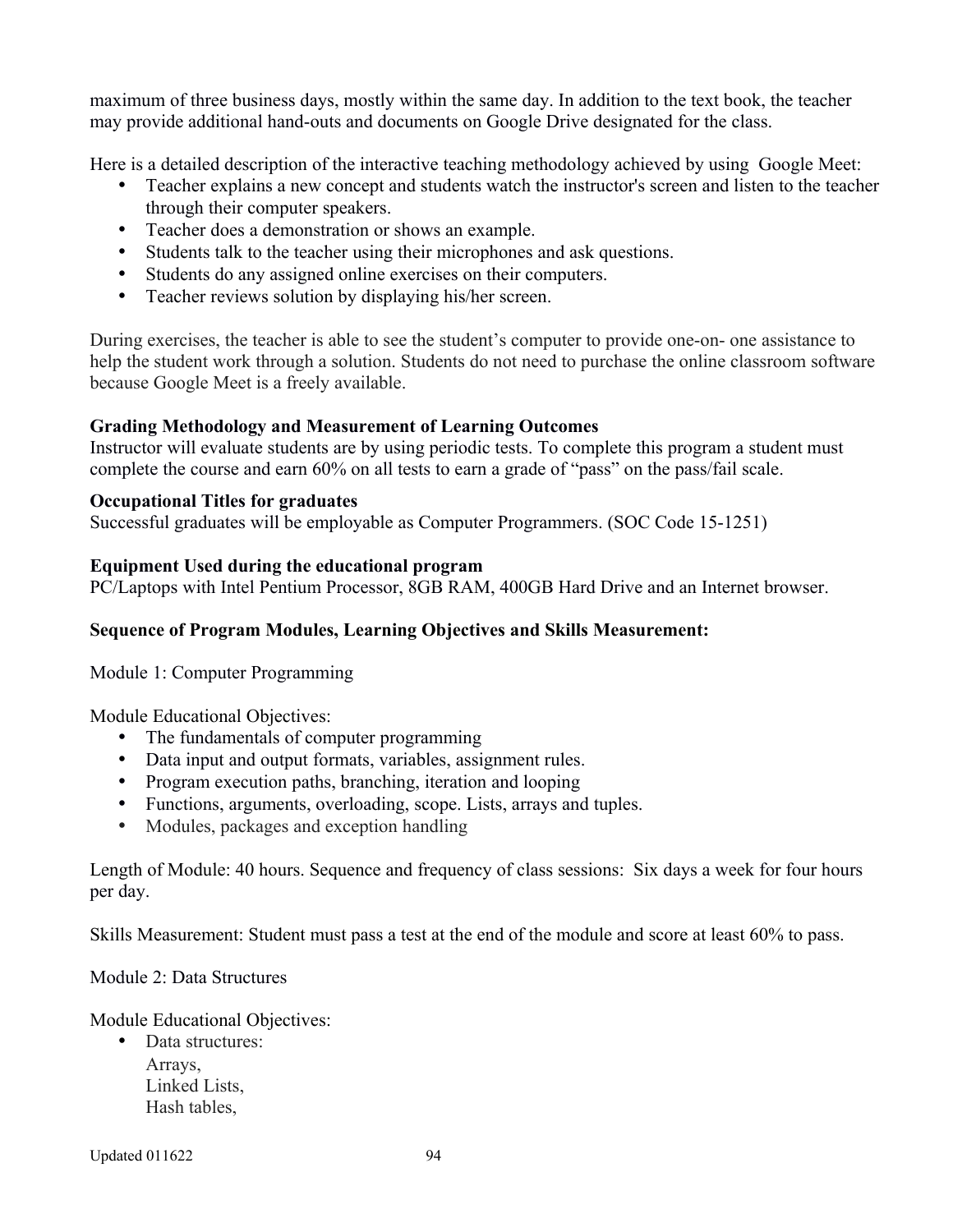Trees, Graph, Stacks, **Oueues** Compression

Length of Module: 70 hours. Sequence and frequency of class sessions: Six days a week for four hours per day.

Skills Measurement: Student must pass a test at the end of the module and score at least 60% to pass.

Module 3: Algorithms

Module Educational Objectives:

• Algorithms::

Searching, sorting, depth first search, breadth first search, topological sort and minimum spanning trees

Length of Module: 70 hours. Sequence and frequency of class sessions: Six days a week for four hours per day.

Skills Measurement: Student must pass a test at the end of the module and score at least 60% to pass.

Module 4: Data Science

Module Educational Objectives:

 Data Analytics, Data Visualization using Python. Learn to use MapReduce, Hadoop, Hive and Spark

Length of Module: 70 hours. Sequence and frequency of class sessions: Six days a week for four hours per day.

Skills Measurement: Student must pass a test at the end of the module and score at least 60% to pass.

Module 5: Machine Learning

Module Educational Objectives:

Artificial Intelligence and Machine Learning, Build ML models using large data sets.

Length of Module: 70 hours. Sequence and frequency of class sessions: Six days a week for four hours per day.

Skills Measurement: Student must pass a test at the end of the module and score at least 60% to pass.

Module 6: DevOps Management

Module Educational Objectives: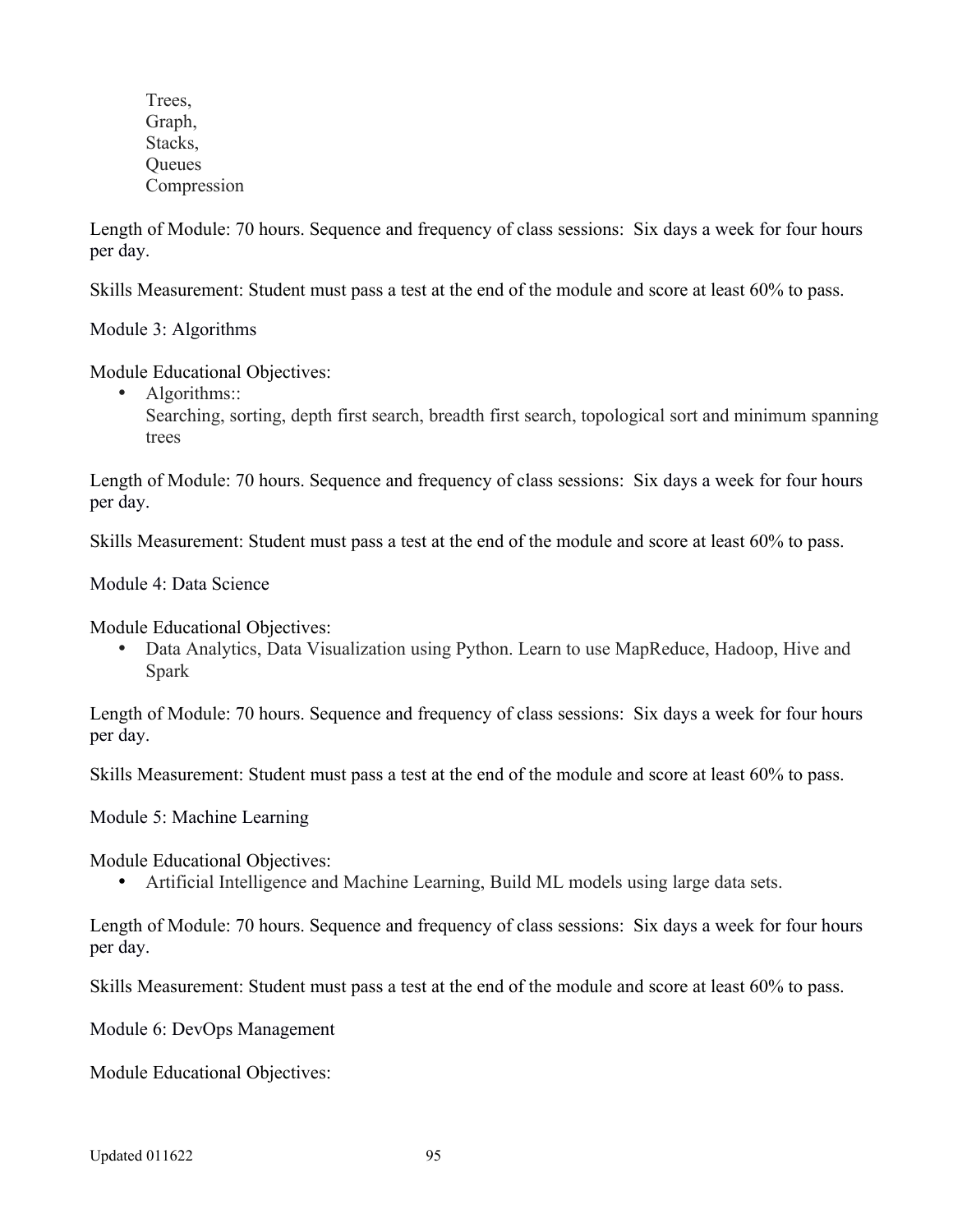Using Git for code management, DevOps, Docker Maintain quality, availability, and security in cloud infrastructure Deploying on Cloud platforms (AWS, Azure, Google Cloud)

Length of Module: 40 hours. Sequence and frequency of class sessions: Six days a week for four hours per day.

Skills Measurement: Student must pass a test at the end of the module and score at least 60% to pass.

# **Attendance and Time Tracking**

Students are required to track and report their daily attendance hours by electronically signing rosters. All attended hours must be accompanied by the corresponding completed assignments. Failure to attend regularly for two weeks will result in probation; any further absences will result in expulsion.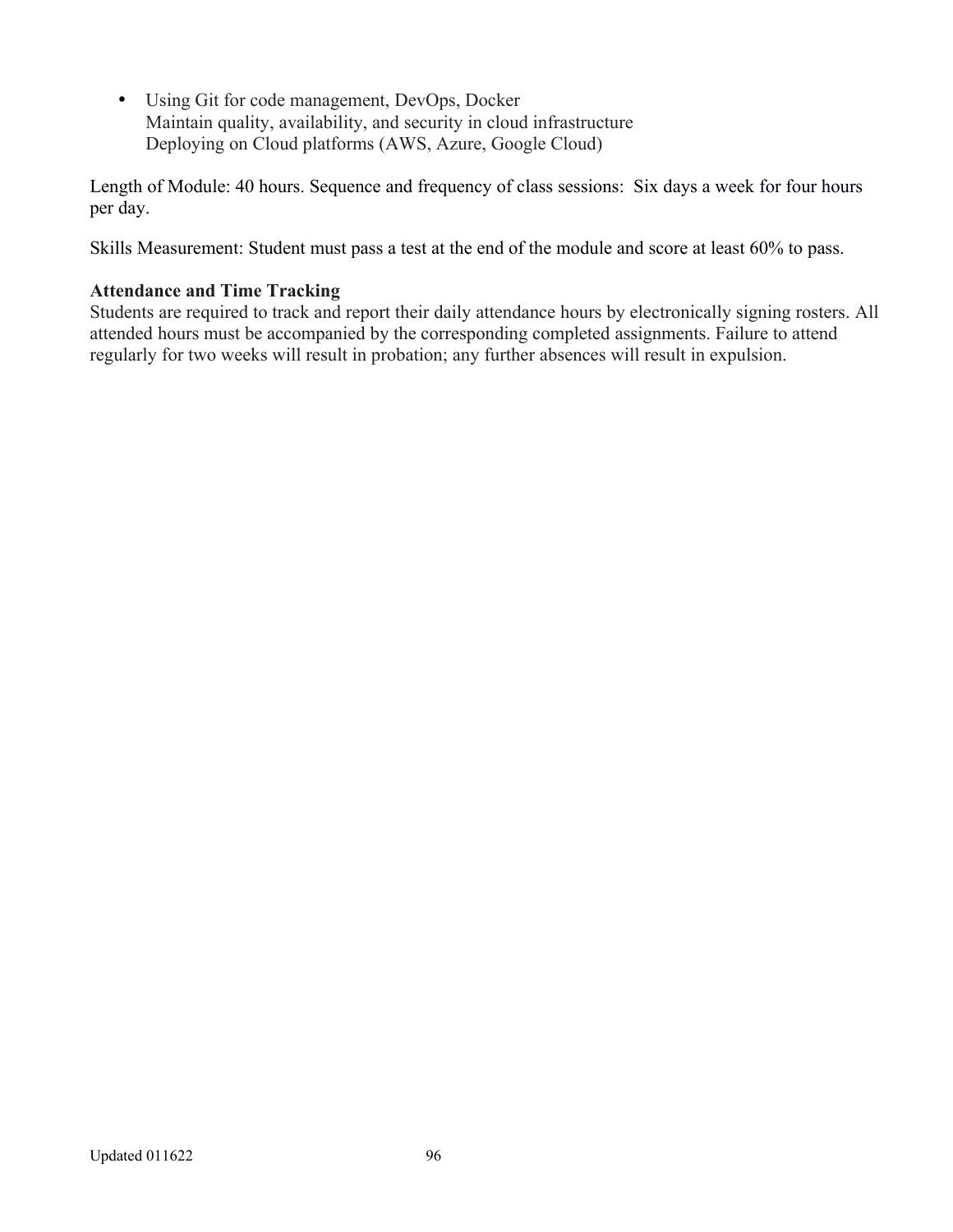### **Technology Sales Bootcamp**

### **Program Description and Educational Objectives**

The Technology Sales Bootcamp teaches the skills and knowledge to launch a career in technology sales. It teaches how to conduct sales prospecting, prospect qualification, product demonstrations and sales negotiations using an immersive, industry-driven curriculum that is designed to help students succeed and grow as technology sales professionals. The emphasis is on learning Conversational Selling methodology and how to apply these principles to real-world scenarios. By gaining hands-on skills with the latest technology tools used in the sales workflow, the students will learn how to boost productivity in converting inbound and outbound leads into opportunities.

# **Program educational objectives: List the skills or competencies to be acquired by the student upon program completion**

At the completion of this program the student will learn:

- Use LinkedIn and other social media to effectively sell your solutions and yourself
- Successfully prospect new opportunities for complex product offerings
- Process inbound and outbound sales leads. Run successful discovery and qualification processes for inbound and outbound leads. Conduct background research on sales prospects
- Qualify prospects to understand their needs and pain points. Develop a growth and solution mindset, critical for selling complex solutions
- Match prospect needs to product features. Effectively use both customer stories and competitive battle-cards with optimal strategy
- Conduct sales presentations and product demonstrations.
- Learn to use sales automation tools to boost productivity.
- Handle objections and help the prospect build confidence in your product. Negotiate contracts and close sales
- Retain and up sell existing customers to minimize churn

# **Program Length (in hours)**

192

# **Externship Required**

No

#### **Admission Requirements**

Applicants must possess a high school diploma or GED. Additionally, knowledge of computers, operating system, Microsoft Office/Google docs is required. A laptop and Internet connection is required to attend class.

#### **Method of Instruction**

Distance education. Delivered Live, online instructor-led in a highly interactive manner.

#### **Education Modality – Description of Faculty-student interaction**

Our Live, instructor-led online based education modality is designed to use the latest educational aids to deliver a highly interactive learning experience. The lessons are delivered live online in real time using Google Meet. We chose to use Google Meet over Zoom because students find it easier to learn and use. In Google Meet, the teacher and students gather in a virtual classroom and see and hear each other on live video and the students can talk to the teacher to get their questions answered in real time. If the student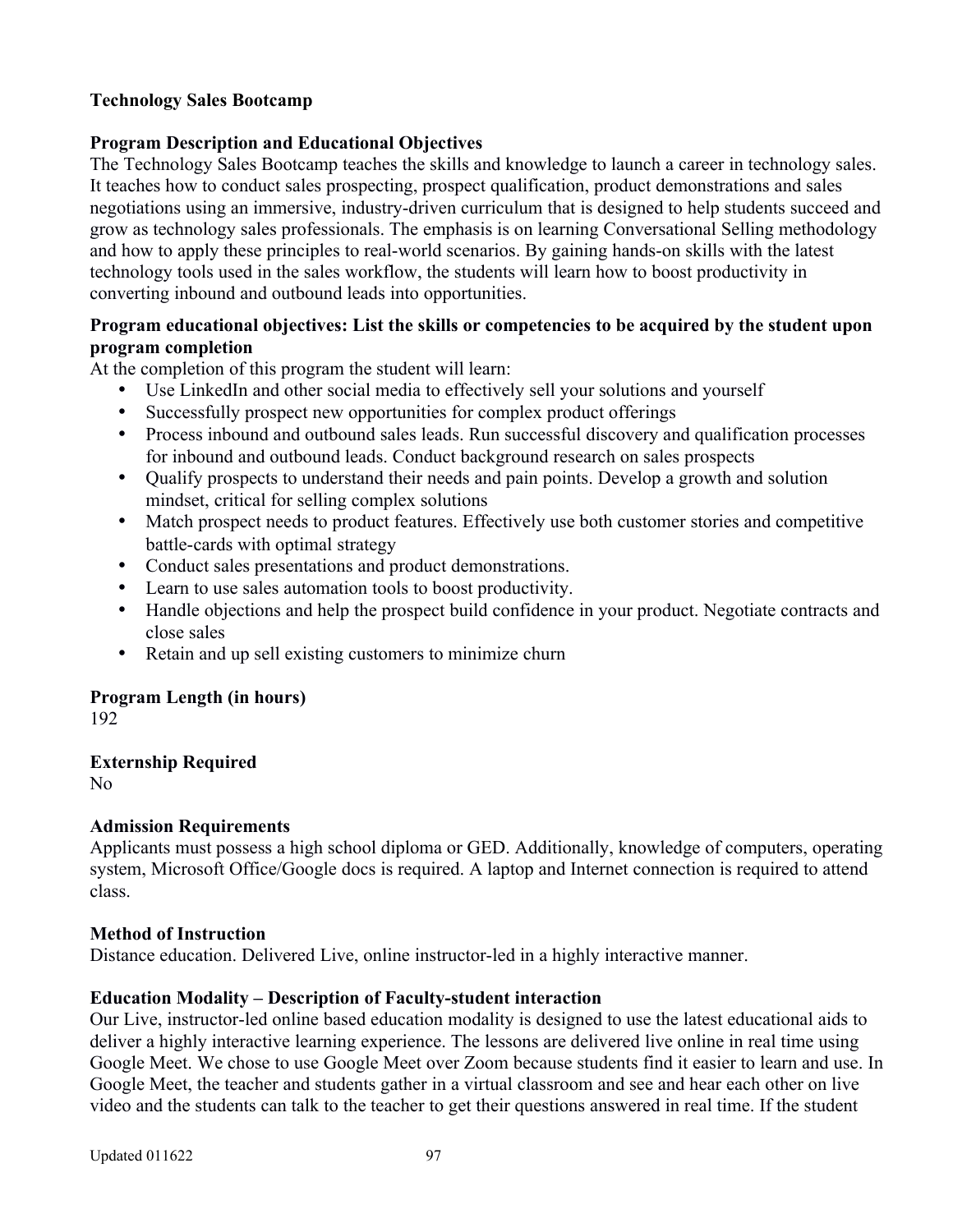has further questions, she can email them to the instructor who will respond within a maximum of three business days, mostly within the same day. In addition to the text book, the teacher may provide additional hand-outs and documents on Google Drive designated for the class.

Here is a detailed description of the interactive teaching methodology achieved by using Google Meet:

- Teacher explains a new concept and students watch the instructor's screen and listen to the teacher through their computer speakers.
- Teacher does a demonstration or shows an example.
- Students talk to the teacher using their microphones and ask questions.
- Students do any assigned online exercises on their computers.
- Teacher reviews solution by displaying his/her screen.

During exercises, the teacher is able to see the student's computer to provide one-on- one assistance to help the student work through a solution. Students do not need to purchase the online classroom software because Google Meet is a freely available.

# **Grading Methodology and Measurement of Learning Outcomes**

Instructor will evaluate students are by using periodic tests. To complete this program a student must complete the course and earn 60% on all tests to earn a grade of "pass" on the pass/fail scale.

# **Occupational Titles for graduates**

Successful graduates will be employable as Sales Representatives (SOC Code 41-3091)

# **Equipment Used during the educational program**

PC/Laptops with Intel Pentium Processor, 8GB RAM, 400GB Hard Drive and an Internet browser.

# **Sequence of Program Modules, Learning Objectives and Skills Measurement:**

Module 1: Foundation for Success in Technology Sales Development

Module Educational Objectives:

Confidently articulate the purpose and power of the Sales Development Representative role in the technology industry

Learn SAAS/PASS/IASS technologies (Software vs Platform vs Infrastructure as a Service) different business and revenue models (Freemium vs Paid subscriptions)

Justify strategies for time management and prioritization that yield results in your personal and professional life

Compose plans for taking responsibility for your physical, mental and emotional well-being within personal and professional relationships.

Length of Module: 40 hours. Sequence and frequency of class sessions: Five days a week for four hours per day.

Skills Measurement: Student must pass a test at the end of the module and score at least 60% to pass.

Qualifying and Interviewing Sales Prospects

Module 2: Conducting research on your Sales prospects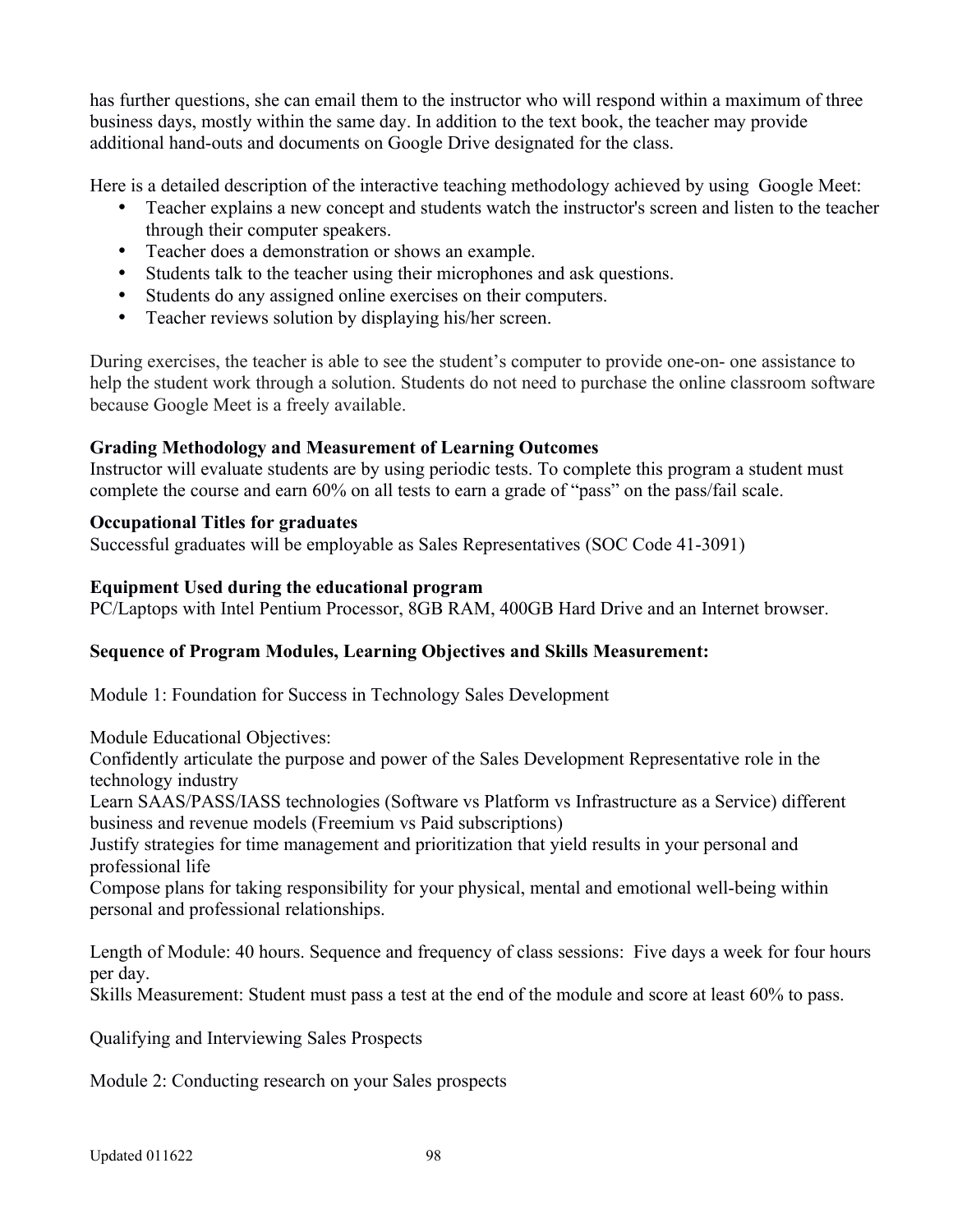Module Educational Objectives:

Research your prospect on Linkedin and other Social Media to understand their motivation for interest in your company and product.

Study the prospect's prior activities on your website such as search keywords used, landing page filled out, surveys/questionnaire answered, blog articles read and/or white papers downloaded.

Interview prospects (by phone, text or email) to probe and understand their needs and pain points. Develop a growth and solution mindset, critical for selling complex solutions.

Match prospect needs to product features. Effectively use both customer stories and competitive battlecards with optimal strategy

Length of Module: 40 hours. Sequence and frequency of class sessions: Five days a week for four hours per day.

Skills Measurement: Student must pass a test at the end of the module and score at least 60% to pass.

Module 3: Conducting Winning Product Demonstrations

Module Educational Objectives:

Prepare and practice modular demonstrations o adapt to different customer needs.

Deliver story-based demonstrations that engage the prospect and address needs uncovered during the discovery phase.

Solicit feedback and address objections to ensure alignment with prospect's needs. Emphasize value addition, ROI and an understanding of the prospect's industry.

Uncover your product's application in ways your prospect may not have even thought about to deliver outstanding value.

Skills Measurement: Student must pass a test at the end of the module and score at least 60% to pass.

Module 4: Tools and technologies for sales productivity and collaboration

Module Educational Objectives:

Learn about tools used for prospecting and discovery: Linkedin, Search and Social Media tools Basic workplace productivity tools such as Email, Office Suite and Internet Search tools. Marketing and Sales Automation tools like CRM, Hubspot, Salesforce, Slack and Vidyard. Customer communication tools like video chat (Zoom and Google Meet), Calendly for scheduling, Social Media messaging and texting tools)

Length of Module: 40 hours. Sequence and frequency of class sessions: Five days a week for four hours per day.

Skills Measurement: Student must pass a test at the end of the module and score at least 60% to pass.

#### **Attendance and Time Tracking**

Students are required to track and report their daily attendance hours by e-signing rosters each day of the class. All reported hours must be accompanied by the corresponding completed assignments. Failure to turn in time sheets for two weeks will result in probation; any further delays in returning time sheets will result in expulsion.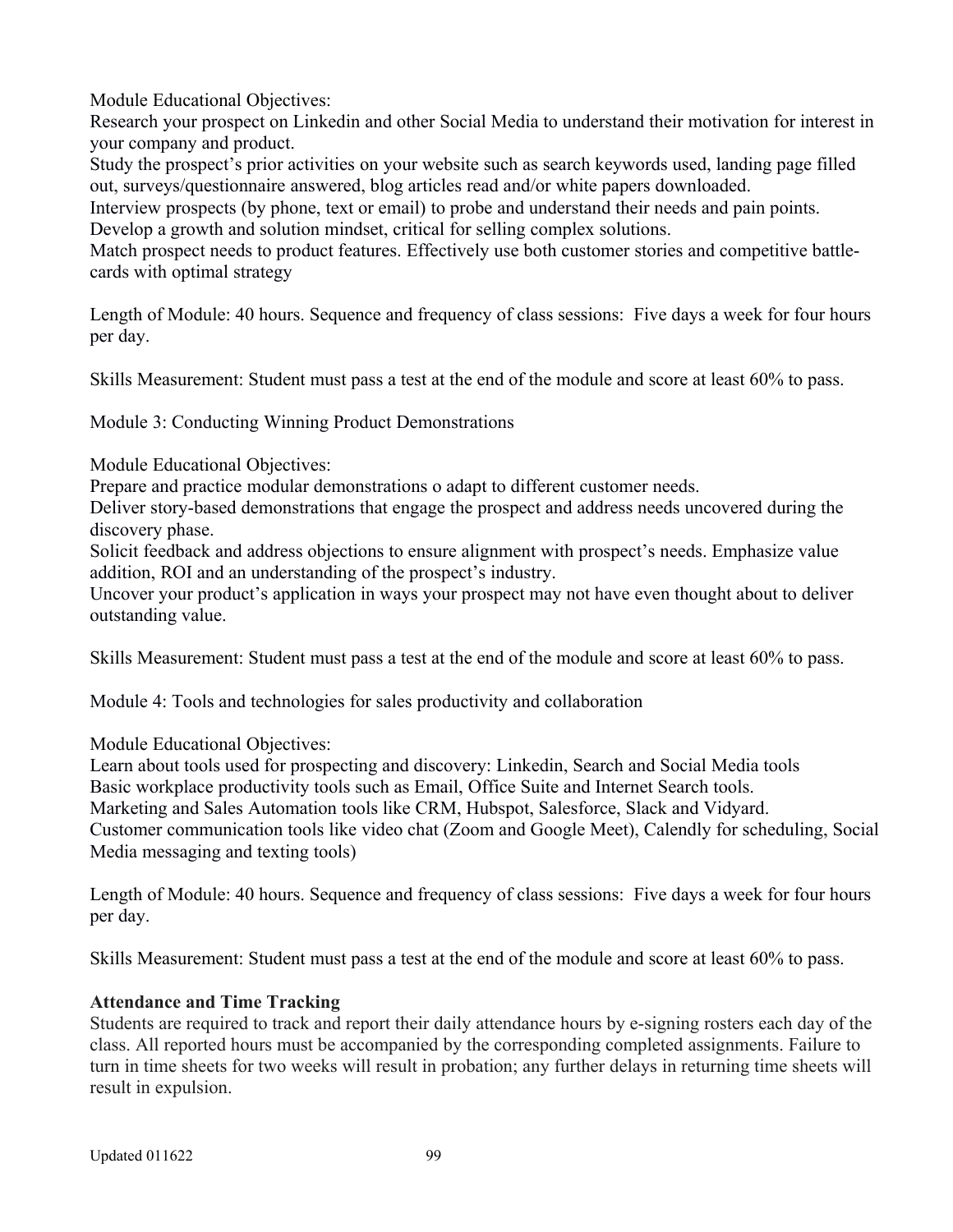# **SCHEDULE OF TUITION AND FEES**

# **All tuition, services, supplies, and item fees are subject to change without notice.**

| Name of Program                     | Clock<br>Hours | <b>Registration Fee</b><br>(non-refundable) | Tuition $+$<br><b>Supplies</b> | <b>Total Cost</b> | <b>STRF</b><br>$(non-$<br>refundable) |
|-------------------------------------|----------------|---------------------------------------------|--------------------------------|-------------------|---------------------------------------|
| Nursing Assistant<br>Program        | 150            | \$150.00                                    | \$3,475.00                     | \$3,625.00        | \$1.50                                |
| Nursing Assistant<br>Program Online | 160            | \$150.00                                    | \$3,475.00                     | \$3,625.00        | \$1.50                                |
| Home Health Aide                    | 40             | \$150.00                                    | \$450.00                       | \$600.00          |                                       |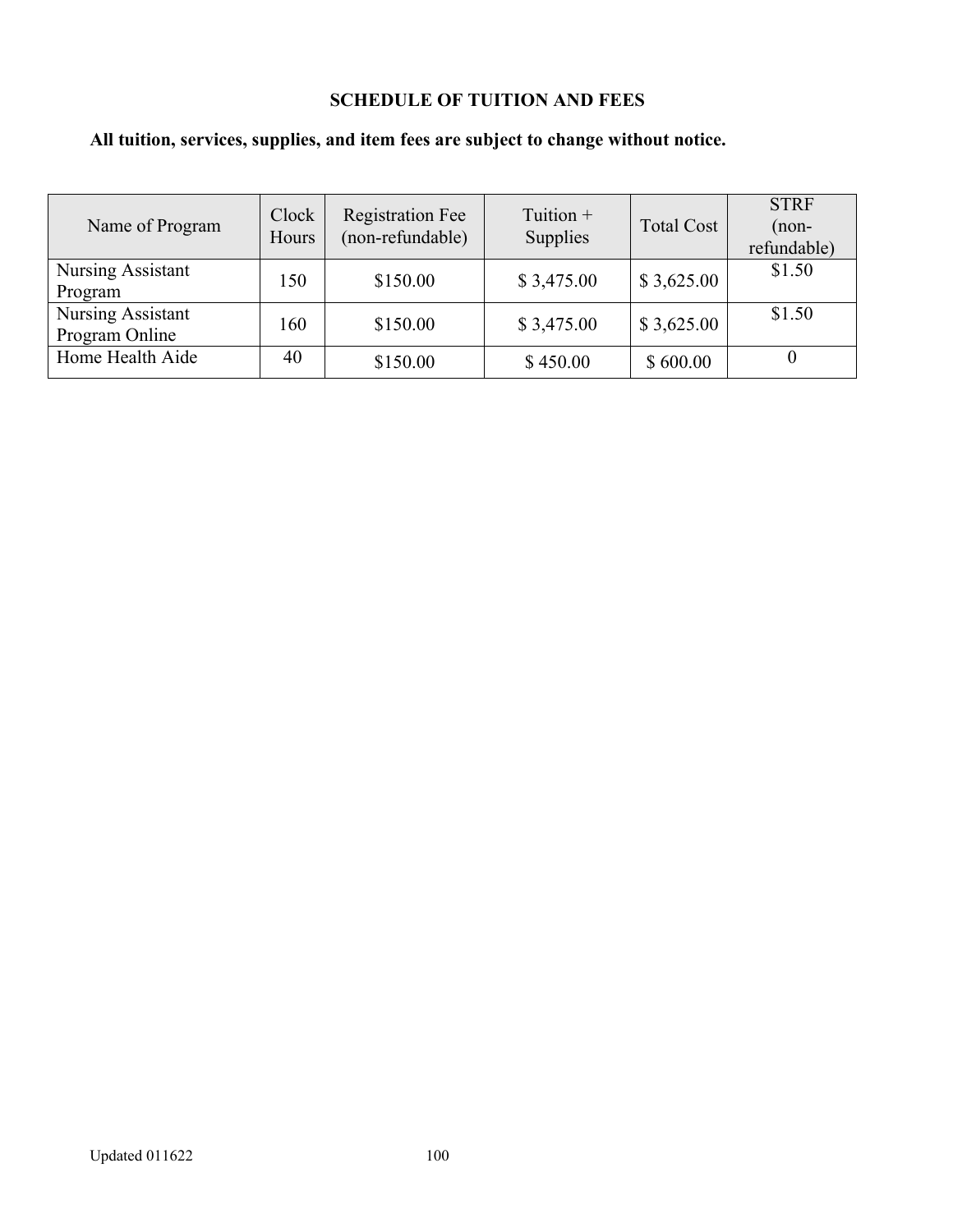| CompTia Network+                                                 | 40  | \$150.00 | \$890.00  | \$1,040.00 | \$0.50             |
|------------------------------------------------------------------|-----|----------|-----------|------------|--------------------|
| CompTia Server+                                                  | 40  | \$150.00 | \$890.00  | \$1,040.00 | \$0.50             |
| CompTia Security+                                                | 40  | \$150.00 | \$890.00  | \$1,040.00 | $\overline{50.50}$ |
| Microsoft Windows<br>Server Administration                       | 40  | \$150.00 | \$890.00  | \$1,040.00 | \$0.50             |
| Microsoft SQL Server<br>Database Administration                  | 40  | \$150.00 | \$890.00  | \$1,040.00 | \$0.50             |
| Java Programming                                                 | 40  | \$150.00 | \$890.00  | \$1,040.00 | \$0.50             |
| Python Programming                                               | 40  | \$150.00 | \$890.00  | \$1,040.00 | \$0.50             |
| <b>Cisco Certified Network</b><br>Associate                      | 80  | \$150.00 | \$890.00  | \$2,080.00 | $\sqrt{$0.50}$     |
| Project Management                                               | 40  | \$150.00 | \$890.00  | \$1,040.00 | \$0.50             |
| Cloud Computing with<br>Amazon Web Services                      | 40  | \$150.00 | \$890.00  | \$1,040.00 | \$0.50             |
| Configuring Cisco<br><b>Network Devices</b>                      | 40  | \$150.00 | \$890.00  | \$1,040.00 | \$0.50             |
| MySQL Database                                                   | 40  | \$150.00 | \$890.00  | \$1,040.00 | \$0.50             |
| Introduction to Data<br>Science                                  | 40  | \$150.00 | \$890.00  | \$1,040.00 | \$0.50             |
| Certified Information<br><b>Systems Security</b><br>Professional | 40  | \$150.00 | \$890.00  | \$1,040.00 | \$0.50             |
| Penetration Testing with<br>Kali Linux                           | 40  | \$150.00 | \$890.00  | \$1,040.00 | \$0.50             |
| Microsoft Azure<br><b>Infrastructure Solutions</b>               | 40  | \$150.00 | \$890.00  | \$1,040.00 | \$0.50             |
| Cybersecurity and Ethical<br>Hacking                             | 40  | \$150.00 | \$890.00  | \$1,040.00 | \$0.50             |
| <b>VMWare Administration</b>                                     | 40  | \$150.00 | \$890.00  | \$1,040.00 | \$0.50             |
| Tableau Software                                                 | 40  | \$150.00 | \$890.00  | \$1,040.00 | \$0.50             |
| <b>Javascript Programming</b>                                    | 40  | \$150.00 | \$890.00  | \$1,040.00 | \$0.50             |
| Automated testing with<br>Selenium                               | 40  | \$150.00 | \$890.00  | \$1,040.00 | \$0.50             |
| <b>Full-stack Development</b><br>Bootcamp                        | 360 | \$150.00 | \$6850.00 | \$7,000.00 | \$3.50             |
| Data Science and<br>Machine Learning<br>Bootcamp                 | 360 | \$150.00 | \$6850.00 | \$7,000.00 | \$3.50             |
| <b>Technology Sales</b><br>Bootcamp                              | 160 | \$150.00 | \$6850.00 | \$7,000.00 | \$3.50             |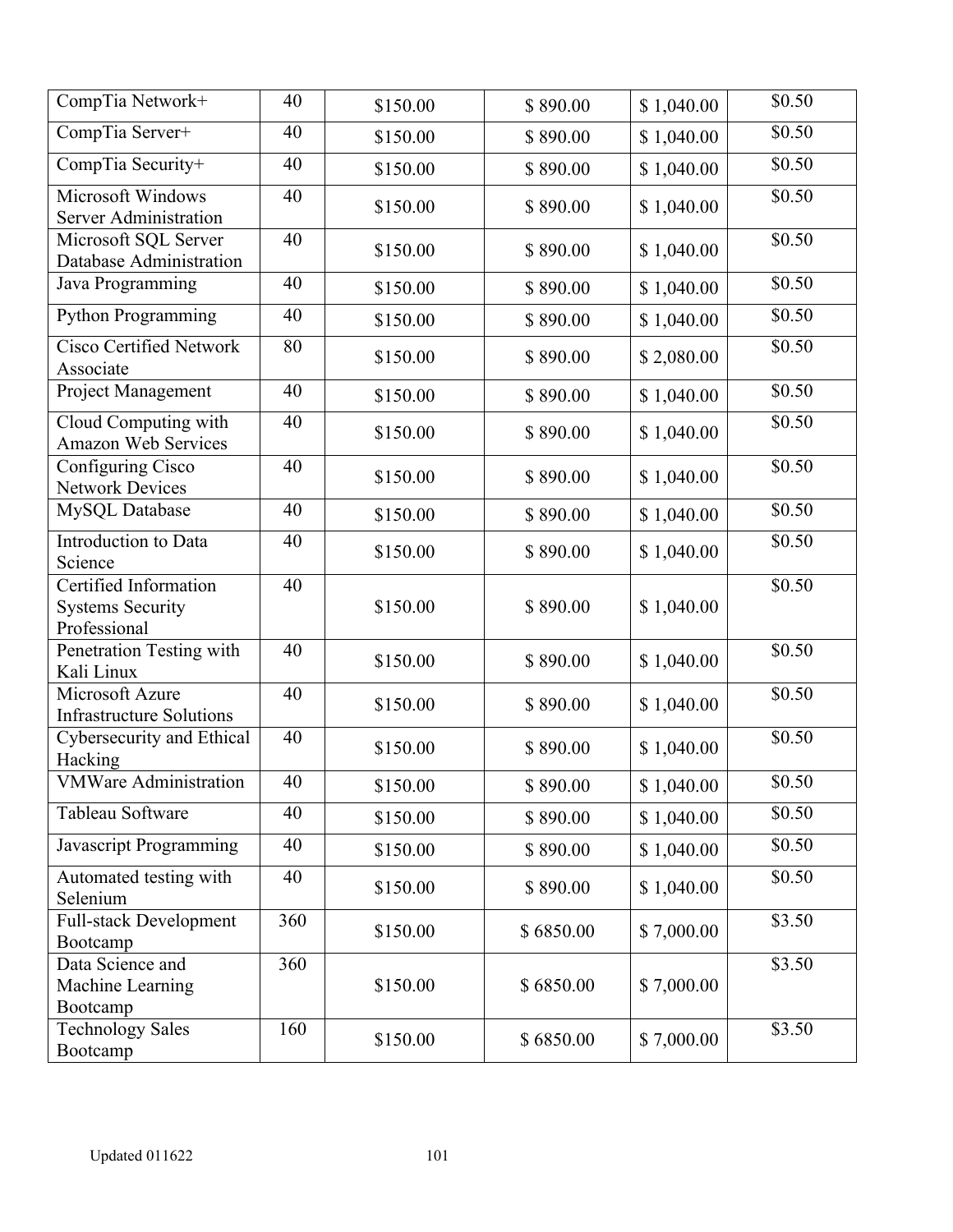# **REFUND TABLE**

| Name of Program                                                      | Number of<br><b>Clock Hours</b> | <b>Tuition Fee</b> | 10%      | 25%        | 50%                    | 60%        |
|----------------------------------------------------------------------|---------------------------------|--------------------|----------|------------|------------------------|------------|
| Nursing Assistant Program                                            | 150                             | \$2,868.00         | \$286.80 | \$717.00   | $\overline{$}1,434.00$ | \$1,720.80 |
| <b>Nursing Assistant Program</b><br>Online                           | 160                             | \$2,868.00         | \$286.80 | \$717.00   | \$1,434.00             | \$1,720.80 |
| Home Health Aide                                                     | 40                              | \$450.00           | \$45.00  | \$112.50   | \$225.00               | \$270.00   |
| CompTia Network+                                                     | 40                              | \$1,040.00         | \$104.00 | \$260.00   | \$520.00               | \$624.00   |
| CompTia Server+                                                      | 40                              | \$1,040.00         | \$104.00 | \$260.00   | \$520.00               | \$624.00   |
| CompTia Security+                                                    | 40                              | \$1,040.00         | \$104.00 | \$260.00   | \$520.00               | \$624.00   |
| Microsoft Windows Server<br>Administration                           | 40                              | \$1,040.00         | \$104.00 | \$260.00   | \$520.00               | \$624.00   |
| Microsoft SQL Server<br>Database Administration                      | 40                              | \$1,040.00         | \$104.00 | \$260.00   | \$520.00               | \$624.00   |
| Java Programming                                                     | 40                              | \$1,040.00         | \$104.00 | \$260.00   | \$520.00               | \$624.00   |
| Python Programming                                                   | 40                              | \$1,040.00         | \$104.00 | \$260.00   | \$520.00               | \$624.00   |
| <b>Cisco Certified Network</b><br>Associate                          | 80                              | \$2,080.00         | \$208.00 | \$520.00   | \$1,040.00             | \$1,248.00 |
| <b>Project Management</b>                                            | 40                              | \$1,040.00         | \$104.00 | \$260.00   | \$520.00               | \$624.00   |
| Cloud Computing with<br><b>Amazon Web Services</b>                   | 40                              | \$1,040.00         | \$104.00 | \$260.00   | \$520.00               | \$624.00   |
| Configuring Cisco Network<br>Devices                                 | 40                              | \$1,040.00         | \$104.00 | \$260.00   | \$520.00               | \$624.00   |
| MySQL Database                                                       | 40                              | \$1,040.00         | \$104.00 | \$260.00   | \$520.00               | \$624.00   |
| <b>Introduction to Data Science</b>                                  | 40                              | \$1,040.00         | \$104.00 | \$260.00   | \$520.00               | \$624.00   |
| <b>Certified Information Systems</b><br><b>Security Professional</b> | 40                              | \$1,040.00         | \$104.00 | \$260.00   | \$520.00               | \$624.00   |
| Penetration Testing with Kali<br>Linux                               | 40                              | \$1,040.00         | \$104.00 | \$260.00   | \$520.00               | \$624.00   |
| Microsoft Azure Infrastructure<br>Solutions                          | 40                              | \$1,040.00         | \$104.00 | \$260.00   | \$520.00               | \$624.00   |
| Cybersecurity and Ethical<br>Hacking                                 | 40                              | \$1,040.00         | \$104.00 | \$260.00   | \$520.00               | \$624.00   |
| <b>VMWare Administration</b>                                         | 40                              | \$1,040.00         | \$104.00 | \$260.00   | \$520.00               | \$624.00   |
| Tableau Software                                                     | 40                              | \$1,040.00         | \$104.00 | \$260.00   | \$520.00               | \$624.00   |
| Javascript Programming                                               | 40                              | \$1,040.00         | \$104.00 | \$260.00   | \$520.00               | \$624.00   |
| Automated testing with<br>Selenium                                   | 40                              | \$1,040.00         | \$104.00 | \$260.00   | \$520.00               | \$624.00   |
| <b>Full-stack Development</b><br>Bootcamp                            | 360                             | \$7,000.00         | \$700.00 | \$1,750.00 | \$3,500.00             | \$4,200.00 |
| Data Science and Machine<br>Learning Bootcamp                        | 360                             | \$7,000.00         | \$700.00 | \$1,750.00 | \$3,500.00             | \$4,200.00 |
| <b>Technology Sales Bootcamp</b>                                     | 160                             | \$7,000.00         | \$700.00 | \$1,750.00 | \$3,500.00             | \$4,200.00 |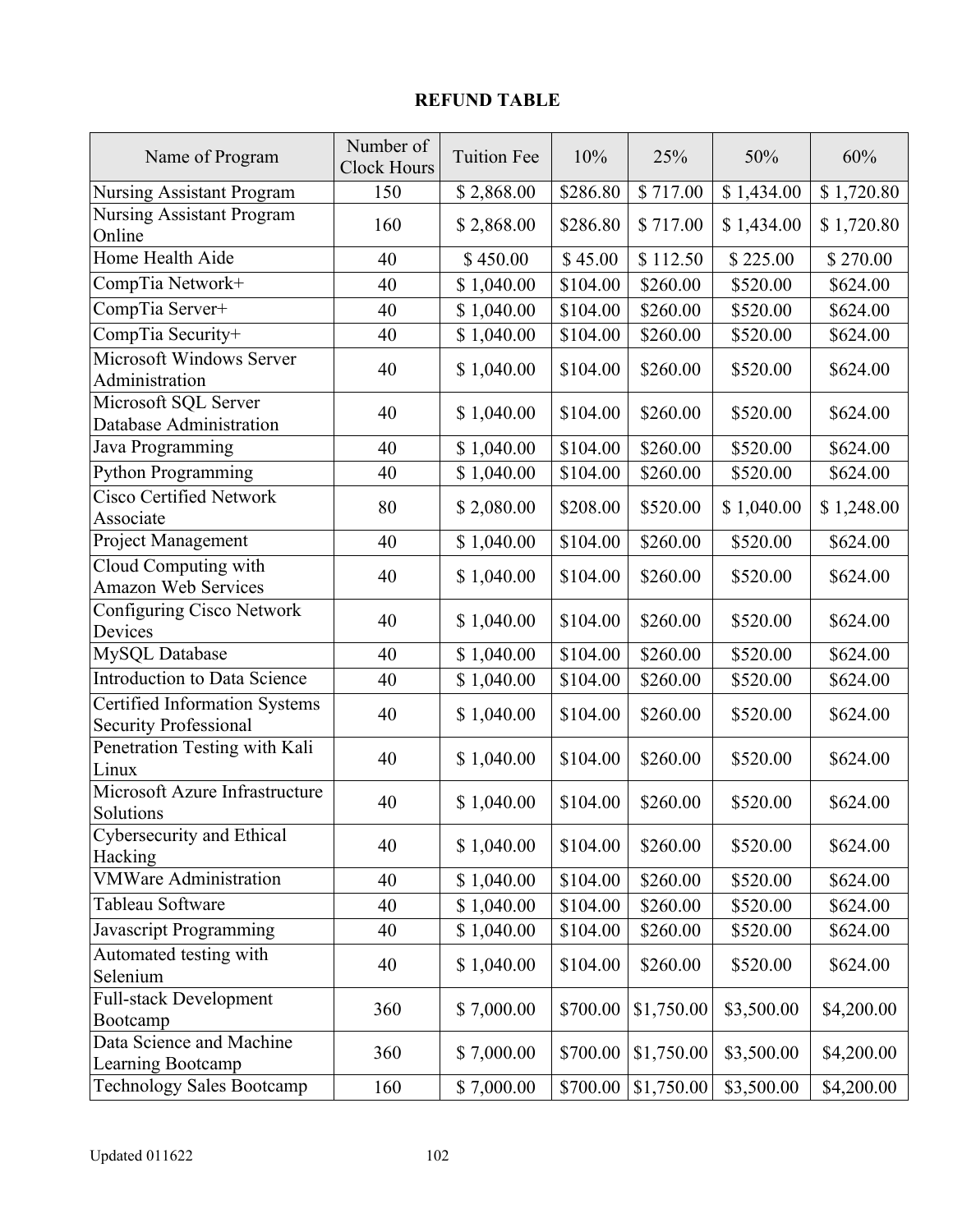## **RECEIPT OF CATALOG**

#### **Procareer Academy**

I have received a copy of the Catalog which contain the rules, regulations, course completion requirements, and costs for the specific course in which I have enrolled and the School Fact Performance Sheet prior to my enrollment.

Print Name: \_\_\_\_\_\_\_\_\_\_\_\_\_\_\_\_\_\_\_\_\_\_\_\_\_\_\_\_\_\_\_\_\_\_\_\_\_\_\_\_\_\_\_\_\_\_\_\_\_\_\_\_\_\_\_\_\_\_\_

Signature: \_\_\_\_\_\_\_\_\_\_\_\_\_\_\_\_\_\_\_\_\_\_\_\_\_\_\_\_\_\_\_\_\_\_\_\_\_\_\_\_\_\_\_\_\_\_\_\_\_\_\_\_\_\_\_\_\_\_\_\_\_

Date: \_\_\_\_\_\_\_\_\_\_\_\_\_\_\_\_\_\_\_\_\_\_\_\_\_\_\_\_\_\_\_\_\_\_\_\_\_\_\_\_\_\_\_\_\_\_\_\_\_\_\_\_\_\_\_\_\_\_\_\_\_\_\_\_\_